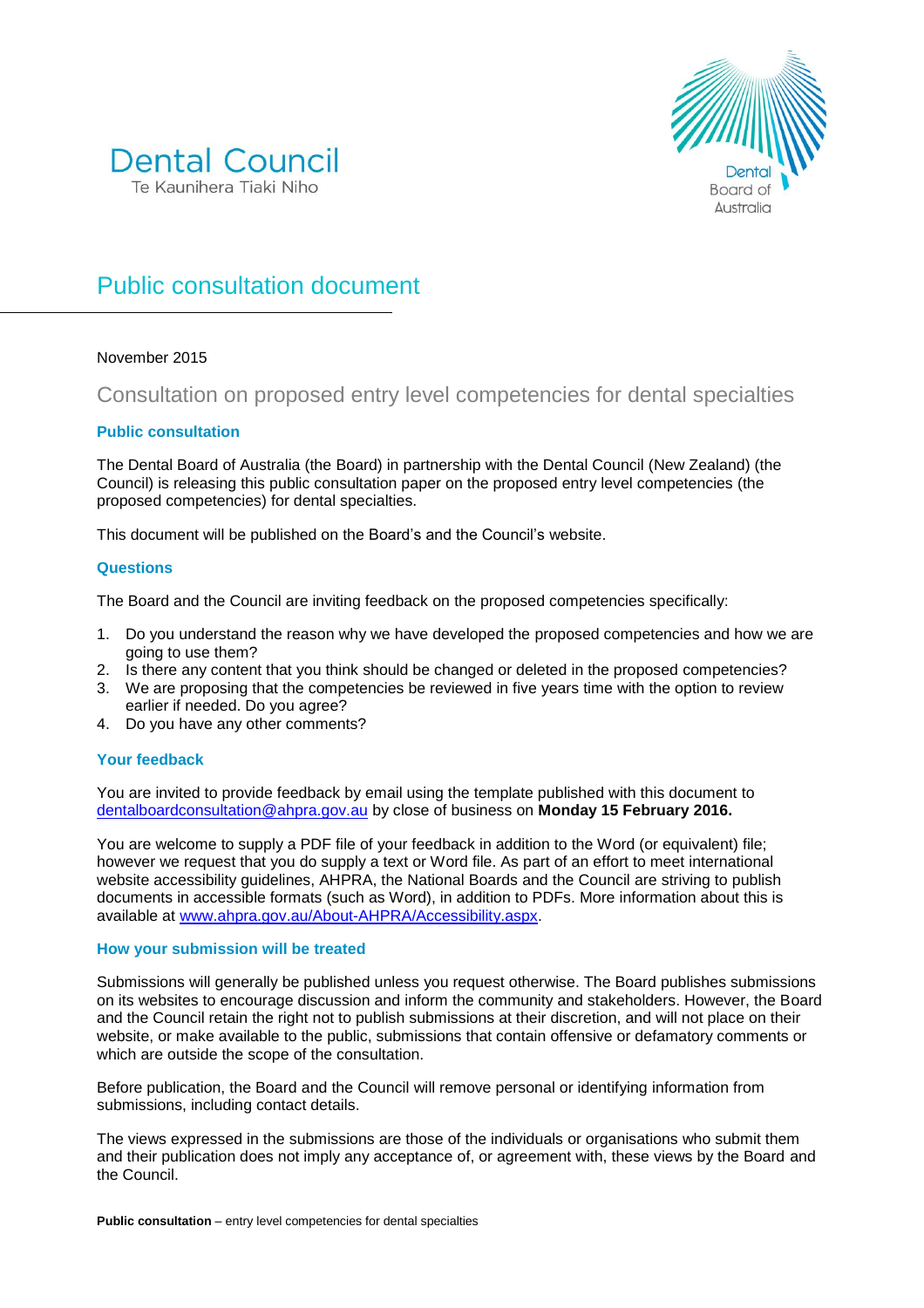The Board and the Council will accept submissions made in confidence. These submissions will not be published on the website or elsewhere. Submissions may be confidential because they include personal experiences or other sensitive information. Any request for access to a confidential submission will be determined in accordance with the *Freedom of Information Act 1982* (Cwlth), which has provisions designed to protect personal information and information given in confidence.

## **Please let the Board know if you do not want your submission published, or want all or part of it treated as confidential.**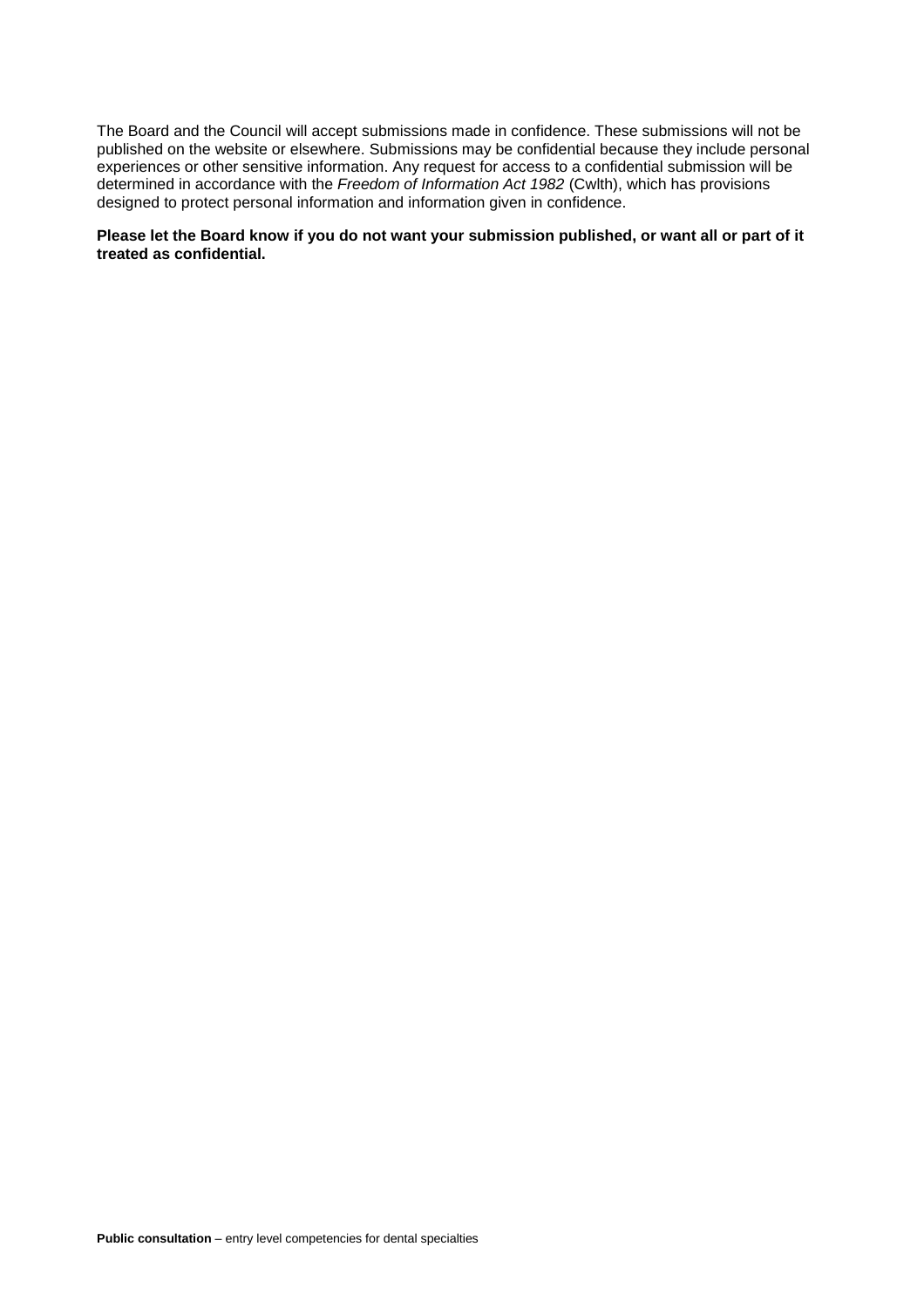#### **Glossary**

In this document and its attachments:

**The Act** means the Health Practitioners Competence Assurance (HPCA) Act 2003, and is the legislation that sets the requirements for the regulation of the dental profession in New Zealand.

**ADC** means the Australian Dental Council, the accreditation authority for the dental professions in Australia.

**The Board** means the Dental Board of Australia.

**Competent** means the specialised theoretical knowledge, understanding and clinical experience to be able to practice independently for the benefit of the patient. It assumes that all knowledge and skills are performed with an integration of research, professional practice and further learning relevant to the practice of a dental specialist.

**Compromised patient** will mean different things for different specialities depending on the underlying cause. A patient may be compromised by a range of things including the age and stage of development, language skills, cognitive function, mental health, physical disability, systematic disease and broader socioeconomic issues. The degree of compromise will vary both in nature, degree and impact on the management of the patient.

**The Council** means the Dental Council (New Zealand).

**Management and treatment planning** is assumed to mean all the stages in the clinical decisions making pathway including evaluation of the effectiveness of any treatment decisions. Depending on the specialty this evaluation may need to occur over an extended period of time.

**Multidisciplinary engagement** means working with both health practitioners and other professionals in the management and treatment of patients. This may involve dental and non-dental practitioners. For some specialties it may involve other professionals such as legal practitioners.

**The National Law** means the Health Practitioner Regulation National Law as in force in each state and territory and is the legislation that sets the requirements for the regulation of the dental profession in Australia.

**PPP** means Principal Place of Practice.

**Trans-Tasman mutual recognition** refers to the agreement between the New Zealand and Australian governments that allows individuals in Australia and New Zealand who practise substantially the same registered occupations to move freely between both countries. The relevant legislation in each country is the Trans-Tasman Mutual Recognition Act 1997.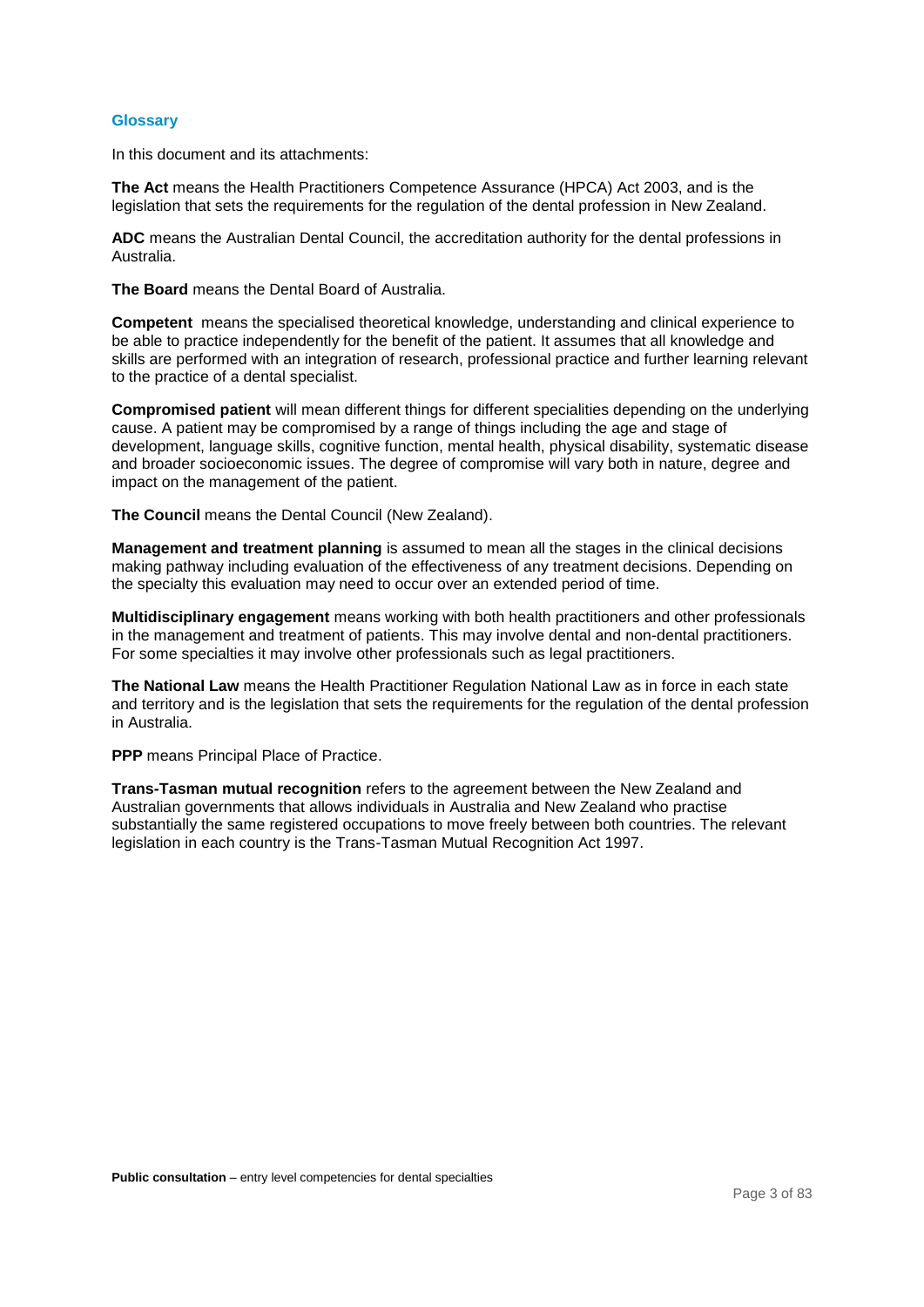## **Overview**

The Board and the Council are consulting on the proposed competencies.

The Board and the Council have developed the proposed competencies as part of the *Dental specialist registration qualification assessment framework* (the assessment framework). The assessment framework clarifies the threshold education and training requirements to qualify for specialist registration in Australia and New Zealand.

As well as the proposed competencies, the assessment framework describes the qualification assessment criteria for assessment of qualifications of overseas trained dental specialists applying for registration in Australia and New Zealand.

#### **Why have we developed the proposed competencies?**

There is no current detailed policy assessment framework that provides for clear, consistent and transparent assessment of applications for specialist registration.

Current arrangements:

- are ambiguous and confusing for some applicants
- do not support consistency in assessment of applications
- lack efficiency and transparency, and
- do not support trans-tasman consistency.

The Board and the Council have developed the assessment framework including the proposed competencies to enable:

- consistent and transparent assessment of specialist registration applications, and
- consistent application of threshold entry level competency standards for dental specialist registration.

Trans-Tasman mutual recognition arrangements entitle dental practitioners registered in Australia to be registered for the "equivalent occupation" in New Zealand and vice versa. It is important that where possible, standards and requirements for registration are consistent.

## **How will we use the proposed competencies?**

The assessment framework and proposed competencies will enable the Board and the Council to effectively use the pathways available under the legislation in each jurisdiction.

The Board and the Council will use the assessment framework and proposed competencies to review current specialist registration pathways.

In Australia, this will include a review of the existing and the development of new examination and assessment pathways for specialist applications when the proposed competencies are finalised. Preliminary scoping work on this has commenced and is being informed by engagement with specialist academies and colleges and education providers. This will provide a pathway for applicants who do not meet the criteria for equivalence of qualifications.

In New Zealand, this will include a review of the existing specialist examination frameworks to ensure assessment of the competencies.

Further information on these pathways will be published by the Board and the Council as the work progresses.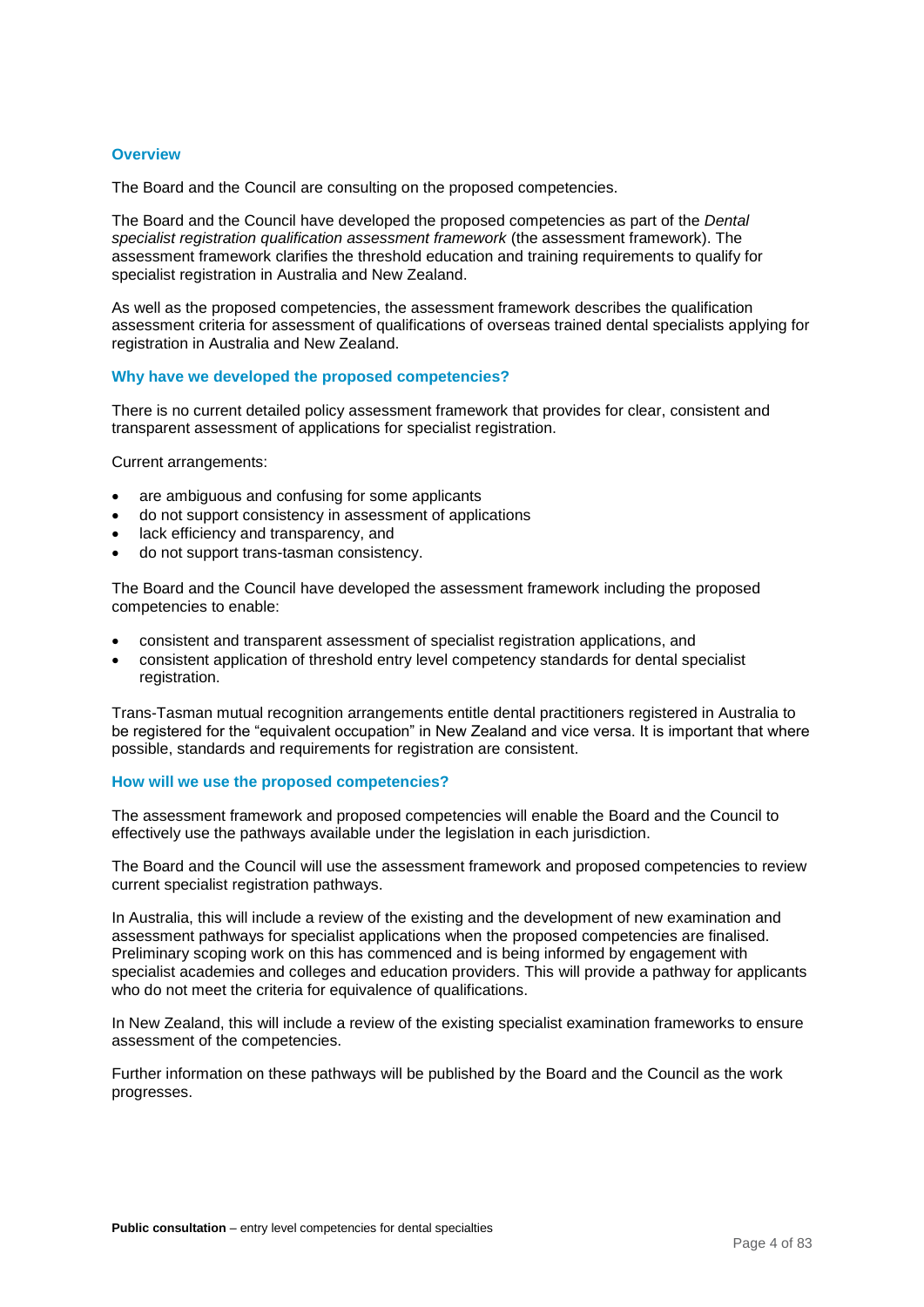## **Context**

The assessments of specialist applications by the Board and the Council are done in accordance with the National Law and the Act respectively. There may be additional legislative requirements that create differences in how the Board and the Council apply the criteria.

The Act requires the Council to define a scope of practice which broadly describes what a practitioner can do and the qualification they must have to gain registration in the scope of practice which then enables them to use a protected title.

The Act requires the Council to define a scope of practice for each of the dental specialties.

The National Law takes a different approach. It does not define a specific scope of practice but rather lists the titles that are protected and can only be used by those practitioners registered with the Board once assessed as eligible, including qualified, for registration.

#### **Training of dental specialists in Australia and New Zealand**

In Australia and New Zealand, the majority of dental specialist training is provided by universities.

In addition, both jurisdictions recognise the training program for Oral and Maxillofacial Surgery which is provided by the Royal Australasian College of Dental Surgeons. Furthermore, for Oral Pathology, a training program is also provided by the Royal College of Pathologists of Australasia and this is currently recognised only in Australia.

The lists of approved specialist training programs are published on the [Board](http://www.dentalboard.gov.au/Accreditation.aspx) website and the Council gazetted scopes of practice are also available on the [Council](http://www.dcnz.org.nz/) website.

#### **Australia**

#### Transition to National Scheme

The Board has statutory authority under the National Law to assess and grant as appropriate specialist registration.

There are 13 recognised specialties for the dental profession regulated by the Board under the National Law. The 13 dental specialities were recognised by some or all of the state and territory dental practitioner registration boards. Each state and territory board had their own application process for specialist registration, including those from overseas trained dental specialists

Specialist registration has been part of the regulation of dentists in each state and territory for decades. Prior to the National Scheme, assessments were undertaken according to the policy and processes of each state and territory registration board. This created variance both across jurisdictions and across specialties.

The Board has been granting specialist registration and making assessments since the National Scheme started in 2010.

#### Registration pathways available under the National Law

The National Law provides the registration pathways for specialist registration under the National Scheme.

The majority of practitioners applying for specialist registration do so under section 58(a) of the National Law, as they hold an approved qualification for the specialty.

Assessments under section 58(b) and (c) are the registration pathways under which overseas trained dental specialists apply.

Under section 58(b) of the National Law, applicants are qualified for specialist registration with the Board if they hold another qualification that the Board considers to be substantially equivalent or based on similar competencies to an approved qualification for the speciality.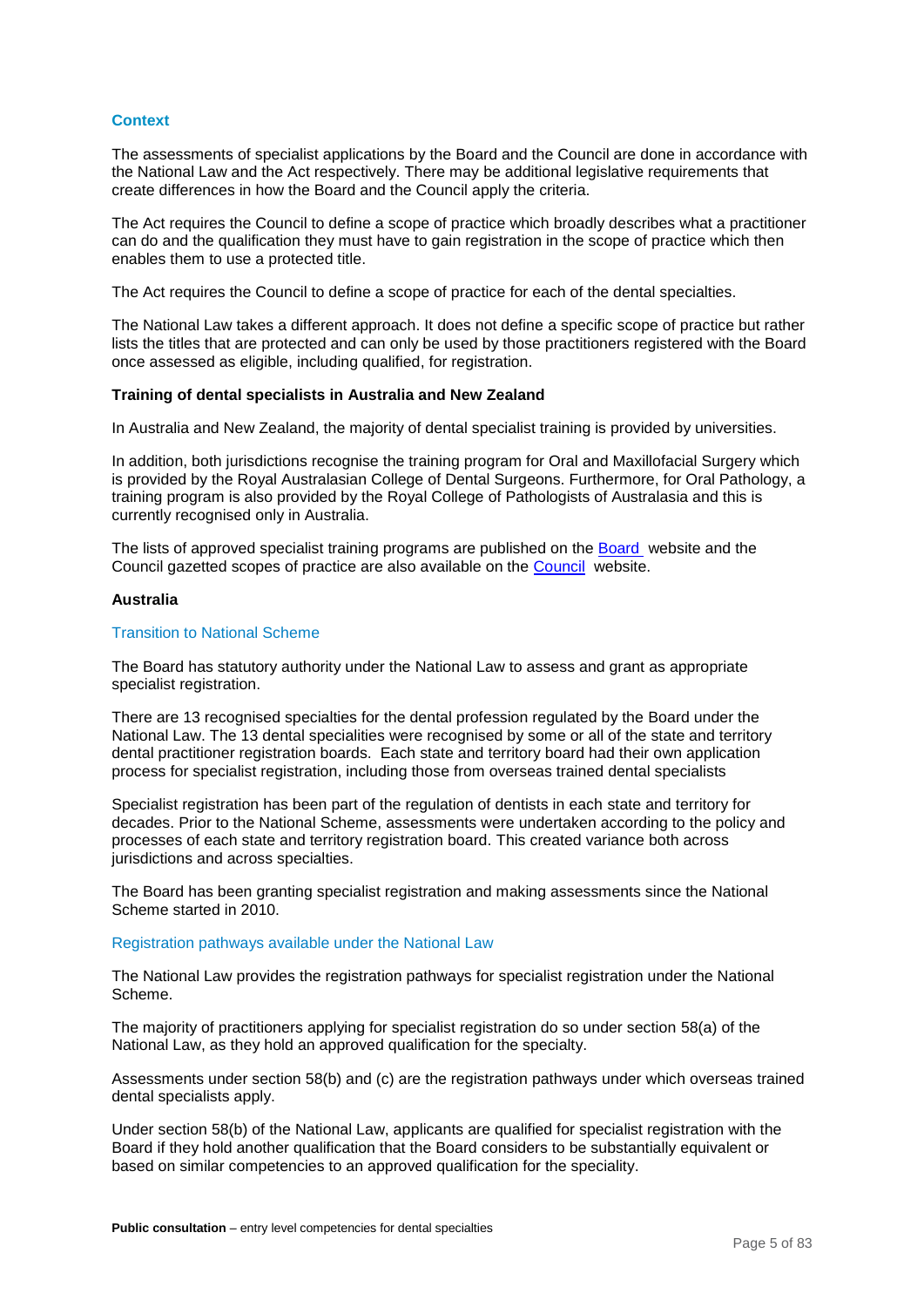Where there is a Board approved qualification for the specialty the Board has an agreement with the ADC assess the qualifications of the applicant for equivalence to an approved program.

Where there is no approved qualification for the specialty, the application is currently assessed under section 58(c) and by a committee of the Board for examination or assessment recognised by the Board. This applies to applications for Forensic Odontology, Oral Surgery and Public Health Dentistry (Community Dentistry).

#### Existing standards

The documents will also support the Board's [Specialist registration standard](http://www.dentalboard.gov.au/Registration-Standards.aspx) (the registration standard) and [List of recognised specialties](http://www.dentalboard.gov.au/Registration-Standards.aspx) (the List)*.*

The registration standard and the List were approved by the Australian Health Workforce Ministerial Council on 31 March 2010 and came into effect on 1 July 2010 with the commencement of the National Scheme. The registration standard, together with the National Law, establishes the requirements to be eligible for specialist registration with the Board. The List includes the speciality and specialist title protected under the National Law and a definition of each specialty.

#### **Demographics**

There are over 21,000 registered dental practitioners registered with the Board, 1693 of them are hold registration as a dental specialist.

| <b>Dental practitioner</b>                              |                |                |    | <b>Principal place of practice</b> |                |                |     |                |                |       |
|---------------------------------------------------------|----------------|----------------|----|------------------------------------|----------------|----------------|-----|----------------|----------------|-------|
| <b>Dental specialty</b>                                 |                | ACT NSW        | NT | <b>QLD</b>                         |                | SA TAS VIC     |     | <b>WA</b>      | No<br>PPP      | Total |
| Dento-Maxillofacial Radiology                           |                |                |    | $\overline{7}$                     |                |                | 1   | 2              |                | 10    |
| Endodontics                                             | 8              | 45             |    | 26                                 | 15             | 3              | 39  | 16             | $\overline{7}$ | 159   |
| <b>Forensic Odontology</b>                              | $\overline{2}$ | 6              | 1  | 2                                  | 4              | $\overline{2}$ | 5   | 5              |                | 27    |
| Oral and Maxillofacial Surgery                          | 4              | 51             | 1  | 46                                 | 17             | 5              | 52  | 19             | $\overline{7}$ | 202   |
| Oral Medicine                                           |                | $\overline{7}$ |    | 6                                  |                |                | 13  | 5              | 4              | 35    |
| Oral Pathology                                          |                | 7              |    | 5                                  | $\overline{2}$ |                | 5   | $\overline{2}$ | 3              | 24    |
| <b>Oral Surgery</b>                                     |                | 40             |    | 4                                  |                |                | 6   | 1              | 1              | 52    |
| Orthodontics                                            | 13             | 183            | 3  | 120                                | 52             | 14             | 139 | 56             | 20             | 600   |
| <b>Paediatric Dentistry</b>                             | 2              | 35             |    | 21                                 | 10             |                | 33  | 12             | 6              | 119   |
| Periodontics                                            | 7              | 59             |    | 45                                 | 17             | 2              | 56  | 30             | 5              | 221   |
| Prosthodontics                                          | 5              | 66             | 1  | 41                                 | 22             |                | 50  | 22             | 5              | 212   |
| <b>Public Health Dentistry (Community</b><br>Dentistry) |                | 3              |    | 2                                  | $\overline{2}$ |                | 7   | 1              | 1              | 16    |
| <b>Special Needs Dentistry</b>                          |                | $\overline{2}$ |    | 3                                  | 3              |                | 7   |                | 1              | 16    |
| <b>Total</b>                                            | 41             | 504            | 6  | 328                                | 144            | 26             | 413 | 171            | 60             | 1,693 |

The following table summarises the numbers of dental specialists registered with the Board as of June 2015.

**Table 1 - Dental specialist numbers by state and territory (June 2015) and the complete list of the Board's** [Registrant data](http://www.dentalboard.gov.au/About-the-Board/Statistics.aspx)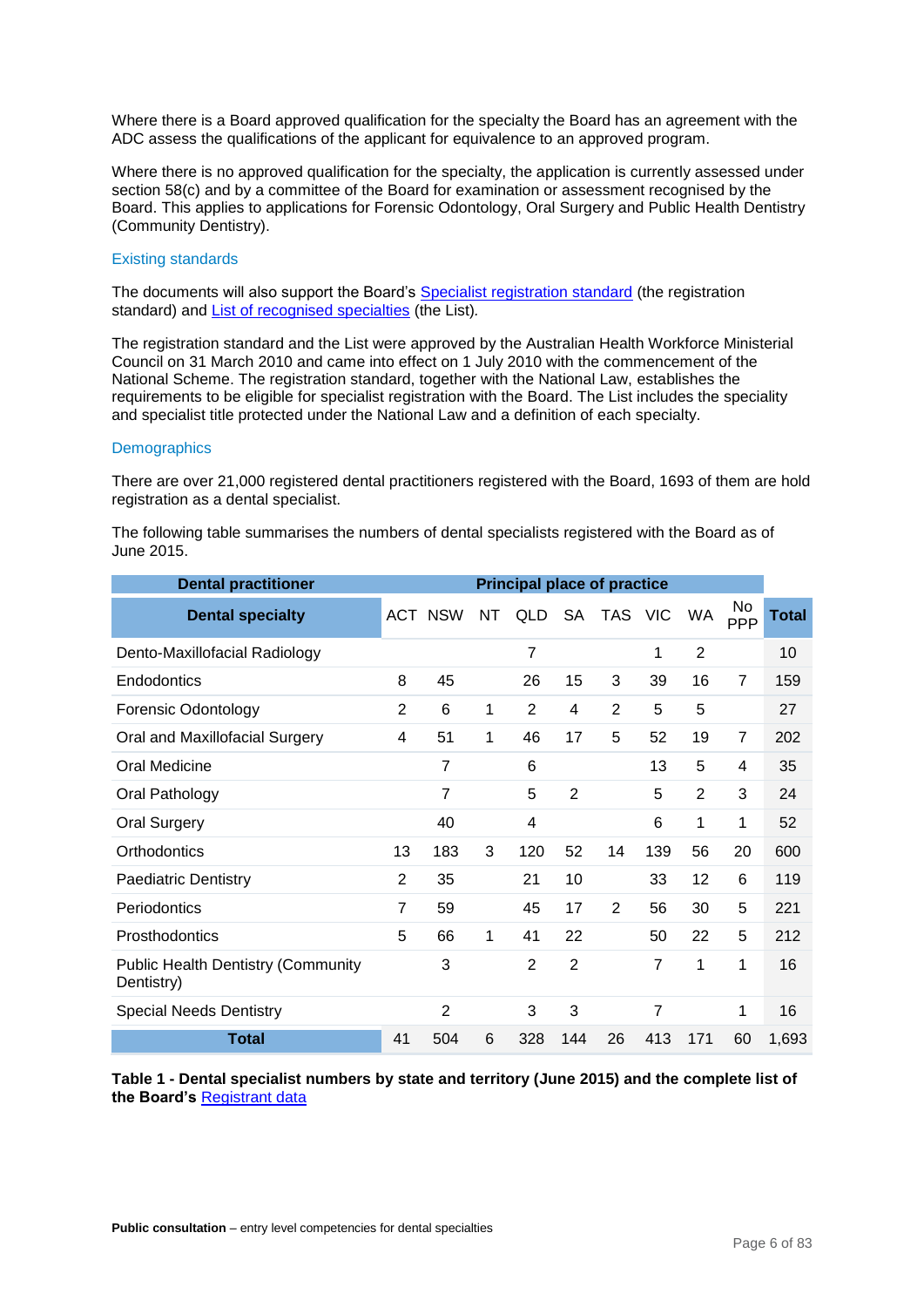## **New Zealand**

In New Zealand the registration and practice of dental specialists is regulated under The Act. Under The Act the Council is responsible for prescribing the qualifications for registration in dental scopes of practice, and for monitoring New Zealand educational institutions that provide degrees, courses of study or programmes.

The Council has a list of prescribed qualifications for registration as a dental practitioner. Where qualifications are not prescribed the Council may assess the qualification to determine if it can be considered 'equivalent to, or as satisfactory as' a prescribed qualification. Competencies underpin the curriculum of prescribed qualifications and are therefore are key in setting the educational standards required for registration in a scope of practice.

## Registration pathways available under The Act

The Act provides the registration pathways by which applicants for registration can be considered by the Council.

The majority of applicants apply for specialist registration under section 15(1) of the Act, holding a prescribed qualification for the dental specialty. All prescribed qualifications undergo accreditation to verify that it is of an appropriate quality and standard - either by the Council, or another jurisdiction whose accreditation processes are recognised by the Council as equivalent to its own.

Most overseas trained dental specialists apply for an individual assessment under section 15(2) of The Act. The assessment determines whether their qualifications, training and experience are equivalent to, or satisfactory as a prescribed qualification for their scope of practice.

The Act provides that the Dental Council may treat any overseas qualification as a prescribed qualification if, in its opinion, the qualification can be considered equivalent to, or as satisfactory as, a prescribed qualification.

## *15 Requirements for registration of practitioners*

*(1) The authority appointed in respect of a health profession may register an applicant as a health practitioner permitted to practise within a scope of practice if the applicant—*

*(a) is fit for registration in accordance with* [section 16](http://www.legislation.govt.nz/act/public/2003/0048/latest/link.aspx?search=sw_096be8ed8100092a_15_25_se&p=1&id=DLM203392#DLM203392)*; and*

*(b) has the qualifications that are prescribed, under* [section 12](http://www.legislation.govt.nz/act/public/2003/0048/latest/link.aspx?search=sw_096be8ed8100092a_15_25_se&p=1&id=DLM203387#DLM203387)*, for that scope of practice; and*

*(c) is competent to practise within that scope of practice.*

*(2) An authority may, for the purposes of subsection (1)(b), treat any overseas qualification as a prescribed qualification if, in the opinion of the authority, that qualification is equivalent to, or as satisfactory as, a prescribed qualification.*

*(3) An authority may vary a prescribed qualification in any case where the authority—*

*(a) proposes to limit the health services that the applicant will be permitted to perform; and*

*(b) is satisfied that the varied qualification is adequate—*

*(i) for the performance of those health services; and*

*(ii) for the protection of the public.*

If an applicant considers that the combination of their qualifications, training and experience are equivalent to a prescribed qualification for the scope of practice in which they wish to register, they can apply for, what is known in New Zealand as, an individual assessment pursuant to section 15(2) of the Act.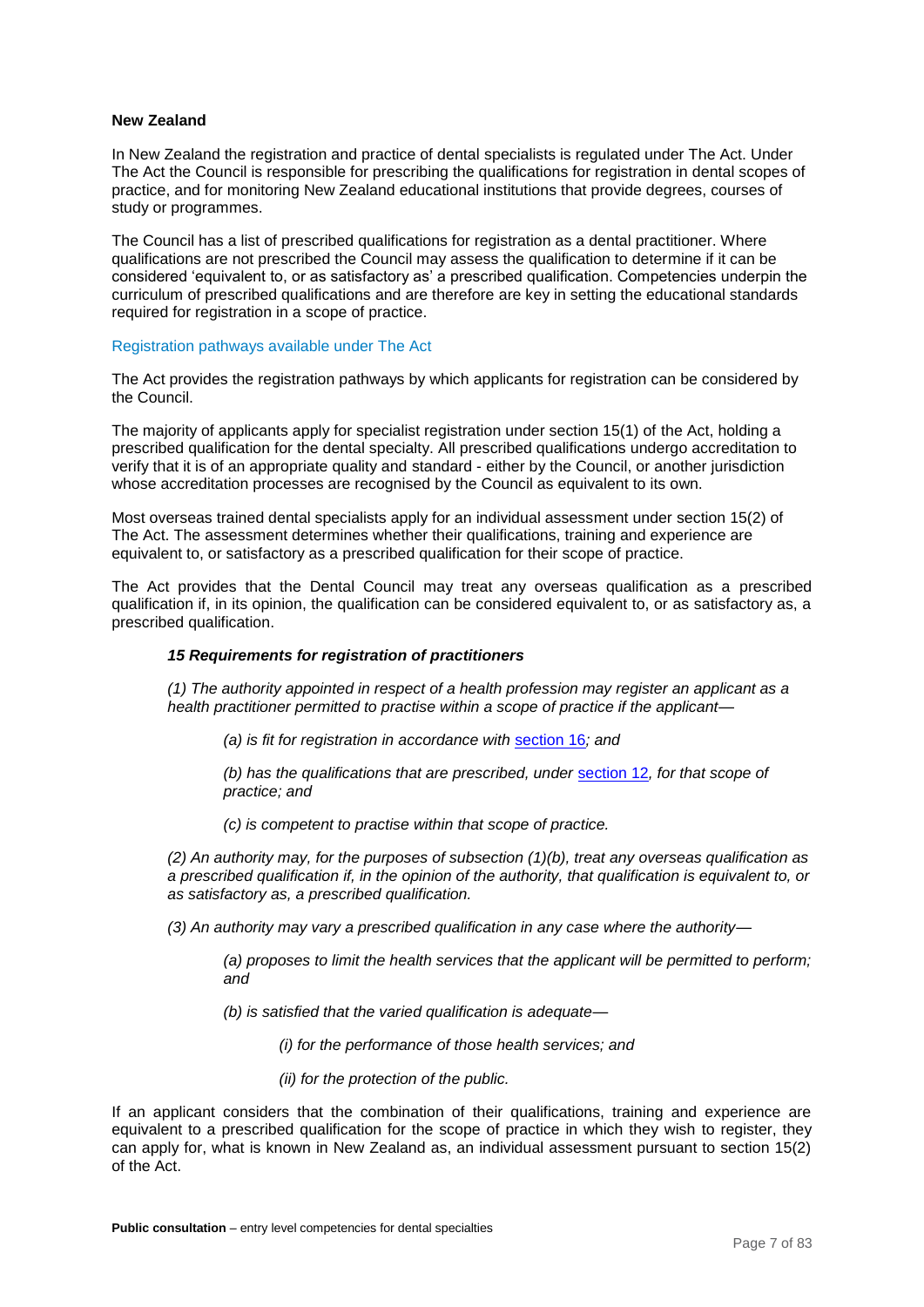A duly completed application is forwarded to a senior academic involved in the teaching of a New Zealand prescribed qualification, to which the qualification is compared. The academic assesses the applicant's qualification curriculum and any further studies completed, to determine whether it is comparable to the New Zealand prescribed qualification.

Specialist applications are also forwarded to a professional peer, registered in the scope of practice in which the applicant wishes to register. The peer assesses the applicant's clinical experience.

Once the assessment report has been received, the application and report are considered by the Council at its next meeting. Each application is considered on a case-by-case basis.

The Council determines whether the applicant's qualifications, training and experience may be considered equivalent to, or satisfactory as, a prescribed qualification.

#### **Demographics**

There are over 4,898 registered dental practitioners registered with the Council, of which 350 hold specialist registration.

The following table summarises the numbers of dental specialists registered with the Council, as at 20 November 2015.

| <b>Dental specialty</b>        |     |
|--------------------------------|-----|
| Endodontics                    | 35  |
| Oral and Maxillofacial Surgery | 51  |
| Oral Medicine                  | 5   |
| Oral Pathology                 | 8   |
| <b>Oral Surgery</b>            | 10  |
| Orthodontics                   | 109 |
| Paediatrics                    | 21  |
| Periodontics                   | 38  |
| Prosthodontics                 | 34  |
| <b>Public Health Dentistry</b> | 21  |
| <b>Restorative Dentistry</b>   | 10  |
| <b>Special Needs Dentistry</b> | 8   |
| <b>TOTAL</b>                   | 350 |

## **Table 1 Dental specialist numbers registered in New Zealand (November 2015)**

## **The proposed entry level competencies for dental specialist registration**

The proposed competencies describe the threshold level of competence expected of applicants for registration with the Board and the Council in each of the approved or recognised specialties.

The proposed competencies are a component of the assessment framework and should be read in conjunction with the assessment framework.

The proposed competencies draw on the descriptors of the Australian Qualifications Framework'<sup>1</sup> (AQF) Level 9 Masters Degree (Extended) or the New Zealand Qualifications Framework<sup>2</sup> (NZQA)

-

<sup>1</sup> Published a[t http://www.aqf.edu.au/](http://www.aqf.edu.au/)

<sup>&</sup>lt;sup>2</sup> Published a[t http://www.nzqa.govt.nz/studying-in-new-zealand/understand-nz-quals/nzqf/](http://www.nzqa.govt.nz/studying-in-new-zealand/understand-nz-quals/nzqf/)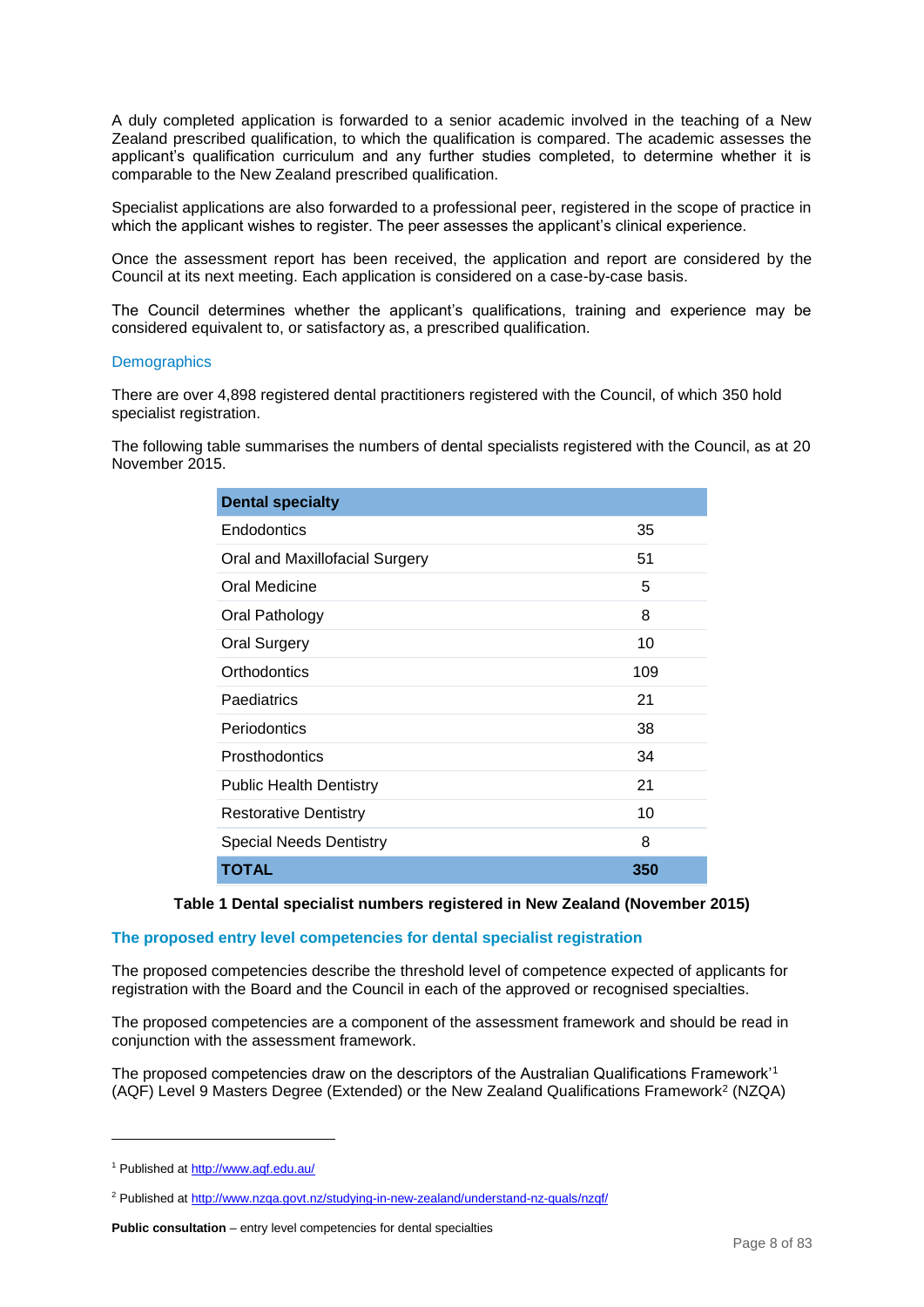Level 9 Masters Degree as these are the levels of approved and prescribed dental specialist training programs in Australia and New Zealand respectively.

## **Assumptions**

The following assumptions have been made when developing the proposed competencies.

The proposed competencies:

- build on the *Australian Dental Council Professional attributes and competencies of the newly qualified dentist* (Australia only)
- are not intended to define the scope of the specialty but rather the knowledge and competence of the graduate specialist
- are not intended to define a national curriculum for the education and training in the specialty
- describe the broad areas of competence and assume that other documents such as program curricula will describe the detail under each broad area to accommodate innovation and change in practise over time
- use language and descriptors consistent with those of the Australian Qualifications Framework's (AQF) Level 9 Masters Degree (Extended) or New Zealand Qualifications Framework (NZQA) Level 9 Masters Degree to differentiate specialist practise from that of a general dentist, and
- do not replace other descriptors of the specialty such as those published by specialist academies and colleges that may describe the standard expected of specialists post entry-level.

## **How to read the proposed competencies**

The proposed competencies should be read:

- with the *Dental specialist qualification assessment framework* and the definition of the specialty listed below
- in the context of how they are relevant to the particular specialty, this will mean that proposed competencies generic to all specialties may be demonstrated differently in each specialty, and
- in New Zealand only, the competencies underpin the gazetted scope of practice.

The proposed competencies are described in **Appendix B** of the *Dental specialist qualification assessment framework* at **Attachment A** of this consultation paper.

## **Domains**

The five domains of the competency document are based on the domains in the ADC's professional attributes and competencies<sup>3</sup>.

The domains represent the broad categories of professional activity that occur in the practice of specialist dentistry. Professional practice requires the integration of multiple competencies across all of the domains.

The domains are:

- **Professionalism**
- **Communication and social skills**
- **Critical thinking**
- **Scientific and Clinical Knowledge**
- **Patient care**

The qualification type descriptors for Level 9 Masters Degree (Extended) of the Australian Qualifications Framework (AQF) have informed the definitions of these domains.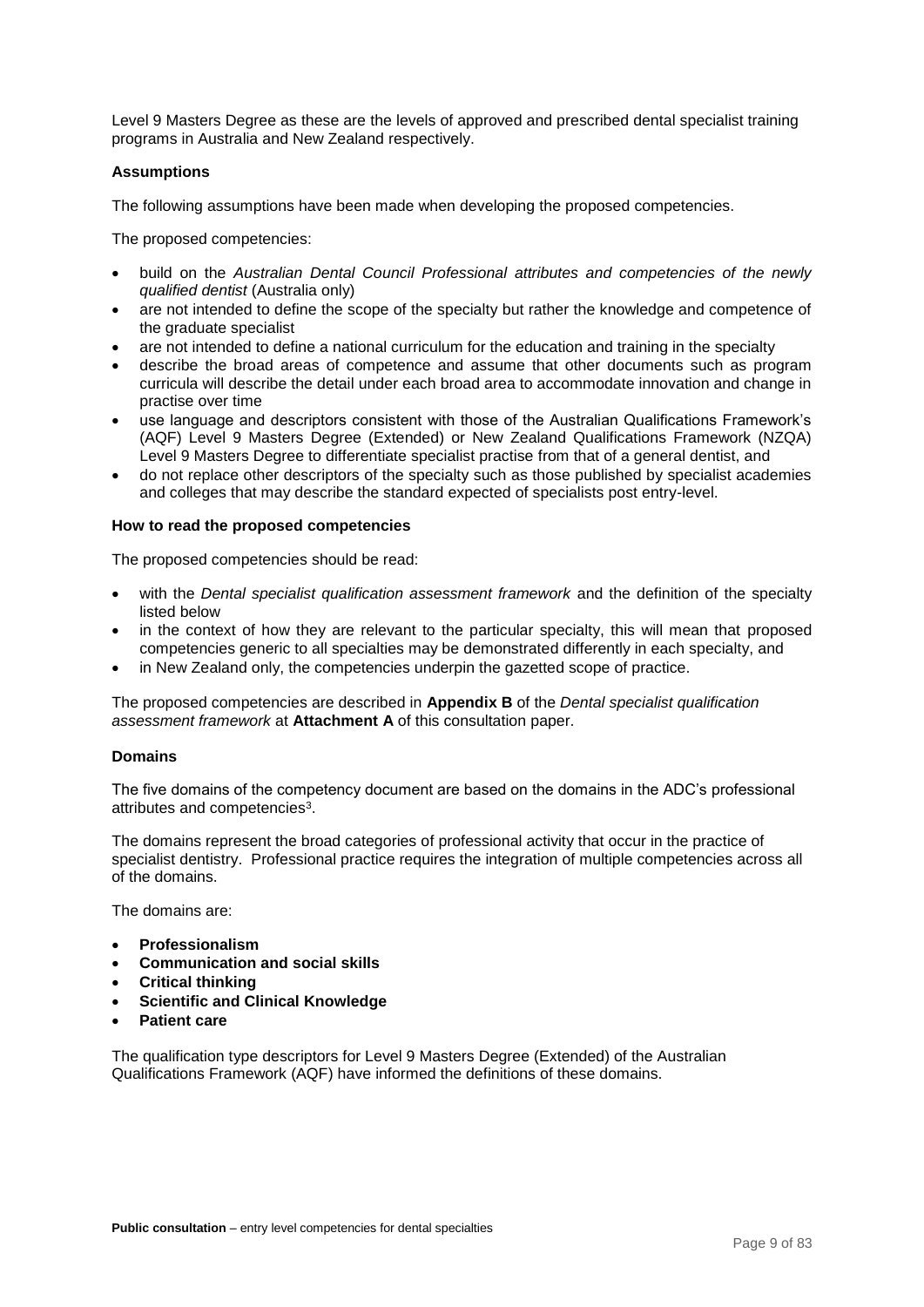## **Options statement**

## **Option 1 Status quo**

## Australia

The status quo of making case-by-case assessments in the absence of a nationally consistent framework does not address or remedy the potential for inconsistent and potentially unfair assessment of specialist applications.

There will continue to be issues related to a lack of clarity, transparency and efficiency, particularly for overseas trained dental specialists. The Board does not consider status quo to be a sustainable or viable option for the future.

The Board has identified the high potential for inconsistencies arising from a lack of transparency and guidance about these types of assessments. This can hinder the Board's ability to best meet its statutory obligations to protect the public by ensuring that only practitioners who are suitably trained and qualified to practise in a competent and ethical manner are registered.

## New Zealand

-

All individual assessments of overseas qualifications under section 15(2) of the Act entails a curriculum comparison of the overseas qualification with the New Zealand accredited qualification. The Council has no defined competencies for dental specialist scopes of practice in New Zealand, and relies on the educational programmes' modules and learning outcomes for the assessment.

The Council does not support the status quo, as it believes the development of an assessment framework will further enhance the robustness of the Council's assessment process.

## **Option 2 Development of assessment framework and proposed entry level competencies**

The assessment framework and proposed competencies will enable the Board and the Council to effectively use the pathways available under the legislation in each jurisdiction.

The specialist framework does not amend the broad definition of each of the specialties, define the scope of a specialty<sup>3</sup>, nor does it create additional regulatory requirements outside of the registration standard. They do not define advanced practice competencies for the specialty.

It will provide a policy assessment framework that the Board and the Council will use when assessing dental specialist applications. It is expected to support the existing registration pathways and promote the provision of safe and high quality dental care in specialist practice.

Having a clearly articulated, consistent assessment framework also provides much needed transparency for practitioner applicants, and more broadly to the public and government.

The proposed competencies describe the expected threshold competencies of graduates from approved specialist training programs or overseas trained dental specialists applying for registration in Australia and New Zealand. This is the level that all applicants must meet for registration to provide for the protection of the public.

It is assumed that the proposed competencies build on the professional attributes and competencies required of a general dentist<sup>4</sup> and that the relevant professional academies and colleges and education providers may develop more detailed descriptions of the specialty.

The assessment framework and proposed competencies do not create a new specialty or revise a current approved specialty. Rather, it will deliver a clear policy assessment framework so that applications for registration can be assessed more efficiently and with increased transparency, particularly for overseas trained dental specialists.

<sup>&</sup>lt;sup>3</sup> Note in New Zealand the scope of practice is defined separately by a gazette notice.

<sup>4</sup> Refer Australian Dental Council's document [Professional attributes and competencies of the newly qualified dentist](http://www.adc.org.au/documents/Attributes&Competencies_Dentist%20v1.0%20Final%2010-06-11%20Updated%20July%202013.pdf) . Note that these apply to Australia only.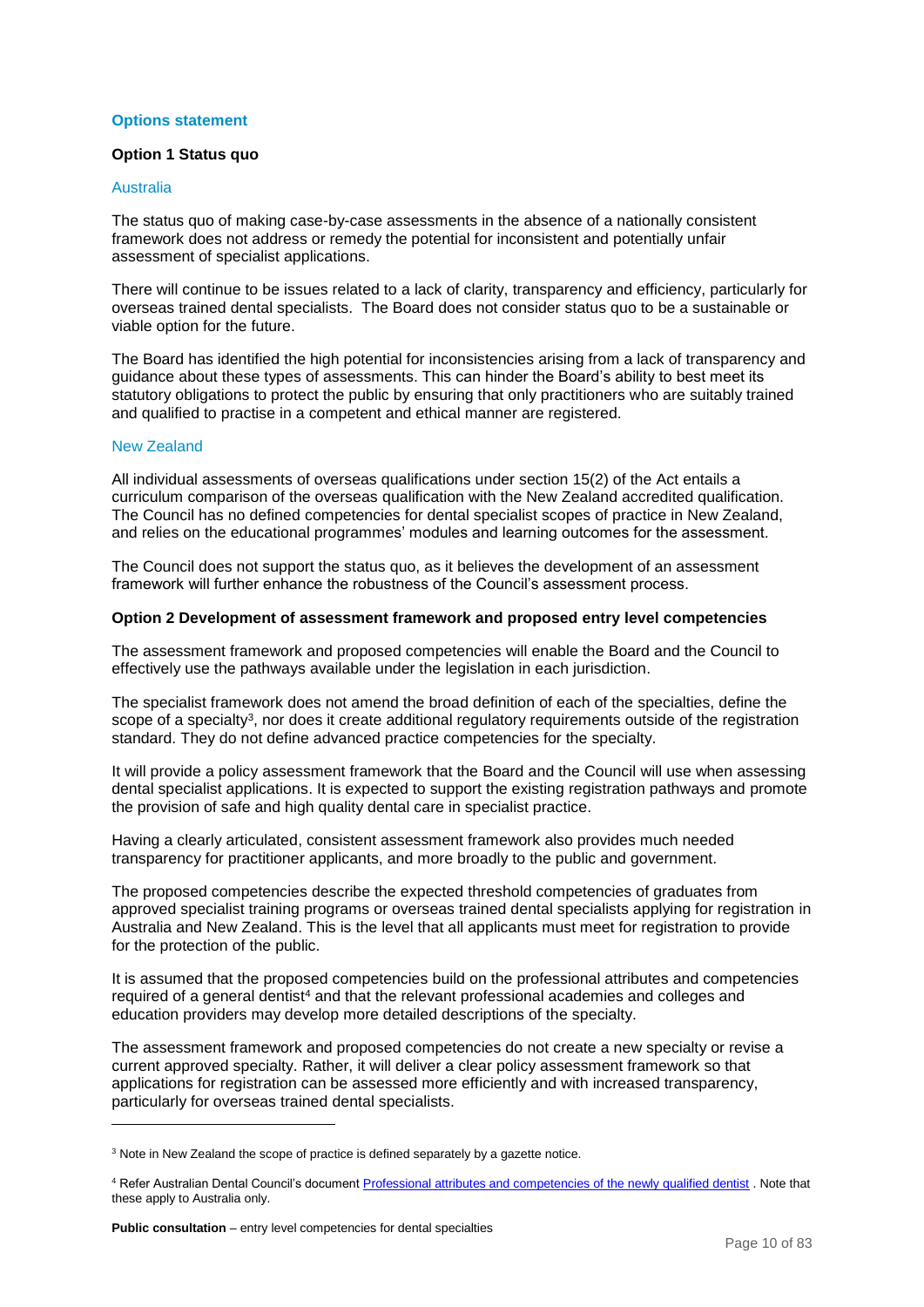The assessment framework and proposed competencies will underpin the accreditation standards that all Australian and New Zealand educational programs are required to meet.

The Council is of the view that this will ensure graduates meet the threshold competencies to practise safely in the scope of practice for which they apply for registration in New Zealand.

The Board considers the assessment framework and proposed competencies meet the objectives and guiding principles of the National Law including:

- protecting the public by ensuring that only dental specialists who are suitable trained and qualified to practice in a *competent* and ethical manner are registered
- facilitation of the provision of high quality education and training of dental specialists by providing clarity on the expected level of threshold competence for the purpose of registration with the Dental Board
- facilitation of a rigorous and responsive assessment of overseas trained dental specialists by providing a transparent framework equivalent to graduates from approved programs, and
- enabling the continuous development of a flexible, responsive and sustainable Australian health workforce and to enable innovation in the education of, and service delivery by dental specialists through clearly identifying the competence of each specialty to assist planners of oral health services.

## Potential benefits and costs of the proposal

It is expected that the assessment framework and proposed competencies will:

- provide clarity and transparency for all dental specialist registration applicants, particularly those who are overseas trained specialists
- improve consistency in the assessment of specialist applications and support existing pathways for specialist registration
- provide consistency in trans-Tasman standards and assessment criteria, and
- contribute to innovation and efficiency in dental specialist training by Australian and New Zealand education providers that incorporates cross-specialty training in the generic or common specific competencies.

The specialist framework is not expected to increase the length of time it will take for a domestic student to complete an approved program and register as a dental specialist.

The increased transparency and consistency in the assessment of applications for specialist registration has the potential, over time, to reduce the financial costs and time taken to decide specialist applications under the existing pathways. This is of particular value to overseas trained practitioners and will allow them to contribute to the oral health workforce sooner.

Based on engagement with education providers to date, the Board and the Council are confident that the specialist framework will not place any restrictions on education providers or reduce the number of available places to study. Feedback to date indicates that the proposed competencies are consistent with the current curriculum for existing dental specialty programs.

As the specialist framework does not create additional regulatory requirements outside of the registration standard, there is not expected to be any affect to compliance costs.

There will be a period of time when practitioners and consumers become familiar with the proposed assessment framework, but this provides a positive opportunity for the Board and Council to communicate with all stakeholders.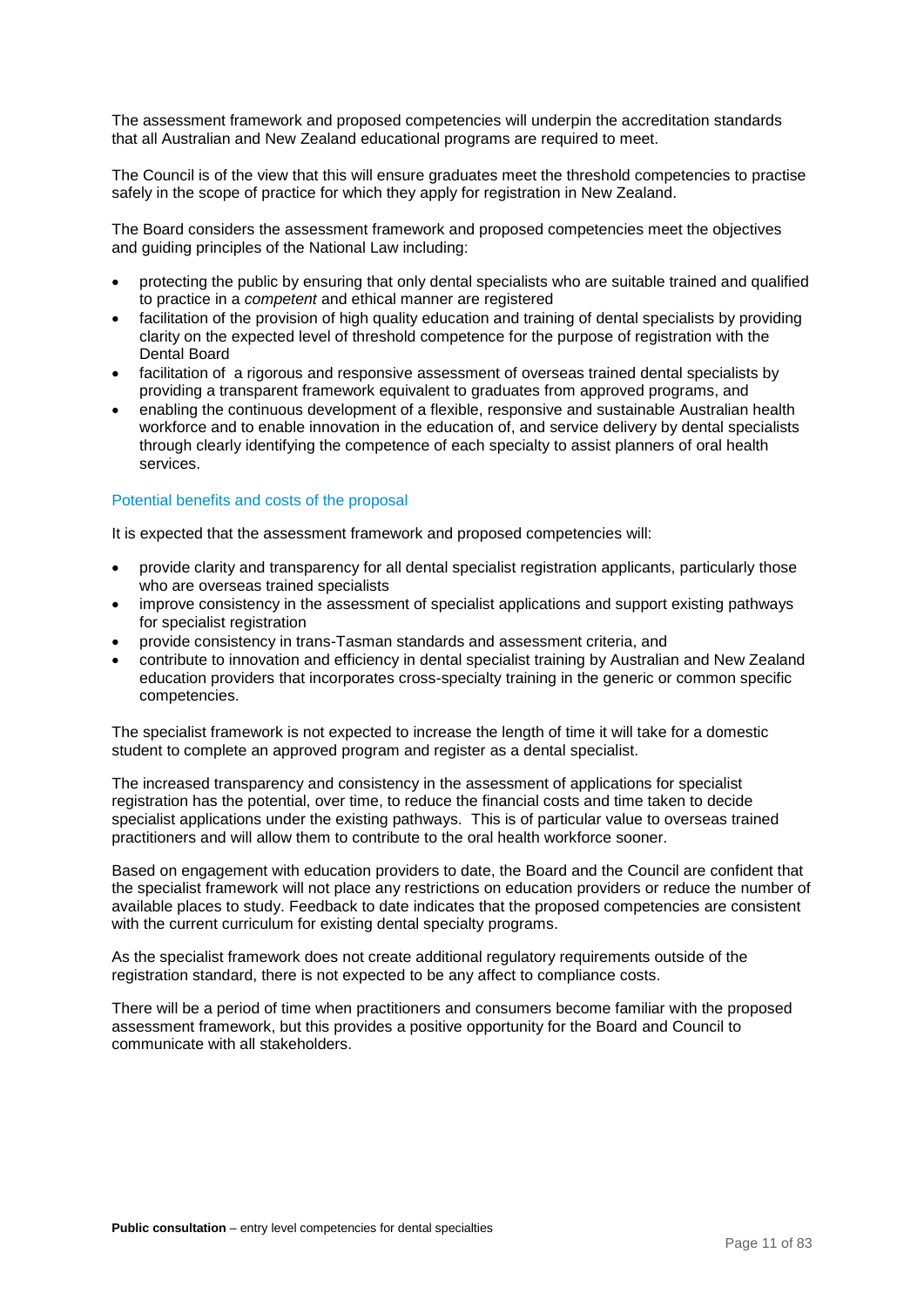## **Consultation to date**

The Board and the Council have established an Expert reference group – specialist (ERGS), to advise them on this work. The ERGS is made up of dental specialists from both countries who are clinicians, academics, Board members and involved in deciding applications for specialist registration. The ERGS is not intended to have representation from every specialty.

The Board and the Council through the ERGS have consulted extensively with education providers and the relevant specialist academies and colleges in the drafting of the proposed competencies.

This engagement continued in the preliminary consultation stage with further meetings undertaken with these groups. The feedback from the preliminary consultation has been incorporated into this version of the documents and/or will inform the communication material used to support the development and implementation of the specialist assessment pathways.

Some representatives of the different specialties wanted to include a higher level of specificity and detail to describe the competency level for their particular specialty. In drafting the proposed competencies for public consultation the ERGS and the Board were conscious of the need for consistency in structure and approach across the different specialties. We were also conscious of the need for the proposed competencies to remain relevant over time and to not restrict the ongoing development of the specialty. In consideration of this, not all the recommended changes received during the preliminary consultation stage have been incorporated. It is important to remember also that the proposed competencies do not replace other descriptors of the specialty such as those published by specialist academies and colleges that may describe the standard expected of specialists post entry-level, nor are they intended to define a national curriculum for the specialty.

The Board and the Council will engage with international dental regulators including the General Dental Council in this public consultation stage to inform consistency in the proposed competencies with international standards. This is of particular importance when one of the main applications of the proposed competencies will be the assessment of registration applications from overseas trained specialists.

## **Attachments**

- Attachment A Dental specialist qualification assessment framework including proposed entry level competencies for dental specialist registration
- Attachment B Board's statement of assessment against the COAG principles for best practice regulation - entry level competencies for dental specialist registration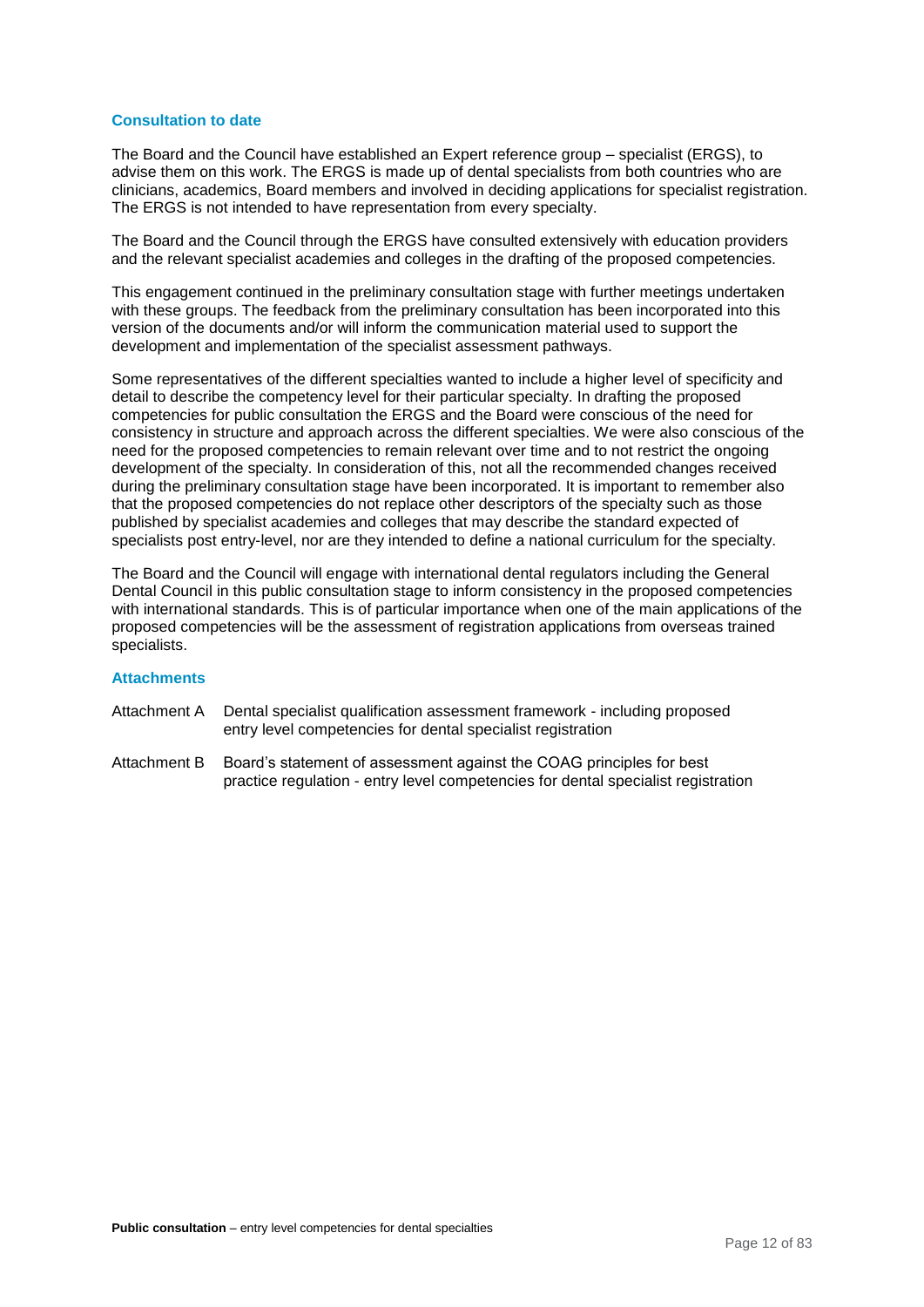Attachment A

Dental specialist registration qualification assessment framework – including entry level competencies for dental specialist registration.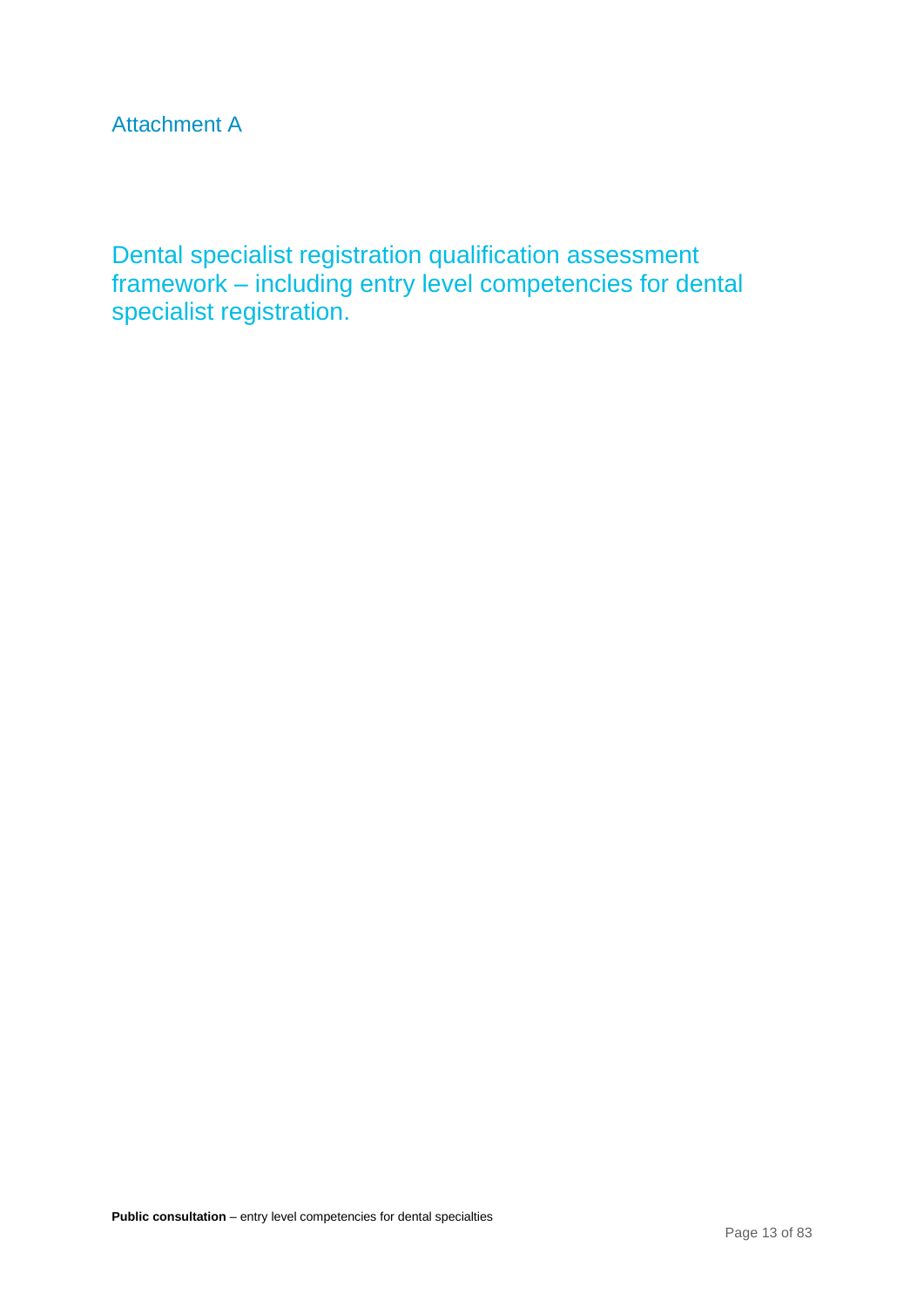# <span id="page-13-0"></span>Table of contents

| 1.                                                                                   |  |
|--------------------------------------------------------------------------------------|--|
|                                                                                      |  |
|                                                                                      |  |
| 2.                                                                                   |  |
|                                                                                      |  |
|                                                                                      |  |
|                                                                                      |  |
| 3 <sub>1</sub>                                                                       |  |
|                                                                                      |  |
|                                                                                      |  |
|                                                                                      |  |
|                                                                                      |  |
|                                                                                      |  |
| 4.                                                                                   |  |
|                                                                                      |  |
|                                                                                      |  |
| 5.                                                                                   |  |
| 6.                                                                                   |  |
| 7.                                                                                   |  |
| 8.                                                                                   |  |
|                                                                                      |  |
|                                                                                      |  |
|                                                                                      |  |
|                                                                                      |  |
| Statement of assessment against the COAG principles for best practice regulation  80 |  |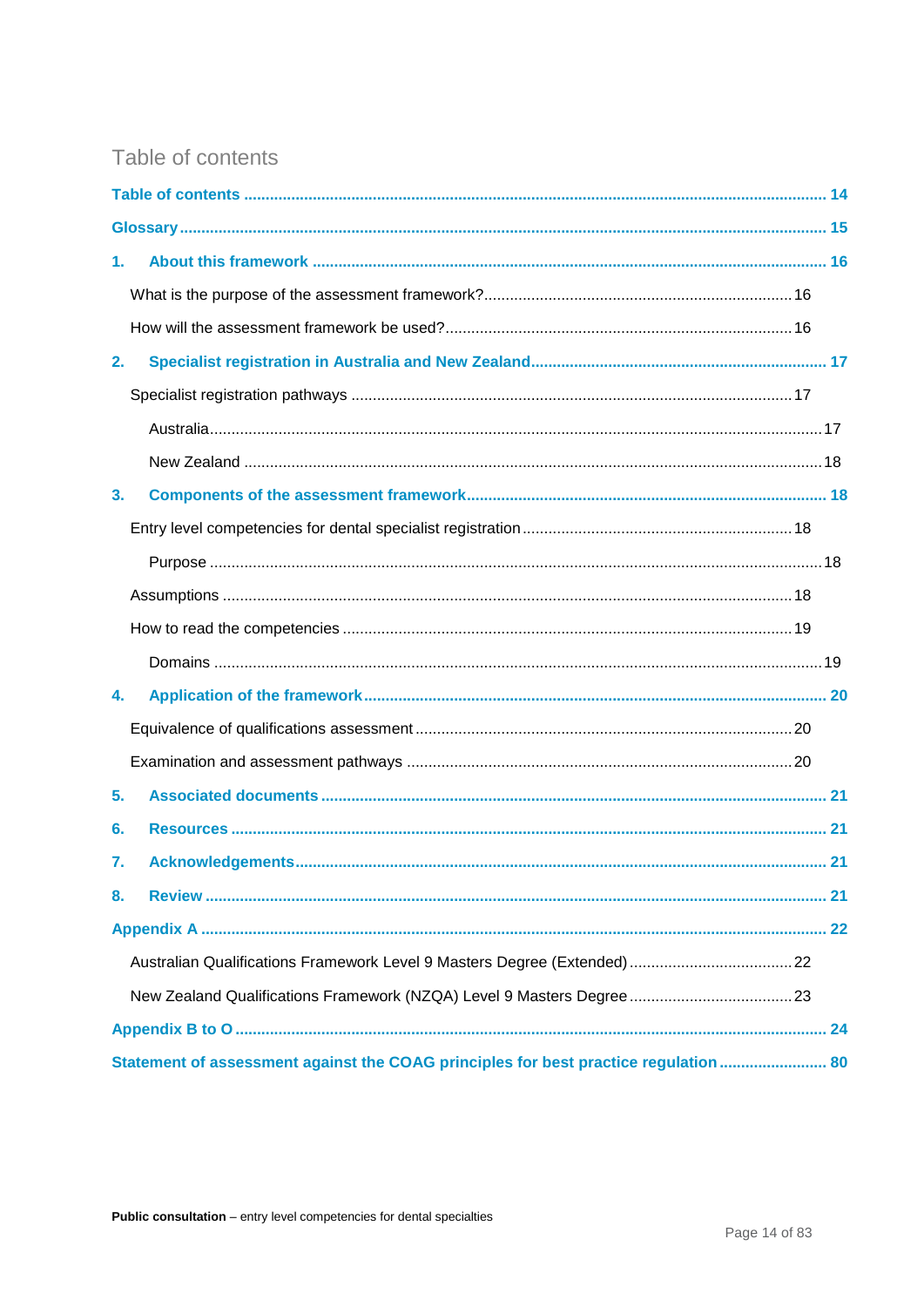## <span id="page-14-0"></span>**Glossary**

In this document and its attachments:

**The Act** means Health Practitioners Competence Assurance (HPCA) Act 2003, and is the legislation that sets the requirements for the regulation of the dental profession in New Zealand.

**ADC** means the Australian Dental Council, the accreditation authority for the dental professions in Australia.

**The Board** means the Dental Board of Australia.

**Competent** means the specialised theoretical knowledge, understanding and clinical experience to be able to practice independently for the benefit of the patient. It assumes that all knowledge and skills are performed with an integration of research, professional practice and further learning relevant to the practice of a dental specialist.

**Compromised patient** will mean different things for different specialities depending on the underlying cause. A patient may be compromised by a range of things including the age and stage of development, language skills, cognitive function, mental health, physical disability, systematic disease and broader socioeconomic issues. The degree of compromise will vary both in nature, degree and impact on the management of the patient.

**The Council** means the Dental Council (New Zealand).

**Management and treatment planning** is assumed to mean all the stages in the clinical decision making pathway including evaluation of the effectiveness of any treatment decisions. Depending on the speciality this evaluation may need to occur over an extended period of time.

**Multidisciplinary engagement** means working with both health practitioners and other professionals in the management and treatment of patients. This may involve dental and non-dental practitioners. For some specialties it may involve other professionals such as legal practitioners.

**The National Law** means the Health Practitioner Regulation National Law as in force in each state and territory and is the legislation that sets the requirements for the regulation of the dental profession in Australia.

**PPP** means Principal Place of Practice.

**Trans-Tasman mutual recognition** refers to the agreement between the New Zealand and Australian governments that allows individuals in Australia and New Zealand who practise substantially the same registered occupations to move freely between both countries. The relevant legislation in each country is the Trans-Tasman Mutual Recognition Act 1997.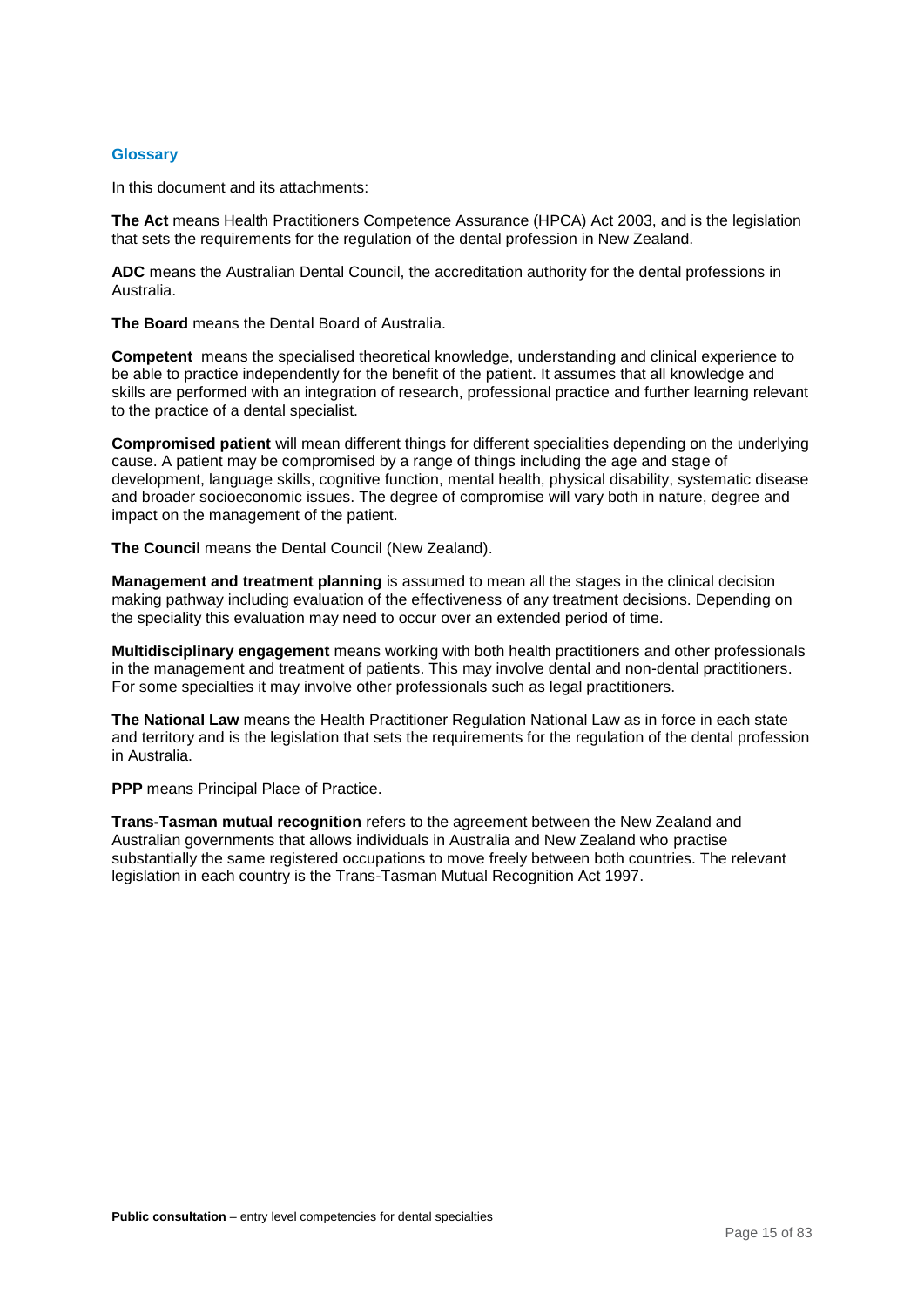## <span id="page-15-0"></span>**1. About this framework**

The *Dental specialist registration qualification assessment framework* (the assessment framework) describes the threshold education and training requirements to qualify for specialist registration in Australia and New Zealand.

The Dental Board of Australia (the Board) and the Dental Council (New Zealand) (the Council) have developed this framework in partnership and on the advice of the Board's Expert reference group – specialist (ERGs).

There are two components to the assessment framework:

- entry level competencies for dental specialist registration for each of the approved and prescribed dental specialties, and
- qualification assessment criteria.

## <span id="page-15-1"></span>**What is the purpose of the assessment framework?**

The Board and the Council have developed the assessment framework to enable:

- consistent and transparent assessment of specialist registration applications, and
- consistent application of threshold entry level competency standards for dental specialist registration.

Trans-Tasman mutual recognition arrangements entitle dental practitioners registered in Australia to be registered for the 'equivalent occupation' in New Zealand and vice versa. It is important therefore that where possible standards and requirements for registration are consistent.

## <span id="page-15-2"></span>**How will the assessment framework be used?**

The assessment framework will be used to support a number of regulatory functions by the Board and the Council. This includes:

- Accreditation<sup>5</sup>, to determine if approved specialist qualifications in Australia and prescribed specialist qualifications in New Zealand:
	- $\circ$  is at the expected qualification level
	- o produces graduates at the expected level of competence for dental specialist registration
- *Registration* of overseas trained applicants to:
	- o assess qualifications for equivalence to an approved specialist qualifications in Australia and prescribed qualifications in New Zealand
	- o develop assessments or examinations to determine if candidates are at the expected level of competence for dental specialist registration , and
- evaluating the competence of dental specialists in the context of regulatory processes such as those returning to practice and in the management of a notification.

1

<sup>5</sup> The Australian Dental Council is the assigned accreditation authority for the dental profession in Australia and undertakes accreditation functions on behalf of the Board.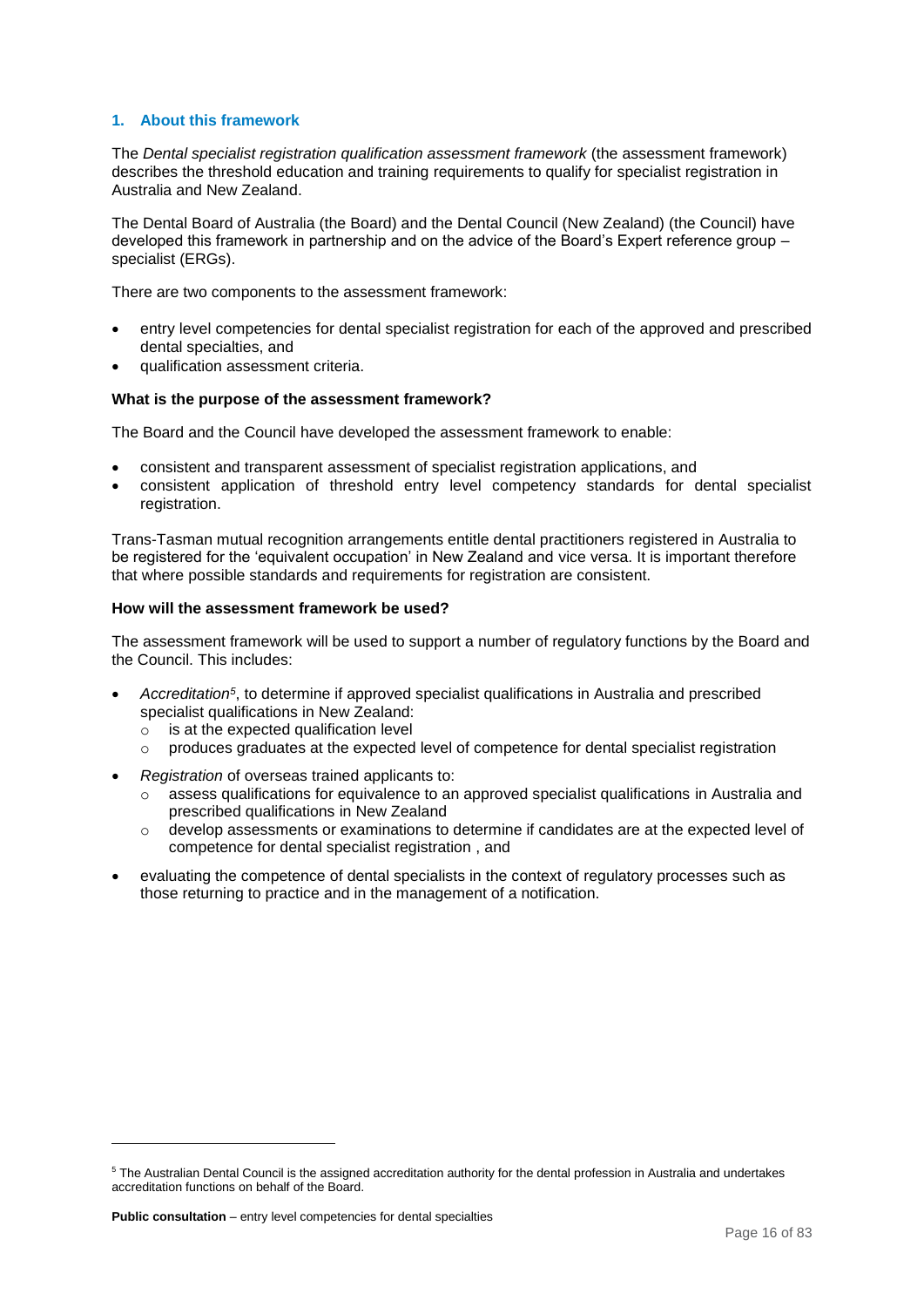## <span id="page-16-0"></span>**2. Specialist registration in Australia and New Zealand**

There are thirteen approved dental specialties in Australia and twelve recognised specialties in New Zealand.

|     | <b>Dental specialty</b>                          | <b>Recognised in</b><br><b>Australia?</b> | <b>Recognised in</b><br><b>New Zealand?</b> |
|-----|--------------------------------------------------|-------------------------------------------|---------------------------------------------|
|     |                                                  |                                           |                                             |
| 1.  | Dento-Maxillofacial Radiology                    | Yes                                       | No                                          |
| 2.  | Endodontics                                      | Yes                                       | Yes                                         |
| 3.  | <b>Forensic Odontology</b>                       | Yes                                       | No.                                         |
| 4.  | Oral and Maxillofacial Surgery                   | Yes                                       | Yes                                         |
| 5.  | Oral Medicine                                    | Yes                                       | Yes                                         |
| 6.  | Oral Pathology                                   | Yes                                       | Yes                                         |
| 7.  | <b>Oral Surgery</b>                              | Yes                                       | <b>Yes</b>                                  |
| 8.  | Orthodontics                                     | Yes                                       | Yes                                         |
| 9.  | <b>Paediatric Dentistry</b>                      | Yes                                       | Yes                                         |
| 10. | Periodontics                                     | Yes                                       | Yes                                         |
| 11. | <b>Prosthodontics</b>                            | Yes                                       | Yes                                         |
|     | 12. Public Health Dentistry(Community Dentistry) | Yes                                       | Yes                                         |
|     | 13. Special Needs Dentistry                      | Yes                                       | Yes                                         |
|     | 14. Restorative Dentistry                        | No                                        | Yes                                         |

## **Table 1 - List of dental specialties**

#### <span id="page-16-1"></span>**Specialist registration pathways**

#### <span id="page-16-2"></span>*Australia*

1

The registration and practice of dental specialists is regulated under the National Law. The different pathways that an applicant may qualify for specialist registration in Australia are described in section 58 of the National Law.

Applicants are qualified for specialist registration if they:

- a. hold an approved qualification<sup>6</sup> for the specialty, or
- b. hold another qualification that the Board considers to be substantially equivalent or based on similar competencies to an approved qualification for the specialty, or
- c. hold a qualification (not referred to in a or b) relevant to the specialty and has successfully completed an examination or other assessment required by the Board for registration in the specialty, or
- d. hold a qualification (not referred to in a or b) that under a prior Act qualified them for specialist registration and they were previously registered on the basis of holding that qualification.

Assessments under section  $58(b)^7$  and (c) are the registration pathways under which overseas trained dental specialists can apply for specialist registration.

To be eligible for specialist registration applicants for specialist registration must also meet all requirements and prerequisites for registration as set out in the Board's [registration standards](http://www.dentalboard.gov.au/Registration-Standards.aspx) , which includes, but is not limited to, having a minimum of two years of general dental practice and recency of practice in the specialty.

<sup>&</sup>lt;sup>6</sup> A program of study which has been accredited by the Australian Dental Council (ADC) and approved by the Board for the purpose of registration

<sup>&</sup>lt;sup>7</sup> The criteria used to assess equivalence are described in this document.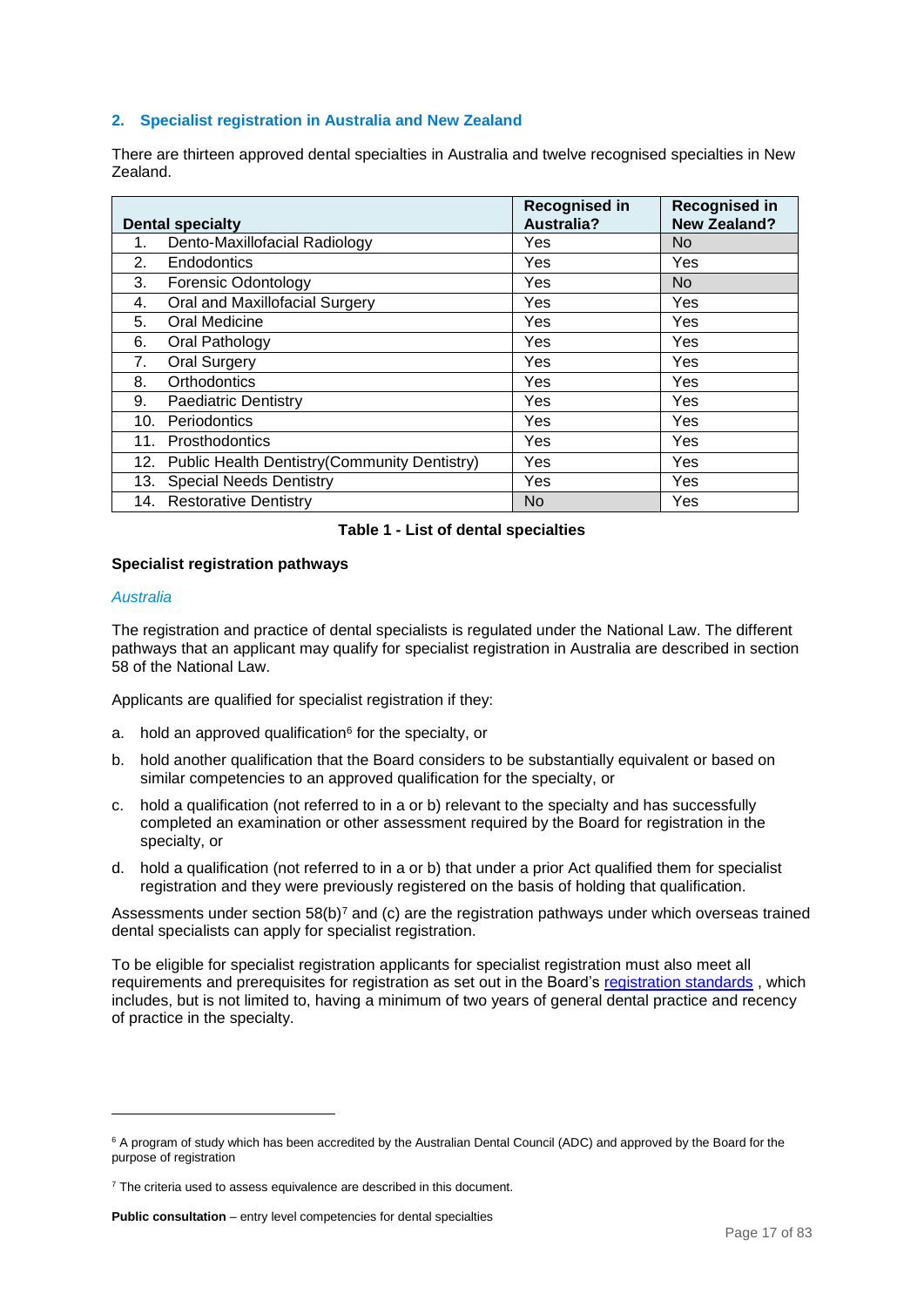## <span id="page-17-0"></span>*New Zealand*

In New Zealand, the registration and practice of dental specialists is regulated under the Act.

Under the Act, the Council responsible for prescribing the qualifications for registration in dental scopes of practice and for accrediting and monitoring New Zealand educational institutions and degrees, courses of study or programs.

The Council has gazetted prescribed qualifications for registration as a dental practitioner.

Where qualifications are not prescribed, the Council may assess them to determine whether they can be considered as **"**equivalent to, or as satisfactory as" a prescribed qualification.

Competencies underpin the curriculum of prescribed qualifications, and are therefore key to setting the educational standard required for registration in a specialist scope of practice.

Applicants for specialist registration must also comply with registration policies of the Council.

#### <span id="page-17-1"></span>**3. Components of the assessment framework**

The assessment framework will provide consistent assessment pathways for specialist registration applications.

#### <span id="page-17-2"></span>**Entry level competencies for dental specialist registration**

#### <span id="page-17-3"></span>*Purpose*

The Board and the Council have developed the proposed competencies for dental specialist registration to describe the threshold level of competence expected of applicants for registration with the Board or the Council.

The proposed competencies will provide assurance that all applicants for registration are at the same level of competence regardless of the registration pathway they apply under.

The proposed competencies are not intended to define the scope of each of the dental specialties nor prevent the growth or development of these specialties. They do not define advanced practice competencies for the specialty.

The term 'competent'<sup>8</sup> has been used as it reflects the language of the National Law and the Act.

It is assumed that the specialist competencies build on the professional attributes and competencies required of a general dentist $9$  and that the relevant professional academies and colleges and education providers may develop more detailed descriptions of the specialty.

## <span id="page-17-4"></span>**Assumptions**

1

The following assumptions have been made when developing these competencies. The competencies:

- build on the *Australian Dental Council Professional attributes and competencies of the newly qualified dentist*
- are not intended to define the scope of the specialty but rather the knowledge and competence of the graduate specialist
- are not intended to define a national curriculum for the education and training in the specialty
- describe the broad areas of competence and assume that other documents such as program curricula will describe the detail under each broad area to accommodate innovation and change in practise over time

<sup>&</sup>lt;sup>8</sup> Refer to definitions section of this framework

<sup>9</sup> Refer Australian Dental Council's document [Professional attributes and competencies of the newly qualified dentist.](http://www.adc.org.au/documents/Attributes&Competencies_Dentist%20v1.0%20Final%2010-06-11%20Updated%20July%202013.pdf) Note that these apply in Australia only.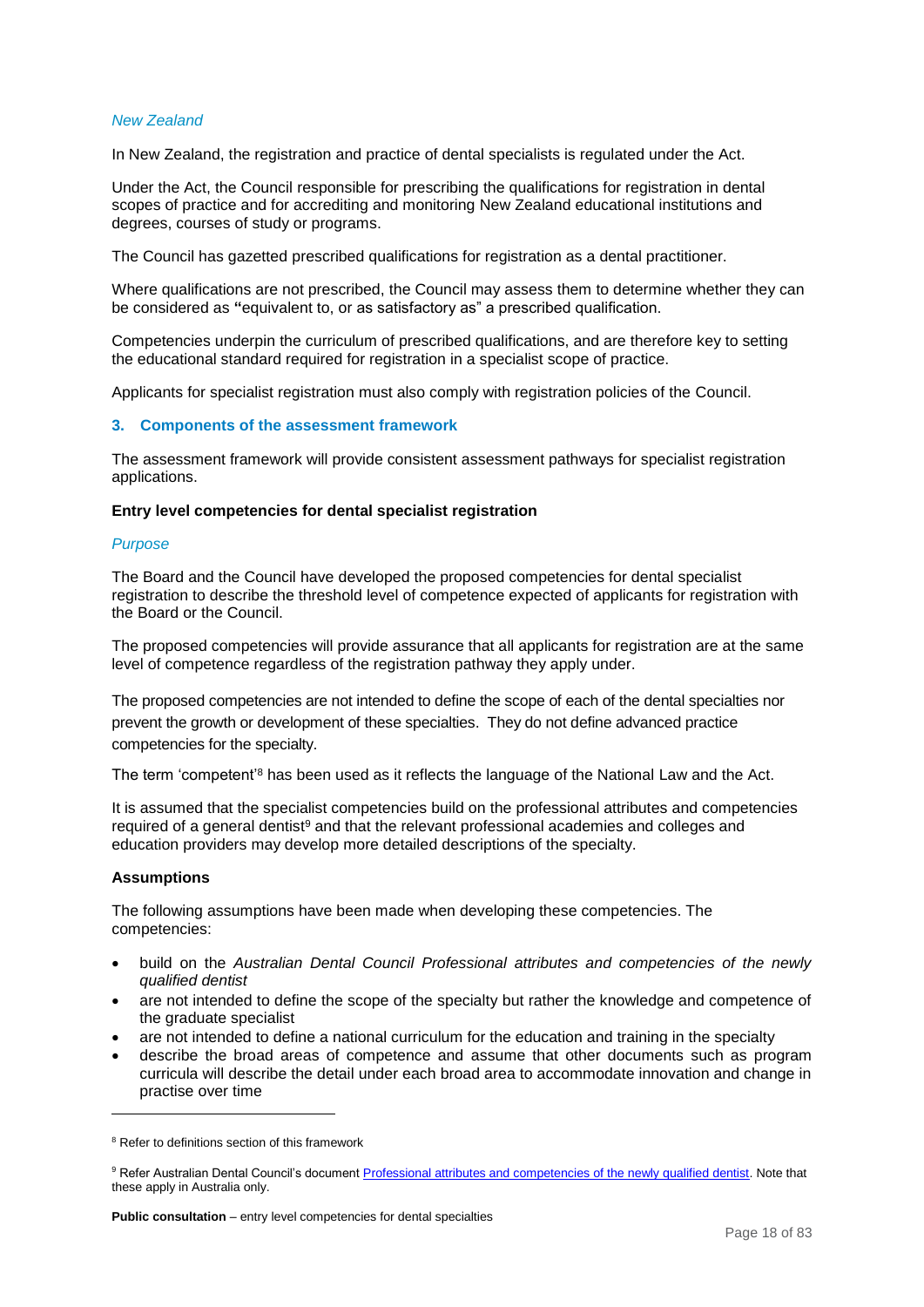- $\bullet$  use language and descriptors consistent with those of the Australian Qualifications Framework's<sup>10</sup> (AQF) Level 9 Masters Degree (Extended) or New Zealand Qualifications Framework<sup>11</sup> (NZQA) Level 9 Masters Degree to differentiate specialist practise from that of a general dentist , and
- do not replace other descriptors of the specialty such as those published by specialist academies and colleges that may describe the standard expected of specialists post entry-level.

#### <span id="page-18-0"></span>**How to read the competencies**

The competencies should be read:

- with this assessment framework and the definition of the specialty listed in each specialty competency document, and
- in the context of how they are relevant to the particular specialty, this will mean that competencies generic to all specialties may be demonstrated differently in each specialty.

#### <span id="page-18-1"></span>*Domains*

The five domains of the competency document are based on the domains in the ADC's professional attributes and competencies<sup>3</sup>.

The domains represent the broad categories of professional activity that occur in the practice of specialist dentistry. Professional practice requires the integration of multiple competencies across all of the domains.

The domains are:

- 1. **Professionalism:** On graduation a dental specialist will have the knowledge and skills to demonstrate autonomy, expert judgment, adaptability and responsibility as a practitioner and show leadership within the dental profession
- 2. **Communication and social skills:** On graduation a dental specialist will be able to interpret and transmit knowledge, skills and ideas to dental and non-dental audiences.
- 3. **Critical thinking:** On graduation a dental specialist will have the expert, specialised cognitive and technical skills in a body of knowledge or practice to independently analyse critically, reflect on and synthesise complex information, problems, concepts and theories and research and apply established theories to a body of knowledge or practice
- 4. **Scientific and Clinical Knowledge:** On graduation a dental specialist will have a body of knowledge that includes the extended understanding of recent developments in a discipline and its professional practice, as well as knowledge of research principles and methods applicable to the specialty and its professional practice
- 5. **Patient care:** On graduation a dental specialist will, with a high level of personal autonomy and accountability, be able to apply highly specialised knowledge and skills within a discipline or professional practice. This includes clinical information gathering, diagnosis and management planning, clinical treatment and evaluation.

-

<sup>10</sup> Published at<http://www.aqf.edu.au/>

<sup>11</sup> Published at<http://www.nzqa.govt.nz/studying-in-new-zealand/understand-nz-quals/nzqf/>

**Public consultation** – entry level competencies for dental specialties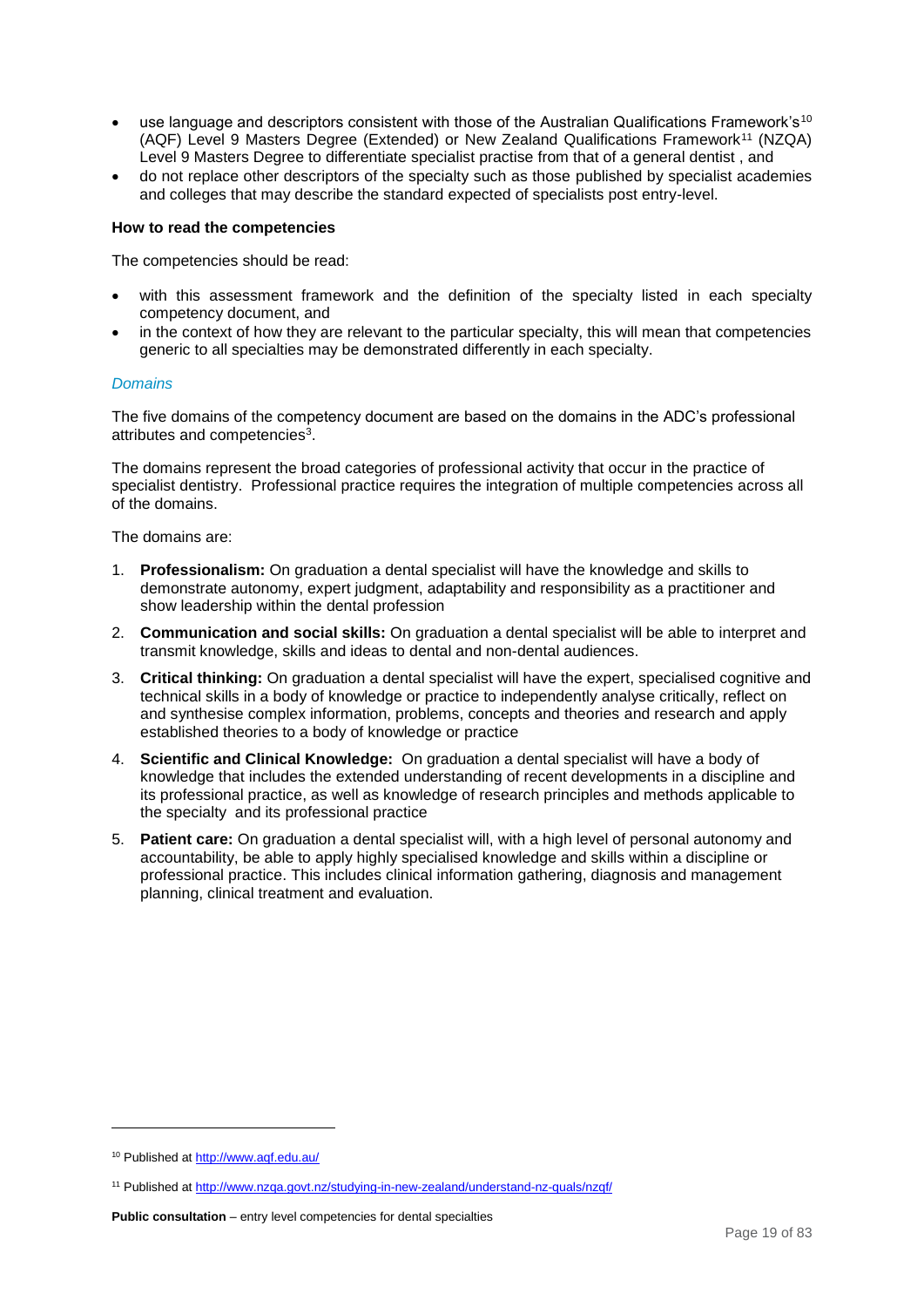## <span id="page-19-0"></span>**4. Application of the framework**

The assessment framework describes the threshold education and training requirements to qualify for specialist registration in Australia and New Zealand.

The registration pathways available for applicants to apply under are determined by the National Law and the Act that applies in Australia or New Zealand. The assessment processes developed by the Board and the Council to implement these pathways also need to be done in accordance with the legislation. These legislative requirements may create differences in how the Board and the Council apply the criteria.

#### <span id="page-19-1"></span>**Equivalence of qualifications assessment**

Where an applicant does not hold an approved qualification for the specialty, the Board or the Council will use the following criteria to assess another qualification to determine if it is substantially equivalent to an approved or prescribed program<sup>12</sup>.

The following criteria will be used when assessing qualifications for equivalence. The qualification:

- 1. has undergone an independent quality review/accreditation process
- 2. is at an AQF 9 Masters (extended) or NZQF Masters degree level
- 3. must relate to a single specialty discipline, and
- 4. contained the following components that allowed the student to be assessed against the entry level competencies for the specialty:
	- didactic component
	- clinical and/or professional practice component, and
	- research component or equivalent.
- 5. If relying on combination of qualifications then the initial qualification needs to be at AQF level 8/NZQF level 8 with the subsequent qualification being at level 9 Masters (extended)/NZQF level  $\mathbf{Q}$

Approved and prescribed programs of study are at Level 9 Masters Degree (Extended) of the Australian Qualifications Framework (AQF) and Level 9 Masters Degree New Zealand Qualifications framework (NZQF) respectively.

The qualification type descriptors for these levels are summarised at **Appendix A**.

These qualification type descriptors have been integrated into the domain descriptors listed above to distinguish the level of knowledge, practise and thinking of the specialist dentist from the general dentist.

#### <span id="page-19-2"></span>**Examination and assessment pathways**

1

The Board and Council will review existing and develop new examination and assessment pathways for specialist applications when the proposed competencies are finalised. Preliminary scoping work on this has commenced and is being informed by engagement with specialist academies and colleges and education providers.

This will provide a pathway for applicants who do not meet the criteria for equivalence of qualifications or where there are alternate training models for the specialty<sup>13</sup>.

Further information on these pathways will be published by the Board and Council as the work progresses.

 $12$  This is applicable only to specialties where there is a Board approved qualification or Council prescribed qualification for the specialty.

<sup>&</sup>lt;sup>13</sup> This includes Oral and Maxillofacial Surgery and Oral Pathology where the Royal Australasian College of Dental Surgeons and Royal College of Pathologists respectively have training programs for these specialties.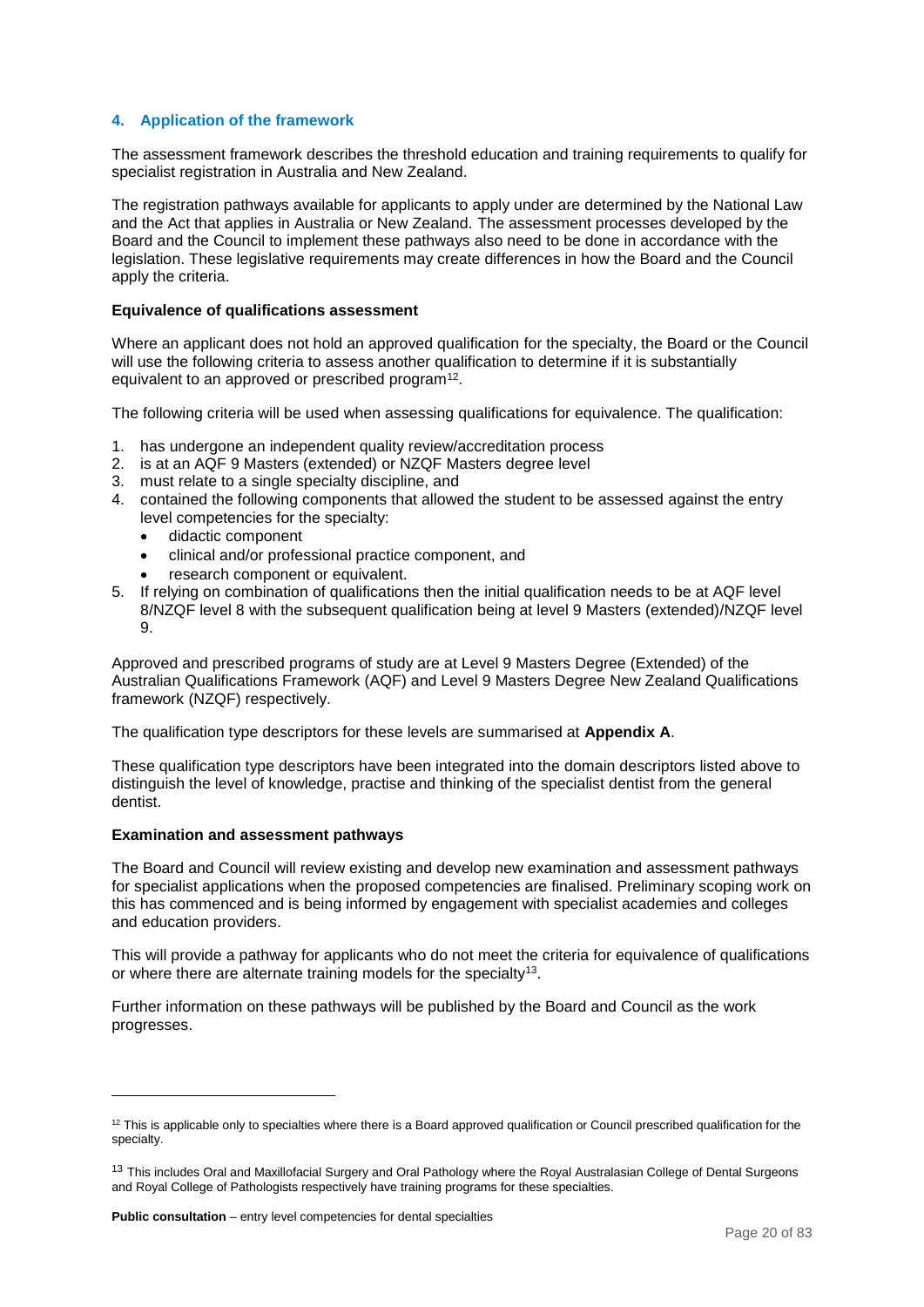## <span id="page-20-0"></span>**5. Associated documents**

This assessment framework should be read in conjunction with the published registration standards, codes, guidelines and policies published on the websites of the [Board](http://www.dentalboard.gov.au/) and the [Council](http://www.dcnz.org.nz/) for the purpose of specialist registration.

## <span id="page-20-1"></span>**6. Resources**

The following resources have informed the development of this assessment framework:

- Australasian Academy of Paediatric Dentistry (2013) *Paediatric dentistry core attributes*
- Australian Dental Council (2010) *Professional attributes and competencies of the newly qualified dentist*
- Australian Society of Orthodontists *Essential competencies for orthodontic specialists*
- Australian Qualifications Framework (2013) 2nd edition
- Oral Medicine Academy of Australasia *Essential competencies for specialists in Oral Medicine as defined by the Oral Medicine Academy of Australasia*
- New Zealand Qualifications Framework (2013)
- The Royal Australasian College of Dental Surgeons (2014) *Handbook for accredited education and training in Oral and Maxillofacial Surgery*
- The Royal College of Pathologists of Australasia, Faculty of Oral Pathology (2013) *Trainee Handbook Forensic Odontology*
- The Royal College of Pathologists of Australasia, Faculty of Oral Pathology (2013) *Trainee Handbook Oral and Maxillofacial Pathology*

## <span id="page-20-2"></span>**7. Acknowledgements**

In developing this framework, the Board and the Council acknowledge the contribution made by the specialist academies and the education providers delivering approved programs of study in the specialities in developing this framework:

- Academy of Australian and New Zealand Prosthodontists
- Australasian Academy of Paediatric Dentistry
- Australian and New Zealand Academy of Endodontists
- Australian and New Zealand Academy of Periodontists
- Australian and New Zealand Academy of Special Needs Dentistry
- Australian and New Zealand Association of Oral and Maxillofacial Surgeons
- Australian Society of Orthodontists
- Griffith University
- James Cook University
- New Zealand Association of Orthodontists
- New Zealand Association of Prothodontists and Restorative Dentists
- New Zealand Society of Hospital and Community Dentistry
- New Zealand Society of Periodontology
- Oral Medicine Academy of Australasia
- The Royal Australasian College of Dental Surgeons
- The Royal College of Pathologists of Australasia
- University of Adelaide
- University of Melbourne
- University of Otago
- University of Queensland
- University of Sydney
- University of Western Australia

## <span id="page-20-3"></span>**8. Review**

Date of issue: << to be inserted once finalised>>

Date of review: This framework will be reviewed from time to time as required. This will generally be every three years.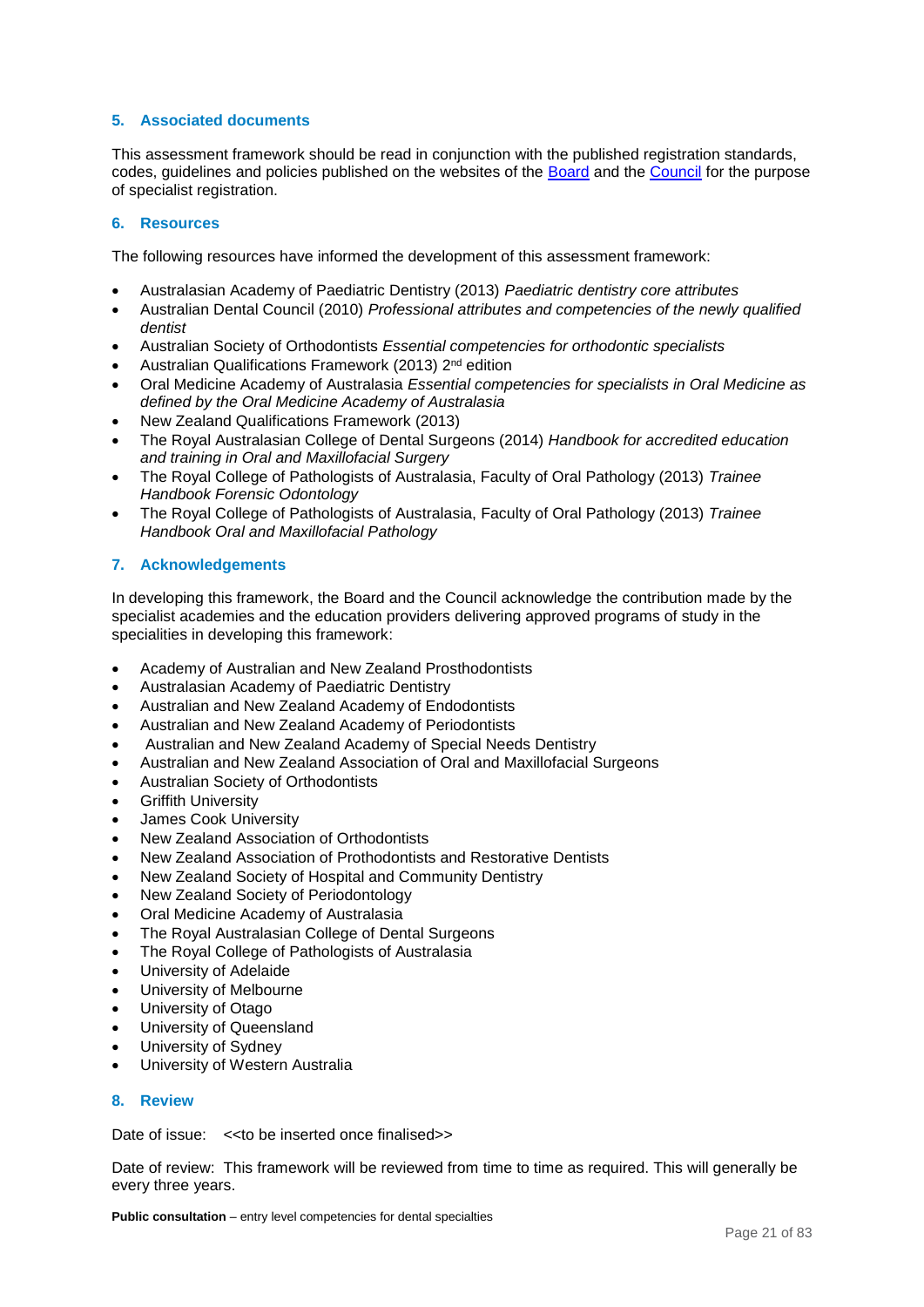## <span id="page-21-0"></span>**Appendix A**

## <span id="page-21-1"></span>**Australian Qualifications Framework Level 9 Masters Degree (Extended)**

| Summary                                | The Masters Degree (Extended) qualifies individuals who apply an<br>advanced body of knowledge in a range of contexts for professional<br>practice and as a pathway for further learning.                                   |
|----------------------------------------|-----------------------------------------------------------------------------------------------------------------------------------------------------------------------------------------------------------------------------|
| Knowledge                              | Graduates of a Masters Degree (Extended) will have:<br>• a body of knowledge that includes the extended understanding of recent<br>developments in a discipline and its professional practice                               |
|                                        | • knowledge of research principles and methods applicable to the discipline<br>and its professional practice                                                                                                                |
| <b>Skills</b>                          | Graduates of a Masters Degree (Extended) will have:                                                                                                                                                                         |
|                                        | • cognitive skills to demonstrate mastery of theoretical knowledge and to<br>reflect critically on theory and professional practice                                                                                         |
|                                        | • cognitive, technical and creative skills to investigate, analyse and<br>synthesise complex information, problems, concepts and theories and to<br>apply established theories to different bodies of knowledge or practice |
|                                        | • cognitive, technical and creative skills to generate and evaluate complex<br>ideas and concepts at an abstract level                                                                                                      |
|                                        | • communication and technical research skills to justify and interpret<br>theoretical propositions, methodologies, conclusions and professional<br>decisions to specialist and non-specialist audiences                     |
|                                        | • technical and communication skills to design, evaluate, implement,<br>analyse and theorise about developments that contribute to professional<br>practice                                                                 |
| Application of knowledge<br>and skills | Graduates of a Masters Degree (Extended) will demonstrate the<br>application of knowledge and skills:                                                                                                                       |
|                                        | • with creativity and initiative to new situations in professional practice<br>and/or for further learning                                                                                                                  |
|                                        | • with high level personal autonomy and accountability                                                                                                                                                                      |
|                                        | • to plan and execute a substantial research based project, capstone<br>experience and/or professionally focused project                                                                                                    |

## **Table 2 - Masters degree qualification type descriptors**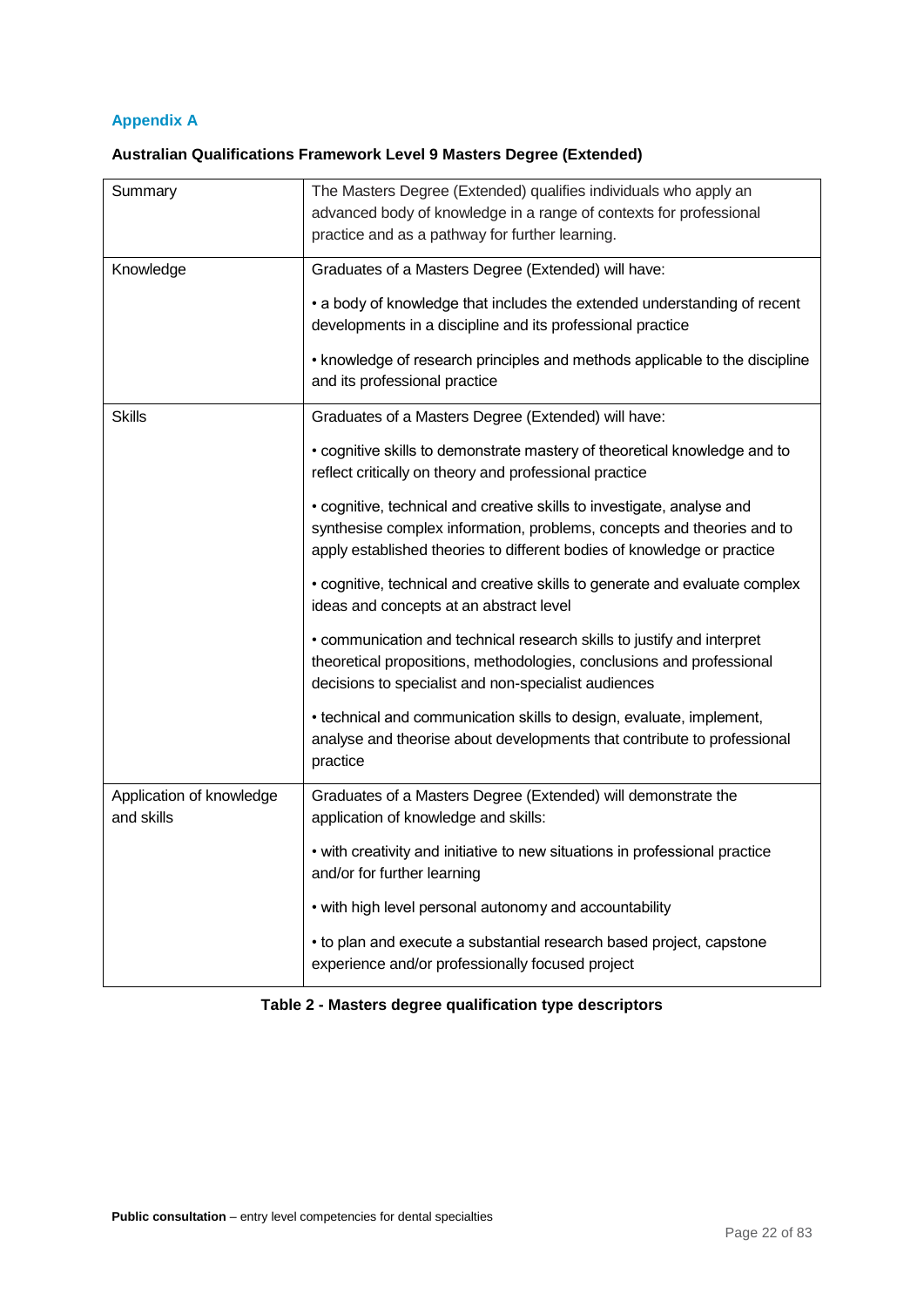## <span id="page-22-0"></span>**New Zealand Qualifications Framework (NZQA) Level 9 Masters Degree**

| Knowledge                              | Highly specialised knowledge, some of which is at the forefront of<br>knowledge, and a critical awareness of issues in a field of study or<br>practice                                         |
|----------------------------------------|------------------------------------------------------------------------------------------------------------------------------------------------------------------------------------------------|
| <b>Skills</b>                          | Develop and apply new skills and techniques to existing or emerging<br>problems.<br>Mastery of the field of study or practice to an advanced level.                                            |
| Application of knowledge<br>and skills | Independent application of highly specialised knowledge and skills<br>within a discipline or professional practice.<br>Some responsibility for leadership within the profession or discipline. |

**Table 3 - NZQF level 9 criteria**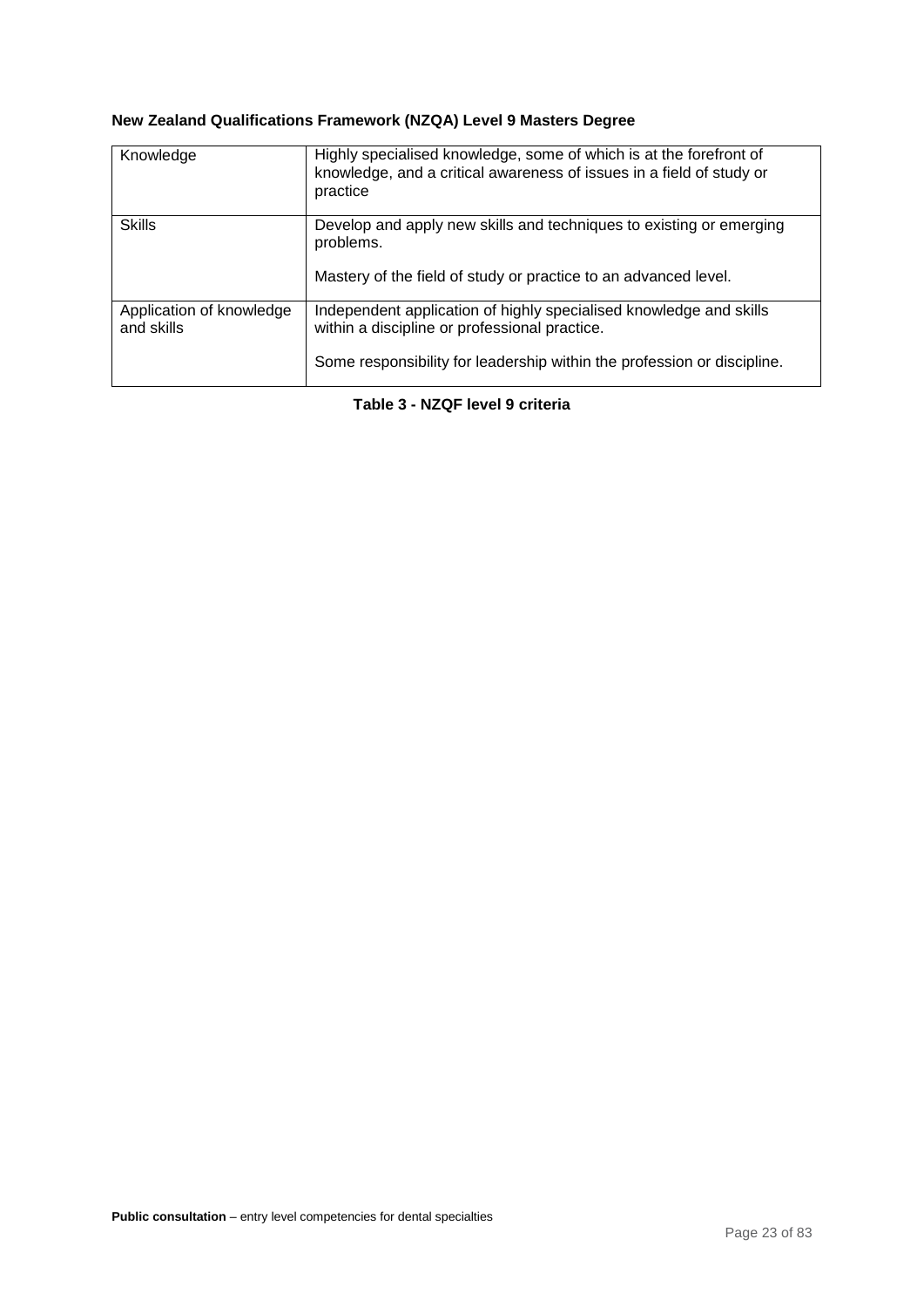## **Dental specialist competencies: Dento-Maxillofacial Radiology (Australia only)**



This document describes the *entry level competency standard* expected of applicants for registration with the Dental Board of Australia in the specialty of Dento-Maxillofacial Radiology.

## **This specialty is not recognised in New Zealand.**

## **Assumptions**

The following assumptions have been made when developing these competencies. The competencies:

- build on the *The Australian Dental Council Professional attributes and competencies of the newly qualified dentist*
- are not intended to define the scope of the specialty but rather the knowledge and competence of the graduate specialist
- are not intended to define a national curriculum for the education and training in the specialty
- describe the broad areas of competence and assume that other documents such as program curricula will describe the detail under each broad area to accommodate innovation and change in practise over time
- use language and descriptors consistent with those of the Australian Qualifications Framework's<sup>14</sup> (AQF) Level 9 Masters Degree (Extended) , and
- do not replace other descriptors of the specialty such as those published by specialist academies and colleges that may describe the standard expected of specialists post entry-level.

## **How to read the competencies**

The competencies should be read:

- with the *Dental specialist qualification assessment framework* and the definition of the specialty listed below, and
- in the context of how they are relevant to the particular specialty, this will mean that competencies generic to all specialties may be demonstrated differently in each specialty.

l

<sup>14</sup> Published at<http://www.aqf.edu.au/>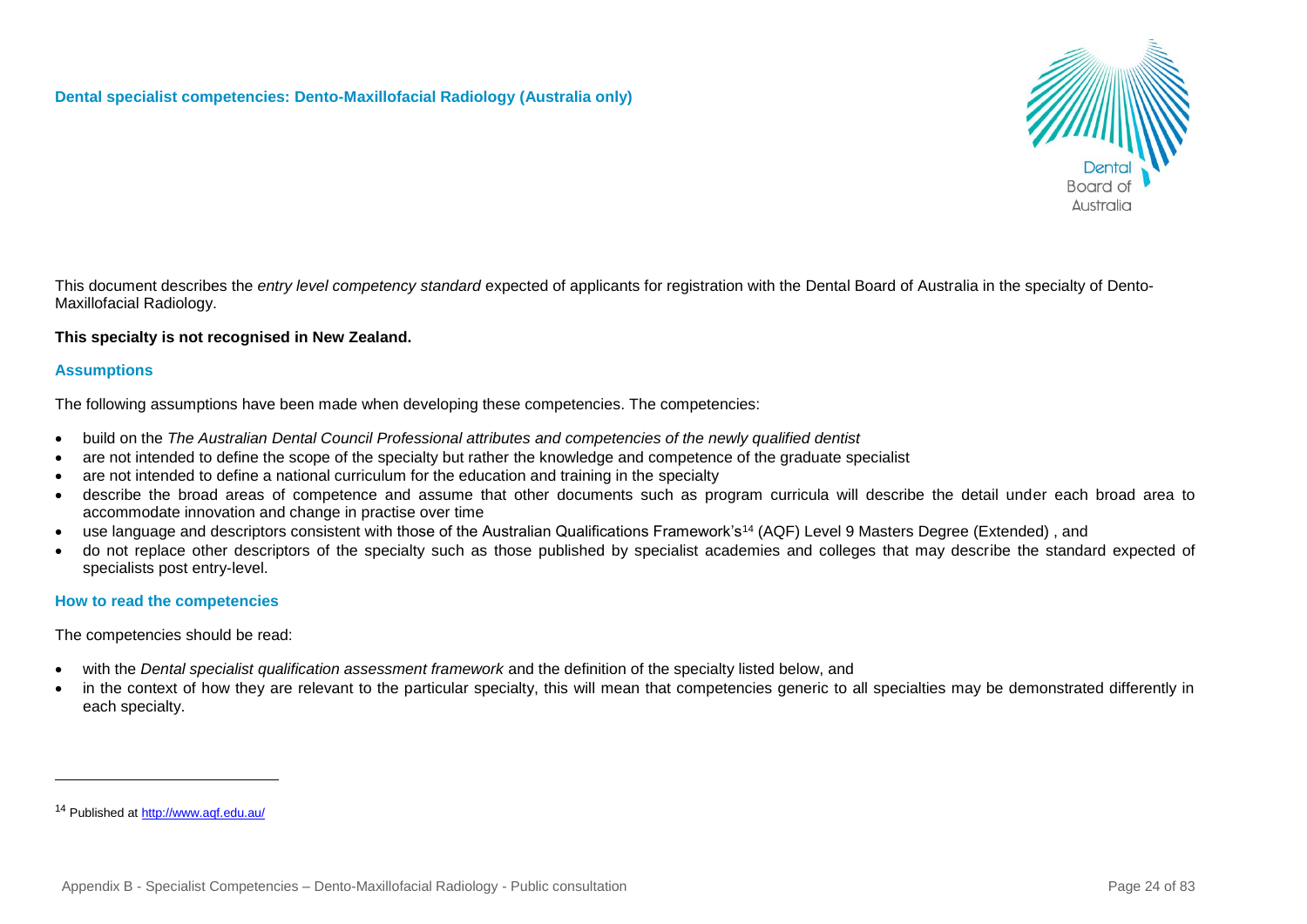## **Definition**

## **Australia**

l

Dental Board of Australia *List of approved specialties<sup>15</sup>*. Dento-Maxillofacial Radiology is defined as:

*The branch of dentistry that deals with diagnostic imaging procedures applicable to the hard and soft tissues of the oral and maxillofacial region, and to other structures that are relevant for the proper assessment of oral conditions.*

<sup>15</sup> Published a[t http://www.dentalboard.gov.au/Registration-Standards.aspx](http://www.dentalboard.gov.au/Registration-Standards.aspx)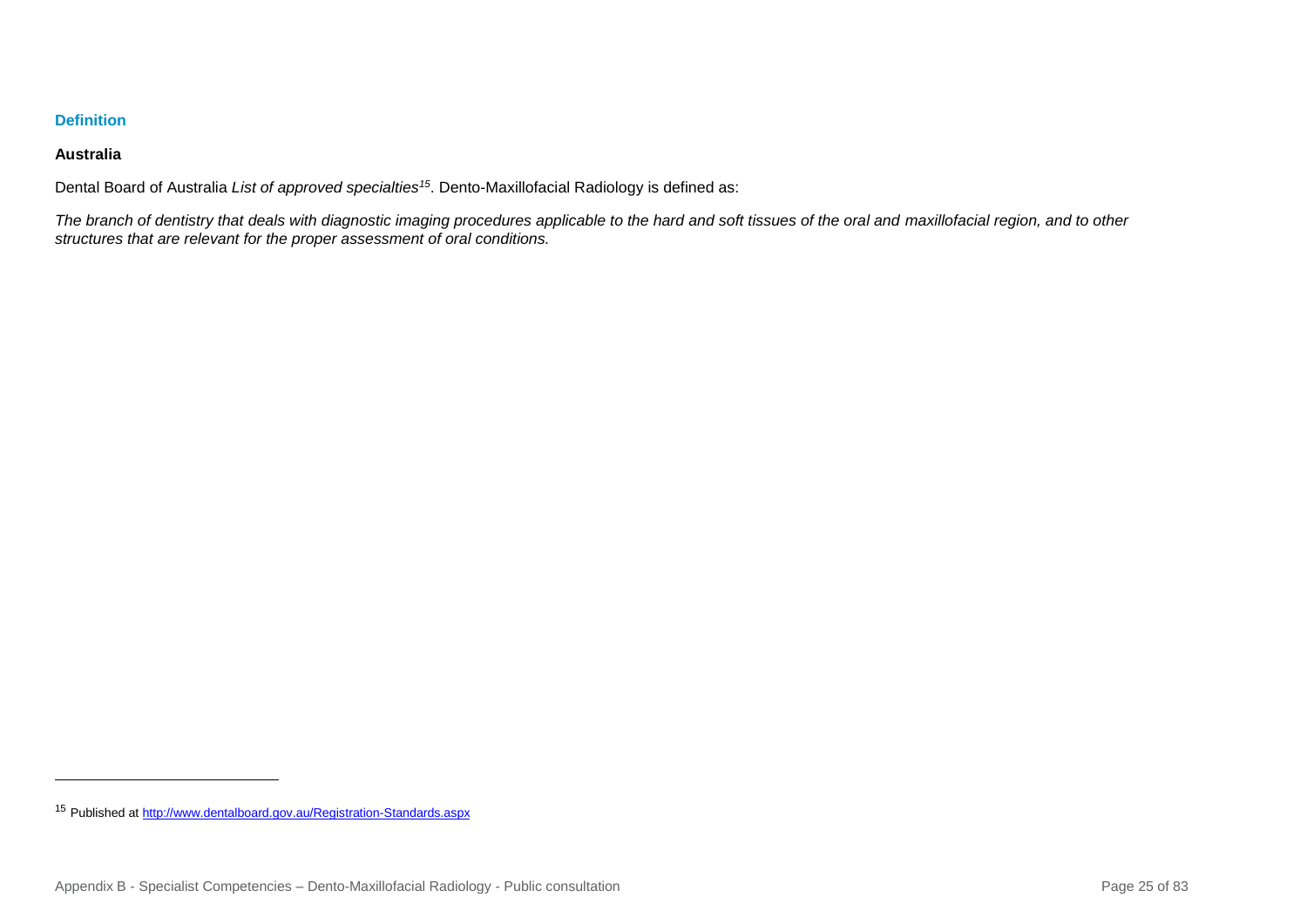| <b>Domain</b>                                                                                                                                                                                                                                                                                                                                                           | <b>Competencies</b>                                                                                                                                                                                                                                                                                                                                                                                                                                                                                                                                                                                                                                                                                                                                                                                                                                                                                                                                                                                                                                                                                                                                                                                                                |
|-------------------------------------------------------------------------------------------------------------------------------------------------------------------------------------------------------------------------------------------------------------------------------------------------------------------------------------------------------------------------|------------------------------------------------------------------------------------------------------------------------------------------------------------------------------------------------------------------------------------------------------------------------------------------------------------------------------------------------------------------------------------------------------------------------------------------------------------------------------------------------------------------------------------------------------------------------------------------------------------------------------------------------------------------------------------------------------------------------------------------------------------------------------------------------------------------------------------------------------------------------------------------------------------------------------------------------------------------------------------------------------------------------------------------------------------------------------------------------------------------------------------------------------------------------------------------------------------------------------------|
| 1. Professionalism                                                                                                                                                                                                                                                                                                                                                      | Generic                                                                                                                                                                                                                                                                                                                                                                                                                                                                                                                                                                                                                                                                                                                                                                                                                                                                                                                                                                                                                                                                                                                                                                                                                            |
| On graduation a dental specialist<br>will have the knowledge and skills<br>to demonstrate autonomy, expert<br>judgment, adaptability and<br>responsibility as a practitioner<br>and show leadership within the<br>dental profession.                                                                                                                                    | A graduate specialist is expected to be competent in the following, as relevant to the specialty:<br>recognising the personal limitations and scope of the specialty and knowing when to refer or seek advice appropriately<br>a.<br>practising with personal and professional integrity, honesty and trustworthiness<br>b.<br>providing patient-centred care, including selecting and prioritising treatment options that are compassionate and respectful<br>c.<br>of patients' best interests, dignity and choices<br>understanding and applying the moral, cultural, ethical principles and legal responsibilities involved in the provision of<br>d.<br>specialist dental care to individual patients, to communities and populations<br>displaying appropriate professional behaviour and communication towards all members of the dental team and referring<br>e.<br>health practitioner/s<br>understanding and applying legislation<br>f.<br>demonstrating specialist professional growth and development through research and learning<br>g.<br>supporting the professional development and education for all members of the dental and/or health community, and<br>h.<br>demonstrating leadership within the profession. |
| 2. Communication and Social                                                                                                                                                                                                                                                                                                                                             | Generic                                                                                                                                                                                                                                                                                                                                                                                                                                                                                                                                                                                                                                                                                                                                                                                                                                                                                                                                                                                                                                                                                                                                                                                                                            |
| <b>Skills</b><br>On graduation a dental specialist<br>will be able to interpret and<br>transmit knowledge, skills and<br>ideas to dental and non-dental<br>audiences.                                                                                                                                                                                                   | A graduate specialist is expected to be competent in the following, as relevant to the specialty:<br>identifying and understanding a patients expectations, desires and attitudes when planning and delivering specialist<br>а.<br>treatment<br>communicating effectively, with patients, their families, relatives and carers in a manner that takes into account factors such<br>b.<br>as their age, intellectual development, social and cultural background<br>communicating effectively in all forms of health and legal reporting, and<br>c.<br>interpreting and communicating knowledge, skills and ideas.<br>d.                                                                                                                                                                                                                                                                                                                                                                                                                                                                                                                                                                                                            |
| 3. Critical Thinking                                                                                                                                                                                                                                                                                                                                                    | Generic                                                                                                                                                                                                                                                                                                                                                                                                                                                                                                                                                                                                                                                                                                                                                                                                                                                                                                                                                                                                                                                                                                                                                                                                                            |
| On graduation a dental specialist<br>will have the expert, specialised<br>cognitive and technical skills in a<br>body of knowledge or practice to<br>independently analyse critically,<br>reflect on and synthesise<br>complex information, problems,<br>concepts and theories and<br>research and apply established<br>theories to a body of knowledge<br>or practice. | A graduate specialist is expected to be competent in the following, as relevant to the specialty:<br>a. critically evaluating scientific research and literature, products and techniques to inform evidence-based specialist practice,<br>and<br>b. synthesising complex information, problems, concepts and theories.                                                                                                                                                                                                                                                                                                                                                                                                                                                                                                                                                                                                                                                                                                                                                                                                                                                                                                            |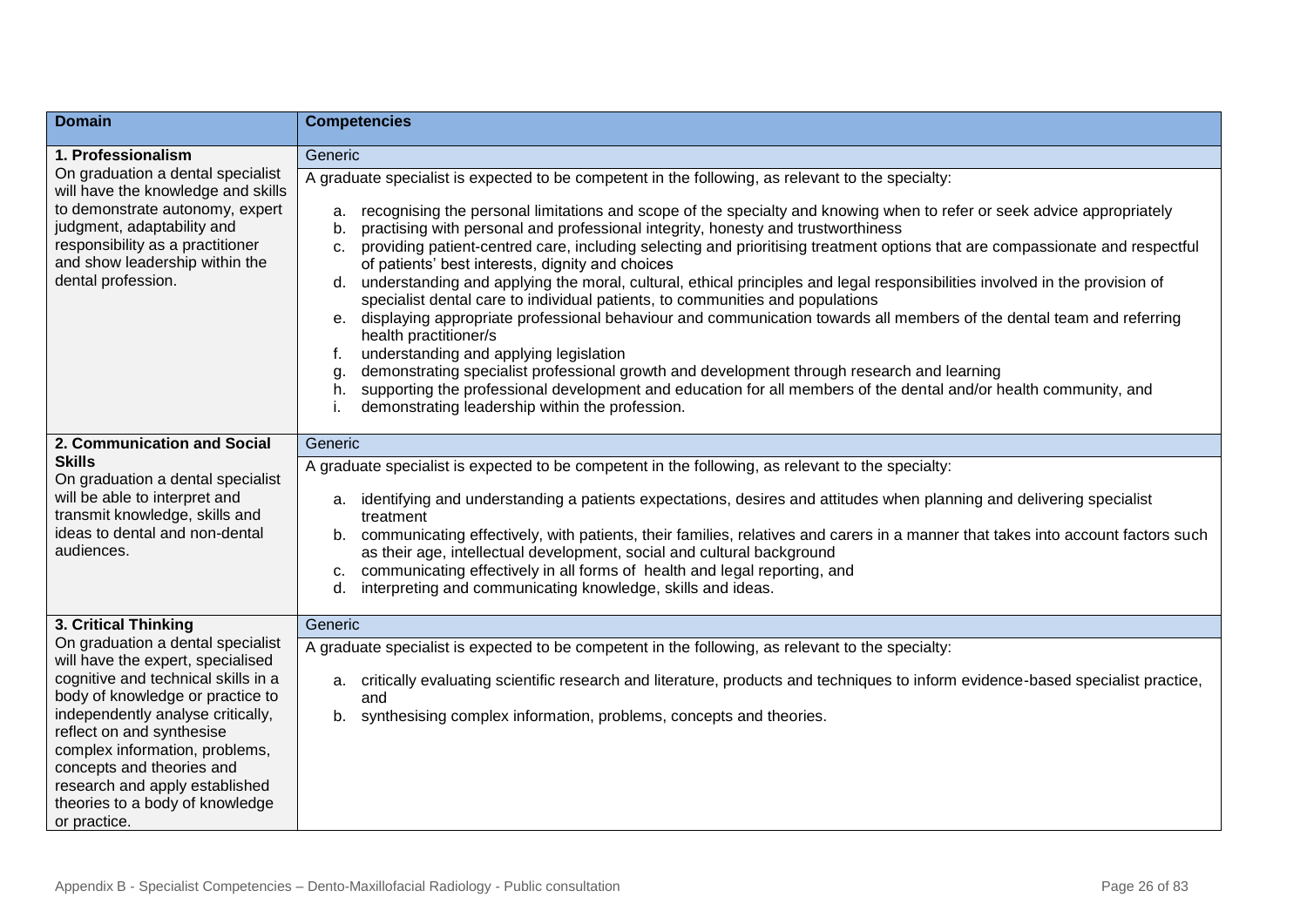| <b>Domain</b>                                                                                                                                                                                                                                                            | <b>Competencies</b>                                                                                                                                                                                                                                                                                                                                                                                                                                                                                                                                                                                        |
|--------------------------------------------------------------------------------------------------------------------------------------------------------------------------------------------------------------------------------------------------------------------------|------------------------------------------------------------------------------------------------------------------------------------------------------------------------------------------------------------------------------------------------------------------------------------------------------------------------------------------------------------------------------------------------------------------------------------------------------------------------------------------------------------------------------------------------------------------------------------------------------------|
| 4. Scientific and clinical                                                                                                                                                                                                                                               | Generic                                                                                                                                                                                                                                                                                                                                                                                                                                                                                                                                                                                                    |
| knowledge<br>On graduation a dental specialist<br>will have a body of knowledge<br>that includes the extended<br>understanding of recent<br>developments in a discipline and<br>its professional practice, as well<br>as knowledge of research<br>principles and methods | A graduate specialist is expected to be competent in the following areas of knowledge, as relevant to the specialty:<br>historical and contemporary literature<br>a.<br>the scientific basis of dentistry including the relevant biological, medical and psychosocial sciences<br>b.<br>development, anatomy, physiology and pathology of hard and soft tissues of the head and neck<br>c.<br>the range of investigative, technical and clinical procedures, and<br>d.<br>management and treatment planning with multidisciplinary engagement, for complex cases, including compromised<br>е.<br>patients. |
| applicable to the specialty and its<br>professional practice.                                                                                                                                                                                                            | <b>Specific</b>                                                                                                                                                                                                                                                                                                                                                                                                                                                                                                                                                                                            |
|                                                                                                                                                                                                                                                                          | A graduate specialist is expected to be competent in the following areas of knowledge, as relevant to the specialty:<br>anatomy and pathology of the dento-maxillofacial region<br>a.<br>radiation physics associated with the production and safe use of ionizing radiation including biological effects<br>b<br>diagnostic imaging techniques and procedures including indications and limitations of available imaging modalities<br>c.<br>interpretation of radiological studies of the dento-maxillofacial region, and<br>d.<br>the principles and application of pharmacology.<br>e                  |
| 5. Patient care                                                                                                                                                                                                                                                          | Generic                                                                                                                                                                                                                                                                                                                                                                                                                                                                                                                                                                                                    |
| On graduation a dental specialist<br>will, with a high level of personal<br>autonomy and accountability, be<br>able to apply highly specialised<br>knowledge and skills within a<br>discipline or professional practice.<br>This includes clinical information           | A graduate specialist is expected to be competent in the following, as relevant to the specialty:<br>a. applying decision-making, clinical reasoning and judgment to develop a comprehensive diagnosis and treatment plan by<br>interpreting and correlating findings from the history, clinical examinations, imaging and other diagnostic tests<br>managing complex cases, including compromised patients with multidisciplinary management, and<br>b.<br>managing complications.<br>c.                                                                                                                  |
| gathering, diagnosis and                                                                                                                                                                                                                                                 | Specific                                                                                                                                                                                                                                                                                                                                                                                                                                                                                                                                                                                                   |
| management planning, clinical<br>treatment and evaluation.                                                                                                                                                                                                               | A graduate specialist is expected to be competent in the following, as relevant to the specialty:<br>undertaking diagnostic imaging procedures<br>a.<br>interpreting diagnostic imaging procedures, and<br>b.<br>writing reports.<br>c.                                                                                                                                                                                                                                                                                                                                                                    |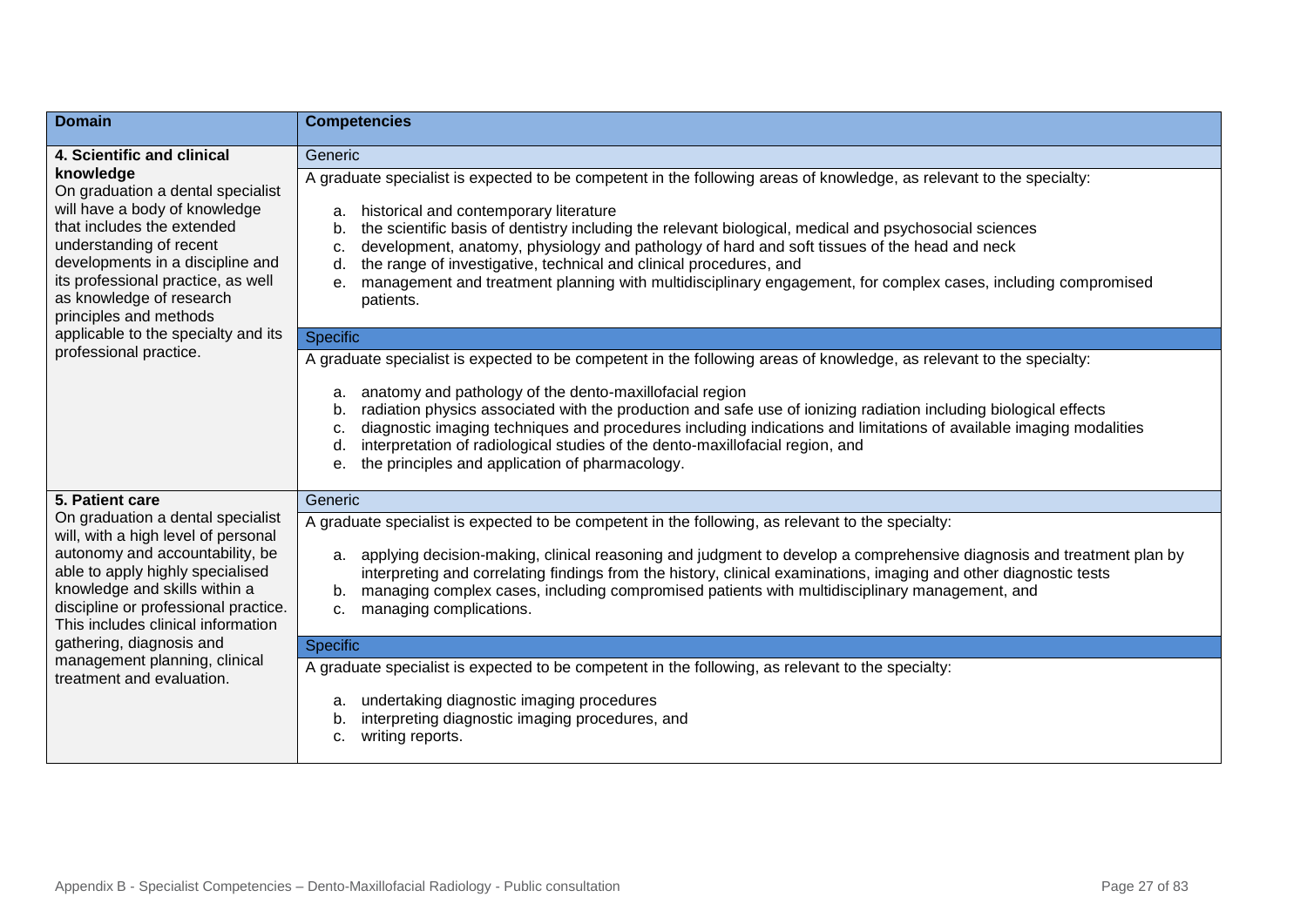**Dental specialist competencies: Endodontics**





This document describes the *entry level competency standard* expected of applicants for registration with the Dental Board of Australia and the Dental Council (New Zealand) in the specialty of Endodontics.

#### **Assumptions**

The following assumptions have been made when developing these competencies. The competencies:

- build on the *The Australian Dental Council Professional attributes and competencies of the newly qualified dentist* (Australia only)
- are not intended to define the scope of the specialty but rather the knowledge and competence of the graduate specialist
- are not intended to define a national curriculum for the education and training in the specialty
- describe the broad areas of competence and assume that other documents such as program curricula will describe the detail under each broad area to accommodate innovation and change in practise over time
- use language and descriptors consistent with those of the Australian Qualifications Framework's<sup>16</sup> (AQF) Level 9 Masters Degree (Extended) or New Zealand Qualifications Framework<sup>17</sup> (NZQA) Level 9 Masters Degree to differentiate specialist practise from that of a general dentist, and
- do not replace other descriptors of the specialty such as those published by specialist academies and colleges that may describe the standard expected of specialists post entry-level.

#### **How to read the competencies**

The competencies should be read:

- with the *Dental specialist qualification assessment framework* and the definition of the specialty listed below, and
- in the context of how they are relevant to the particular specialty, this will mean that competencies generic to all specialties may be demonstrated differently in each specialty.

l

<sup>16</sup> Published a[t http://www.aqf.edu.au/](http://www.aqf.edu.au/)

<sup>17</sup> Published a[t http://www.nzqa.govt.nz/studying-in-new-zealand/understand-nz-quals/nzqf/](http://www.nzqa.govt.nz/studying-in-new-zealand/understand-nz-quals/nzqf/)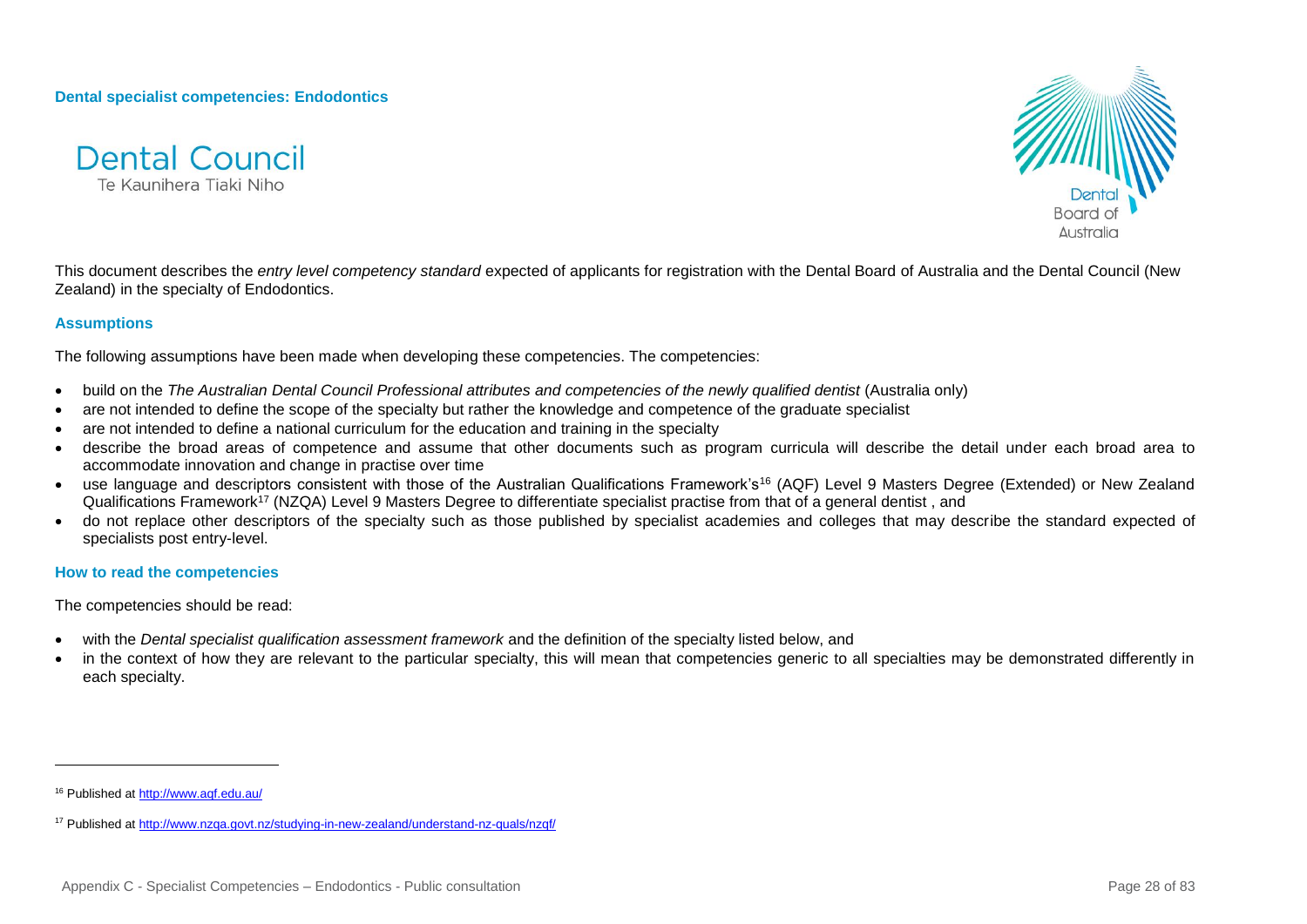## **Definition**

## **Australia**

Dental Board of Australia *List of approved specialties<sup>18</sup>*. Endodontics is defined as:

*The branch of dentistry concerned with the morphology and pathology of the pulpo-dentine complex and periradicular tissues. Its study and practice encompasses the*  basic clinical sciences including the biology of the normal pulp, and the aetiology, diagnosis, prevention and treatment of diseases and injuries to the pulp and *associated periradicular tissues.*

## **New Zealand**

l

The Health Practitioners Competence Assurance Act (the Act) describes a scope of practice as the health service that a practitioner registered in that scope of practice is permitted to perform, subject to any conditions for the time being imposed by the responsible authority.

The Council publishes a scope of practice as a Notice in the New Zealand Gazette under section 11 of the Act.

The scope of practice<sup>19</sup> for Endodontics is described as:

*Endodontic specialists practise in the branch of dentistry that is concerned with the morphology and pathology of the pulpo-dentine complex and periradicular tissues. Its study and practice encompasses the basic clinical sciences including the biology of the normal pulp, and the aetiology, diagnosis, prevention, and treatment of diseases and injuries to the pulp and associated periradicular tissues.*

<span id="page-28-0"></span>*Specialist endodontics is undertaken by a dental practitioner who possesses additional postgraduate qualifications, training and experience recognised by the Council as appropriate for registration.*

<sup>18</sup> Published a[t http://www.dentalboard.gov.au/Registration-Standards.aspx](http://www.dentalboard.gov.au/Registration-Standards.aspx)

<sup>19</sup> Published a[t http://www.dcnz.org.nz/i-practise-in-new-zealand/dentists-and-dental-specialists/scopes-of-practice/](http://www.dcnz.org.nz/i-practise-in-new-zealand/dentists-and-dental-specialists/scopes-of-practice/)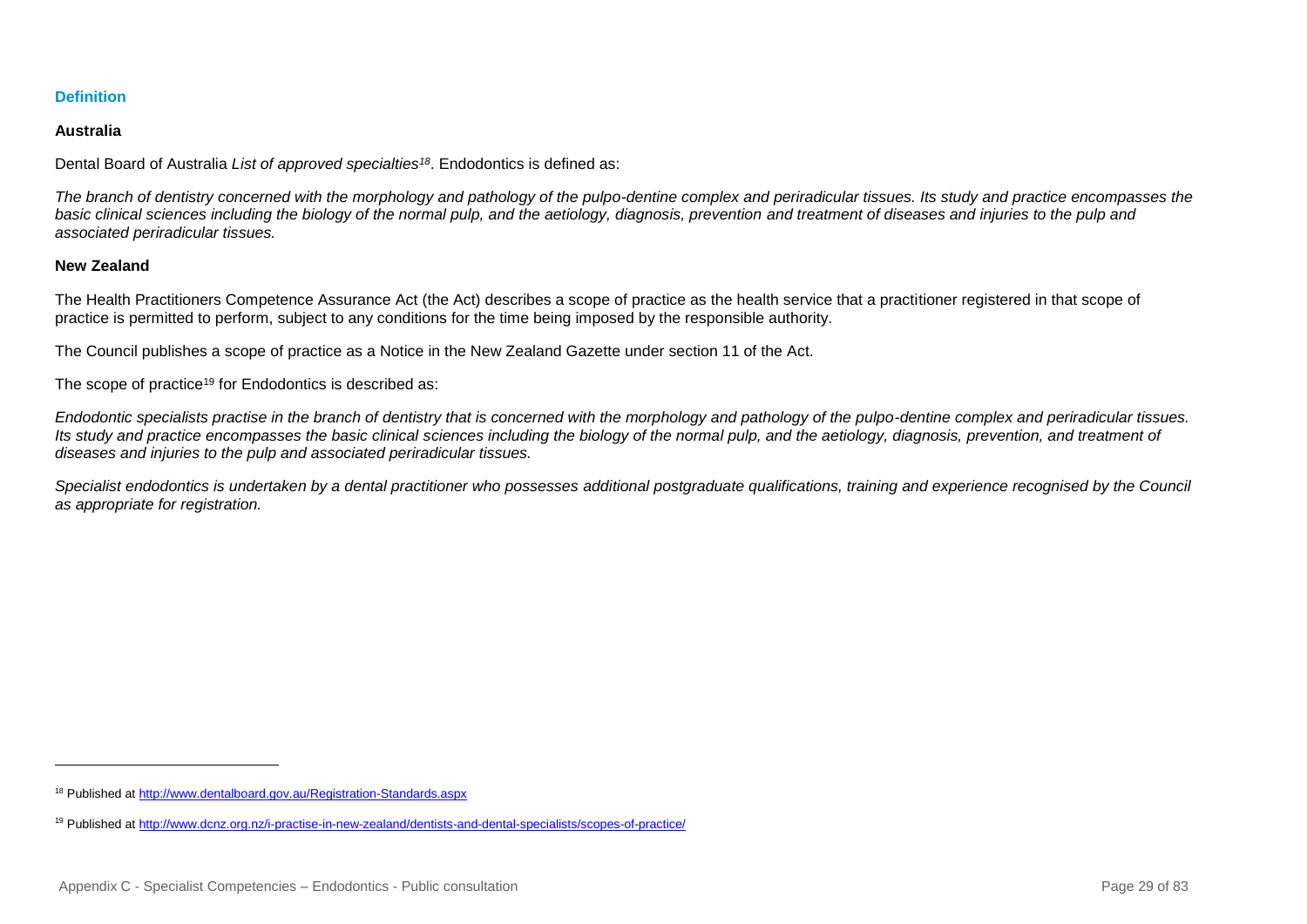| <b>Domain</b>                                                                                                                                                                                                                                                                                                                                                        | <b>Competencies</b>                                                                                                                                                                                                                                                                                                                                                                                                                                                                                                                                                                                                                                                                                                                                                                                                                                                                                                                                                                                                                                                                                                                                                                                                              |
|----------------------------------------------------------------------------------------------------------------------------------------------------------------------------------------------------------------------------------------------------------------------------------------------------------------------------------------------------------------------|----------------------------------------------------------------------------------------------------------------------------------------------------------------------------------------------------------------------------------------------------------------------------------------------------------------------------------------------------------------------------------------------------------------------------------------------------------------------------------------------------------------------------------------------------------------------------------------------------------------------------------------------------------------------------------------------------------------------------------------------------------------------------------------------------------------------------------------------------------------------------------------------------------------------------------------------------------------------------------------------------------------------------------------------------------------------------------------------------------------------------------------------------------------------------------------------------------------------------------|
| 1. Professionalism                                                                                                                                                                                                                                                                                                                                                   | Generic                                                                                                                                                                                                                                                                                                                                                                                                                                                                                                                                                                                                                                                                                                                                                                                                                                                                                                                                                                                                                                                                                                                                                                                                                          |
| On graduation a dental specialist will<br>have the knowledge and skills to<br>demonstrate autonomy, expert<br>judgment, adaptability and<br>responsibility as a practitioner and<br>show leadership within the dental<br>profession.                                                                                                                                 | A graduate specialist is expected to be competent in the following, as relevant to the specialty:<br>recognising the personal limitations and scope of the specialty and knowing when to refer or seek advice appropriately<br>a.<br>practising with personal and professional integrity, honesty and trustworthiness<br>b.<br>providing patient-centred care, including selecting and prioritising treatment options that are compassionate and<br>c.<br>respectful of patients' best interests, dignity and choices<br>understanding and applying the moral, cultural, ethical principles and legal responsibilities involved in the provision of<br>d.<br>specialist dental care to individual patients, to communities and populations<br>e. displaying appropriate professional behaviour and communication towards all members of the dental team and<br>referring health practitioner/s<br>understanding and applying legislation<br>f.<br>demonstrating specialist professional growth and development through research and learning<br>g<br>supporting the professional development and education for all members of the dental and / or health community, and<br>h.<br>demonstrating leadership within the profession. |
|                                                                                                                                                                                                                                                                                                                                                                      |                                                                                                                                                                                                                                                                                                                                                                                                                                                                                                                                                                                                                                                                                                                                                                                                                                                                                                                                                                                                                                                                                                                                                                                                                                  |
| 2. Communication and Social Skills                                                                                                                                                                                                                                                                                                                                   | Generic                                                                                                                                                                                                                                                                                                                                                                                                                                                                                                                                                                                                                                                                                                                                                                                                                                                                                                                                                                                                                                                                                                                                                                                                                          |
| On graduation a dental specialist will<br>be able to interpret and transmit<br>knowledge, skills and ideas to dental<br>and non-dental audiences.                                                                                                                                                                                                                    | A graduate specialist is expected to be competent in the following, as relevant to the specialty:<br>a. identifying and understanding a patients expectations, desires and attitudes when planning and delivering specialist<br>treatment<br>b. communicating effectively, with patients, their families, relatives and carers in a manner that takes into account factors<br>such as their age, intellectual development, social and cultural background<br>communicating effectively in all forms of health and legal reporting, and<br>C.<br>interpreting and communicating knowledge, skills and ideas.<br>d.                                                                                                                                                                                                                                                                                                                                                                                                                                                                                                                                                                                                                |
| 3. Critical Thinking                                                                                                                                                                                                                                                                                                                                                 | Generic                                                                                                                                                                                                                                                                                                                                                                                                                                                                                                                                                                                                                                                                                                                                                                                                                                                                                                                                                                                                                                                                                                                                                                                                                          |
| On graduation a dental specialist will<br>have the expert, specialised cognitive<br>and technical skills in a body of<br>knowledge or practice to<br>independently analyse critically, reflect<br>on and synthesise complex<br>information, problems, concepts and<br>theories and research and apply<br>established theories to a body of<br>knowledge or practice. | A graduate specialist is expected to be competent in the following, as relevant to the specialty:<br>a. critically evaluating scientific research and literature, products and techniques to inform evidence-based specialist<br>practice, and<br>synthesising of complex information, problems, concepts and theories.<br>b.                                                                                                                                                                                                                                                                                                                                                                                                                                                                                                                                                                                                                                                                                                                                                                                                                                                                                                    |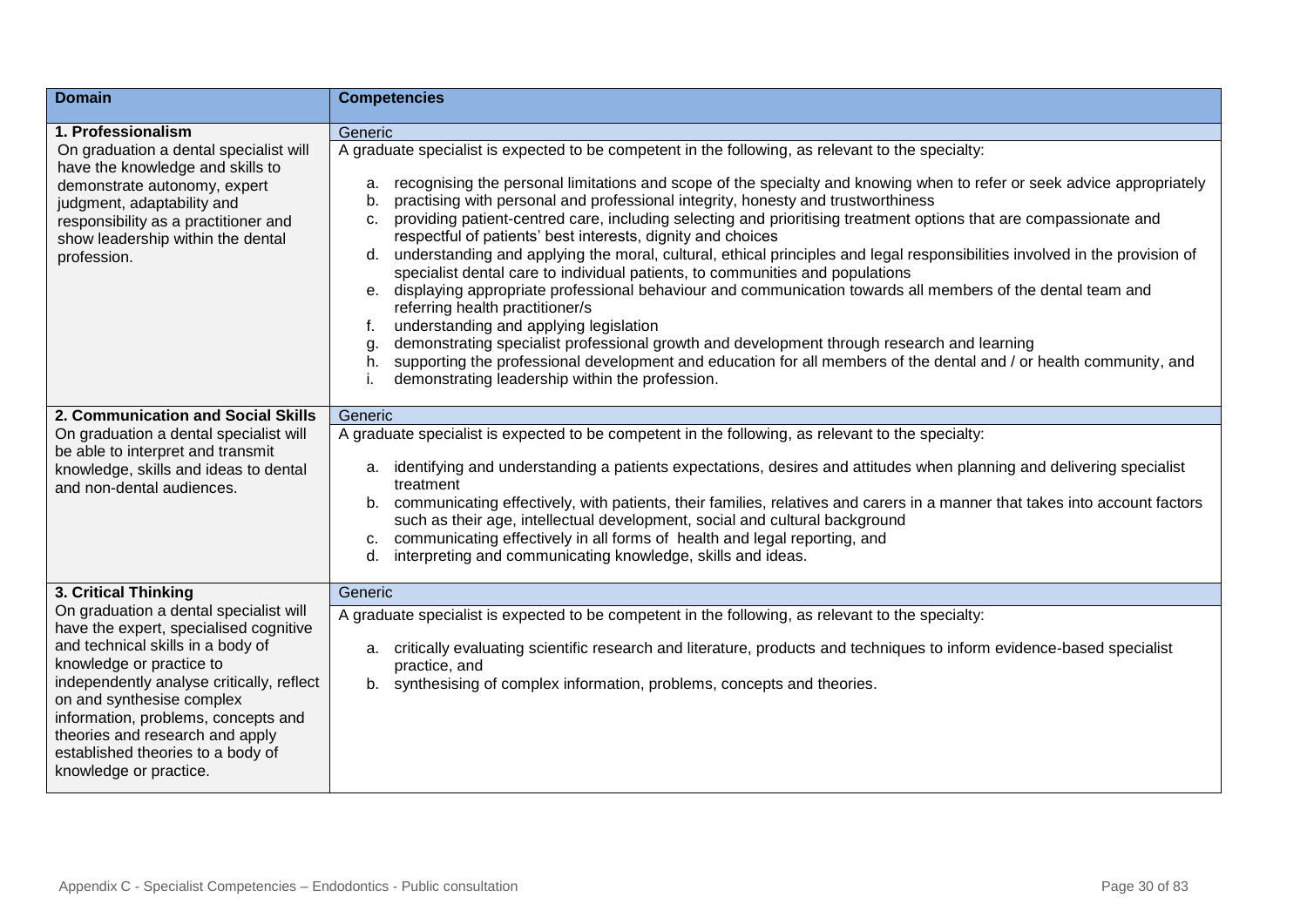| <b>Domain</b>                                                                                                                                            | <b>Competencies</b>                                                                                                                                                                                                                                                                  |
|----------------------------------------------------------------------------------------------------------------------------------------------------------|--------------------------------------------------------------------------------------------------------------------------------------------------------------------------------------------------------------------------------------------------------------------------------------|
| 4. Scientific and clinical knowledge                                                                                                                     | Generic                                                                                                                                                                                                                                                                              |
| On graduation a dental specialist will<br>have a body of knowledge that<br>includes the extended understanding<br>of recent developments in a discipline | A graduate specialist is expected to be competent in the following areas of knowledge, as relevant to the specialty:<br>historical and contemporary literature<br>a.<br>the scientific basis of dentistry including the relevant biological, medical and psychosocial sciences<br>b. |
| and its professional practice, as well                                                                                                                   | development, anatomy, physiology and pathology of hard and soft tissues of the head and neck<br>c.<br>the range of investigative, technical and clinical procedures, and<br>d.                                                                                                       |
| as knowledge of research principles<br>and methods applicable to the<br>specialty and its professional practice.                                         | management and treatment planning with multidisciplinary engagement, for complex cases, including compromised<br>е.<br>patients.                                                                                                                                                     |
|                                                                                                                                                          | Specific                                                                                                                                                                                                                                                                             |
|                                                                                                                                                          | A graduate specialist is expected to be competent in the following areas of knowledge, as relevant to the specialty:                                                                                                                                                                 |
|                                                                                                                                                          | a. the pathogenesis, diagnosis and management of pulp, root canal and periradicular conditions in the primary and<br>permanent dentitions<br>b. the basis and management of orofacial pain                                                                                           |
|                                                                                                                                                          | traumatic injuries and related complications to the primary and permanent dentitions and the surrounding structures<br>c.                                                                                                                                                            |
|                                                                                                                                                          | restoration of endodontically treated teeth<br>d.                                                                                                                                                                                                                                    |
|                                                                                                                                                          | indications and methods for surgical endodontic procedures<br>е.<br>transplantation of teeth and their subsequent management, and                                                                                                                                                    |
|                                                                                                                                                          | principles and application of pharmacology.<br>g.                                                                                                                                                                                                                                    |
| 5. Patient care                                                                                                                                          | Generic                                                                                                                                                                                                                                                                              |
| On graduation a dental specialist will,<br>with a high level of personal autonomy                                                                        | A graduate specialist is expected to be competent in the following, as relevant to the specialty:                                                                                                                                                                                    |
| and accountability, be able to apply<br>highly specialised knowledge and                                                                                 | a. applying decision-making, clinical reasoning and judgment to develop a comprehensive diagnosis and treatment plan<br>by interpreting and correlating findings from the history, clinical examinations, imaging and other diagnostic tests                                         |
| skills within a discipline or professional<br>practice. This includes clinical                                                                           | b. managing complex cases, including compromised patients with multidisciplinary management, and<br>managing complications.<br>C.                                                                                                                                                    |
| information gathering, diagnosis and                                                                                                                     |                                                                                                                                                                                                                                                                                      |
| management planning, clinical                                                                                                                            | <b>Specific</b>                                                                                                                                                                                                                                                                      |
| treatment and evaluation.                                                                                                                                | A graduate specialist is expected to be competent in the following, as relevant to the specialty:                                                                                                                                                                                    |
|                                                                                                                                                          | diagnosing and managing orofacial pain<br>а.<br>diagnosing and managing pulp, root canal and periradicular conditions in the primary and permanent dentitions                                                                                                                        |
|                                                                                                                                                          | b.<br>diagnosing and managing traumatic injuries and related complications to the primary and permanent dentitions and the<br>c.<br>associated structures, and                                                                                                                       |
|                                                                                                                                                          | undertaking surgical endodontic procedures.                                                                                                                                                                                                                                          |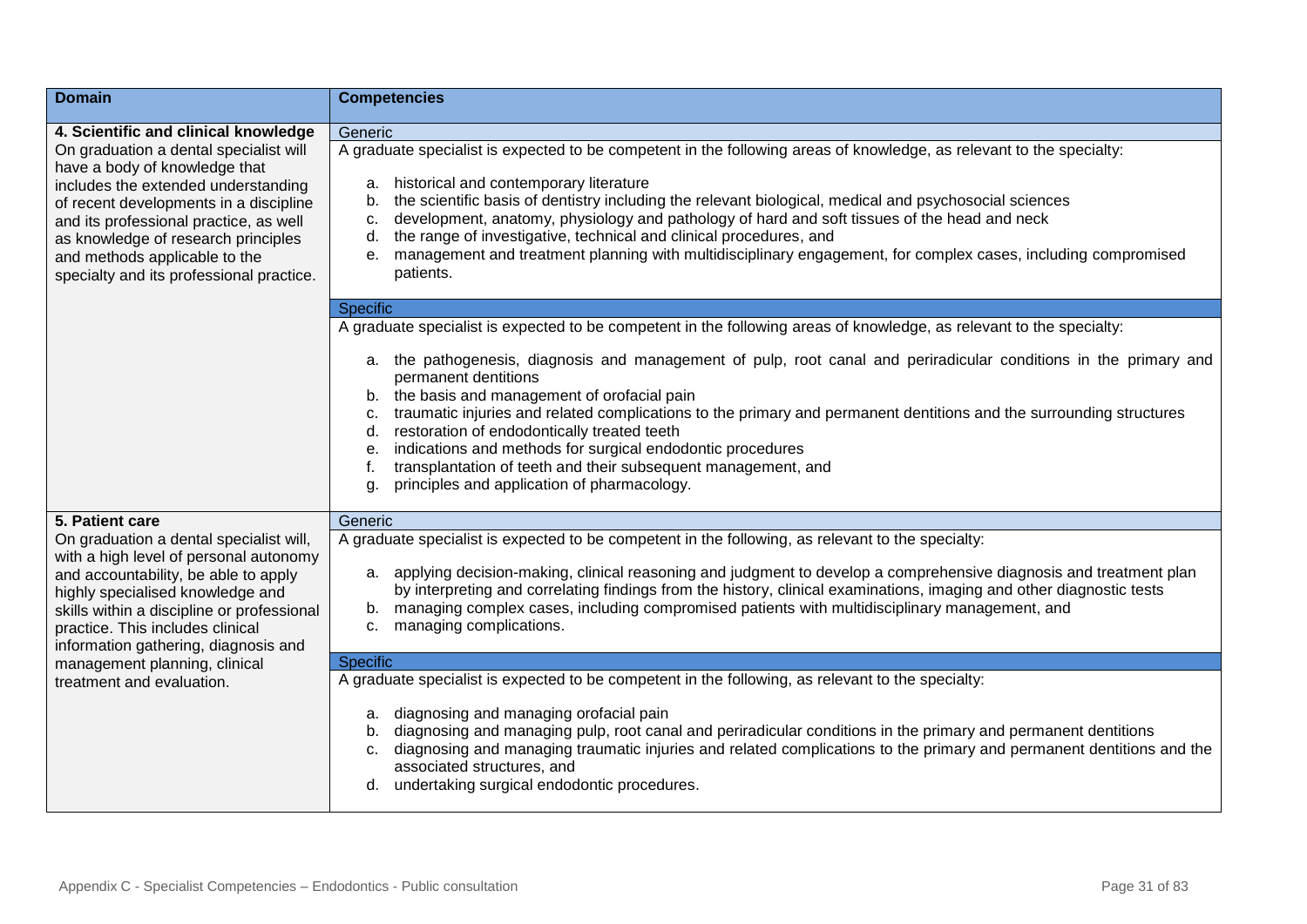

This document describes the *entry level competency standard* expected of applicants for registration with the Dental Board of Australia in the specialty of Forensic Odontology.

## **This specialty is not recognised in New Zealand.**

## **Assumptions**

The following assumptions have been made when developing these competencies. The competencies:

- build on *The Australian Dental Council Professional attributes and competencies of the newly qualified dentist*
- are not intended to define the scope of the specialty but rather the knowledge and competence of the graduate specialist
- are not intended to define a national curriculum for the education and training in the specialty
- describe the broad areas of competence and assume that other documents such as program curricula will describe the detail under each broad area to accommodate innovation and change in practise over time
- use language and descriptors consistent with those of the Australian Qualifications Framework's<sup>20</sup> (AQF) Level 9 Masters Degree (Extended), and
- do not replace other descriptors of the specialty such as those published by specialist academies and colleges that may describe the standard expected of specialists post entry-level.

## **How to read the competencies**

The competencies should be read:

- with the *Dental specialist qualification assessment framework* and the definition of the specialty listed below, and
- in the context of how they are relevant to the particular specialty, this will mean that competencies generic to all specialties may be demonstrated differently in each specialty.

l

<sup>20</sup> Published a[t http://www.aqf.edu.au/](http://www.aqf.edu.au/)

Appendix D - Specialist Competencies – Forensic Odontology - Public consultation Page 32 of 83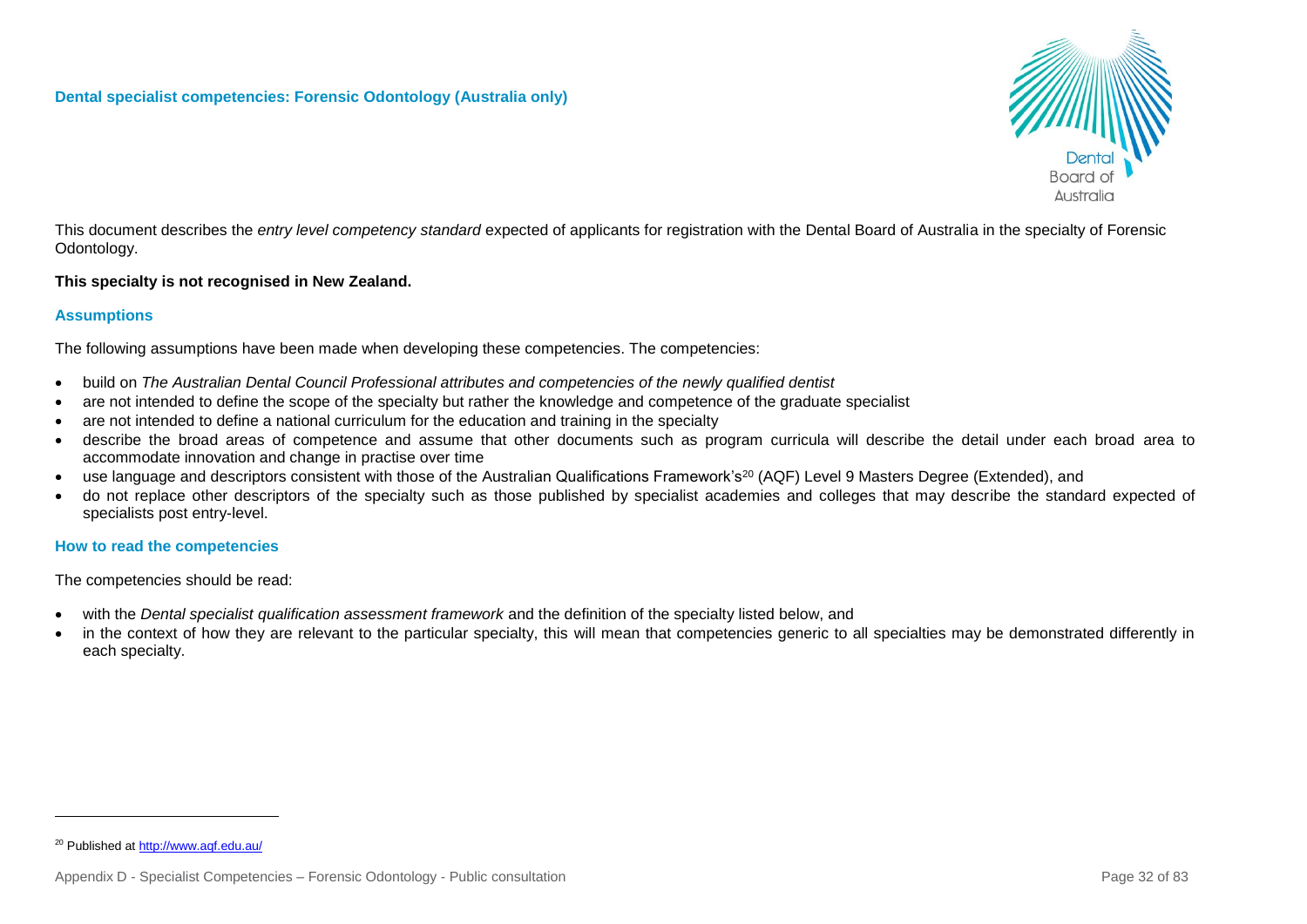## **Definition**

## **Australia**

l

Dental Board of Australia *List of approved specialties<sup>21</sup>*. Forensic Odontology is defined as: *The branch of dentistry that is involved with the examination and evaluation of dental evidence, which may then be presented in the interests of justice.*

<sup>&</sup>lt;sup>21</sup> Published a[t http://www.dentalboard.gov.au/Registration-Standards.aspx](http://www.dentalboard.gov.au/Registration-Standards.aspx)

Appendix D - Specialist Competencies – Forensic Odontology - Public consultation Page 33 of 83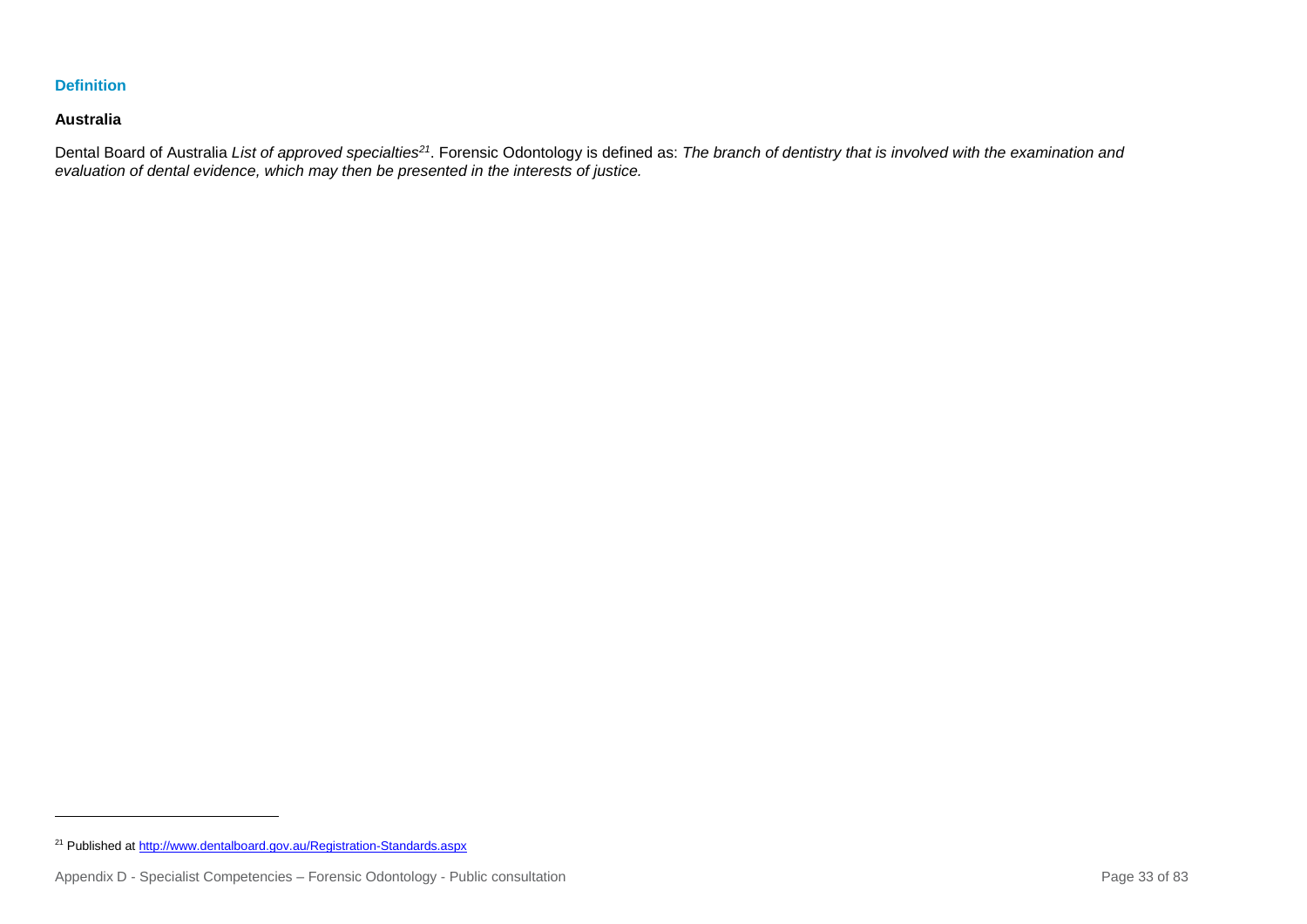| <b>Domain</b>                                                                            | <b>Competencies</b>                                                                                                                                                                                                                                                              |
|------------------------------------------------------------------------------------------|----------------------------------------------------------------------------------------------------------------------------------------------------------------------------------------------------------------------------------------------------------------------------------|
| 1. Professionalism                                                                       | Generic                                                                                                                                                                                                                                                                          |
| On graduation a dental specialist will<br>have the knowledge and skills to               | A graduate specialist is expected to be competent in the following, as relevant to the specialty:                                                                                                                                                                                |
| demonstrate autonomy, expert<br>judgment, adaptability and                               | a. recognising the personal limitations and scope of the specialty and knowing when to refer or seek advice<br>appropriately                                                                                                                                                     |
| responsibility as a practitioner and<br>show leadership within the dental<br>profession. | practising with personal and professional integrity, honesty and trustworthiness<br>b.<br>providing patient-centred care, including selecting and prioritising treatment options that are compassionate and<br>C.<br>respectful of patients' best interests, dignity and choices |
|                                                                                          | d. understanding and applying the moral, cultural, ethical principles and legal responsibilities involved in the provision of<br>specialist dental care to individual patients, to communities and populations                                                                   |
|                                                                                          | e. displaying appropriate professional behaviour and communication towards all members of the dental team and<br>referring health practitioner/s                                                                                                                                 |
|                                                                                          | understanding and applying legislation                                                                                                                                                                                                                                           |
|                                                                                          | demonstrating specialist professional growth and development through research and learning<br>g.<br>supporting the professional development and education for all members of the dental and/or health community, and<br>h.                                                       |
|                                                                                          | demonstrating leadership within the profession.                                                                                                                                                                                                                                  |
| 2. Communication and Social Skills                                                       | Generic                                                                                                                                                                                                                                                                          |
| On graduation a dental specialist will be<br>able to interpret and transmit              | A graduate specialist is expected to be competent in the following, as relevant to the specialty:                                                                                                                                                                                |
| knowledge, skills and ideas to dental<br>and non-dental audiences.                       | identifying and understanding a patients expectations, desires and attitudes when planning and delivering specialist<br>a.<br>treatment                                                                                                                                          |
|                                                                                          | communicating effectively, with patients, their families, relatives and carers in a manner that takes into account<br>b.<br>factors such as their age, intellectual development, social and cultural background                                                                  |
|                                                                                          | communicating effectively in all forms of health and legal reporting, and<br>c.<br>interpreting and communicating knowledge, skills and ideas.<br>d.                                                                                                                             |
|                                                                                          |                                                                                                                                                                                                                                                                                  |
| 3. Critical Thinking                                                                     | Generic                                                                                                                                                                                                                                                                          |
| On graduation a dental specialist will<br>have the expert, specialised cognitive         | A graduate specialist is expected to be competent in the following, as relevant to the specialty:                                                                                                                                                                                |
| and technical skills in a body of<br>knowledge or practice to independently              | critically evaluating scientific research and literature, products and techniques to inform evidence-based specialist<br>a.<br>practice, and                                                                                                                                     |
| analyse critically, reflect on and<br>synthesise complex information,                    | synthesising complex information, problems, concepts and theories.<br>b.                                                                                                                                                                                                         |
| problems, concepts and theories and<br>research and apply established theories           |                                                                                                                                                                                                                                                                                  |
| to a body of knowledge or practice.                                                      |                                                                                                                                                                                                                                                                                  |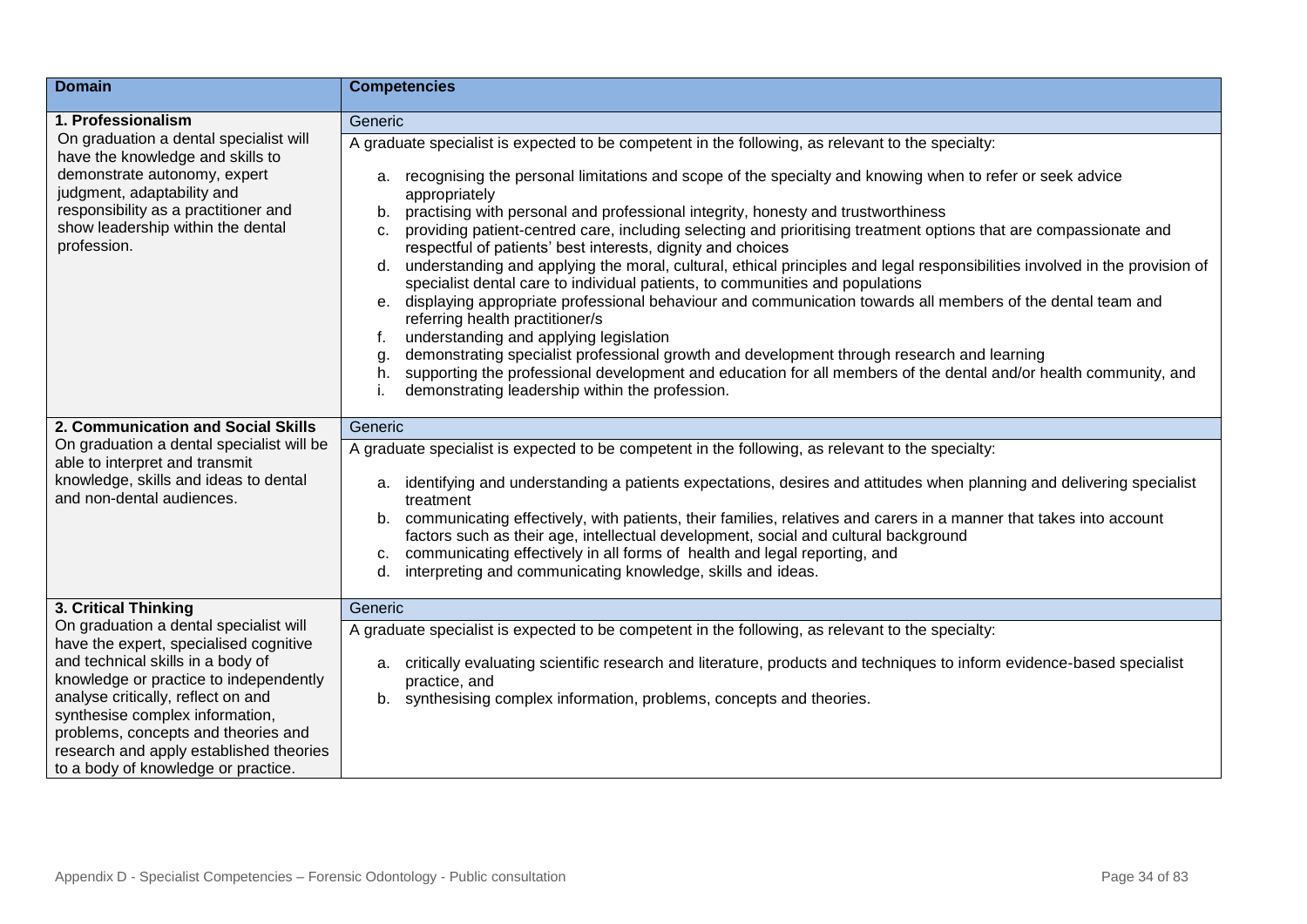| <b>Domain</b>                                                                                                                                                                                                                                                                                                          | <b>Competencies</b>                                                                                                                                                                                                                                                                                                                                                                                                                                                                                                                                                                                        |
|------------------------------------------------------------------------------------------------------------------------------------------------------------------------------------------------------------------------------------------------------------------------------------------------------------------------|------------------------------------------------------------------------------------------------------------------------------------------------------------------------------------------------------------------------------------------------------------------------------------------------------------------------------------------------------------------------------------------------------------------------------------------------------------------------------------------------------------------------------------------------------------------------------------------------------------|
| 4. Scientific and clinical knowledge                                                                                                                                                                                                                                                                                   | Generic                                                                                                                                                                                                                                                                                                                                                                                                                                                                                                                                                                                                    |
| On graduation a dental specialist will<br>have a body of knowledge that includes<br>the extended understanding of recent<br>developments in a discipline and its<br>professional practice, as well as<br>knowledge of research principles and<br>methods applicable to the specialty and<br>its professional practice. | A graduate specialist is expected to be competent in the following areas of knowledge, as relevant to the specialty:<br>historical and contemporary literature<br>a.<br>the scientific basis of dentistry including the relevant biological, medical and psychosocial sciences<br>b.<br>development, anatomy, physiology and pathology of hard and soft tissues of the head and neck<br>c.<br>the range of investigative, technical and clinical procedures, and<br>d.<br>management and treatment planning with multidisciplinary engagement, for complex cases, including compromised<br>e.<br>patients. |
|                                                                                                                                                                                                                                                                                                                        | <b>Specific</b>                                                                                                                                                                                                                                                                                                                                                                                                                                                                                                                                                                                            |
|                                                                                                                                                                                                                                                                                                                        | A graduate specialist is expected to be competent in the following areas of knowledge, as relevant to the specialty:                                                                                                                                                                                                                                                                                                                                                                                                                                                                                       |
|                                                                                                                                                                                                                                                                                                                        | legislation, legal procedures and ethics relating to gathering, interpretation and presentation of evidence<br>а.<br>b. the cranio- facial aspects of physical anthropology<br>human identification, including radiological methods used in conjunction with dental autopsy<br>с.<br>age changes related to teeth, jaws and craniofacial complex and age assessment techniques<br>d.<br>injury analysis; facial trauma and bite mark analysis, and<br>е.<br>collection of evidence and identification techniques in a mass disaster situation.<br>f.                                                       |
| 5. Patient care <sup>22</sup>                                                                                                                                                                                                                                                                                          | Generic                                                                                                                                                                                                                                                                                                                                                                                                                                                                                                                                                                                                    |
| On graduation a dental specialist will,<br>with a high level of personal autonomy<br>and accountability, be able to apply<br>highly specialised knowledge and skills<br>within a discipline or professional<br>practice. This includes clinical<br>information gathering, diagnosis and                                | A graduate specialist is expected to be competent in the following, as relevant to the specialty:<br>a. applying decision-making, clinical reasoning and judgment to develop a comprehensive diagnosis and treatment plan<br>by interpreting and correlating findings from the history, clinical examinations, imaging and other diagnostic tests<br>b. managing complex cases, including compromised patients with multidisciplinary management, and<br>c. managing complications                                                                                                                         |
| management planning, clinical                                                                                                                                                                                                                                                                                          | Specific                                                                                                                                                                                                                                                                                                                                                                                                                                                                                                                                                                                                   |
| treatment and evaluation.                                                                                                                                                                                                                                                                                              | A graduate specialist is expected to be competent in the following, as relevant to the specialty:<br>identifying persons for forensic purposes<br>а.<br>performing age assessments<br>b.<br>assessing and reporting of injuries<br>c.<br>undertaking disaster victim identification (DVI) in both national and international settings, and<br>d.<br>undertaking a dental autopsy.<br>е.                                                                                                                                                                                                                    |

l

 $22$  This may include interaction with the deceased's family.

Appendix D - Specialist Competencies – Forensic Odontology - Public consultation **Page 35 of 83** of 83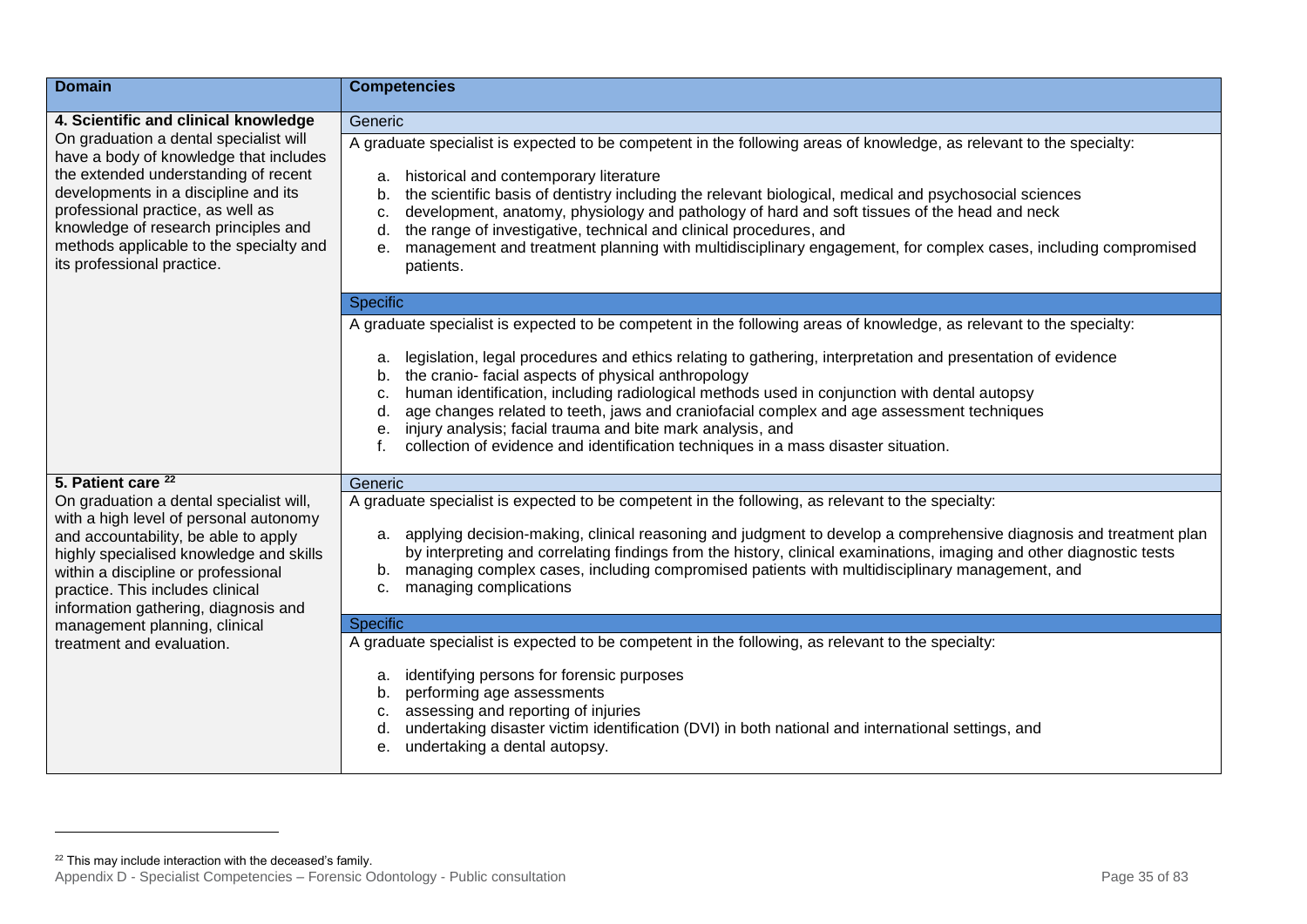



This document describes the *entry level competency standard* expected of applicants for registration with the Dental Board of Australia and the Dental Council (New Zealand) in the specialty of Oral and Maxillofacial Surgery.

## **Assumptions**

The following assumptions have been made when developing these competencies. The competencies:

- build on *The Australian Dental Council Professional attributes and competencies of the newly qualified dentist (Australia only)*
- are not intended to define the scope of the specialty but rather the knowledge and competence of the graduate specialist, and
- are not intended to define a national curriculum for the education and training in the specialty
- describe the broad areas of competence and assume that other documents such as program curricula will describe the detail under each broad area to accommodate innovation and change in practise over time
- use language and descriptors consistent with those of the Australian Qualifications Framework's<sup>23</sup> (AQF) Level 9 Masters Degree (Extended) or New Zealand Qualifications Framework<sup>24</sup> (NZQA) Level 9 Masters Degree to differentiate specialist practise from that of a general dentist, and
- do not replace other descriptors of the specialty such as those published by specialist academies and colleges that may describe the standard expected of specialists post entry-level.

## **How to read the competencies**

The competencies should be read:

- with the *Dental specialist qualification assessment framework* and the definition of the specialty listed below, and
- in the context of how they are relevant to the particular specialty, this will mean that competencies generic to all specialties may be demonstrated differently in each specialty.

l

<sup>23</sup> Published a[t http://www.aqf.edu.au/](http://www.aqf.edu.au/)

<sup>24</sup> Published a[t http://www.nzqa.govt.nz/studying-in-new-zealand/understand-nz-quals/nzqf/](http://www.nzqa.govt.nz/studying-in-new-zealand/understand-nz-quals/nzqf/)

Appendix E - Specialist Competencies – Oral and Maxillofacial Surgery - Public consultation Page 36 of 83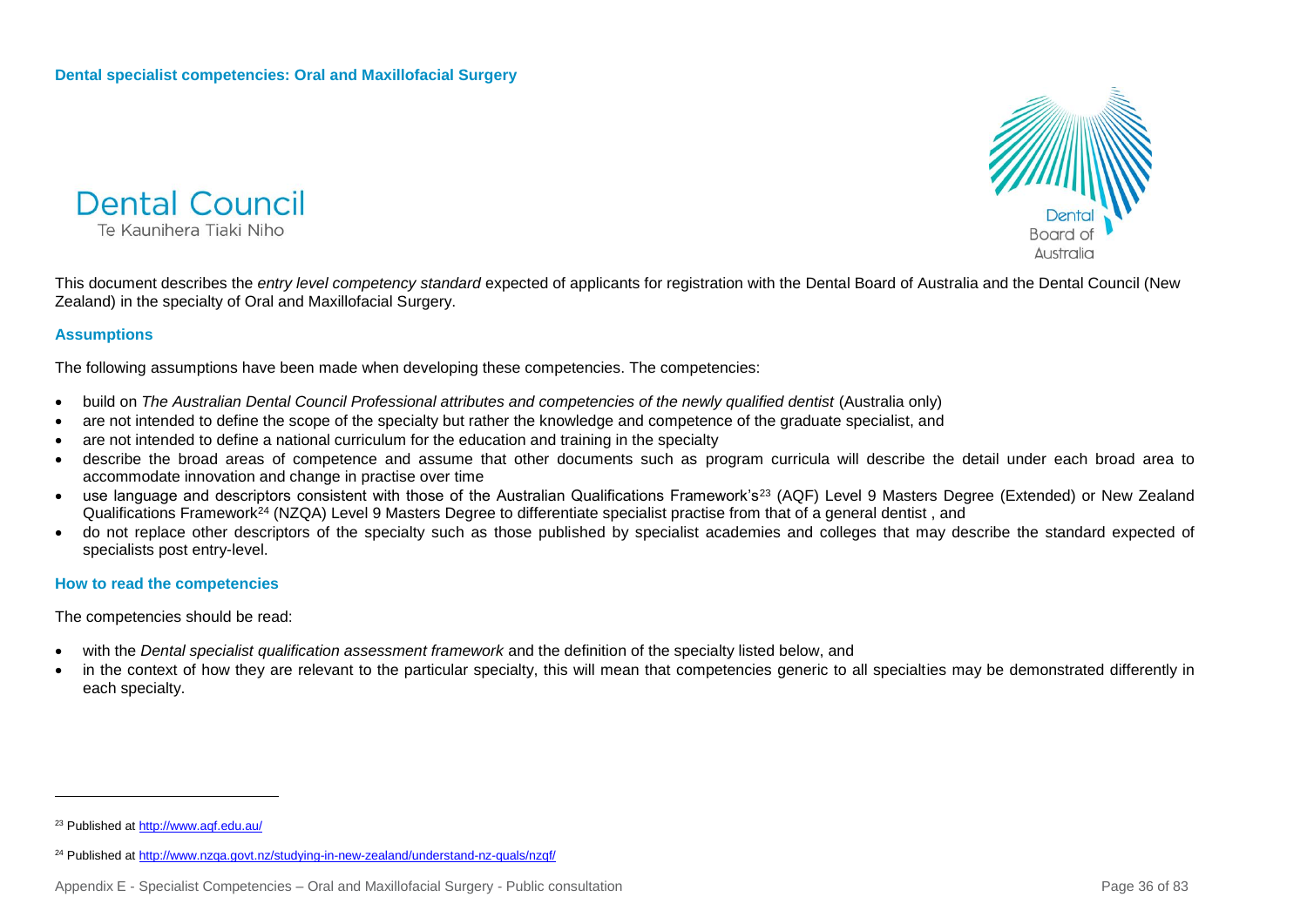### **Australia**

Dental Board of Australia *List of approved specialties<sup>25</sup>*. Oral and Maxillofacial Surgery is defined as:

*The part of surgery that deals with the diagnosis and surgical and adjunctive treatment of diseases, injuries and defects of human jaws and associated structures.*

### **New Zealand**

l

The Health Practitioners Competence Assurance Act (the Act) describes a scope of practice as the health service that a practitioner registered in that scope of practice is permitted to perform, subject to any conditions for the time being imposed by the responsible authority.

The Council publishes a scope of practice as a Notice in the New Zealand Gazette under section 11 of the Act.

The scope of practice<sup>26</sup> for Oral and Maxillofacial Surgery is described as:

*Oral and Maxillofacial Surgery specialists practise in that part of surgery which deals with the diagnosis, surgical and adjunctive treatment of diseases, injuries and defects of the human jaws and associated structures.*

*Specialist Oral and Maxillofacial Surgery is undertaken by a dental practitioner who possesses additional postgraduate qualifications, training and experience recognised by the Council as appropriate for registration.*

<sup>25</sup> Published a[t http://www.dentalboard.gov.au/Registration-Standards.aspx](http://www.dentalboard.gov.au/Registration-Standards.aspx)

<sup>26</sup> Published a[t http://www.dcnz.org.nz/i-practise-in-new-zealand/dentists-and-dental-specialists/scopes-of-practice/](http://www.dcnz.org.nz/i-practise-in-new-zealand/dentists-and-dental-specialists/scopes-of-practice/)

Appendix E - Specialist Competencies – Oral and Maxillofacial Surgery - Public consultation Page 37 of 83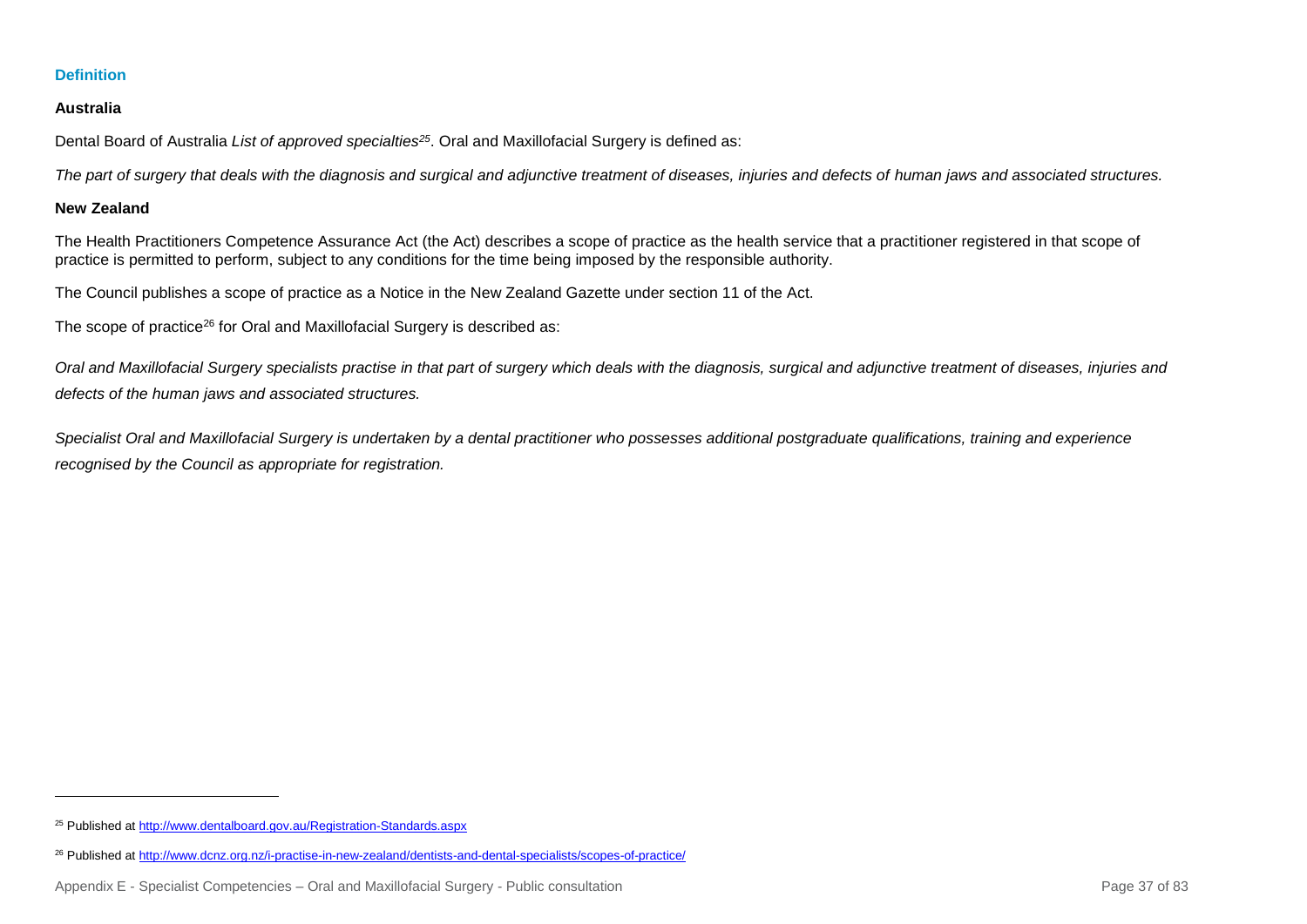| <b>Domain</b>                                                                    | <b>Competencies</b>                                                                                                                                                                                                                                                           |
|----------------------------------------------------------------------------------|-------------------------------------------------------------------------------------------------------------------------------------------------------------------------------------------------------------------------------------------------------------------------------|
| 1. Professionalism                                                               | Generic                                                                                                                                                                                                                                                                       |
| On graduation a dental specialist will<br>have the knowledge and skills to       | A graduate specialist is expected to be competent in the following, as relevant to the specialty:                                                                                                                                                                             |
| demonstrate autonomy, expert<br>judgment, adaptability and                       | a. recognising the personal limitations and scope of the specialty and knowing when to refer or seek advice<br>appropriately                                                                                                                                                  |
| responsibility as a practitioner and<br>show leadership within the dental        | practising with personal and professional integrity, honesty and trustworthiness<br>b.<br>providing patient-centred care, including selecting and prioritising treatment options that are compassionate and<br>c.                                                             |
| profession.                                                                      | respectful of patients' best interests, dignity and choices<br>d. understanding and applying the moral, cultural, ethical principles and legal responsibilities involved in the provision of<br>specialist dental care to individual patients, to communities and populations |
|                                                                                  | e. displaying appropriate professional behaviour and communication towards all members of the dental team and<br>referring health practitioner/s                                                                                                                              |
|                                                                                  | understanding and applying legislation                                                                                                                                                                                                                                        |
|                                                                                  | demonstrating specialist professional growth and development through research and learning<br>g.                                                                                                                                                                              |
|                                                                                  | supporting the professional development and education for all members of the dental and / or health community, and<br>h.<br>demonstrating leadership within the profession.                                                                                                   |
| 2. Communication and Social Skills                                               | Generic                                                                                                                                                                                                                                                                       |
| On graduation a dental specialist will be<br>able to interpret and transmit      | A graduate specialist is expected to be competent in the following, as relevant to the specialty:                                                                                                                                                                             |
| knowledge, skills and ideas to dental<br>and non-dental audiences.               | identifying and understanding a patients expectations, desires and attitudes when planning and delivering specialist<br>а.<br>treatment                                                                                                                                       |
|                                                                                  | communicating effectively, with patients, their families, relatives and carers in a manner that takes into account<br>b.<br>factors such as their age, intellectual development, social and cultural background                                                               |
|                                                                                  | communicating effectively in all forms of health and legal reporting, and<br>c.                                                                                                                                                                                               |
|                                                                                  | interpreting and communicating knowledge, skills and ideas.<br>d.                                                                                                                                                                                                             |
| 3. Critical Thinking                                                             | Generic                                                                                                                                                                                                                                                                       |
| On graduation a dental specialist will<br>have the expert, specialised cognitive | A graduate specialist is expected to be competent in the following, as relevant to the specialty:                                                                                                                                                                             |
| and technical skills in a body of<br>knowledge or practice to independently      | a. critically evaluating scientific research and literature, products and techniques to inform evidence-based specialist<br>practice, and                                                                                                                                     |
| analyse critically, reflect on and                                               | synthesising complex information, problems, concepts and theories.<br>b.                                                                                                                                                                                                      |
| synthesise complex information,<br>problems, concepts and theories and           |                                                                                                                                                                                                                                                                               |
| research and apply established theories                                          |                                                                                                                                                                                                                                                                               |
| to a body of knowledge or practice.                                              |                                                                                                                                                                                                                                                                               |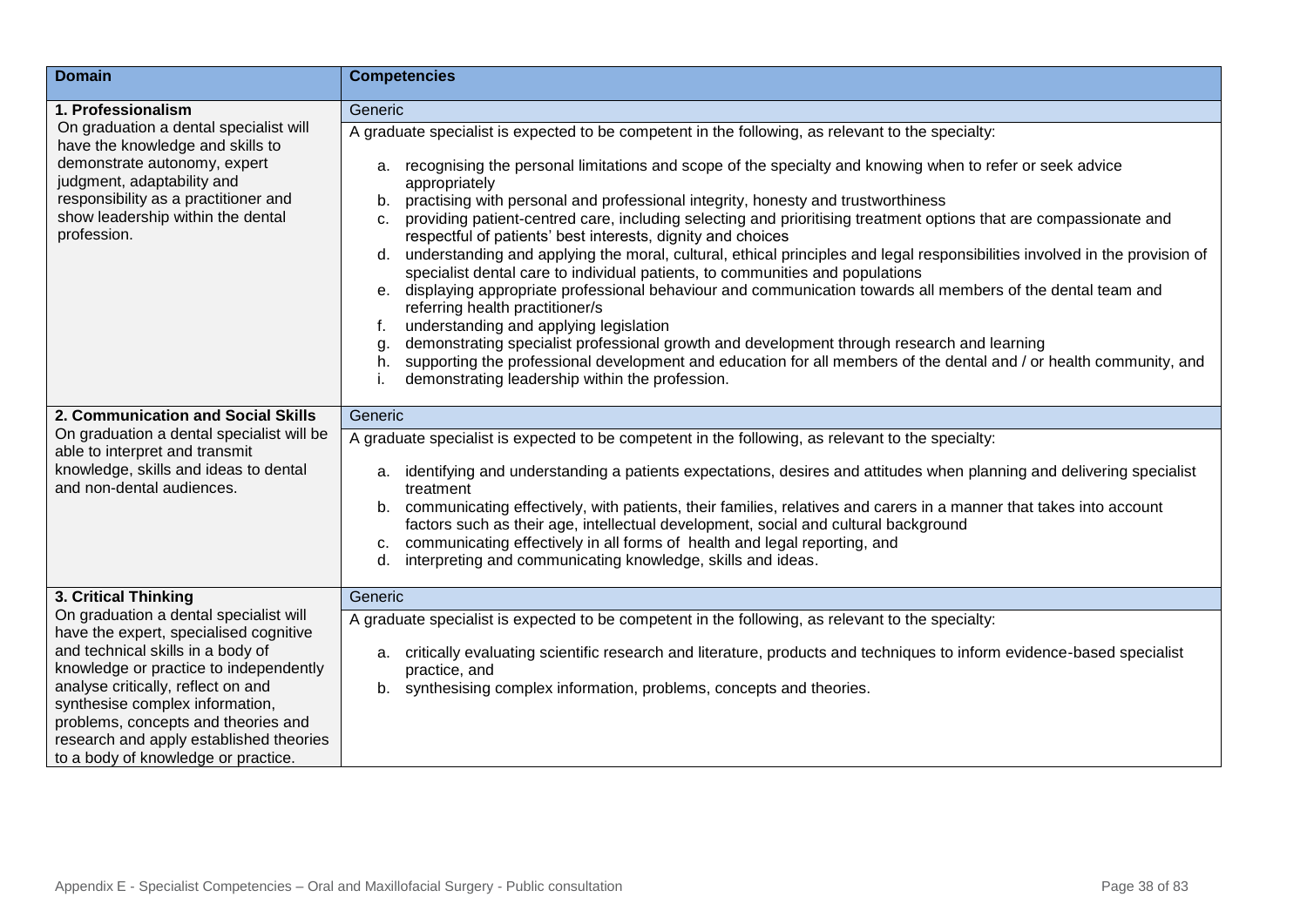| <b>Domain</b>                                                                                                                                                                                                                                                                                                          | <b>Competencies</b>                                                                                                                                                                                                                                                                                                                                                                                                                                                                                                                                                                                                                                                                                                                                        |
|------------------------------------------------------------------------------------------------------------------------------------------------------------------------------------------------------------------------------------------------------------------------------------------------------------------------|------------------------------------------------------------------------------------------------------------------------------------------------------------------------------------------------------------------------------------------------------------------------------------------------------------------------------------------------------------------------------------------------------------------------------------------------------------------------------------------------------------------------------------------------------------------------------------------------------------------------------------------------------------------------------------------------------------------------------------------------------------|
| 4. Scientific and clinical knowledge                                                                                                                                                                                                                                                                                   | Generic                                                                                                                                                                                                                                                                                                                                                                                                                                                                                                                                                                                                                                                                                                                                                    |
| On graduation a dental specialist will<br>have a body of knowledge that includes<br>the extended understanding of recent<br>developments in a discipline and its<br>professional practice, as well as<br>knowledge of research principles and<br>methods applicable to the specialty and<br>its professional practice. | A graduate specialist is expected to be competent in the following areas of knowledge, as relevant to the specialty:<br>historical and contemporary literature<br>а.<br>the scientific basis of dentistry including the relevant biological, medical and psychosocial sciences<br>b.<br>development, anatomy, physiology and pathology of hard and soft tissues of the head and neck<br>c.<br>the range of investigative, technical and clinical procedures, and<br>d.<br>e. management and treatment planning with multidisciplinary engagement, for complex cases, including compromised<br>patients.                                                                                                                                                    |
|                                                                                                                                                                                                                                                                                                                        | Specific                                                                                                                                                                                                                                                                                                                                                                                                                                                                                                                                                                                                                                                                                                                                                   |
|                                                                                                                                                                                                                                                                                                                        | A graduate specialist is expected to be competent in the following areas of knowledge, as relevant to the specialty:                                                                                                                                                                                                                                                                                                                                                                                                                                                                                                                                                                                                                                       |
|                                                                                                                                                                                                                                                                                                                        | general medical assessment and peri-operative management of the surgical patient<br>а.<br>conditions, deformities and reconstructive procedures in the oral and maxillofacial region<br>b.<br>manifestations of systematic disease, infections and pathologies of the oral and maxillofacial region<br>c.<br>oral and maxillofacial oncology<br>d.<br>disorders of the temporomandibular joint, masticatory apparatus and orofacial pain<br>е.<br>recognition of disorders and differentiate those amenable to operative and non-operative treatment<br>f.<br>the principles and management of the trauma patient,<br>g.<br>the appropriate use of sedation and anaesthetic techniques, and<br>h.<br>the principles and application of pharmacology.<br>i. |
| 5. Patient care                                                                                                                                                                                                                                                                                                        | Generic                                                                                                                                                                                                                                                                                                                                                                                                                                                                                                                                                                                                                                                                                                                                                    |
| On graduation a dental specialist will,                                                                                                                                                                                                                                                                                | A graduate specialist is expected to be competent in the following, as relevant to the specialty:                                                                                                                                                                                                                                                                                                                                                                                                                                                                                                                                                                                                                                                          |
| with a high level of personal autonomy<br>and accountability, be able to apply<br>highly specialised knowledge and skills<br>within a discipline or professional<br>practice. This includes clinical<br>information gathering, diagnosis and                                                                           | a. applying decision-making, clinical reasoning and judgment to develop a comprehensive diagnosis and treatment plan<br>by interpreting and correlating findings from the history, clinical examinations, imaging and other diagnostic tests<br>b. managing complex cases, including compromised patients with multidisciplinary management, and<br>managing complications.<br>c.                                                                                                                                                                                                                                                                                                                                                                          |
| management planning, clinical<br>treatment and evaluation.                                                                                                                                                                                                                                                             | <b>Specific</b>                                                                                                                                                                                                                                                                                                                                                                                                                                                                                                                                                                                                                                                                                                                                            |
|                                                                                                                                                                                                                                                                                                                        | A graduate specialist is expected to be competent in the following, as relevant to the specialty:<br>a. undertaking general medical assessment and peri-operative management of the surgical patient<br>surgically managing conditions, deformities and reconstruction of the oral maxillofacial region<br>b.<br>managing infections and pathology of the oral and maxillofacial region<br>c.<br>managing oral and maxillofacial trauma<br>d.<br>diagnosing and managing disorders of the temporomandibular joint, and<br>е.<br>diagnosing and managing orofacial pain.<br>f.                                                                                                                                                                              |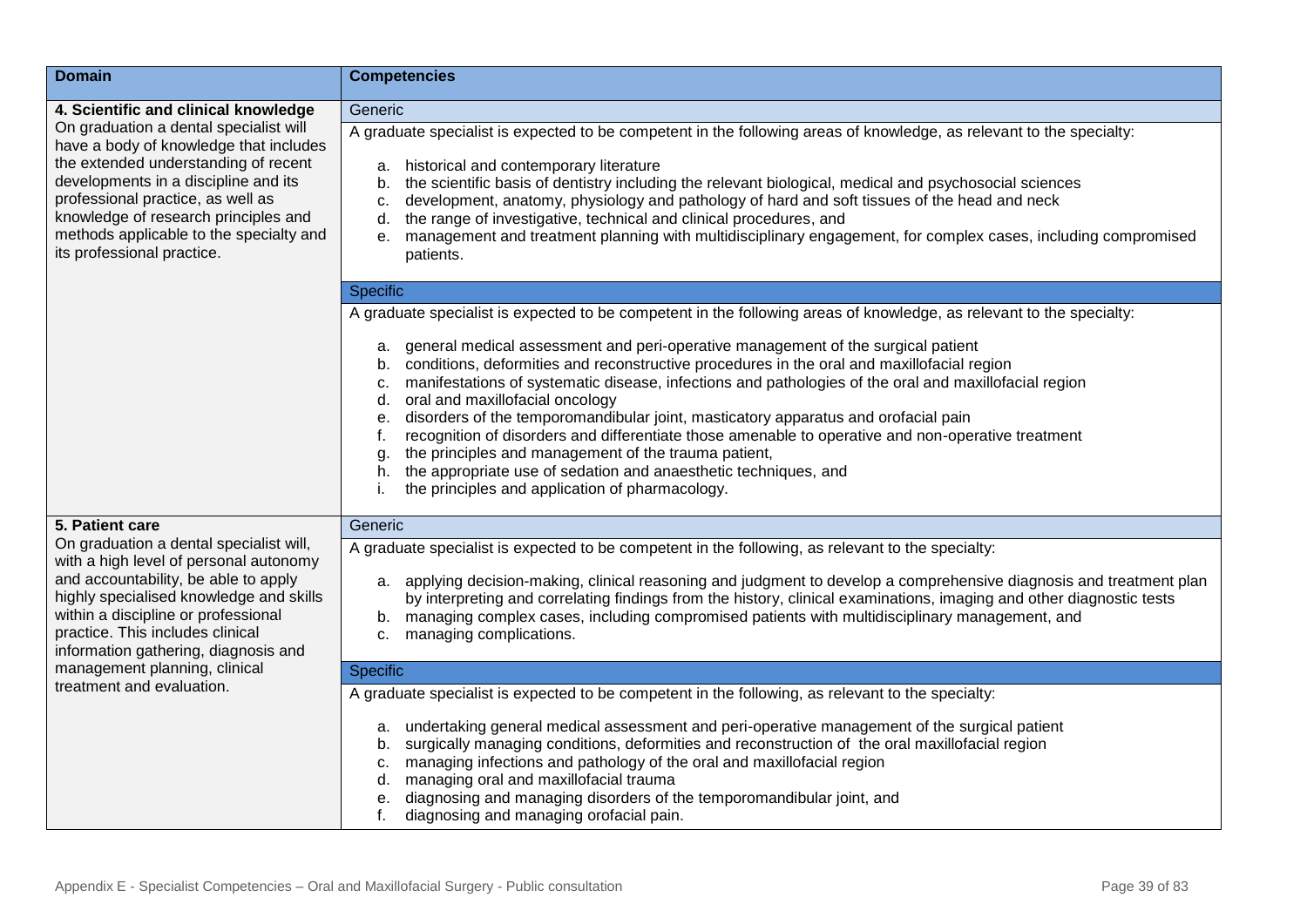



This document describes the *entry level competency standard* expected of applicants for registration with the Dental Board of Australia and the Dental Council (New Zealand) in the specialty of Oral Medicine.

### **Assumptions**

The following assumptions have been made when developing these competencies. The competencies:

- build on *The Australian Dental Council Professional attributes and competencies of the newly qualified dentist (Australia only)*
- are not intended to define the scope of the specialty but rather the knowledge and competence of the graduate specialist
- are not intended to define a national curriculum for the education and training in the specialty
- describe the broad areas of competence and assume that other documents such as program curricula will describe the detail under each broad area to accommodate innovation and change in practise over time
- use language and descriptors consistent with those of the Australian Qualifications Framework's<sup>27</sup> (AQF) Level 9 Masters Degree (Extended) or New Zealand Qualifications Framework<sup>28</sup> (NZQA) Level 9 Masters Degree to differentiate specialist practise from that of a general dentist, and
- do not replace other descriptors of the specialty such as those published by specialist academies and colleges that may describe the standard expected of specialists post entry-level.

### **How to read the competencies**

The competencies should be read:

- with the *Dental specialist qualification assessment framework* and the definition of the specialty listed below, and
- in the context of how they are relevant to the particular specialty, this will mean that competencies generic to all specialties may be demonstrated differently in each specialty.

<sup>27</sup> Published a[t http://www.aqf.edu.au/](http://www.aqf.edu.au/)

<sup>28</sup> Published a[t http://www.nzqa.govt.nz/studying-in-new-zealand/understand-nz-quals/nzqf/](http://www.nzqa.govt.nz/studying-in-new-zealand/understand-nz-quals/nzqf/)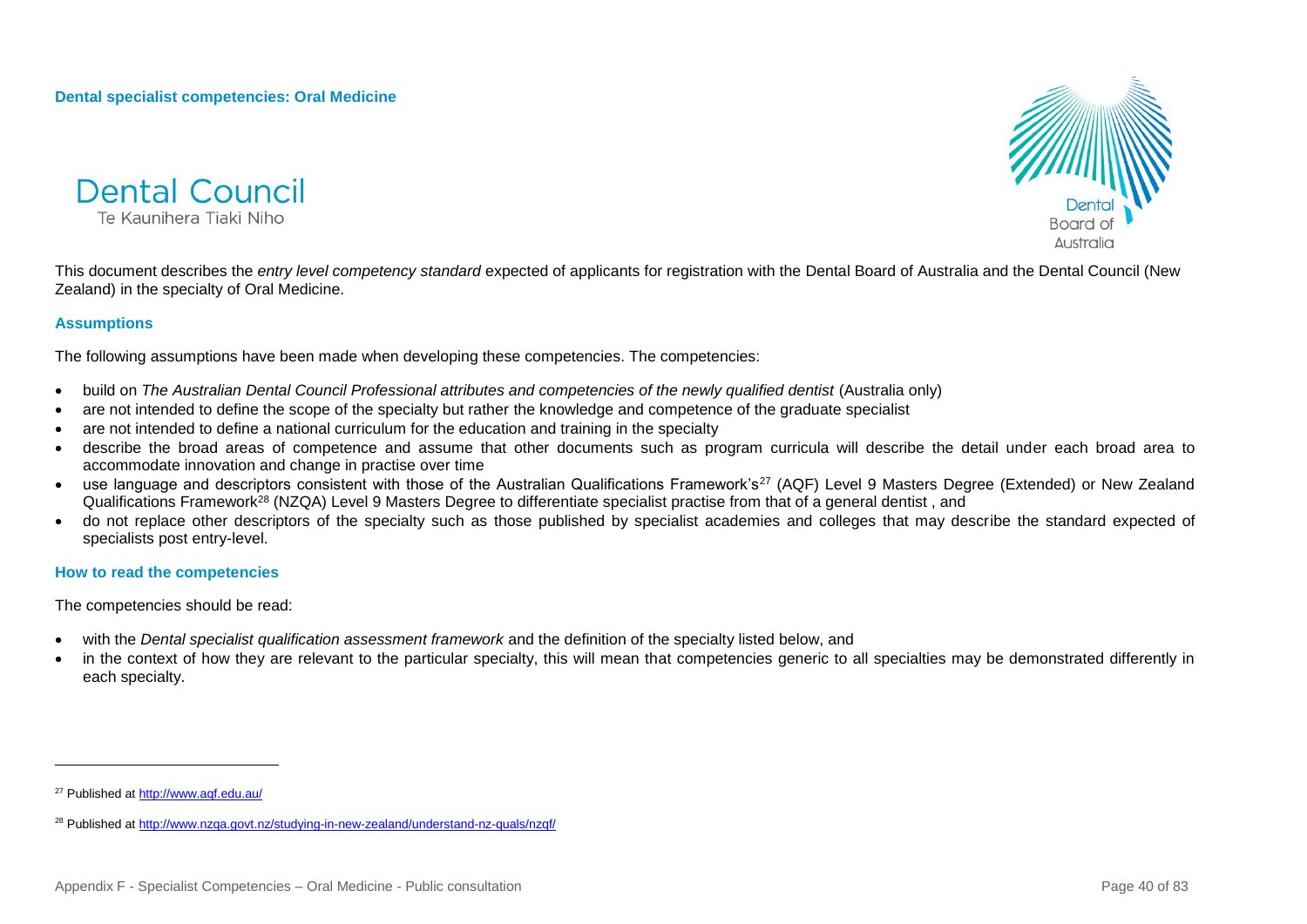## **Australia**

Dental Board of Australia *List of approved specialties<sup>29</sup>*. Oral Medicine is defined as:

*The branch of dentistry concerned with the oral health care of patients with chronic and medically related disorders of the oral and maxillofacial region and with their diagnosis and nonsurgical management.*

# **New Zealand**

l

The Health Practitioners Competence Assurance Act (the Act) describes a scope of practice as the health service that a practitioner registered in that scope of practice is permitted to perform, subject to any conditions for the time being imposed by the responsible authority.

The Council publishes a scope of practice as a Notice in the New Zealand Gazette under section 11 of the Act.

The scope of practice<sup>30</sup> for Oral Medicine is described as:

*Oral Medicine specialists practise in the branch of dentistry that is concerned with the oral health care of patients with chronic and medically related disorders of the oral and maxillofacial region, and with their diagnosis and non-surgical management.*

*Specialist Oral Medicine is undertaken by a dental practitioner who possesses additional postgraduate qualifications, training and experience recognised by the Council as appropriate for registration.*

<sup>29</sup> Published a[t http://www.dentalboard.gov.au/Registration-Standards.aspx](http://www.dentalboard.gov.au/Registration-Standards.aspx)

<sup>30</sup> Published a[t http://www.dcnz.org.nz/i-practise-in-new-zealand/dentists-and-dental-specialists/scopes-of-practice/](http://www.dcnz.org.nz/i-practise-in-new-zealand/dentists-and-dental-specialists/scopes-of-practice/)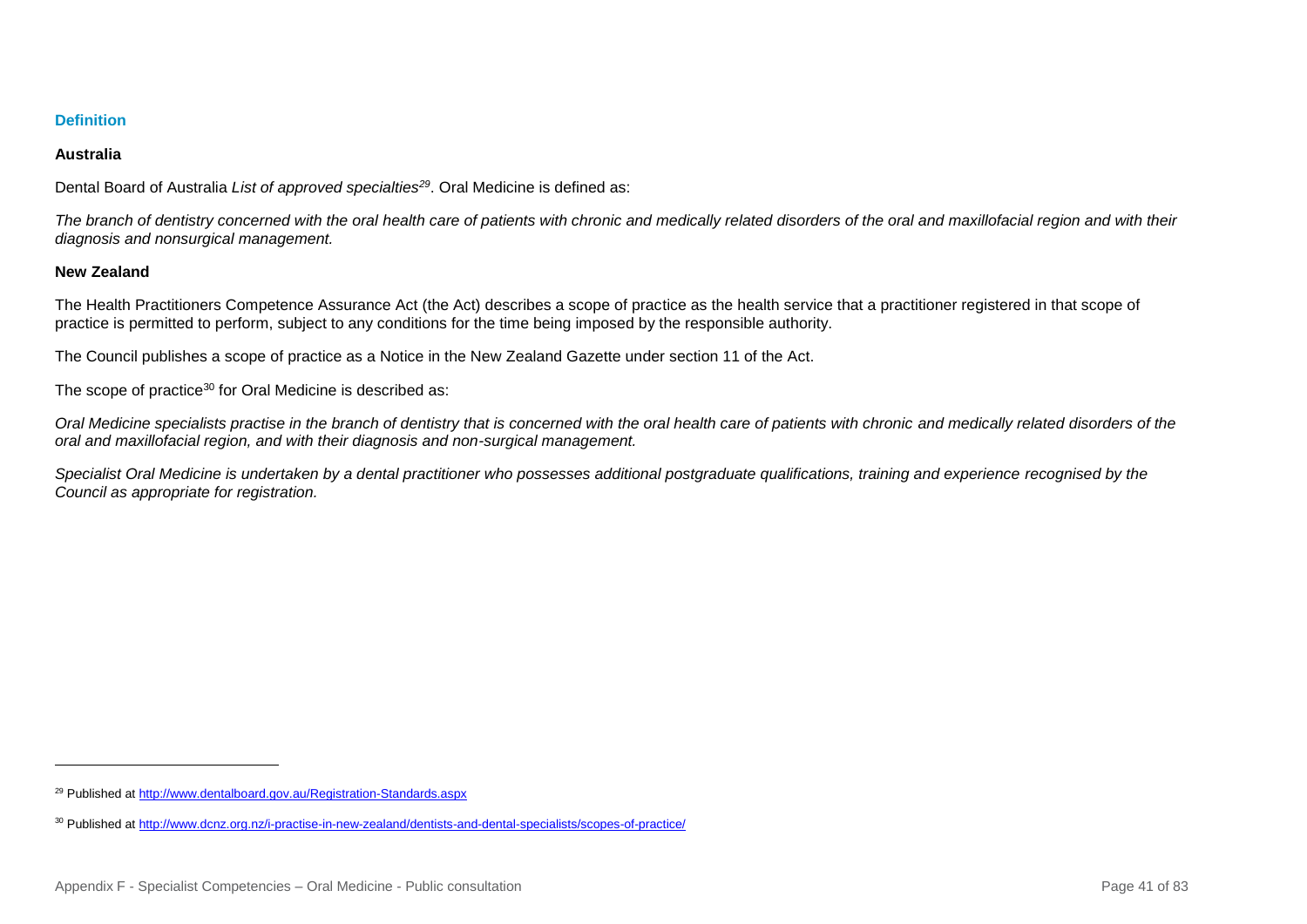| <b>Domain</b>                                                                                                                                                                                                                                                                                                                                                        | <b>Competencies</b>                                                                                                                                                                                                                                                                                                                                                                                                                                                                                                                                                                                                                                                                                                                                                                                                                                                                                                                                                                                                                                                                                                                                                                                                                  |
|----------------------------------------------------------------------------------------------------------------------------------------------------------------------------------------------------------------------------------------------------------------------------------------------------------------------------------------------------------------------|--------------------------------------------------------------------------------------------------------------------------------------------------------------------------------------------------------------------------------------------------------------------------------------------------------------------------------------------------------------------------------------------------------------------------------------------------------------------------------------------------------------------------------------------------------------------------------------------------------------------------------------------------------------------------------------------------------------------------------------------------------------------------------------------------------------------------------------------------------------------------------------------------------------------------------------------------------------------------------------------------------------------------------------------------------------------------------------------------------------------------------------------------------------------------------------------------------------------------------------|
| 1. Professionalism                                                                                                                                                                                                                                                                                                                                                   | Generic                                                                                                                                                                                                                                                                                                                                                                                                                                                                                                                                                                                                                                                                                                                                                                                                                                                                                                                                                                                                                                                                                                                                                                                                                              |
| On graduation a dental specialist will<br>have the knowledge and skills to<br>demonstrate autonomy, expert<br>judgment, adaptability and<br>responsibility as a practitioner and<br>show leadership within the dental<br>profession.                                                                                                                                 | A graduate specialist is expected to be competent in the following, as relevant to the specialty:<br>recognising the personal limitations and scope of the specialty and knowing when to refer or seek advice appropriately<br>a.<br>practising with personal and professional integrity, honesty and trustworthiness<br>b.<br>providing patient-centred care, including selecting and prioritising treatment options that are compassionate and<br>C.<br>respectful of patients' best interests, dignity and choices<br>understanding and applying the moral, cultural, ethical principles and legal responsibilities involved in the provision of<br>d.<br>specialist dental care to individual patients, to communities and populations<br>displaying appropriate professional behaviour and communication towards all members of the dental team and referring<br>e.<br>health practitioner/s<br>understanding and applying legislation<br>f.<br>demonstrating specialist professional growth and development through research and learning<br>g.<br>supporting the professional development and education for all members of the dental and / or health community, and<br>h.<br>demonstrating leadership within the profession. |
| 2. Communication and Social<br><b>Skills</b><br>On graduation a dental specialist will<br>be able to interpret and transmit<br>knowledge, skills and ideas to dental<br>and non-dental audiences.                                                                                                                                                                    | Generic<br>A graduate specialist is expected to be competent in the following, as relevant to the specialty:<br>identifying and understanding a patients expectations, desires and attitudes when planning and delivering specialist<br>a.<br>treatment<br>communicating effectively, with patients, their families, relatives and carers in a manner that takes into account factors<br>b.<br>such as their age, intellectual development, social and cultural background<br>communicating effectively in all forms of health and legal reporting, and<br>C.<br>interpreting and communicating knowledge, skills and ideas.<br>$d_{\cdot}$                                                                                                                                                                                                                                                                                                                                                                                                                                                                                                                                                                                          |
| 3. Critical Thinking                                                                                                                                                                                                                                                                                                                                                 | Generic                                                                                                                                                                                                                                                                                                                                                                                                                                                                                                                                                                                                                                                                                                                                                                                                                                                                                                                                                                                                                                                                                                                                                                                                                              |
| On graduation a dental specialist will<br>have the expert, specialised<br>cognitive and technical skills in a<br>body of knowledge or practice to<br>independently analyse critically,<br>reflect on and synthesise complex<br>information, problems, concepts and<br>theories and research and apply<br>established theories to a body of<br>knowledge or practice. | A graduate specialist is expected to be competent in the following, as relevant to the specialty:<br>critically evaluating scientific research and literature, products and techniques to inform evidence-based specialist<br>а.<br>practice, and<br>synthesising of complex information, problems, concepts and theories.<br>b.                                                                                                                                                                                                                                                                                                                                                                                                                                                                                                                                                                                                                                                                                                                                                                                                                                                                                                     |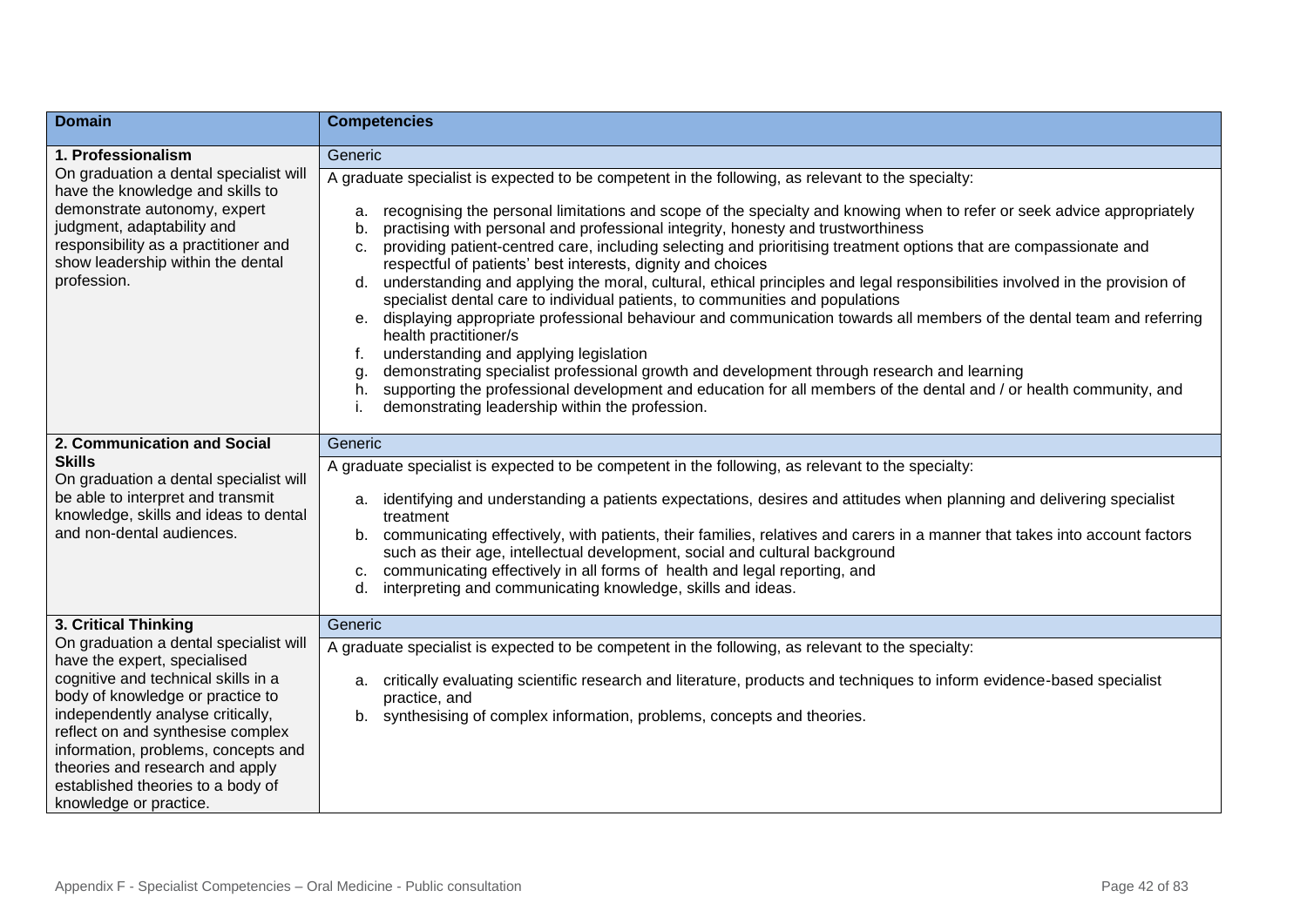| <b>Domain</b>                                                                                                                                                                                                                                                                                                | <b>Competencies</b>                                                                                                                                                                                                                                                                                                                                                                                                                                                                                                                                                                                    |
|--------------------------------------------------------------------------------------------------------------------------------------------------------------------------------------------------------------------------------------------------------------------------------------------------------------|--------------------------------------------------------------------------------------------------------------------------------------------------------------------------------------------------------------------------------------------------------------------------------------------------------------------------------------------------------------------------------------------------------------------------------------------------------------------------------------------------------------------------------------------------------------------------------------------------------|
| 4. Scientific and clinical                                                                                                                                                                                                                                                                                   | Generic                                                                                                                                                                                                                                                                                                                                                                                                                                                                                                                                                                                                |
| knowledge<br>On graduation a dental specialist will<br>have a body of knowledge that<br>includes the extended understanding<br>of recent developments in a<br>discipline and its professional<br>practice, as well as knowledge of<br>research principles and methods<br>applicable to the specialty and its | A graduate specialist is expected to be competent in the following knowledge areas, as relevant to the specialty:<br>historical and contemporary literature<br>a.<br>the scientific basis of dentistry including the relevant biological, medical and psychosocial sciences<br>b.<br>development, anatomy, physiology and pathology of hard and soft tissues of the head and neck<br>c.<br>the range of investigative, technical and clinical procedures, and<br>d.<br>management and treatment planning with multidisciplinary engagement, for complex cases, including compromised<br>е.<br>patients |
| professional practice.                                                                                                                                                                                                                                                                                       | <b>Specific</b>                                                                                                                                                                                                                                                                                                                                                                                                                                                                                                                                                                                        |
|                                                                                                                                                                                                                                                                                                              | A graduate specialist is expected to be competent in the following knowledge areas, as relevant to the specialty:<br>the basis and management of orofacial pain<br>а.<br>oral and maxillofacial oncology<br>b.<br>oral and maxillofacial manifestations of systemic disease<br>c.<br>the principles and application of general medicine, and<br>d.<br>the principles and application of pharmacology.<br>е.                                                                                                                                                                                            |
| 5. Patient care                                                                                                                                                                                                                                                                                              | Generic                                                                                                                                                                                                                                                                                                                                                                                                                                                                                                                                                                                                |
| On graduation a dental specialist<br>will, with a high level of personal<br>autonomy and accountability, be<br>able to apply highly specialised<br>knowledge and skills within a<br>discipline or professional practice.<br>This includes clinical information                                               | A graduate specialist is expected to be competent in the following, as relevant to the specialty:<br>applying decision-making, clinical reasoning and judgment to develop a comprehensive diagnosis and treatment plan by<br>а.<br>interpreting and correlating findings from the history, clinical examinations, imaging and other diagnostic tests<br>managing complex cases, including compromised patients with multidisciplinary management, and<br>b.<br>managing complications.<br>c.                                                                                                           |
| gathering, diagnosis and<br>management planning, clinical                                                                                                                                                                                                                                                    | <b>Specific</b>                                                                                                                                                                                                                                                                                                                                                                                                                                                                                                                                                                                        |
| treatment and evaluation.                                                                                                                                                                                                                                                                                    | A graduate specialist is expected to be competent in the following, as relevant to the specialty:<br>diagnosing and managing oral mucosal and soft tissue conditions, including the oral manifestations of systemic diseases<br>a.<br>diagnosing and managing disorders of major and minor salivary glands<br>b.<br>diagnosing and managing disorders of the temporomandibular joint and masticatory apparatus, and<br>c.<br>diagnosing and managing orofacial pain.<br>d.                                                                                                                             |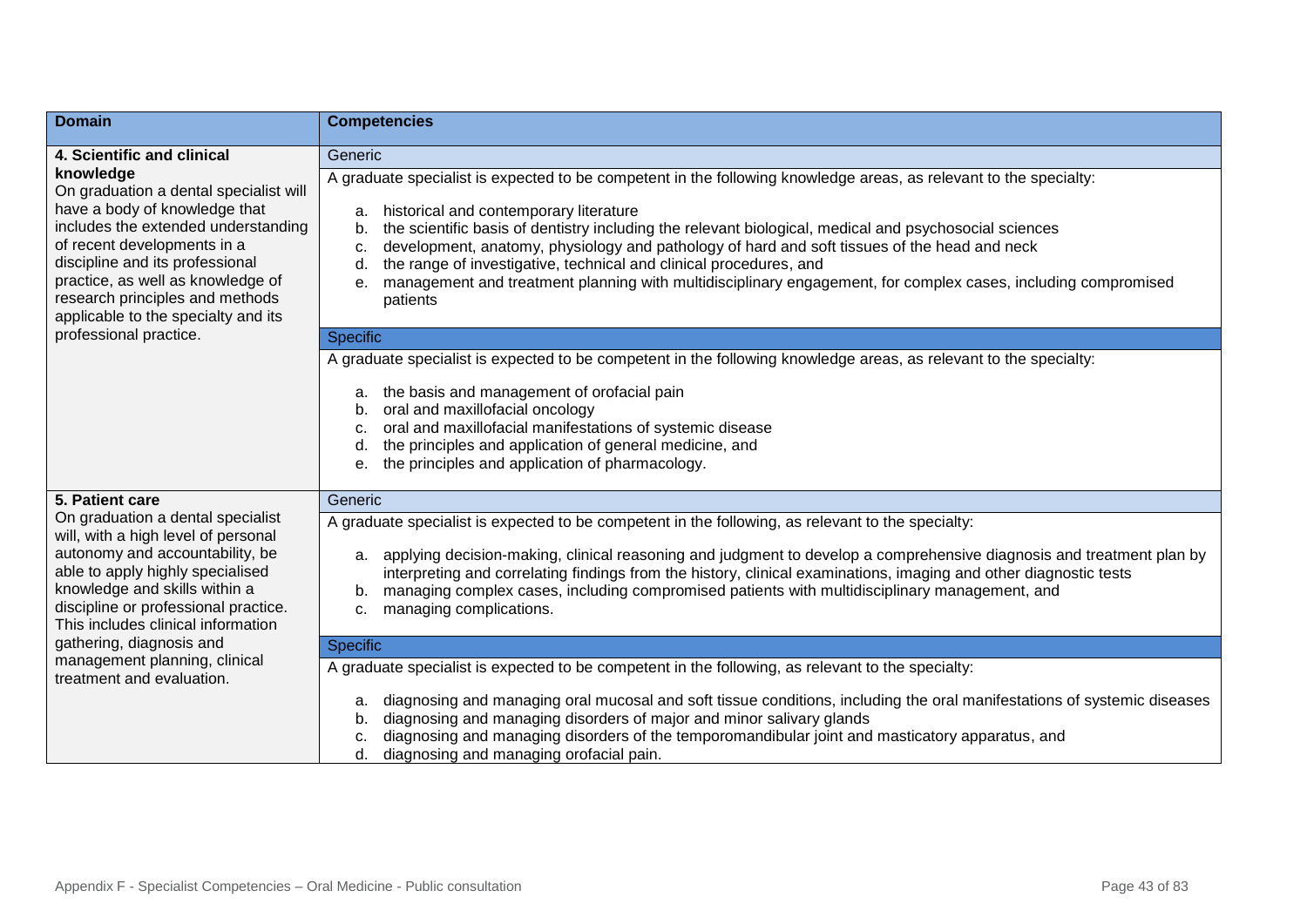



This document describes the *entry level competency standard* expected of applicants for registration with the Dental Board of Australia and the Dental Council (New Zealand) in the specialty of Oral Pathology.

## **Assumptions**

The following assumptions have been made when developing these competencies. The competencies:

- build on *The Australian Dental Council Professional attributes and competencies of the newly qualified dentist (Australia only)*
- are not intended to define the scope of the specialty but rather the knowledge and competence of the graduate specialist
- are not intended to define a national curriculum for the education and training in the specialty
- describe the broad areas of competence and assume that other documents such as program curricula will describe the detail under each broad area to accommodate innovation and change in practise over time
- use language and descriptors consistent with those of the Australian Qualifications Framework's<sup>31</sup> (AQF) Level 9 Masters Degree (Extended) or New Zealand Qualifications Framework<sup>32</sup> (NZQA) Level 9 Masters Degree to differentiate specialist practise from that of a general dentist, and
- do not replace other descriptors of the specialty such as those published by specialist academies and colleges that may describe the standard expected of specialists post entry-level.

#### **How to read the competencies**

The competencies should be read:

- with the *Dental specialist qualification assessment framework* and the definition of the specialty listed below, and
- in the context of how they are relevant to the particular specialty, this will mean that competencies generic to all specialties may be demonstrated differently in each specialty.

<sup>31</sup> Published a[t http://www.aqf.edu.au/](http://www.aqf.edu.au/)

<sup>32</sup> Published a[t http://www.nzqa.govt.nz/studying-in-new-zealand/understand-nz-quals/nzqf/](http://www.nzqa.govt.nz/studying-in-new-zealand/understand-nz-quals/nzqf/)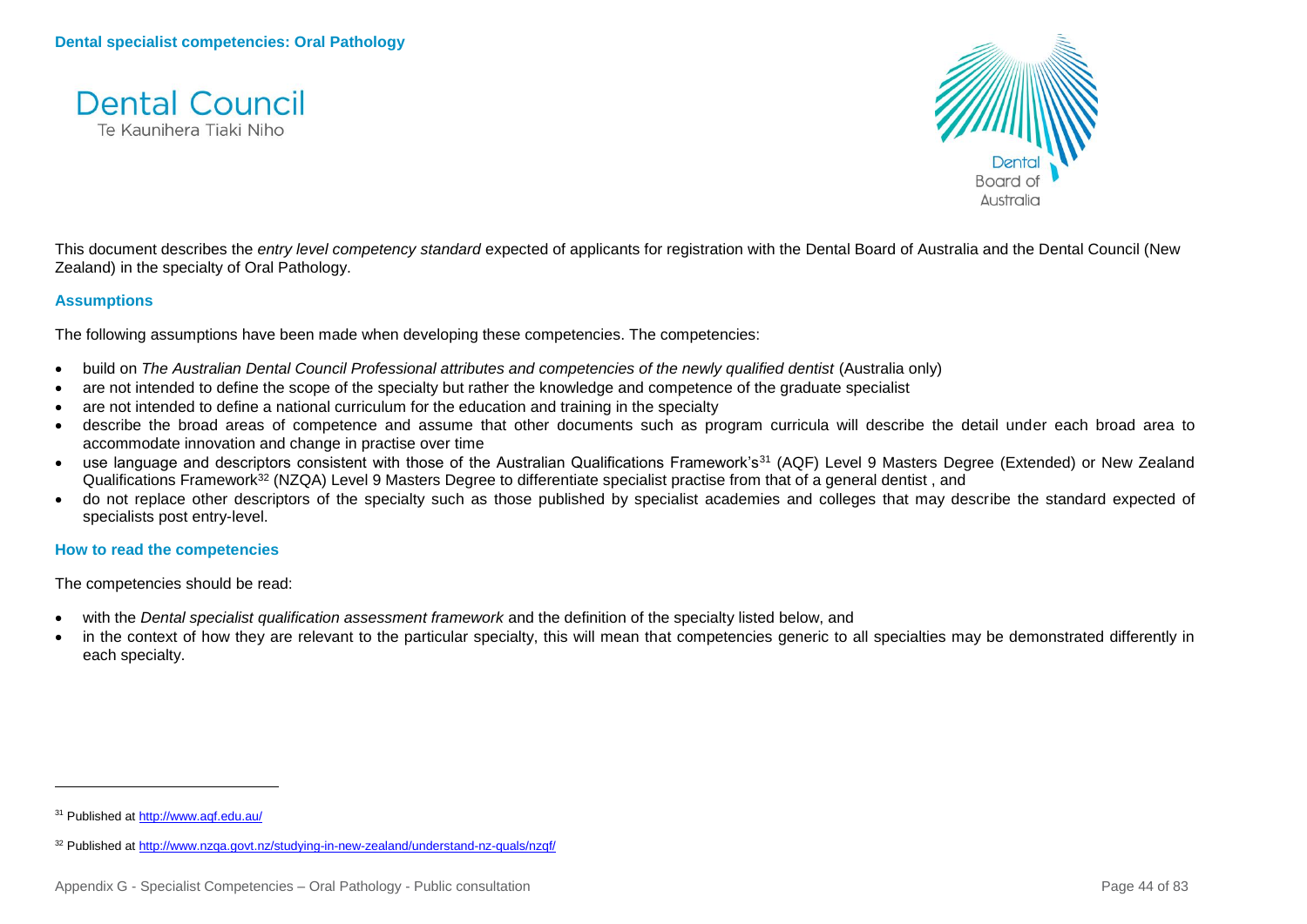#### **Australia**

Dental Board of Australia *List of approved specialties<sup>33</sup>*. Oral Pathology is defined as:

*The branch of pathology that deals with the nature of diseases affecting the oral, maxillofacial and adjacent regions.*

#### **New Zealand**

l

The Health Practitioners Competence Assurance Act (the Act) describes a scope of practice as the health service that a practitioner registered in that scope of practice is permitted to perform, subject to any conditions for the time being imposed by the responsible authority.

The Council publishes a scope of practice as a Notice in the New Zealand Gazette under section 11 of the Act.

The scope of practice<sup>34</sup> for Oral Pathology is described as:

*Oral Pathology specialists practise in the branch of pathology which deals with that nature of diseases affecting the oral, maxillofacial and adjacent regions.*

*Specialist Oral Pathology is undertaken by a dental practitioner who possesses additional postgraduate, qualifications, training and experience recognised by the Council as appropriate for registration.*

<sup>33</sup> Published a[t http://www.dentalboard.gov.au/Registration-Standards.aspx](http://www.dentalboard.gov.au/Registration-Standards.aspx)

<sup>34</sup> Published a[t http://www.dcnz.org.nz/i-practise-in-new-zealand/dentists-and-dental-specialists/scopes-of-practice/](http://www.dcnz.org.nz/i-practise-in-new-zealand/dentists-and-dental-specialists/scopes-of-practice/)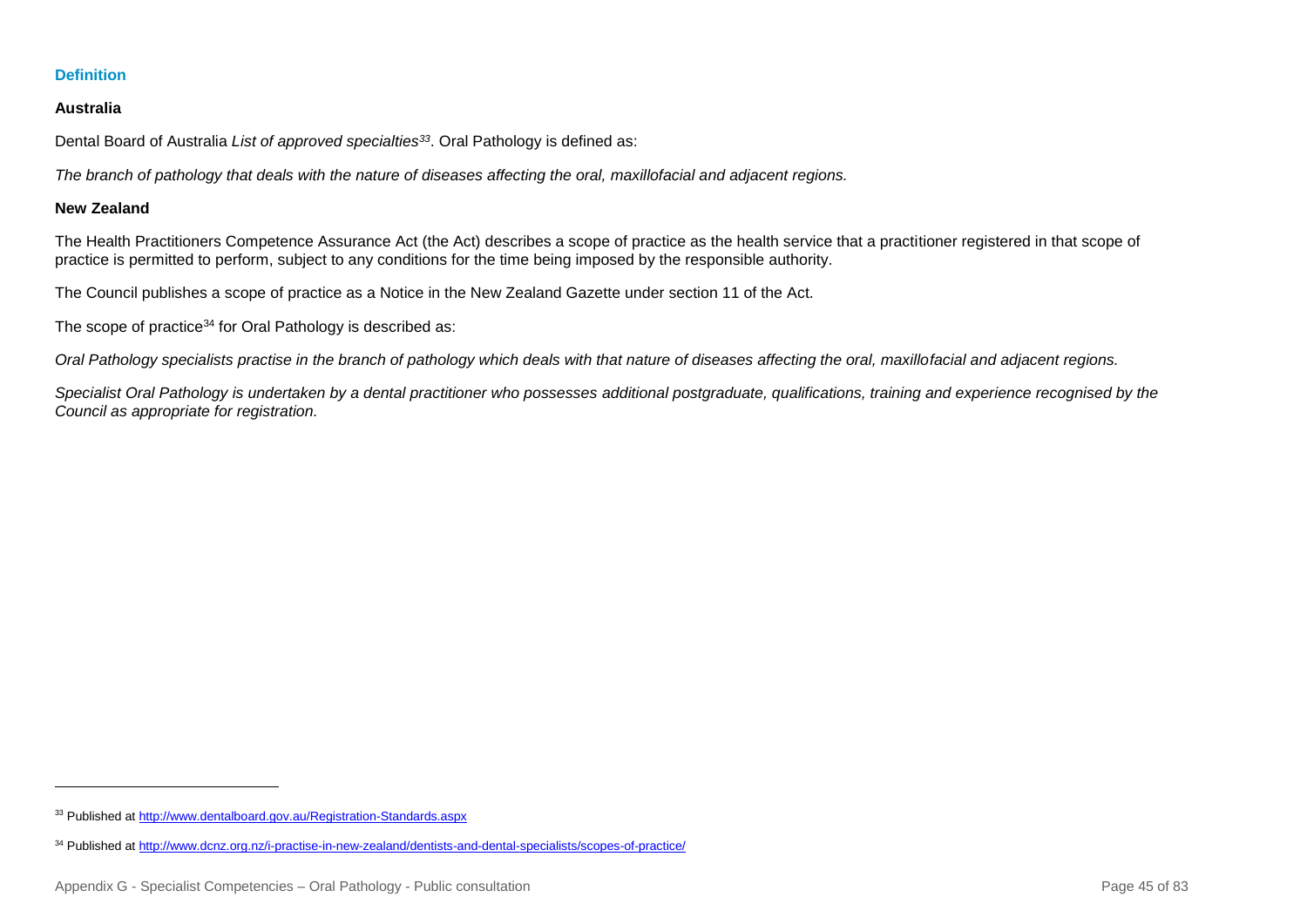| <b>Domain</b>                                                                                                                                                                                                                                                                                                              | <b>Competencies</b>                                                                                                                                                                                                                                                                                                                                                                                                                                                                                                                                                                                                                                                                                                                                                                                                                                                                                                                                                                                                                                                                                                                                                                                                          |
|----------------------------------------------------------------------------------------------------------------------------------------------------------------------------------------------------------------------------------------------------------------------------------------------------------------------------|------------------------------------------------------------------------------------------------------------------------------------------------------------------------------------------------------------------------------------------------------------------------------------------------------------------------------------------------------------------------------------------------------------------------------------------------------------------------------------------------------------------------------------------------------------------------------------------------------------------------------------------------------------------------------------------------------------------------------------------------------------------------------------------------------------------------------------------------------------------------------------------------------------------------------------------------------------------------------------------------------------------------------------------------------------------------------------------------------------------------------------------------------------------------------------------------------------------------------|
| 1. Professionalism                                                                                                                                                                                                                                                                                                         | Generic                                                                                                                                                                                                                                                                                                                                                                                                                                                                                                                                                                                                                                                                                                                                                                                                                                                                                                                                                                                                                                                                                                                                                                                                                      |
| On graduation a dental specialist will<br>have the knowledge and skills to<br>demonstrate autonomy, expert<br>judgment, adaptability and<br>responsibility as a practitioner and<br>show leadership within the dental<br>profession.                                                                                       | A graduate specialist is expected to be competent in the following, as relevant to the specialty:<br>recognising the personal limitations and scope of the specialty and knowing when to refer or seek advice appropriately<br>a.<br>practising with personal and professional integrity, honesty and trustworthiness<br>b.<br>providing patient-centred care, including selecting and prioritising treatment options that are compassionate and<br>C.<br>respectful of patients' best interests, dignity and choices<br>d. understanding and applying the moral, cultural, ethical principles and legal responsibilities involved in the provision of<br>specialist dental care to individual patients, to communities and population<br>e. displaying appropriate professional behaviour and communication towards all members of the dental team and<br>referring health practitioner/s<br>understanding and applying legislation<br>f.<br>demonstrating specialist professional growth and development through research and learning<br>g<br>supporting the professional development and education for all members of the dental and / or health community, and<br>h.<br>demonstrating leadership within the profession. |
| 2. Communication and Social Skills                                                                                                                                                                                                                                                                                         | Generic                                                                                                                                                                                                                                                                                                                                                                                                                                                                                                                                                                                                                                                                                                                                                                                                                                                                                                                                                                                                                                                                                                                                                                                                                      |
| On graduation a dental specialist will                                                                                                                                                                                                                                                                                     | A graduate specialist is expected to be competent in the following, as relevant to the specialty:                                                                                                                                                                                                                                                                                                                                                                                                                                                                                                                                                                                                                                                                                                                                                                                                                                                                                                                                                                                                                                                                                                                            |
| be able to interpret and transmit<br>knowledge, skills and ideas to dental<br>and non-dental audiences.                                                                                                                                                                                                                    | identifying and understanding a patients expectations, desires and attitudes when planning and delivering specialist<br>a.<br>treatment<br>b. communicating effectively, with patients, their families, relatives and carers in a manner that takes into account factors<br>such as their age, intellectual development, social and cultural background<br>communicating effectively in all forms of health and legal reporting, and<br>c.<br>interpreting and communicating knowledge, skills and ideas.<br>d.                                                                                                                                                                                                                                                                                                                                                                                                                                                                                                                                                                                                                                                                                                              |
| 3. Critical Thinking<br>On graduation a dental specialist will                                                                                                                                                                                                                                                             | Generic                                                                                                                                                                                                                                                                                                                                                                                                                                                                                                                                                                                                                                                                                                                                                                                                                                                                                                                                                                                                                                                                                                                                                                                                                      |
| have the expert, specialised cognitive<br>and technical skills in a body of<br>knowledge or practice to<br>independently analyse critically, reflect<br>on and synthesise complex<br>information, problems, concepts and<br>theories and research and apply<br>established theories to a body of<br>knowledge or practice. | A graduate specialist is expected to be competent in the following, as relevant to the specialty:<br>a. critically evaluating scientific research and literature, products and techniques to inform evidence-based specialist<br>practice, and<br>synthesising complex information, problems, concepts and theories.<br>b.                                                                                                                                                                                                                                                                                                                                                                                                                                                                                                                                                                                                                                                                                                                                                                                                                                                                                                   |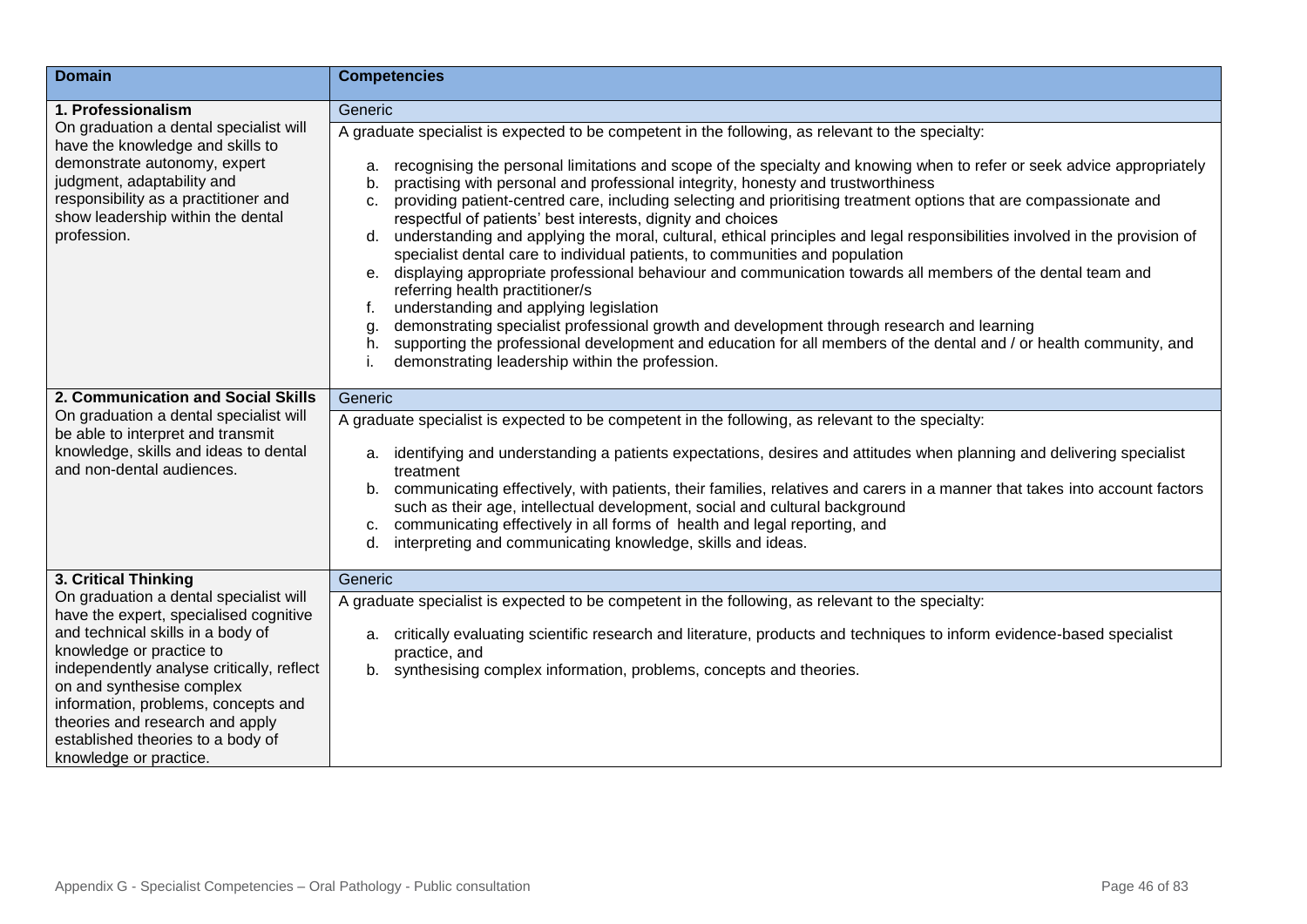| <b>Domain</b>                                                                                                                                                                                                                                                                                                          | <b>Competencies</b>                                                                                                                                                                                                                                                                                                                                                                                                                                                                                                                                                                                                                                                                                                                                                                                 |
|------------------------------------------------------------------------------------------------------------------------------------------------------------------------------------------------------------------------------------------------------------------------------------------------------------------------|-----------------------------------------------------------------------------------------------------------------------------------------------------------------------------------------------------------------------------------------------------------------------------------------------------------------------------------------------------------------------------------------------------------------------------------------------------------------------------------------------------------------------------------------------------------------------------------------------------------------------------------------------------------------------------------------------------------------------------------------------------------------------------------------------------|
| 4. Scientific and clinical knowledge                                                                                                                                                                                                                                                                                   | Generic                                                                                                                                                                                                                                                                                                                                                                                                                                                                                                                                                                                                                                                                                                                                                                                             |
| On graduation a dental specialist will<br>have a body of knowledge that<br>includes the extended understanding<br>of recent developments in a discipline<br>and its professional practice, as well<br>as knowledge of research principles<br>and methods applicable to the<br>specialty and its professional practice. | A graduate specialist is expected to be competent in the following areas of knowledge, as relevant to the specialty:<br>historical and contemporary literature<br>a.<br>the scientific basis of dentistry including the relevant biological, medical and psychosocial sciences<br>b.<br>development, anatomy, physiology and pathology of hard and soft tissues of the head and neck<br>C.<br>the range of investigative, technical and clinical procedures, and<br>d.<br>management and treatment planning with multidisciplinary engagement, for complex cases, including compromised<br>е.<br>patients.                                                                                                                                                                                          |
|                                                                                                                                                                                                                                                                                                                        | <b>Specific</b>                                                                                                                                                                                                                                                                                                                                                                                                                                                                                                                                                                                                                                                                                                                                                                                     |
|                                                                                                                                                                                                                                                                                                                        | A graduate specialist is expected to be competent in the following areas of knowledge, as relevant to the specialty:                                                                                                                                                                                                                                                                                                                                                                                                                                                                                                                                                                                                                                                                                |
|                                                                                                                                                                                                                                                                                                                        | general pathology and basic pathological sciences<br>a.<br>embryology and genetic factors affecting the oral and maxillofacial region (and adjacent structures)<br>b.<br>macroscopic and histological features of the oral and maxillofacial region (and adjacent structures) in normal tissues<br>c.<br>and in pathology<br>d. the relationship of pathology in the oral and maxillofacial region (and adjacent structures) to the general health of the<br>patient<br>oral and maxillofacial manifestations of systemic disease<br>е.<br>oral and maxillofacial oncology, and<br>f.<br>understanding the functions of a pathologist in the laboratory including specimen accession, management and<br>q.<br>processing as well as quality assurance and occupational health and safety processes. |
| 5. Patient care                                                                                                                                                                                                                                                                                                        | Generic                                                                                                                                                                                                                                                                                                                                                                                                                                                                                                                                                                                                                                                                                                                                                                                             |
| On graduation a dental specialist will,<br>with a high level of personal autonomy                                                                                                                                                                                                                                      | A graduate specialist is expected to be competent in the following, as relevant to the specialty:                                                                                                                                                                                                                                                                                                                                                                                                                                                                                                                                                                                                                                                                                                   |
| and accountability, be able to apply<br>highly specialised knowledge and<br>skills within a discipline or professional<br>practice. This includes clinical<br>information gathering, diagnosis and<br>management planning, clinical                                                                                    | a. applying decision-making, clinical reasoning and judgment to develop a comprehensive diagnosis and treatment plan<br>by interpreting and correlating findings from the history, clinical examinations, imaging and other diagnostic tests<br>managing complex cases, including compromised patients with multidisciplinary management, and<br>b.<br>managing complications.<br>c.                                                                                                                                                                                                                                                                                                                                                                                                                |
| treatment and evaluation.                                                                                                                                                                                                                                                                                              | <b>Specific</b>                                                                                                                                                                                                                                                                                                                                                                                                                                                                                                                                                                                                                                                                                                                                                                                     |
|                                                                                                                                                                                                                                                                                                                        | A graduate specialist is expected to be competent in the following, as relevant to the specialty:<br>handling specimens appropriately<br>a.<br>correlating the findings of diagnostic oral and maxillofacial histological examination of tissue with clinical and<br>b.<br>radiological features<br>undertaking and interpreting appropriate ancillary tests<br>C.<br>providing clinical and histopathological diagnosis of oral and maxillofacial pathology (and adjacent structures), and<br>d.                                                                                                                                                                                                                                                                                                   |
|                                                                                                                                                                                                                                                                                                                        | e. writing reports.                                                                                                                                                                                                                                                                                                                                                                                                                                                                                                                                                                                                                                                                                                                                                                                 |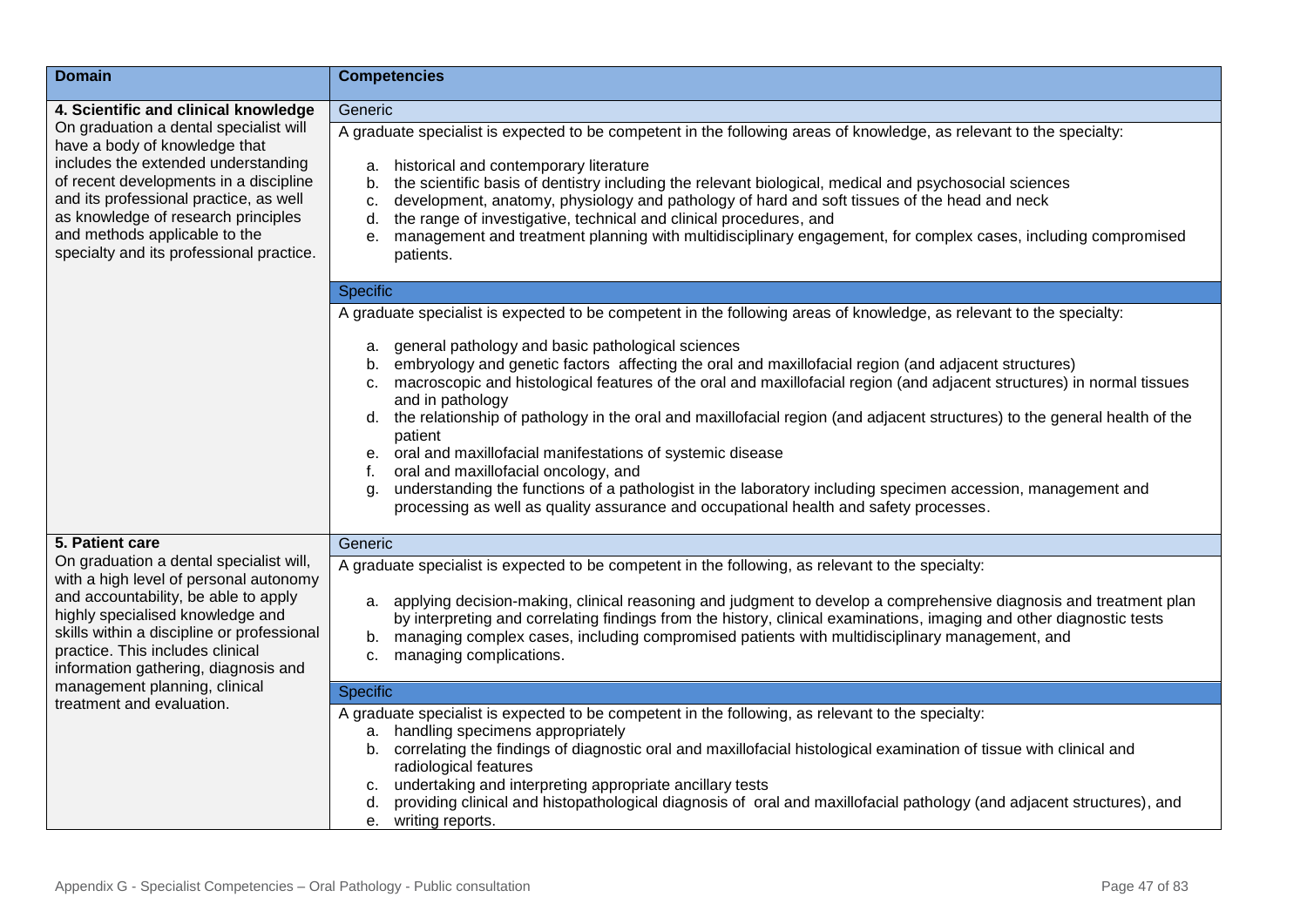**Dental Council** Te Kaupihera Tiaki Niho



This document describes the *entry level competency standard* expected of applicants for registration with the Dental Board of Australia and the Dental Council (New Zealand) in the specialty of Oral Surgery.

#### **Assumptions**

The following assumptions have been made when developing these competencies. The competencies:

- build on the *The Australian Dental Council Professional attributes and competencies of the newly qualified dentist (Australia only)*
- are not intended to define the scope of the specialty but rather the knowledge and competence of the graduate specialist
- are not intended to define a national curriculum for the education and training in the specialty
- describe the broad areas of competence and assume that other documents such as program curricula will describe the detail under each broad area to accommodate innovation and change in practise over time
- use language and descriptors consistent with those of the Australian Qualifications Framework's<sup>35</sup> (AQF) Level 9 Masters Degree (Extended) or New Zealand Qualifications Framework<sup>36</sup> (NZQA) Level 9 Masters Degree to differentiate specialist practise from that of a general dentist , and
- do not replace other descriptors of the specialty such as those published by specialist academies and colleges that may describe the standard expected of specialists post entry-level.

**How to read the competencies**

The competencies should be read:

- with the *Dental specialist qualification assessment framework* and the definition of the specialty listed below, and
- in the context of how they are relevant to the particular specialty, this will mean that competencies generic to all specialties may be demonstrated differently in each specialty.

<sup>35</sup> Published a[t http://www.aqf.edu.au/](http://www.aqf.edu.au/)

<sup>36</sup> Published a[t http://www.nzqa.govt.nz/studying-in-new-zealand/understand-nz-quals/nzqf/](http://www.nzqa.govt.nz/studying-in-new-zealand/understand-nz-quals/nzqf/)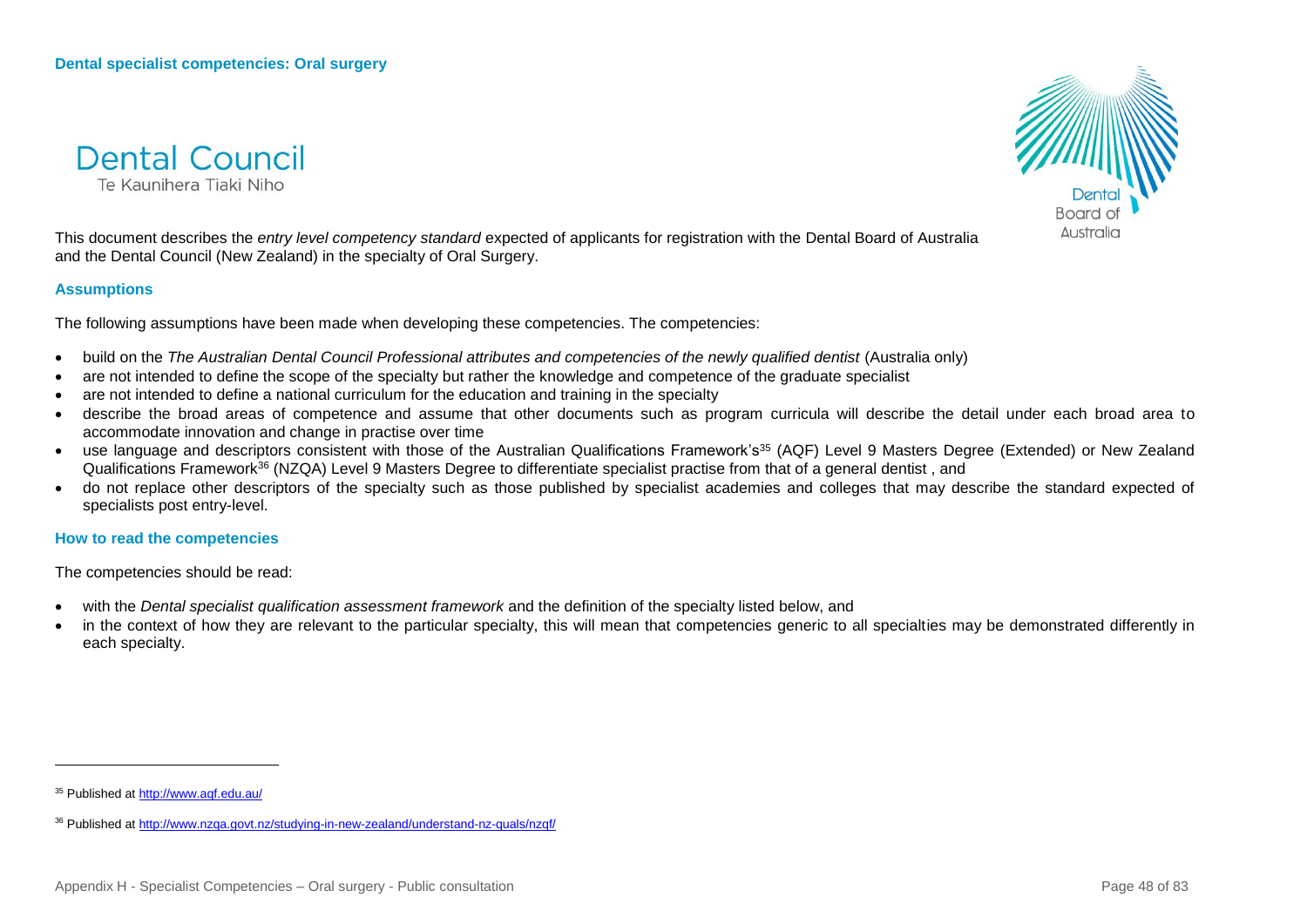## **Australia**

Dental Board of Australia *List of approved specialties<sup>37</sup>*. Oral Surgery is defined as:

*The branch of dentistry concerned with the diagnosis and surgical management of conditions affecting the oral and dentoalveolar tissues.*

## **New Zealand**

l

The Health Practitioners Competence Assurance Act (the Act) describes a scope of practice as the health service that a practitioner registered in that scope of practice is permitted to perform, subject to any conditions for the time being imposed by the responsible authority.

The Council publishes a scope of practice as a Notice in the New Zealand Gazette under section 11 of the Act.

The scope of practice<sup>38</sup> for Oral Surgery is described as:

*Oral Surgery specialists practise in the branch of dentistry concerned with the diagnosis and surgical management of conditions affecting the oral and dentoalveolar tissues.*

Specialist Oral Surgery is undertaken by a dental practitioner who possesses [additional postgraduate qualifications and experience](http://www.dcnz.org.nz/i-want-to-practise-in-new-zealand/dentists-and-dental-specialists/prescribed-qualifications-for-dental-specialists/) recognised by the Council as *appropriate for registration.*

<sup>37</sup> Published a[t http://www.dentalboard.gov.au/Registration-Standards.aspx](http://www.dentalboard.gov.au/Registration-Standards.aspx)

<sup>38</sup> Published a[t http://www.dcnz.org.nz/i-practise-in-new-zealand/dentists-and-dental-specialists/scopes-of-practice/](http://www.dcnz.org.nz/i-practise-in-new-zealand/dentists-and-dental-specialists/scopes-of-practice/)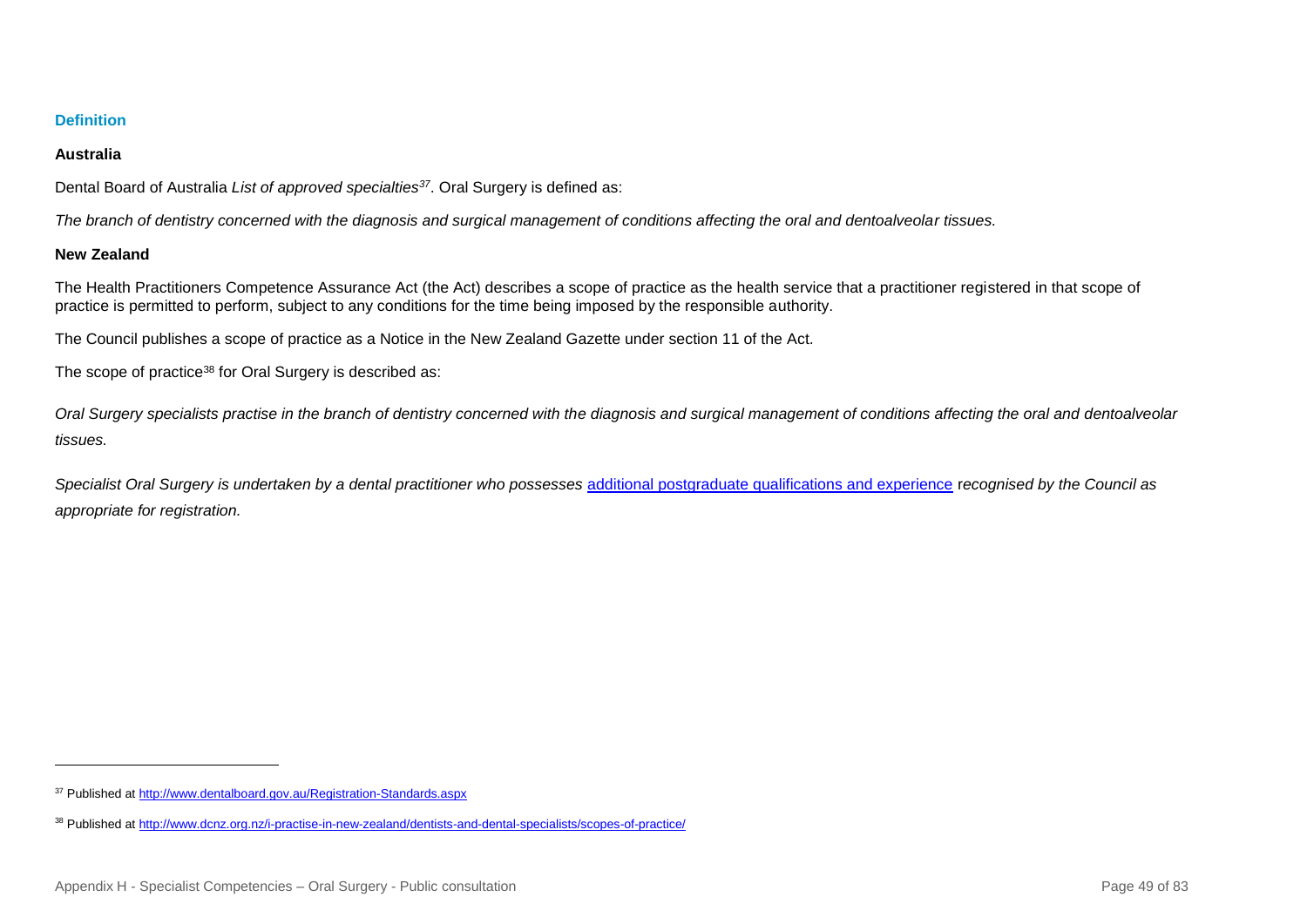| <b>Domain</b>                                                                                                                                                                                                                                                                                                                                                     | <b>Competencies</b>                                                                                                                                                                                                                                                                                                                                                                                                                                                                                                                                                                                                                                                                                                                                                                                                                                                                                                                                                                                                                                                                                                                                                                                                      |
|-------------------------------------------------------------------------------------------------------------------------------------------------------------------------------------------------------------------------------------------------------------------------------------------------------------------------------------------------------------------|--------------------------------------------------------------------------------------------------------------------------------------------------------------------------------------------------------------------------------------------------------------------------------------------------------------------------------------------------------------------------------------------------------------------------------------------------------------------------------------------------------------------------------------------------------------------------------------------------------------------------------------------------------------------------------------------------------------------------------------------------------------------------------------------------------------------------------------------------------------------------------------------------------------------------------------------------------------------------------------------------------------------------------------------------------------------------------------------------------------------------------------------------------------------------------------------------------------------------|
| 1. Professionalism                                                                                                                                                                                                                                                                                                                                                | Generic                                                                                                                                                                                                                                                                                                                                                                                                                                                                                                                                                                                                                                                                                                                                                                                                                                                                                                                                                                                                                                                                                                                                                                                                                  |
| On graduation a dental specialist will<br>have the knowledge and skills to<br>demonstrate autonomy, expert<br>judgment, adaptability and responsibility<br>as a practitioner and show leadership<br>within the dental profession                                                                                                                                  | A graduate specialist is expected to be competent in the following, as relevant to the specialty:<br>a. recognising the personal limitations and scope of the specialty and knowing when to refer or seek advice<br>appropriately<br>practising with personal and professional integrity, honesty and trustworthiness<br>b.<br>providing patient-centred care, including selecting and prioritising treatment options that are compassionate and<br>C.<br>respectful of patients' best interests, dignity and choices<br>d. understanding and applying the moral, cultural, ethical principles and legal responsibilities involved in the provision of<br>specialist dental care to individual patients, to communities and populations<br>e. displaying appropriate professional behaviour and communication towards all members of the dental team and<br>referring health practitioner/s<br>understanding and applying legislation<br>demonstrating specialist professional growth and development through research and learning<br>g.<br>supporting the professional development and education for all members of the dental and / or health community, and<br>h.<br>demonstrating leadership within the profession. |
| 2. Communication and Social Skills                                                                                                                                                                                                                                                                                                                                | Generic                                                                                                                                                                                                                                                                                                                                                                                                                                                                                                                                                                                                                                                                                                                                                                                                                                                                                                                                                                                                                                                                                                                                                                                                                  |
| On graduation a dental specialist will be<br>able to interpret and transmit<br>knowledge, skills and ideas to dental<br>and non-dental audiences.                                                                                                                                                                                                                 | A graduate specialist is expected to be competent in the following, as relevant to the specialty:<br>identifying and understanding a patients expectations, desires and attitudes when planning and delivering specialist<br>а.<br>treatment<br>b. communicating effectively, with patients, their families, relatives and carers in a manner that takes into account<br>factors such as their age, intellectual development, social and cultural background<br>communicating effectively in all forms of health and legal reporting, and<br>interpreting and communicating knowledge, skills and ideas.<br>d.                                                                                                                                                                                                                                                                                                                                                                                                                                                                                                                                                                                                           |
| 3. Critical Thinking                                                                                                                                                                                                                                                                                                                                              | Generic                                                                                                                                                                                                                                                                                                                                                                                                                                                                                                                                                                                                                                                                                                                                                                                                                                                                                                                                                                                                                                                                                                                                                                                                                  |
| On graduation a dental specialist will<br>have the expert, specialised cognitive<br>and technical skills in a body of<br>knowledge or practice to independently<br>analyse critically, reflect on and<br>synthesise complex information,<br>problems, concepts and theories and<br>research and apply established theories<br>to a body of knowledge or practice. | A graduate specialist is expected to be competent in the following, as relevant to the specialty:<br>critically evaluating scientific research and literature, products and techniques to inform evidence-based specialist<br>a.<br>practice, and<br>b. synthesising complex information, problems, concepts and theories.                                                                                                                                                                                                                                                                                                                                                                                                                                                                                                                                                                                                                                                                                                                                                                                                                                                                                               |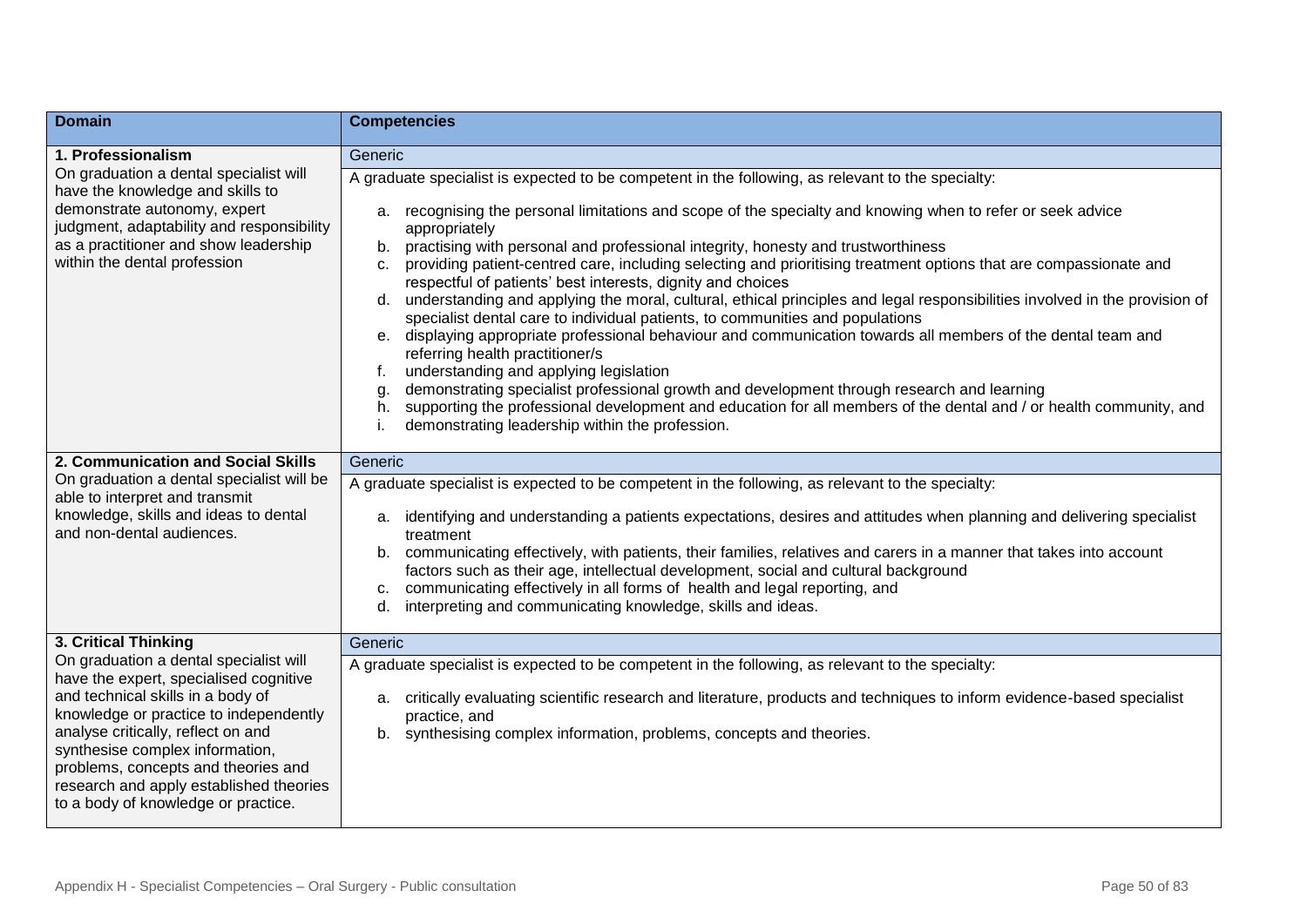| <b>Domain</b>                                                                                                                                                                                                                                                                                                          | <b>Competencies</b>                                                                                                                                                                                                                                                                                                                                                                                                                                                                                                                                                                                        |
|------------------------------------------------------------------------------------------------------------------------------------------------------------------------------------------------------------------------------------------------------------------------------------------------------------------------|------------------------------------------------------------------------------------------------------------------------------------------------------------------------------------------------------------------------------------------------------------------------------------------------------------------------------------------------------------------------------------------------------------------------------------------------------------------------------------------------------------------------------------------------------------------------------------------------------------|
| 4. Scientific and clinical knowledge                                                                                                                                                                                                                                                                                   | Generic                                                                                                                                                                                                                                                                                                                                                                                                                                                                                                                                                                                                    |
| On graduation a dental specialist will<br>have a body of knowledge that includes<br>the extended understanding of recent<br>developments in a discipline and its<br>professional practice, as well as<br>knowledge of research principles and<br>methods applicable to the specialty and<br>its professional practice. | A graduate specialist is expected to be competent in the following areas of knowledge, as relevant to the specialty:<br>historical and contemporary literature<br>a.<br>the scientific basis of dentistry including the relevant biological, medical and psychosocial sciences<br>b.<br>development, anatomy, physiology and pathology of hard and soft tissues of the head and neck<br>C.<br>the range of investigative, technical and clinical procedures, and<br>d.<br>management and treatment planning with multidisciplinary engagement, for complex cases, including compromised<br>е.<br>patients. |
|                                                                                                                                                                                                                                                                                                                        | <b>Specific</b>                                                                                                                                                                                                                                                                                                                                                                                                                                                                                                                                                                                            |
|                                                                                                                                                                                                                                                                                                                        | A graduate specialist is expected to be competent in the following areas of knowledge, as relevant to the specialty:                                                                                                                                                                                                                                                                                                                                                                                                                                                                                       |
|                                                                                                                                                                                                                                                                                                                        | a. the recognition of disorders affecting the oral and dentoalveolar tissues and differentiate those amenable to operative<br>and non-operative treatment<br>b. the basis and management of orofacial pain<br>the basis and management of dentoalveolar trauma<br>c.<br>the appropriate use of sedation and anaesthetic techniques, and<br>d.<br>the principles and application of pharmacology.<br>е.                                                                                                                                                                                                     |
| 5. Patient care                                                                                                                                                                                                                                                                                                        | Generic                                                                                                                                                                                                                                                                                                                                                                                                                                                                                                                                                                                                    |
| On graduation a dental specialist will,<br>with a high level of personal autonomy<br>and accountability, be able to apply<br>highly specialised knowledge and skills<br>within a discipline or professional<br>practice. This includes clinical<br>information gathering, diagnosis and                                | A graduate specialist is expected to be competent in the following, as relevant to the specialty:<br>a. applying decision-making, clinical reasoning and judgment to develop a comprehensive diagnosis and treatment plan<br>by interpreting and correlating findings from the history, clinical examinations, imaging and other diagnostic tests<br>b. managing complex cases, including compromised patients with multidisciplinary management, and<br>managing complications.<br>c.                                                                                                                     |
| management planning, clinical                                                                                                                                                                                                                                                                                          | <b>Specific</b>                                                                                                                                                                                                                                                                                                                                                                                                                                                                                                                                                                                            |
| treatment and evaluation.                                                                                                                                                                                                                                                                                              | A graduate specialist is expected to be competent in the following, as relevant to the specialty:<br>diagnosing and managing orofacial pain<br>a.<br>managing odontogenic and other oral infections<br>b.<br>managing pathology of the oral and dentoalveolar tissues<br>c.<br>undertaking surgical procedures to the oral and dentoalveolar tissues, and<br>d.<br>e. managing oral and dentoalveolar trauma, including associated soft tissue injury                                                                                                                                                      |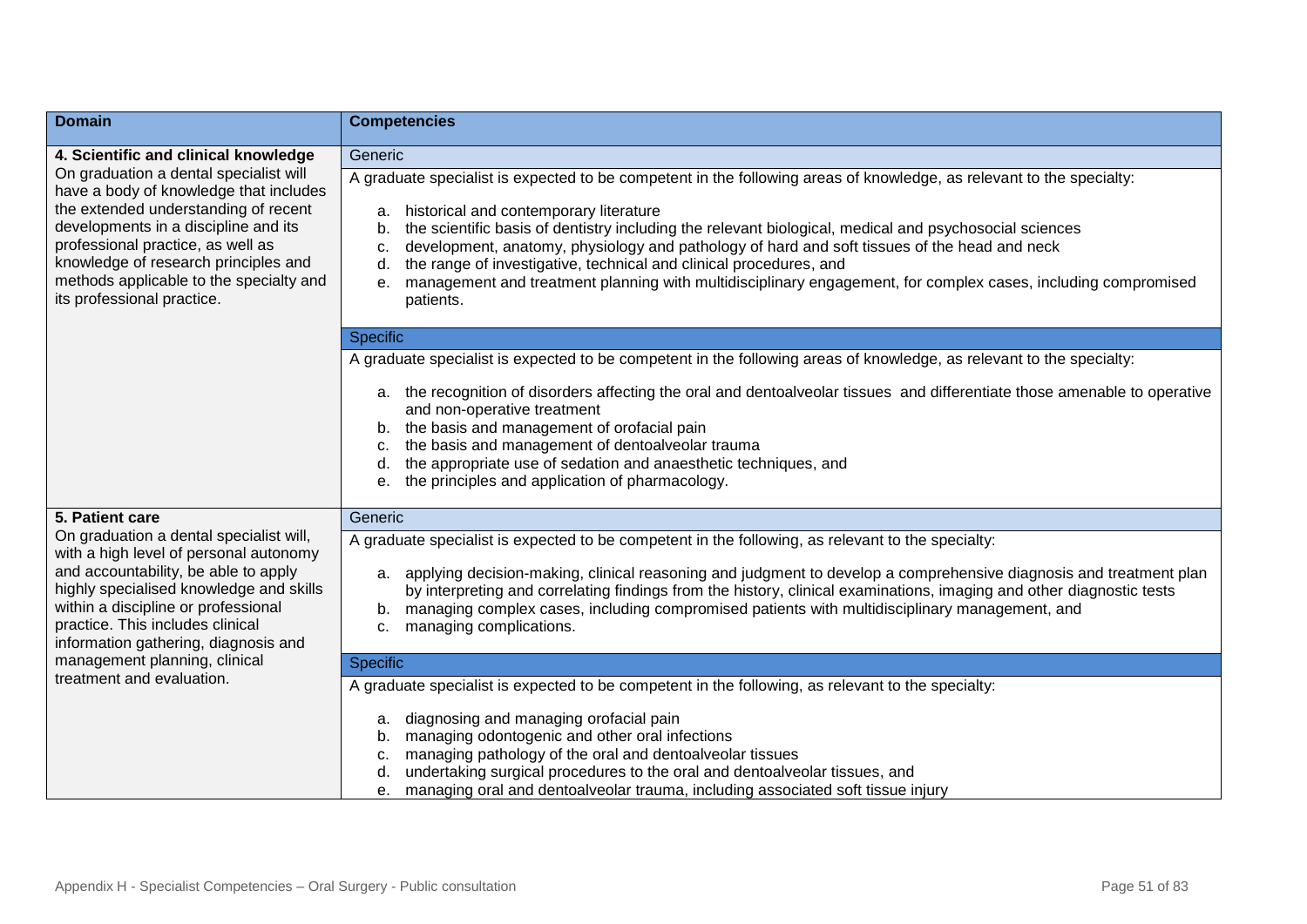



This document describes the *entry level competency standard* expected of applicants for registration with the Dental Board of Australia and the Dental Council (New Zealand) in the specialty of Orthodontics.

#### **Assumptions**

The following assumptions have been made when developing these competencies. The competencies:

- build on the *The Australian Dental Council Professional attributes and competencies of the newly qualified dentist (Australia only)*
- are not intended to define the scope of the specialty but rather the knowledge and competence of the graduate specialist
- are not intended to define a national curriculum for the education and training in the specialty
- describe the broad areas of competence and assume that other documents such as program curricula will describe the detail under each broad area to accommodate innovation and change in practise over time
- use language and descriptors consistent with those of the Australian Qualifications Framework's<sup>39</sup> (AQF) Level 9 Masters Degree (Extended) or New Zealand Qualifications Framework<sup>40</sup> (NZQA) Level 9 Masters Degree to differentiate specialist practise from that of a general dentist , and
- do not replace other descriptors of the specialty such as those published by specialist academies and colleges that may describe the standard expected of specialists post entry-level.

#### **How to read the competencies**

The competencies should be read:

 with the *Dental specialist qualification assessment framework* and the definition of the specialty listed below, and in the context of how they are relevant to the particular specialty, this will mean that competencies generic to all specialties may be demonstrated differently in each specialty.

<sup>39</sup> Published a[t http://www.aqf.edu.au/](http://www.aqf.edu.au/)

<sup>40</sup> Published a[t http://www.nzqa.govt.nz/studying-in-new-zealand/understand-nz-quals/nzqf/](http://www.nzqa.govt.nz/studying-in-new-zealand/understand-nz-quals/nzqf/)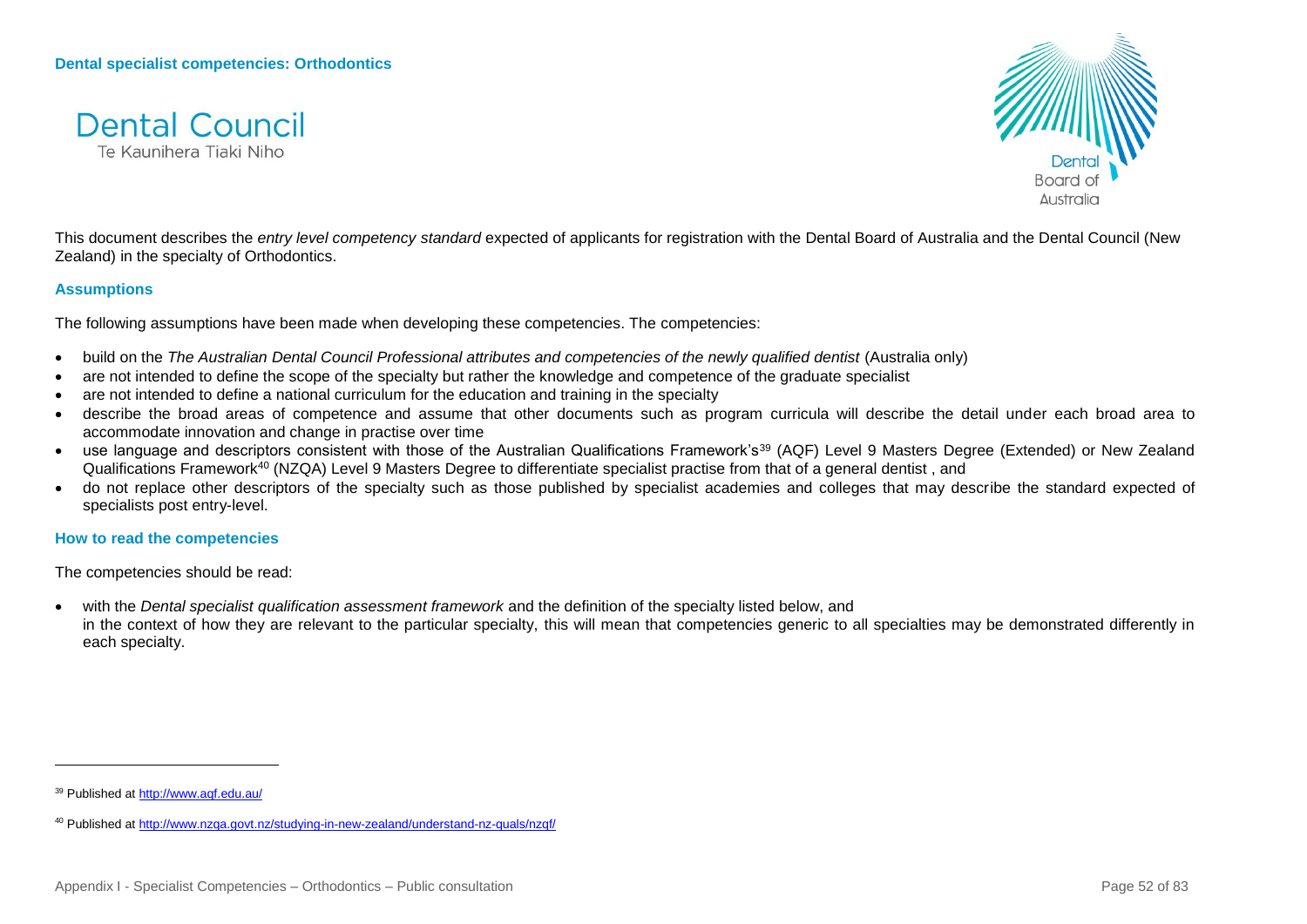## **Australia**

Dental Board of Australia *List of approved specialties<sup>41</sup>*. Orthodontics is defined as:

*The branch of dentistry that is concerned with the supervision, guidance and correction of the growing and mature dentofacial structures; it includes the diagnosis, prevention, interception and treatment of all forms of malocclusion of the teeth and associated alterations in their surrounding structures.*

## **New Zealand**

l

The Health Practitioners Competence Assurance Act (the Act) describes a scope of practice as the health service that a practitioner registered in that scope of practice is permitted to perform, subject to any conditions for the time being imposed by the responsible authority.

The Council publishes a scope of practice as a Notice in the New Zealand Gazette under section 11 of the Act.

The scope of practice<sup>42</sup> for Orthodontics is described as:

*Orthodontic specialists practise in the branch of dentistry that is concerned with the supervision, guidance and correction of the growing and mature dentofacial structures and includes the diagnoses, prevention, interception and treatment of all forms of malocclusion of the teeth and associated alterations in their surrounding structures.*

*Specialist orthodontics is undertaken by a dental practitioner who possesses additional postgraduate qualifications, training, and experience recognised by the Council as appropriate for registration.*

<sup>41</sup> Published a[t http://www.dentalboard.gov.au/Registration-Standards.aspx](http://www.dentalboard.gov.au/Registration-Standards.aspx)

<sup>42</sup> Published a[t http://www.dcnz.org.nz/i-practise-in-new-zealand/dentists-and-dental-specialists/scopes-of-practice/](http://www.dcnz.org.nz/i-practise-in-new-zealand/dentists-and-dental-specialists/scopes-of-practice/)

Appendix I - Specialist Competencies – Orthodontics - Public consultation **Page 53** of 83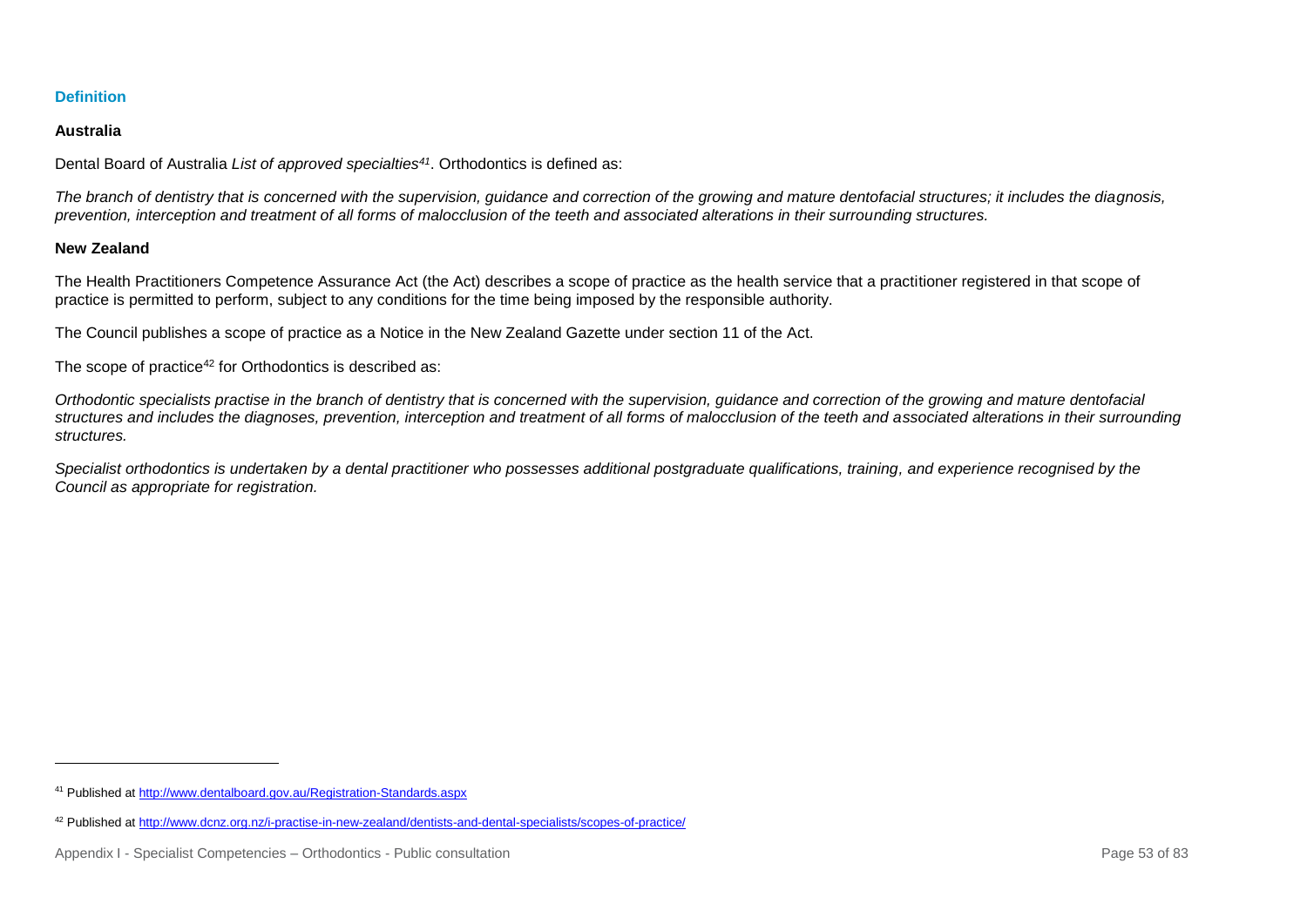| <b>Domain</b>                                                                                                                                                                                                                                                                                                                                                     | <b>Competencies</b>                                                                                                                                                                                                                                                                                                                                                                                                                                                                                                                                                                                                                                                                                                                                                                                                                                                                                                                                                                                                                                                                                                                                                                                                                     |
|-------------------------------------------------------------------------------------------------------------------------------------------------------------------------------------------------------------------------------------------------------------------------------------------------------------------------------------------------------------------|-----------------------------------------------------------------------------------------------------------------------------------------------------------------------------------------------------------------------------------------------------------------------------------------------------------------------------------------------------------------------------------------------------------------------------------------------------------------------------------------------------------------------------------------------------------------------------------------------------------------------------------------------------------------------------------------------------------------------------------------------------------------------------------------------------------------------------------------------------------------------------------------------------------------------------------------------------------------------------------------------------------------------------------------------------------------------------------------------------------------------------------------------------------------------------------------------------------------------------------------|
| 1. Professionalism                                                                                                                                                                                                                                                                                                                                                | Generic                                                                                                                                                                                                                                                                                                                                                                                                                                                                                                                                                                                                                                                                                                                                                                                                                                                                                                                                                                                                                                                                                                                                                                                                                                 |
| On graduation a dental specialist will<br>have the knowledge and skills to<br>demonstrate autonomy, expert judgment,<br>adaptability and responsibility as a<br>practitioner and show leadership within<br>the dental profession.                                                                                                                                 | A graduate specialist is expected to be competent in the following, as relevant to the specialty:<br>a. recognising the personal limitations and scope of the specialty and knowing when to refer or seek advice<br>appropriately<br>practising with personal and professional integrity, honesty and trustworthiness<br>b.<br>providing patient-centred care, including selecting and prioritising treatment options that are compassionate and<br>C.<br>respectful of patients' best interests, dignity and choices<br>understanding and applying the moral, cultural, ethical principles and legal responsibilities involved in the provision<br>d.<br>of specialist dental care to individual patients, to communities and populations<br>displaying appropriate professional behaviour and communication towards all members of the dental team and<br>e.<br>referring health practitioner/s<br>understanding and applying legislation<br>f.<br>demonstrating specialist professional growth and development through research and learning<br>g.<br>supporting the professional development and education for all members of the dental and / or health community,<br>h.<br>and<br>demonstrating leadership within the profession. |
|                                                                                                                                                                                                                                                                                                                                                                   |                                                                                                                                                                                                                                                                                                                                                                                                                                                                                                                                                                                                                                                                                                                                                                                                                                                                                                                                                                                                                                                                                                                                                                                                                                         |
| 2. Communication and Social Skills<br>On graduation a dental specialist will be<br>able to interpret and transmit knowledge,<br>skills and ideas to dental and non-dental<br>audiences.                                                                                                                                                                           | Generic<br>A graduate specialist is expected to be competent in the following, as relevant to the specialty:<br>identifying and understanding a patients expectations, desires and attitudes when planning and delivering specialist<br>а.<br>treatment<br>communicating effectively, with patients, their families, relatives and carers in a manner that takes into account<br>b.<br>factors such as their age, intellectual development, social and cultural background<br>communicating effectively in all forms of health and legal reporting, and<br>C.<br>interpreting and communicating knowledge, skills and ideas.<br>d.                                                                                                                                                                                                                                                                                                                                                                                                                                                                                                                                                                                                      |
| 3. Critical Thinking                                                                                                                                                                                                                                                                                                                                              | Generic                                                                                                                                                                                                                                                                                                                                                                                                                                                                                                                                                                                                                                                                                                                                                                                                                                                                                                                                                                                                                                                                                                                                                                                                                                 |
| On graduation a dental specialist will<br>have the expert, specialised cognitive and<br>technical skills in a body of knowledge or<br>practice to independently analyse<br>critically, reflect on and synthesise<br>complex information, problems, concepts<br>and theories and research and apply<br>established theories to a body of<br>knowledge or practice. | A graduate specialist is expected to be competent in the following, as relevant to the specialty:<br>a. critically evaluating scientific research and literature, products and techniques to inform evidence-based specialist<br>practice, and<br>synthesising complex information, problems, concepts and theories.<br>b.                                                                                                                                                                                                                                                                                                                                                                                                                                                                                                                                                                                                                                                                                                                                                                                                                                                                                                              |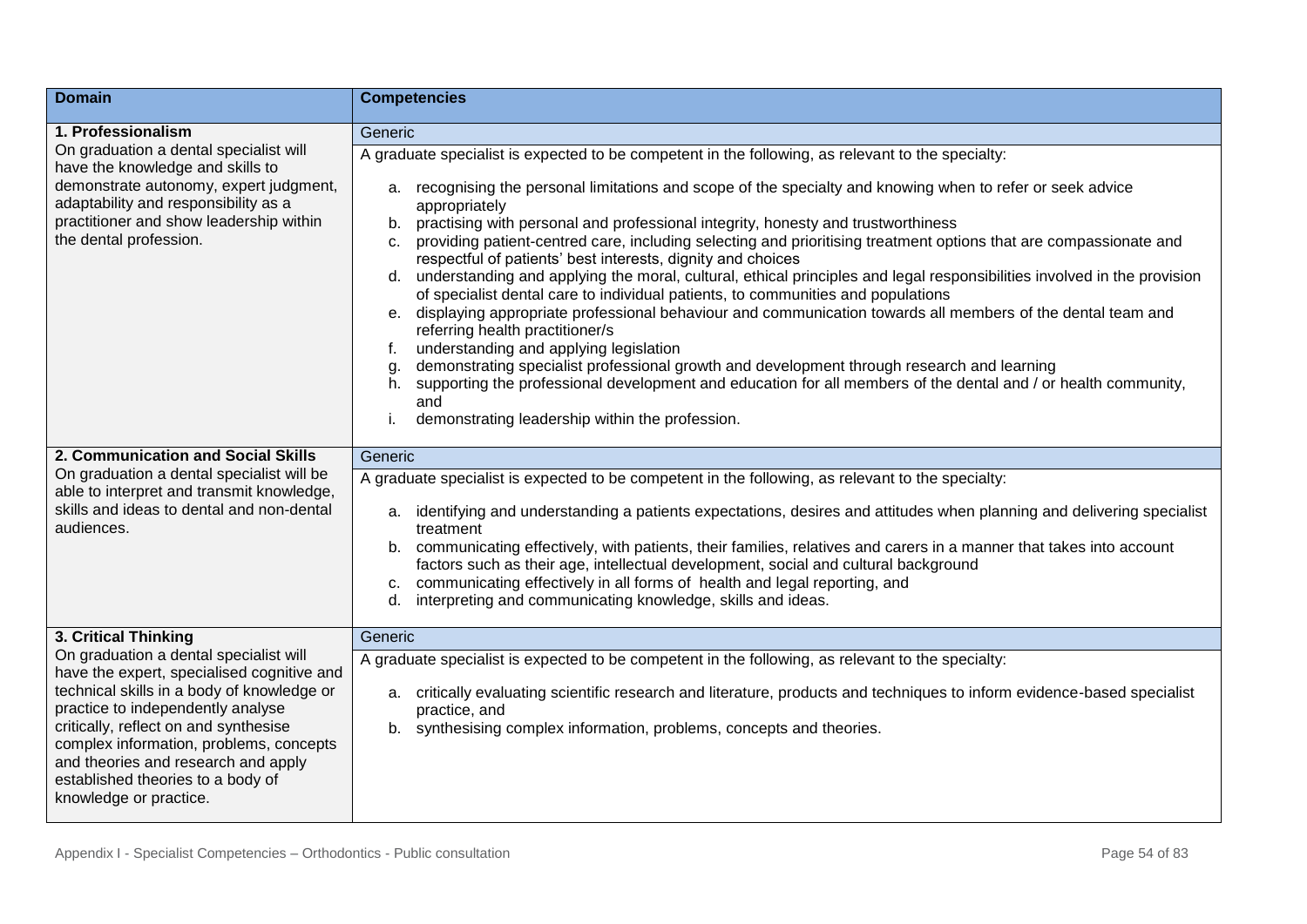| <b>Domain</b>                                                                                                                                                                                                                                                                                                          | <b>Competencies</b>                                                                                                                                                                                                                                                                                                                                                                                                                                                                                                                                                                                        |
|------------------------------------------------------------------------------------------------------------------------------------------------------------------------------------------------------------------------------------------------------------------------------------------------------------------------|------------------------------------------------------------------------------------------------------------------------------------------------------------------------------------------------------------------------------------------------------------------------------------------------------------------------------------------------------------------------------------------------------------------------------------------------------------------------------------------------------------------------------------------------------------------------------------------------------------|
| 4. Scientific and clinical knowledge                                                                                                                                                                                                                                                                                   | Generic                                                                                                                                                                                                                                                                                                                                                                                                                                                                                                                                                                                                    |
| On graduation a dental specialist will<br>have a body of knowledge that includes<br>the extended understanding of recent<br>developments in a discipline and its<br>professional practice, as well as<br>knowledge of research principles and<br>methods applicable to the specialty and<br>its professional practice. | A graduate specialist is expected to be competent in the following areas of knowledge, as relevant to the specialty:<br>historical and contemporary literature<br>a.<br>the scientific basis of dentistry including the relevant biological, medical and psychosocial sciences<br>b.<br>development, anatomy, physiology and pathology of hard and soft tissues of the head and neck<br>C.<br>the range of investigative, technical and clinical procedures, and<br>d.<br>management and treatment planning with multidisciplinary engagement, for complex cases, including compromised<br>е.<br>patients. |
|                                                                                                                                                                                                                                                                                                                        | <b>Specific</b>                                                                                                                                                                                                                                                                                                                                                                                                                                                                                                                                                                                            |
|                                                                                                                                                                                                                                                                                                                        | A graduate specialist is expected to be competent in the following areas of knowledge, as relevant to the specialty:                                                                                                                                                                                                                                                                                                                                                                                                                                                                                       |
|                                                                                                                                                                                                                                                                                                                        | the principles of biomechanics and materials science<br>a.<br>the principles of speech pathology<br>b.<br>growth and development and the effects on orthodontic treatment<br>C.<br>application of clinical and radiographical techniques to assess growth and the effects of orthodontic treatment<br>d.<br>management of dentofacial disorders, including orthognathic surgical procedures<br>е.<br>biomechanical and physiological principles in the fabrication and placement of fixed and removable appliances, and<br>the principles and application of pharmacology.<br>g.                           |
| 5. Patient care                                                                                                                                                                                                                                                                                                        | Generic                                                                                                                                                                                                                                                                                                                                                                                                                                                                                                                                                                                                    |
| On graduation a dental specialist will, with<br>a high level of personal autonomy and<br>accountability, be able to apply highly<br>specialised knowledge and skills within a<br>discipline or professional practice. This                                                                                             | A graduate specialist is expected to be competent in the following, as relevant to the specialty:<br>applying decision-making, clinical reasoning and judgment to develop a comprehensive diagnosis and treatment<br>а.<br>plan by interpreting and correlating findings from the history, clinical examinations, imaging and other diagnostic<br>tests                                                                                                                                                                                                                                                    |
| includes clinical information gathering,<br>diagnosis and management planning,<br>clinical treatment and evaluation.                                                                                                                                                                                                   | managing complex cases, including compromised patients, with multidisciplinary management, and<br>b.<br>managing complications.<br>C.                                                                                                                                                                                                                                                                                                                                                                                                                                                                      |
|                                                                                                                                                                                                                                                                                                                        | Specific                                                                                                                                                                                                                                                                                                                                                                                                                                                                                                                                                                                                   |
|                                                                                                                                                                                                                                                                                                                        | A graduate specialist is expected to be competent in the following, as relevant to the specialty:                                                                                                                                                                                                                                                                                                                                                                                                                                                                                                          |
|                                                                                                                                                                                                                                                                                                                        | managing developmental and dentofacial anomalies including skeletal and/or dental discrepancies<br>а.<br>managing functional occlusal and temporomandibular disorders, and<br>b.<br>evaluating and recognising the dental and skeletal effects of orthodontic treatment in the individual patient and<br>C.<br>modification to treatment strategies when appropriate. This should include the retention period of treatment.                                                                                                                                                                               |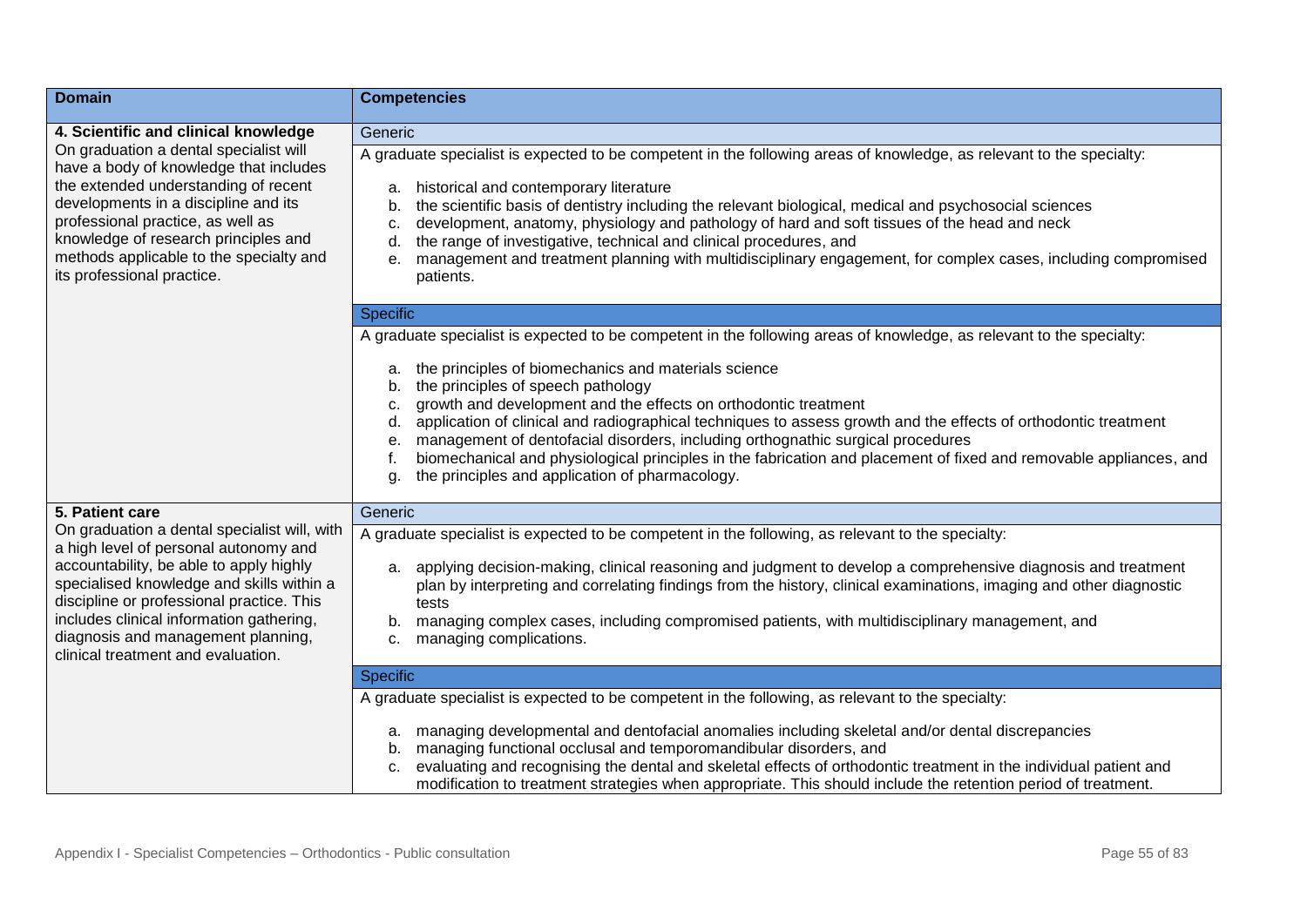



This document describes the *entry level competency standard* expected of applicants for registration with the Dental Board of Australia and the Dental Council (New Zealand) in the specialty of Paediatric Dentistry.

#### **Assumptions**

The following assumptions have been made when developing these competencies. The competencies:

- build on the *The Australian Dental Council Professional attributes and competencies of the newly qualified dentist (Australia only)*
- are not intended to define the scope of the specialty but rather the knowledge and competence of the graduate specialist
- are not intended to define a national curriculum for the education and training in the specialty
- describe the broad areas of competence and assume that other documents such as program curricula will describe the detail under each broad area to accommodate innovation and change in practise over time
- use language and descriptors consistent with those of the Australian Qualifications Framework's<sup>43</sup> (AQF) Level 9 Masters Degree (Extended) or New Zealand Qualifications Framework<sup>44</sup> (NZQA) Level 9 Masters Degree to differentiate specialist practise from that of a general dentist , and
- do not replace other descriptors of the specialty such as those published by specialist academies and colleges that may describe the standard expected of specialists post entry-level.

#### **How to read the competencies**

The competencies should be read:

- with the *Dental specialist qualification assessment framework* and the definition of the specialty listed below, and
- in the context of how they are relevant to the particular specialty, this will mean that competencies generic to all specialties may be demonstrated differently in each specialty.

<sup>43</sup> Published a[t http://www.aqf.edu.au/](http://www.aqf.edu.au/)

<sup>44</sup> Published a[t http://www.nzqa.govt.nz/studying-in-new-zealand/understand-nz-quals/nzqf/](http://www.nzqa.govt.nz/studying-in-new-zealand/understand-nz-quals/nzqf/)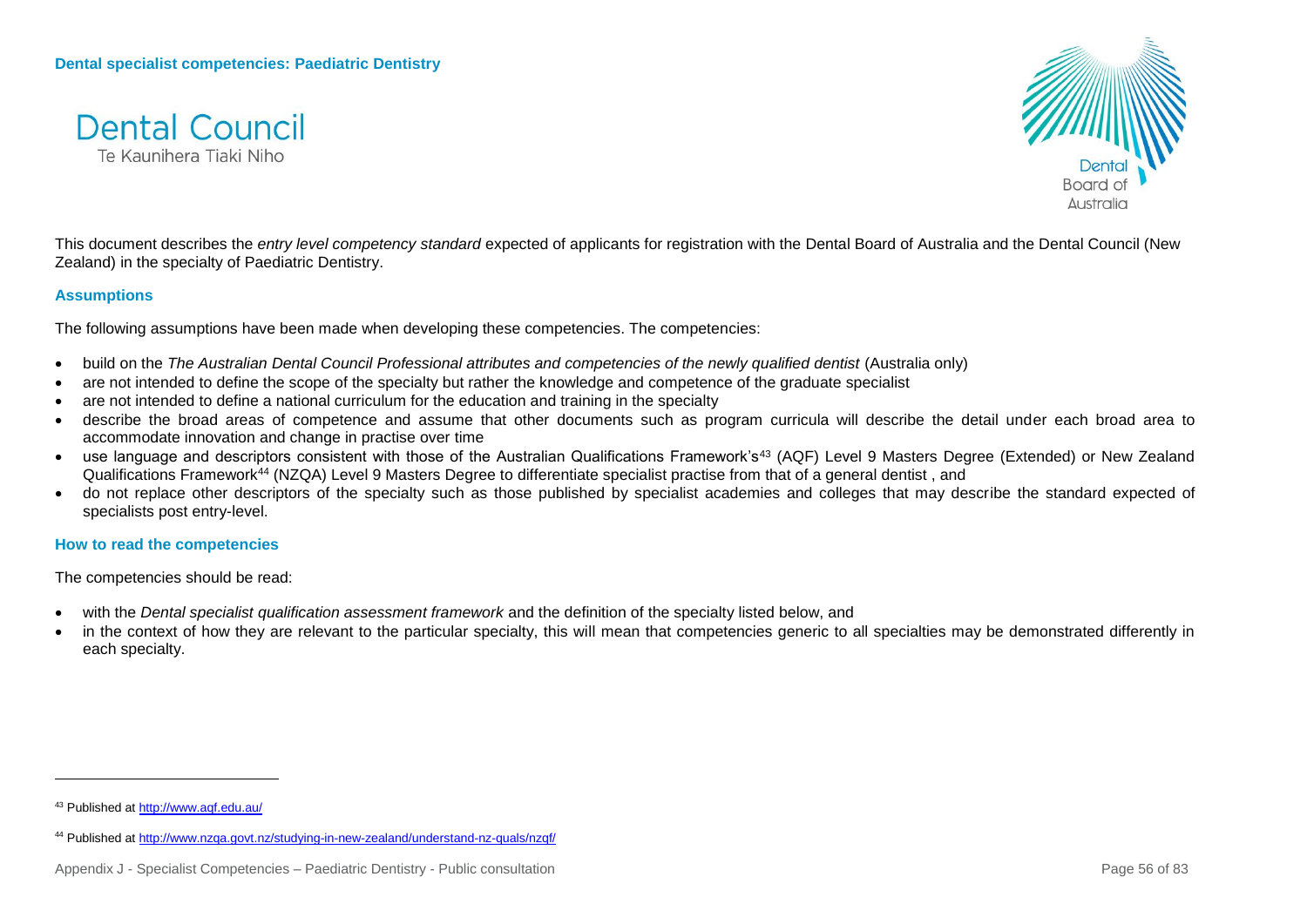## **Australia**

Dental Board of Australia *List of approved specialties<sup>45</sup>*. Paediatric Dentistry is defined as:

*The branch of dentistry that is concerned with preventive and therapeutic oral health care for children from birth through to adolescence and those with special needs*.

## **New Zealand**

l

The Health Practitioners Competence Assurance Act (the Act) describes a scope of practice as the health service that a practitioner registered in that scope of practice is permitted to perform, subject to any conditions for the time being imposed by the responsible authority.

The Council publishes a scope of practice as a Notice in the New Zealand Gazette under section 11 of the Act.

The scope of practice<sup>46</sup> for Paediatric Dentistry is described as:

*Paediatric Dentistry specialists practise in the branch of dentistry that is concerned with oral health care for children from birth through to adolescence. It includes management of orofacial problems related to medical, behavioural, physical or developmental disabilities. It may include management of adults with special needs.*

Specialist Paediatric Dentistry is undertaken by a dental practitioner who possesses additional postgraduate qualifications, training and experience recognised by the *Council as appropriate for registration.*

<sup>45</sup> Published a[t http://www.dentalboard.gov.au/Registration-Standards.aspx](http://www.dentalboard.gov.au/Registration-Standards.aspx)

<sup>46</sup> Published a[t http://www.dcnz.org.nz/i-practise-in-new-zealand/dentists-and-dental-specialists/scopes-of-practice/](http://www.dcnz.org.nz/i-practise-in-new-zealand/dentists-and-dental-specialists/scopes-of-practice/)

Appendix J - Specialist Competencies – Paediatric Dentistry - Public consultation Page 57 of 83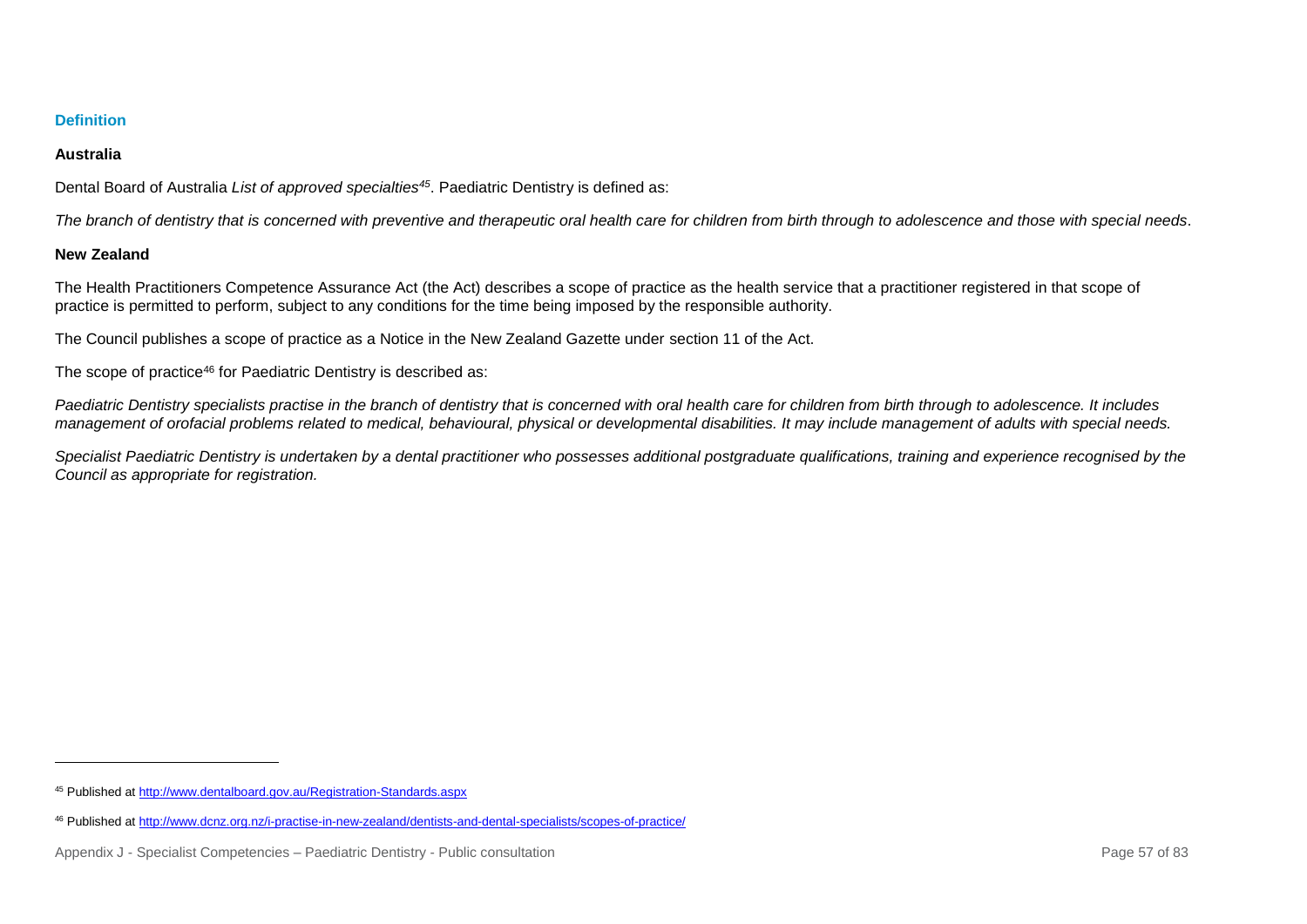| <b>Domain</b>                                                                                                                                                                                                                                                                                                                                                        | <b>Competencies</b>                                                                                                                                                                                                                                                                                                                                                                                                                                                                                                                                                                                                                                                                                                                                                                                                                                                                                                                                                                                                                                                                                                                                                                                                               |
|----------------------------------------------------------------------------------------------------------------------------------------------------------------------------------------------------------------------------------------------------------------------------------------------------------------------------------------------------------------------|-----------------------------------------------------------------------------------------------------------------------------------------------------------------------------------------------------------------------------------------------------------------------------------------------------------------------------------------------------------------------------------------------------------------------------------------------------------------------------------------------------------------------------------------------------------------------------------------------------------------------------------------------------------------------------------------------------------------------------------------------------------------------------------------------------------------------------------------------------------------------------------------------------------------------------------------------------------------------------------------------------------------------------------------------------------------------------------------------------------------------------------------------------------------------------------------------------------------------------------|
| 1. Professionalism                                                                                                                                                                                                                                                                                                                                                   | Generic                                                                                                                                                                                                                                                                                                                                                                                                                                                                                                                                                                                                                                                                                                                                                                                                                                                                                                                                                                                                                                                                                                                                                                                                                           |
| On graduation a dental specialist will<br>have the knowledge and skills to<br>demonstrate autonomy, expert<br>judgment, adaptability and<br>responsibility as a practitioner and<br>show leadership within the dental<br>profession.                                                                                                                                 | A graduate specialist is expected to be competent in the following, as relevant to the specialty:<br>recognising the personal limitations and scope of the specialty and knowing when to refer or seek advice appropriately<br>a.<br>practising with personal and professional integrity, honesty and trustworthiness<br>b.<br>providing patient-centred care, including selecting and prioritising treatment options that are compassionate and<br>c.<br>respectful of patients' best interests, dignity and choices<br>understanding and applying the moral, cultural, ethical principles and legal responsibilities involved in the provision of<br>d.<br>specialist dental care to individual patients, to communities and populations<br>e. displaying appropriate professional behaviour and communication towards all members of the dental team and referring<br>health practitioner/s<br>understanding and applying legislation<br>f.<br>demonstrating specialist professional growth and development through research and learning<br>g.<br>supporting the professional development and education for all members of the dental and / or health community, and<br>h.<br>demonstrating leadership within the profession. |
| 2. Communication and Social<br><b>Skills</b><br>On graduation a dental specialist will<br>be able to interpret and transmit<br>knowledge, skills and ideas to dental<br>and non-dental audiences.                                                                                                                                                                    | Generic<br>A graduate specialist is expected to be competent in the following, as relevant to the specialty:<br>identifying and understanding a patients expectations, desires and attitudes when planning and delivering specialist<br>а.<br>treatment<br>b. communicating effectively, with patients, their families, relatives and carers in a manner that takes into account factors<br>such as their age, intellectual development, social and cultural background<br>c. communicating effectively in all forms of health and legal reporting, and<br>interpreting and communicating knowledge, skills and ideas.<br>d.                                                                                                                                                                                                                                                                                                                                                                                                                                                                                                                                                                                                      |
| 3. Critical Thinking                                                                                                                                                                                                                                                                                                                                                 | Generic                                                                                                                                                                                                                                                                                                                                                                                                                                                                                                                                                                                                                                                                                                                                                                                                                                                                                                                                                                                                                                                                                                                                                                                                                           |
| On graduation a dental specialist will<br>have the expert, specialised<br>cognitive and technical skills in a<br>body of knowledge or practice to<br>independently analyse critically,<br>reflect on and synthesise complex<br>information, problems, concepts and<br>theories and research and apply<br>established theories to a body of<br>knowledge or practice. | A graduate specialist is expected to be competent in the following, as relevant to the specialty:<br>critically evaluating scientific research and literature, products and techniques to inform evidence-based specialist<br>а.<br>practice, and<br>b. synthesising complex information, problems, concepts and theories.                                                                                                                                                                                                                                                                                                                                                                                                                                                                                                                                                                                                                                                                                                                                                                                                                                                                                                        |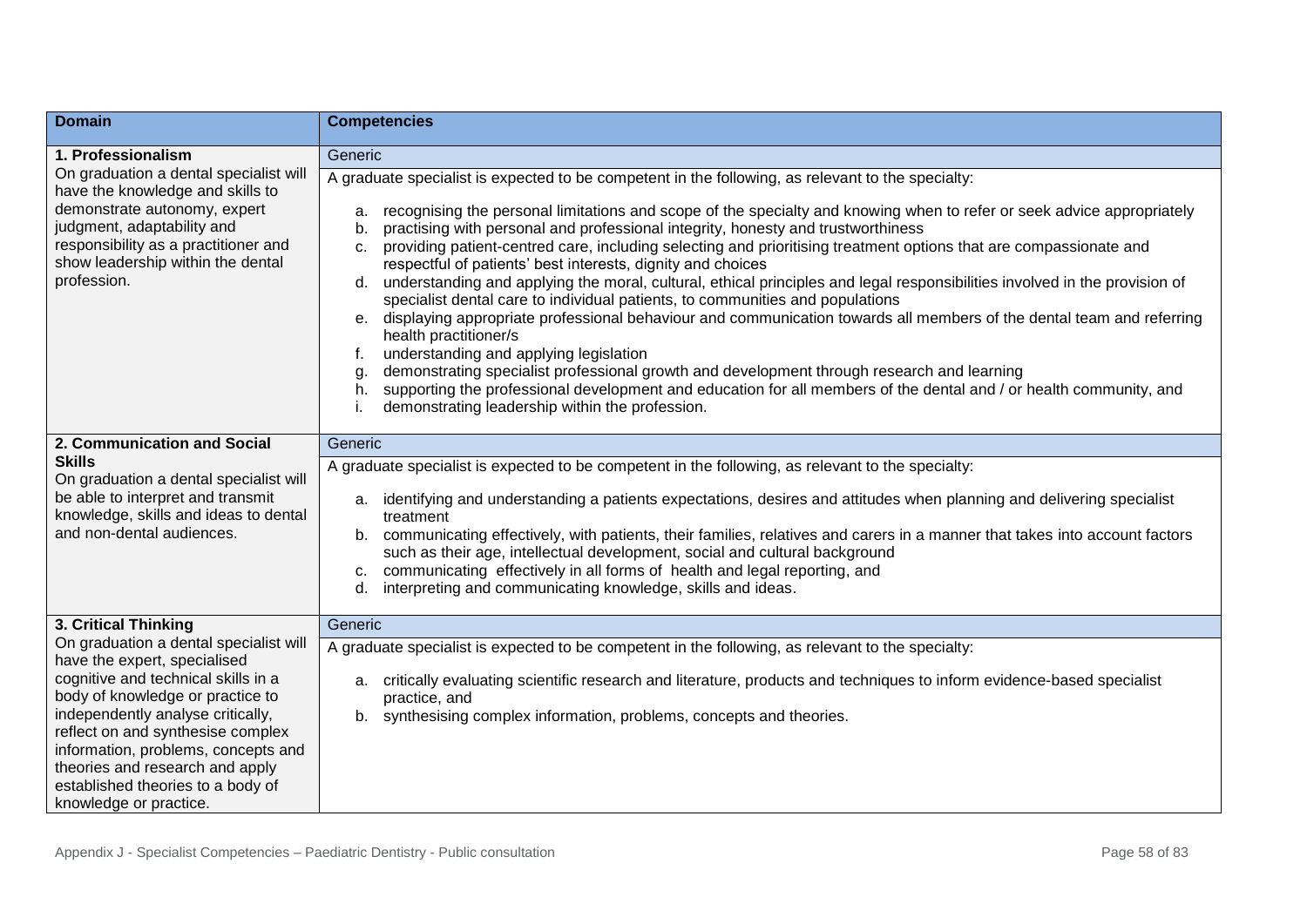| <b>Domain</b>                                                                                                                                                                                                                                                                                                | <b>Competencies</b>                                                                                                                                                                                                                                                                                                                                                                                                                                                                                                                                                                                        |
|--------------------------------------------------------------------------------------------------------------------------------------------------------------------------------------------------------------------------------------------------------------------------------------------------------------|------------------------------------------------------------------------------------------------------------------------------------------------------------------------------------------------------------------------------------------------------------------------------------------------------------------------------------------------------------------------------------------------------------------------------------------------------------------------------------------------------------------------------------------------------------------------------------------------------------|
| 4. Scientific and clinical                                                                                                                                                                                                                                                                                   | Generic                                                                                                                                                                                                                                                                                                                                                                                                                                                                                                                                                                                                    |
| knowledge<br>On graduation a dental specialist will<br>have a body of knowledge that<br>includes the extended understanding<br>of recent developments in a<br>discipline and its professional<br>practice, as well as knowledge of<br>research principles and methods<br>applicable to the specialty and its | A graduate specialist is expected to be competent in the following areas of knowledge, as relevant to the specialty:<br>historical and contemporary literature<br>a.<br>the scientific basis of dentistry including the relevant biological, medical and psychosocial sciences<br>b.<br>development, anatomy, physiology and pathology of hard and soft tissues of the head and neck<br>c.<br>the range of investigative, technical and clinical procedures, and<br>d.<br>management and treatment planning with multidisciplinary engagement, for complex cases, including compromised<br>е.<br>patients. |
| professional practice.                                                                                                                                                                                                                                                                                       | <b>Specific</b>                                                                                                                                                                                                                                                                                                                                                                                                                                                                                                                                                                                            |
|                                                                                                                                                                                                                                                                                                              | A graduate specialist is expected to be competent in the following areas of knowledge, as relevant to the specialty:<br>guardianship, fostering and medical power of attorney<br>а.<br>aetiology and management of oral diseases and conditions both inherited and acquired<br>b.<br>assessment and management of orofacial pain<br>c.<br>application of psychological development and behavioural management techniques<br>d.<br>the principles and application of pharmacology, and<br>е.<br>the appropriate use of sedation and anaesthetic techniques.                                                 |
| 5. Patient care                                                                                                                                                                                                                                                                                              | Generic                                                                                                                                                                                                                                                                                                                                                                                                                                                                                                                                                                                                    |
| On graduation a dental specialist<br>will, with a high level of personal<br>autonomy and accountability, be<br>able to apply highly specialised<br>knowledge and skills within a<br>discipline or professional practice.<br>This includes clinical information                                               | A graduate specialist is expected to be competent in the following, as relevant to the specialty:<br>a. applying decision-making, clinical reasoning and judgment to develop a comprehensive diagnosis and treatment plan by<br>interpreting and correlating findings from the history, clinical examinations, imaging and other diagnostic tests<br>managing complex cases, including compromised patients with multidisciplinary management, and<br>managing complications.<br>c.                                                                                                                        |
| gathering, diagnosis and<br>management planning, clinical                                                                                                                                                                                                                                                    | Specific                                                                                                                                                                                                                                                                                                                                                                                                                                                                                                                                                                                                   |
| treatment and evaluation.                                                                                                                                                                                                                                                                                    | A graduate specialist is expected to be competent in the following, as relevant to the specialty:<br>providing oral health care to paediatric patients<br>a.<br>b. applying psychological and behaviour modification techniques<br>identifying the need for sedation and/or general anaesthesia<br>a.<br>assessing and managing orofacial pain<br>c.<br>advising other practitioners who are providing oral health care to the paediatric patients, and<br>advocating for provision of oral health services for paediatric patients.<br>е.                                                                 |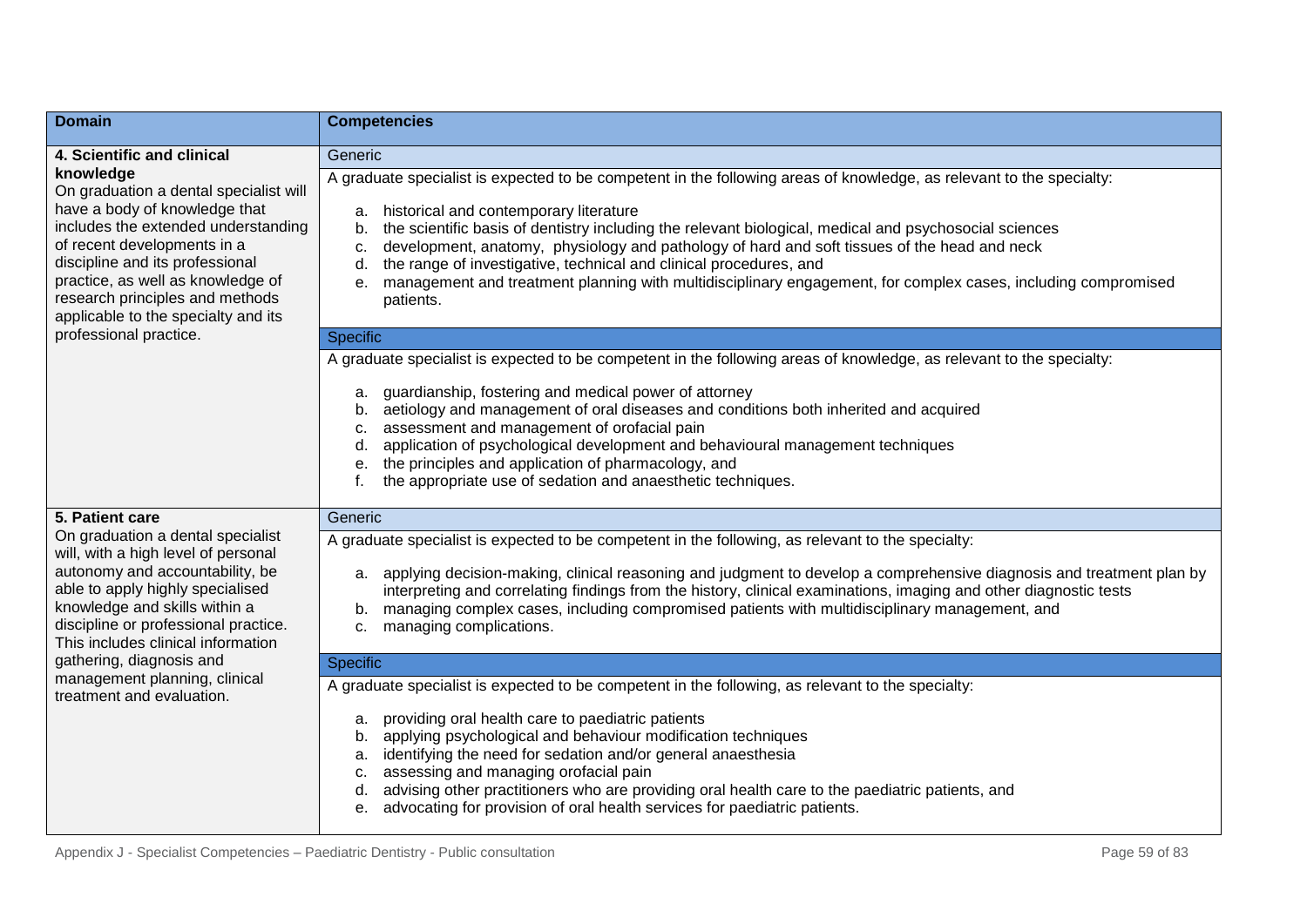



This document describes the *entry level competency standard* expected of applicants for registration with the Dental Board of Australia and the Dental Council (New Zealand) in the specialty of Periodontics.

#### **Assumptions**

The following assumptions have been made when developing these competencies. The competencies:

- build on the *Australian Dental Council Professional attributes and competencies of the newly qualified dentist (Australia only)*
- are not intended to define the scope of the specialty but rather the knowledge and competence of the graduate specialist
- are not intended to define a national curriculum for the education and training in the specialty
- describe the broad areas of competence and assume that other documents such as program curricula will describe the detail under each broad area to accommodate innovation and change in practise over time
- use language and descriptors consistent with those of the Australian Qualifications Framework's<sup>47</sup> (AQF) Level 9 Masters Degree (Extended) or New Zealand Qualifications Framework<sup>48</sup> (NZQA) Level 9 Masters Degree to differentiate specialist practise from that of a general dentist , and
- do not replace other descriptors of the specialty such as those published by specialist academies and colleges that may describe the standard expected of specialists post entry-level.

**How to read the competencies**

The competencies should be read:

- with the *Dental specialist qualification assessment framework* and the definition of the specialty listed below, and
- in the context of how they are relevant to the particular specialty, this will mean that competencies generic to all specialties may be demonstrated differently in each specialty.

<sup>47</sup> Published a[t http://www.aqf.edu.au/](http://www.aqf.edu.au/)

<sup>48</sup> Published a[t http://www.nzqa.govt.nz/studying-in-new-zealand/understand-nz-quals/nzqf/](http://www.nzqa.govt.nz/studying-in-new-zealand/understand-nz-quals/nzqf/)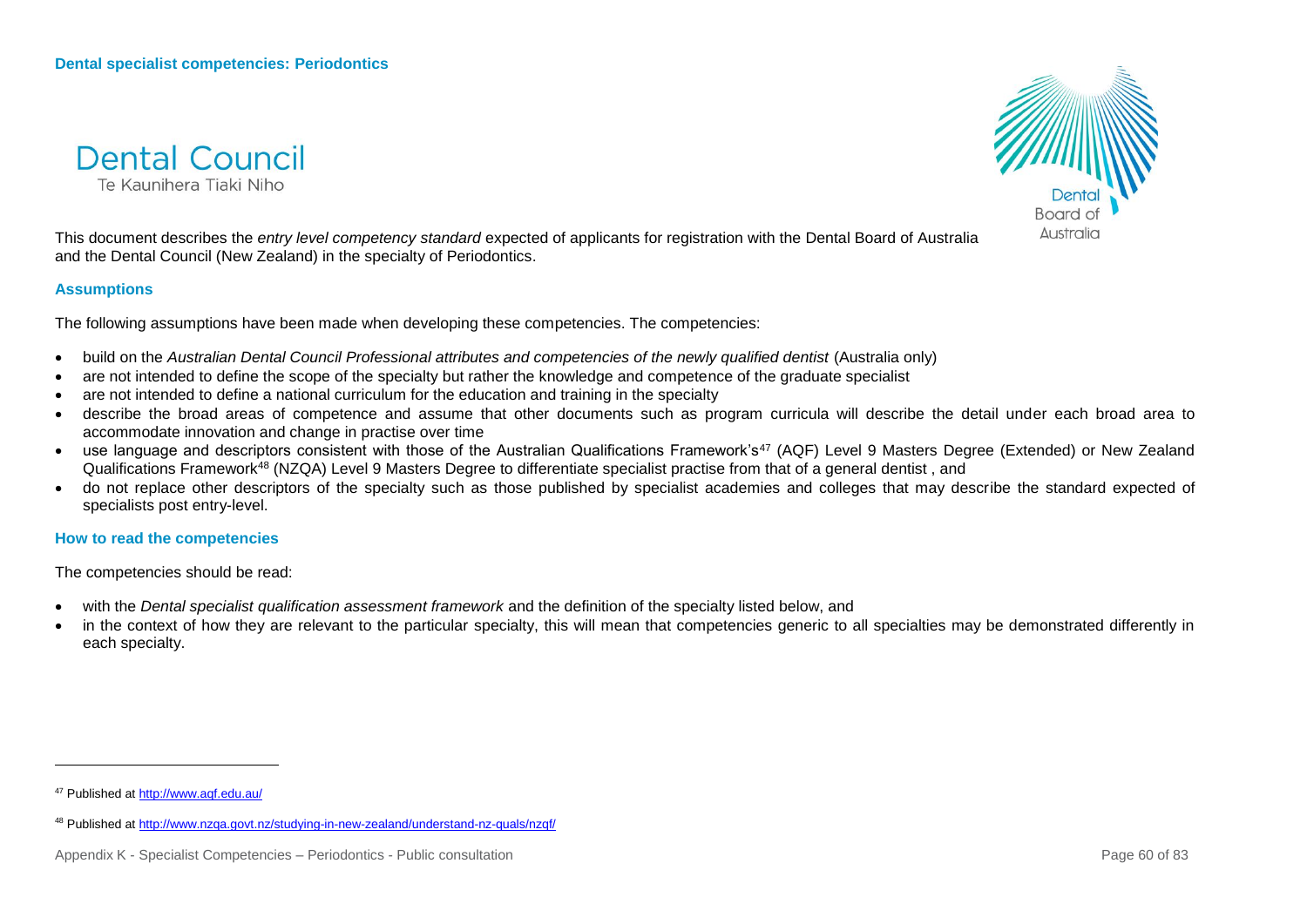### **Australia**

Dental Board of Australia *List of approved specialties<sup>49</sup>*. Periodontics is defined as:

*The branch of dentistry that is concerned with the prevention, diagnosis and treatment of diseases or abnormalities of the supporting tissues of the teeth and their substitutes.* 

### **New Zealand**

l

The Health Practitioners Competence Assurance Act (the Act) describes a scope of practice as the health service that a practitioner registered in that scope of practice is permitted to perform, subject to any conditions for the time being imposed by the responsible authority.

The Council publishes a scope of practice as a Notice in the New Zealand Gazette under section 11 of the Act.

The scope of practice<sup>50</sup> for Periodontics is described as:

Periodontic specialists practise in the branch of dentistry that is concerned with the prevention, diagnosis and treatment of diseases or abnormalities of the supporting *tissues of the teeth or their substitutes.*

*Specialist Periodontics is undertaken by a dental practitioner who possesses additional postgraduate qualifications, training and experience recognised by the Council as appropriate for registration.*

<sup>49</sup> Published a[t http://www.dentalboard.gov.au/Registration-Standards.aspx](http://www.dentalboard.gov.au/Registration-Standards.aspx)

<sup>50</sup> Published a[t http://www.dcnz.org.nz/i-practise-in-new-zealand/dentists-and-dental-specialists/scopes-of-practice/](http://www.dcnz.org.nz/i-practise-in-new-zealand/dentists-and-dental-specialists/scopes-of-practice/)

Appendix K - Specialist Competencies – Periodontics - Public consultation **Page 61** of 83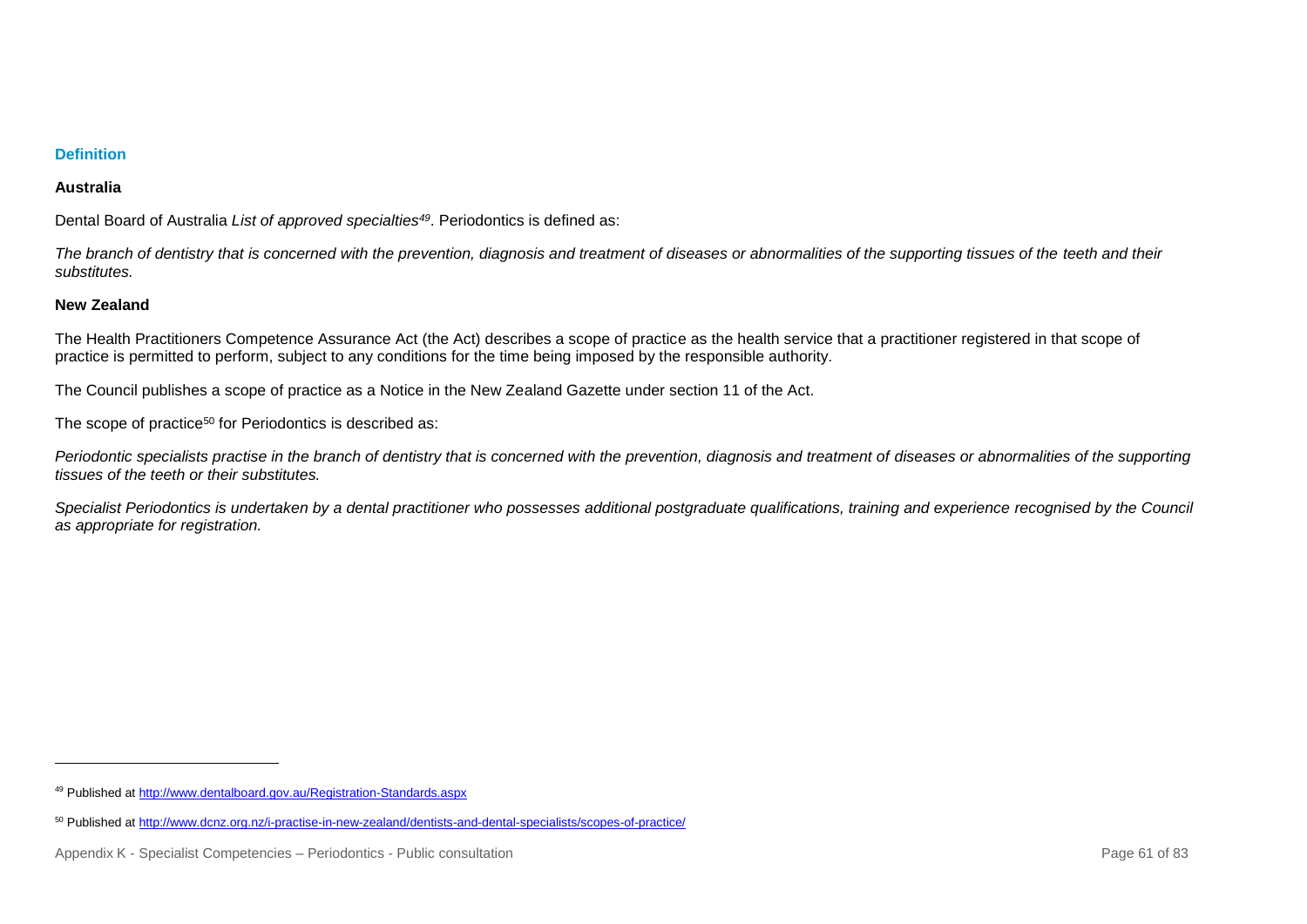| <b>Domain</b>                                                                                                                                                                                                                                                                                                              | <b>Competencies</b>                                                                                                                                                                                                                                                                                                                                                                                                                                                                                                                                                                                                                                                                                                                                                                                                                                                                                                                                                                                                                                                                                                                                                                                                           |
|----------------------------------------------------------------------------------------------------------------------------------------------------------------------------------------------------------------------------------------------------------------------------------------------------------------------------|-------------------------------------------------------------------------------------------------------------------------------------------------------------------------------------------------------------------------------------------------------------------------------------------------------------------------------------------------------------------------------------------------------------------------------------------------------------------------------------------------------------------------------------------------------------------------------------------------------------------------------------------------------------------------------------------------------------------------------------------------------------------------------------------------------------------------------------------------------------------------------------------------------------------------------------------------------------------------------------------------------------------------------------------------------------------------------------------------------------------------------------------------------------------------------------------------------------------------------|
| 1. Professionalism                                                                                                                                                                                                                                                                                                         | Generic                                                                                                                                                                                                                                                                                                                                                                                                                                                                                                                                                                                                                                                                                                                                                                                                                                                                                                                                                                                                                                                                                                                                                                                                                       |
| On graduation a dental specialist will<br>have the knowledge and skills to<br>demonstrate autonomy, expert<br>judgment, adaptability and<br>responsibility as a practitioner and<br>show leadership within the dental<br>profession                                                                                        | A graduate specialist is expected to be competent in the following, as relevant to the specialty:<br>recognising the personal limitations and scope of the specialty and knowing when to refer or seek advice appropriately<br>a.<br>practising with personal and professional integrity, honesty and trustworthiness<br>b.<br>providing patient-centred care, including selecting and prioritising treatment options that are compassionate and<br>C.<br>respectful of patients' best interests, dignity and choices<br>d. understanding and applying the moral, cultural, ethical principles and legal responsibilities involved in the provision of<br>specialist dental care to individual patients, to communities and populations<br>e. displaying appropriate professional behaviour and communication towards all members of the dental team and<br>referring health practitioner/s<br>understanding and applying legislation<br>f.<br>demonstrating specialist professional growth and development through research and learning<br>g<br>supporting the professional development and education for all members of the dental and / or health community, and<br>h.<br>demonstrating leadership within the profession. |
| 2. Communication and Social Skills                                                                                                                                                                                                                                                                                         | Generic                                                                                                                                                                                                                                                                                                                                                                                                                                                                                                                                                                                                                                                                                                                                                                                                                                                                                                                                                                                                                                                                                                                                                                                                                       |
| On graduation a dental specialist will<br>be able to interpret and transmit<br>knowledge, skills and ideas to dental<br>and non-dental audiences.                                                                                                                                                                          | A graduate specialist is expected to be competent in the following, as relevant to the specialty:<br>identifying and understanding a patients expectations, desires and attitudes when planning and delivering specialist<br>а.<br>treatment<br>communicating effectively, with patients, their families, relatives and carers in a manner that takes into account factors<br>b.<br>such as their age, intellectual development, social and cultural background<br>communicating effectively in all forms of health and legal reporting, and<br>c.<br>interpreting and communicating knowledge, skills and ideas.<br>d.                                                                                                                                                                                                                                                                                                                                                                                                                                                                                                                                                                                                       |
| 3. Critical Thinking<br>On graduation a dental specialist will                                                                                                                                                                                                                                                             | Generic                                                                                                                                                                                                                                                                                                                                                                                                                                                                                                                                                                                                                                                                                                                                                                                                                                                                                                                                                                                                                                                                                                                                                                                                                       |
| have the expert, specialised cognitive<br>and technical skills in a body of<br>knowledge or practice to<br>independently analyse critically, reflect<br>on and synthesise complex<br>information, problems, concepts and<br>theories and research and apply<br>established theories to a body of<br>knowledge or practice. | A graduate specialist is expected to be competent in the following, as relevant to the specialty:<br>a. critically evaluating scientific research and literature, products and techniques to inform evidence-based specialist<br>practice, and<br>b. synthesising complex information, problems, concepts and theories.                                                                                                                                                                                                                                                                                                                                                                                                                                                                                                                                                                                                                                                                                                                                                                                                                                                                                                       |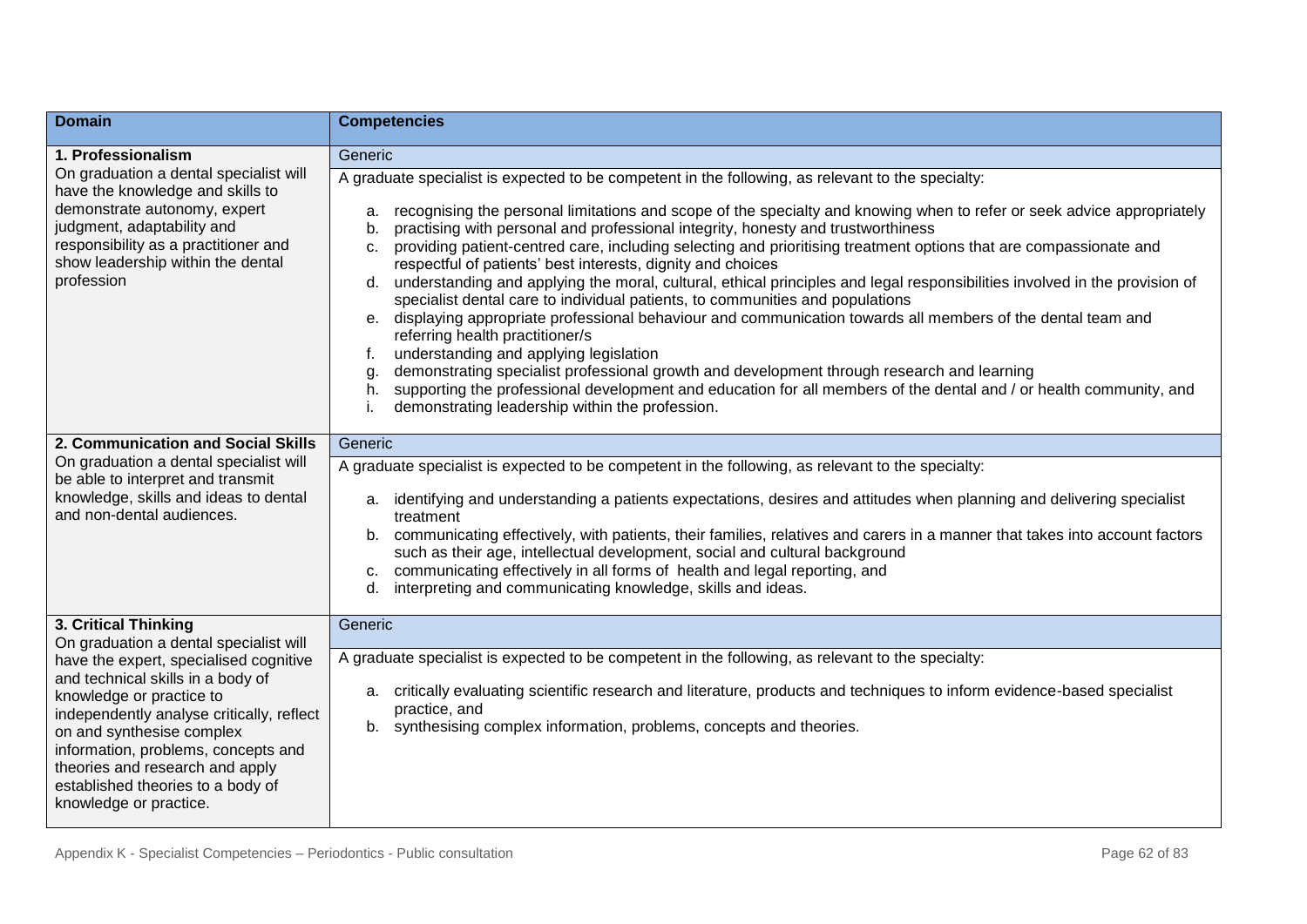| <b>Domain</b>                                                                                                                                                                                                                                                                                                            | <b>Competencies</b>                                                                                                                                                                                                                                                                                                                                                                                                                                                                                                                                                                                        |
|--------------------------------------------------------------------------------------------------------------------------------------------------------------------------------------------------------------------------------------------------------------------------------------------------------------------------|------------------------------------------------------------------------------------------------------------------------------------------------------------------------------------------------------------------------------------------------------------------------------------------------------------------------------------------------------------------------------------------------------------------------------------------------------------------------------------------------------------------------------------------------------------------------------------------------------------|
| 4. Scientific and clinical knowledge                                                                                                                                                                                                                                                                                     | Generic                                                                                                                                                                                                                                                                                                                                                                                                                                                                                                                                                                                                    |
| On graduation a dental specialist will<br>have a body of knowledge that<br>includes the extended understanding<br>of recent developments in a discipline<br>and its professional practice, as well<br>as knowledge of research principles<br>and methods applicable to the<br>specialty and its professional practice.   | A graduate specialist is expected to be competent in the following areas of knowledge, as relevant to the specialty:<br>historical and contemporary literature<br>a.<br>the scientific basis of dentistry including the relevant biological, medical and psychosocial sciences<br>b.<br>development, anatomy, physiology and pathology of hard and soft tissues of the head and neck<br>c.<br>the range of investigative, technical and clinical procedures, and<br>d.<br>management and treatment planning with multidisciplinary engagement, for complex cases, including compromised<br>е.<br>patients. |
|                                                                                                                                                                                                                                                                                                                          | Specific                                                                                                                                                                                                                                                                                                                                                                                                                                                                                                                                                                                                   |
|                                                                                                                                                                                                                                                                                                                          | A graduate specialist is expected to be competent in the following areas of knowledge, as relevant to the specialty:<br>biology of wound healing in relation to periodontal and bone defect repair and regeneration<br>a.<br>pathogenesis, diagnosis and management of periodontal diseases and conditions<br>b.<br>management of periodontal, mucogingival and implant surgery, and<br>C.<br>the principles and application of pharmacology.<br>d.                                                                                                                                                        |
| 5. Patient care                                                                                                                                                                                                                                                                                                          | Generic                                                                                                                                                                                                                                                                                                                                                                                                                                                                                                                                                                                                    |
| On graduation a dental specialist will,<br>with a high level of personal autonomy<br>and accountability, be able to apply<br>highly specialised knowledge and<br>skills within a discipline or professional<br>practice. This includes clinical<br>information gathering, diagnosis and<br>management planning, clinical | A graduate specialist is expected to be competent in the following, as relevant to the specialty:<br>a. applying decision-making, clinical reasoning and judgment to develop a comprehensive diagnosis and treatment plan<br>by interpreting and correlating findings from the history, clinical examinations, imaging and other diagnostic tests<br>managing complex cases, including compromised patients, including multidisciplinary management, and<br>b.<br>managing complications.<br>c.<br><b>Specific</b>                                                                                         |
| treatment and evaluation.                                                                                                                                                                                                                                                                                                | A graduate specialist is expected to be competent in the following, as relevant to the specialty:                                                                                                                                                                                                                                                                                                                                                                                                                                                                                                          |
|                                                                                                                                                                                                                                                                                                                          | diagnosing periodontal disease and conditions, including peri-implant disease, and<br>a.<br>managing soft and hard tissues including implant placement.<br>b.                                                                                                                                                                                                                                                                                                                                                                                                                                              |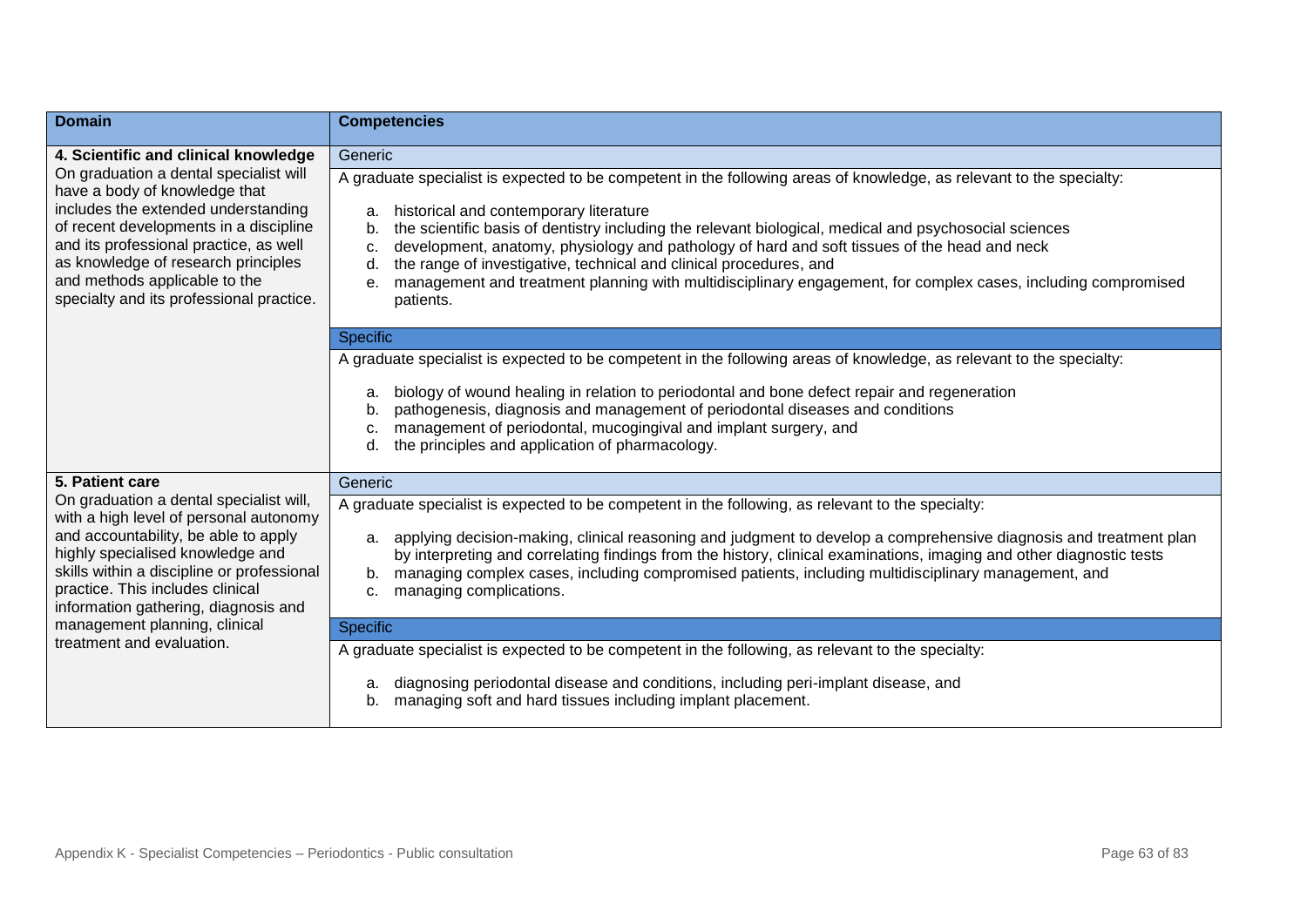



This document describes the *entry level competency standard* expected of applicants for registration with the Dental Board of Australia and the Dental Council (New Zealand) in the specialty of Prosthodontics.

### **Assumptions**

The following assumptions have been made when developing these competencies. The competencies:

- build on *The Australian Dental Council Professional attributes and competencies of the newly qualified dentist* (Australia only)
- are not intended to define the scope of the specialty but rather the knowledge and competence of the graduate specialist
- are not intended to define a national curriculum for the education and training in the specialty
- describe the broad areas of competence and assume that other documents such as program curricula will describe the detail under each broad area to accommodate innovation and change in practise over time
- use language and descriptors consistent with those of the Australian Qualifications Framework's<sup>51</sup> (AQF) Level 9 Masters Degree (Extended) or New Zealand Qualifications Framework<sup>52</sup> (NZQA) Level 9 Masters Degree to differentiate specialist practise from that of a general dentist, and
- do not replace other descriptors of the specialty such as those published by specialist academies and colleges that may describe the standard expected of specialists post entry-level.

#### **How to read the competencies**

The competencies should be read:

- with the *Dental specialist qualification assessment framework* and the definition of the specialty listed below, and
- in the context of how they are relevant to the particular specialty, this will mean that competencies generic to all specialties may be demonstrated differently in each specialty.

<sup>51</sup> Published a[t http://www.aqf.edu.au/](http://www.aqf.edu.au/)

<sup>52</sup> Published a[t http://www.nzqa.govt.nz/studying-in-new-zealand/understand-nz-quals/nzqf/](http://www.nzqa.govt.nz/studying-in-new-zealand/understand-nz-quals/nzqf/)

Appendix L - Specialist Competencies – Prosthodontics - Public consultation Page 64 of 83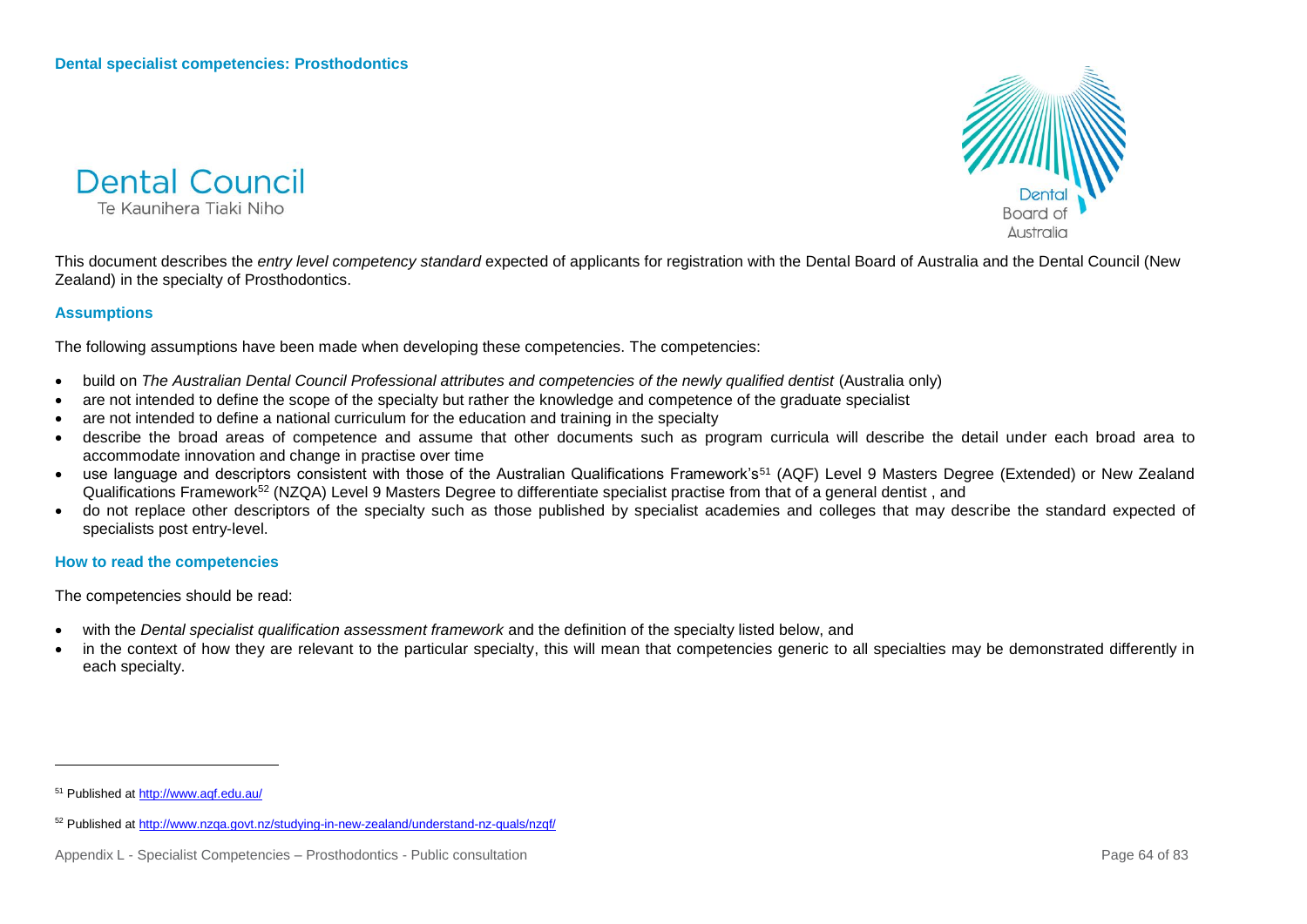## **Australia**

Dental Board of Australia *List of approved specialties<sup>53</sup>*. Prosthodontics is defined as:

*The branch of dentistry that deals with the restoration and maintenance of oral health, function and appearance by coronal alteration or reconstruction of the natural teeth, or the replacement of missing teeth and contiguous oral and maxillofacial tissues with substitutes.*

## **New Zealand**

l

The Health Practitioners Competence Assurance Act (the Act) describes a scope of practice as the health service that a practitioner registered in that scope of practice is permitted to perform, subject to any conditions for the time being imposed by the responsible authority.

The Council publishes a scope of practice as a Notice in the New Zealand Gazette under section 11 of the Act.

The scope of practice<sup>54</sup> for Prosthodontics is described as:

*Prosthodontic specialists practise in the branch of dentistry that is concerned with diagnosis, treatment planning, rehabilitation and maintenance of patients with a range of clinical conditions involving missing or deficient teeth and/or craniofacial tissues, using biocompatible substitutes.*

*Specialist Prosthodontics is undertaken by a dental practitioner who possesses* [additional postgraduate qualifications, training and](http://www.dcnz.org.nz/i-want-to-practise-in-new-zealand/dentists-and-dental-specialists/prescribed-qualifications-for-dental-specialists/) experience *recognised by the Council as appropriate for registration.*

<sup>53</sup> Published a[t http://www.dentalboard.gov.au/Registration-Standards.aspx](http://www.dentalboard.gov.au/Registration-Standards.aspx)

<sup>54</sup> Published a[t http://www.dcnz.org.nz/i-practise-in-new-zealand/dentists-and-dental-specialists/scopes-of-practice/](http://www.dcnz.org.nz/i-practise-in-new-zealand/dentists-and-dental-specialists/scopes-of-practice/)

Appendix L - Specialist Competencies – Prosthodontics - Public consultation Page 65 of 83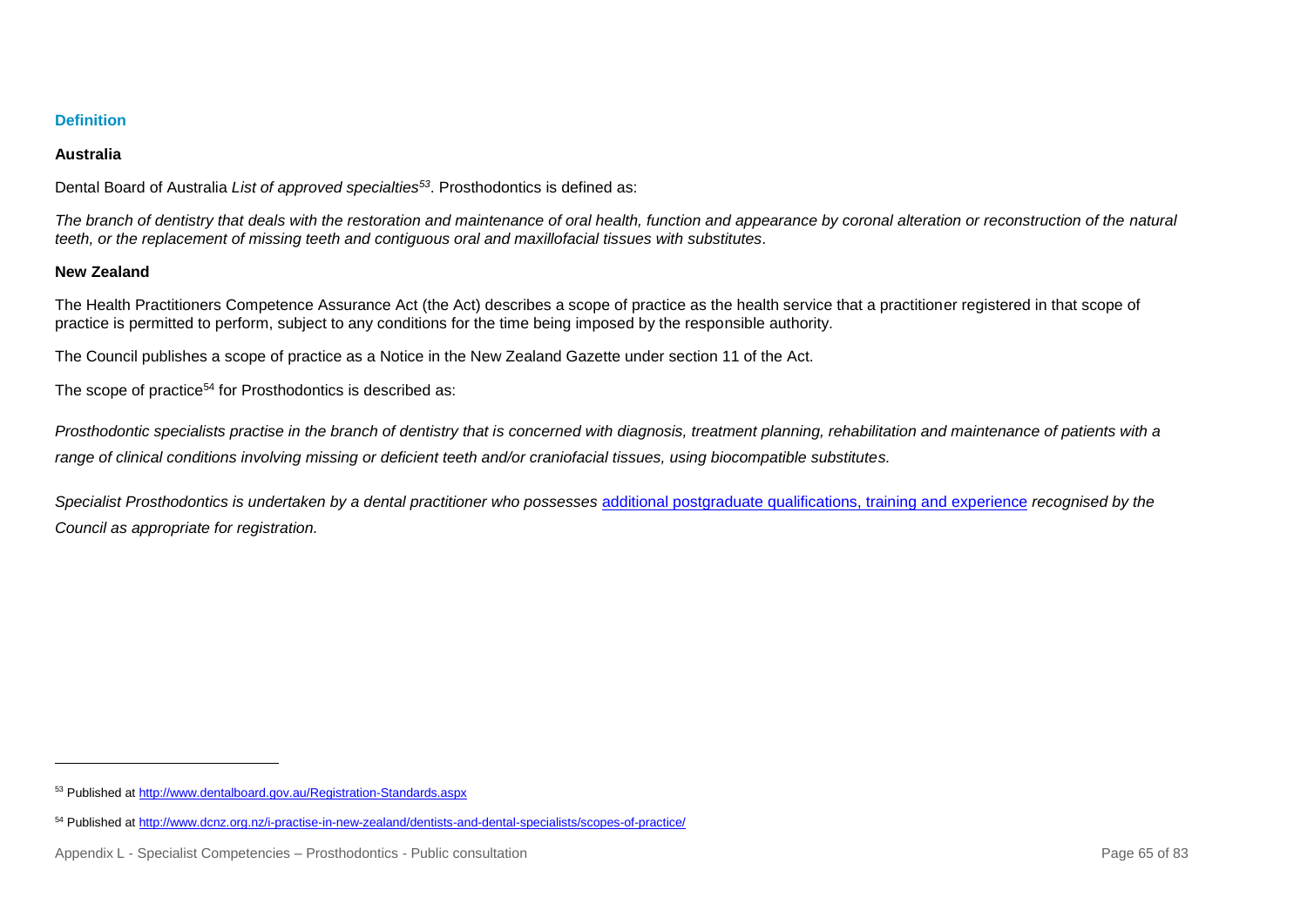| <b>Domain</b>                                                                                                                                                                                                                                                                                                                                                        | <b>Competencies</b>                                                                                                                                                                                                                                                                                                                                                                                                                                                                                                                                                                                                                                                                                                                                                                                                                                                                                                                                                                                                                                                                                                                                                                                                              |
|----------------------------------------------------------------------------------------------------------------------------------------------------------------------------------------------------------------------------------------------------------------------------------------------------------------------------------------------------------------------|----------------------------------------------------------------------------------------------------------------------------------------------------------------------------------------------------------------------------------------------------------------------------------------------------------------------------------------------------------------------------------------------------------------------------------------------------------------------------------------------------------------------------------------------------------------------------------------------------------------------------------------------------------------------------------------------------------------------------------------------------------------------------------------------------------------------------------------------------------------------------------------------------------------------------------------------------------------------------------------------------------------------------------------------------------------------------------------------------------------------------------------------------------------------------------------------------------------------------------|
| 1. Professionalism                                                                                                                                                                                                                                                                                                                                                   | Generic                                                                                                                                                                                                                                                                                                                                                                                                                                                                                                                                                                                                                                                                                                                                                                                                                                                                                                                                                                                                                                                                                                                                                                                                                          |
| On graduation a dental specialist will<br>have the knowledge and skills to<br>demonstrate autonomy, expert<br>judgment, adaptability and<br>responsibility as a practitioner and<br>show leadership within the dental<br>profession.                                                                                                                                 | A graduate specialist is expected to be competent in the following, as relevant to the specialty:<br>recognising the personal limitations and scope of the specialty and knowing when to refer or seek advice appropriately<br>a.<br>practising with personal and professional integrity, honesty and trustworthiness<br>b.<br>providing patient-centred care, including selecting and prioritising treatment options that are compassionate and<br>C.<br>respectful of patients' best interests, dignity and choices<br>understanding and applying the moral, cultural, ethical principles and legal responsibilities involved in the provision of<br>d.<br>specialist dental care to individual patients, to communities and populations<br>displaying appropriate professional behaviour and communication towards all members of the dental team and referring<br>$e_{1}$<br>health practitioner/s<br>understanding and applying legislation<br>demonstrating specialist professional growth and development through research and learning<br>g.<br>h. supporting the professional development and education for all members of the dental and / or health community, and<br>demonstrating leadership within the profession. |
| 2. Communication and Social<br><b>Skills</b><br>On graduation a dental specialist will<br>be able to interpret and transmit<br>knowledge, skills and ideas to dental<br>and non-dental audiences.                                                                                                                                                                    | Generic<br>A graduate specialist is expected to be competent in the following, as relevant to the specialty:<br>a. identifying and understanding a patients expectations, desires and attitudes when planning and delivering specialist<br>treatment<br>communicating effectively, with patients, their families, relatives and carers in a manner that takes into account factors<br>b.<br>such as their age, intellectual development, social and cultural background<br>c. communicating effectively in all forms of health and legal reporting, and<br>d. interpreting and communicating knowledge, skills and ideas.                                                                                                                                                                                                                                                                                                                                                                                                                                                                                                                                                                                                        |
| 3. Critical Thinking                                                                                                                                                                                                                                                                                                                                                 | Generic                                                                                                                                                                                                                                                                                                                                                                                                                                                                                                                                                                                                                                                                                                                                                                                                                                                                                                                                                                                                                                                                                                                                                                                                                          |
| On graduation a dental specialist will<br>have the expert, specialised<br>cognitive and technical skills in a<br>body of knowledge or practice to<br>independently analyse critically,<br>reflect on and synthesise complex<br>information, problems, concepts and<br>theories and research and apply<br>established theories to a body of<br>knowledge or practice. | A graduate specialist is expected to be competent in the following, as relevant to the specialty:<br>critically evaluating scientific research and literature, products and techniques to inform evidence-based specialist<br>а.<br>practice, and<br>b. synthesising complex information, problems, concepts and theories.                                                                                                                                                                                                                                                                                                                                                                                                                                                                                                                                                                                                                                                                                                                                                                                                                                                                                                       |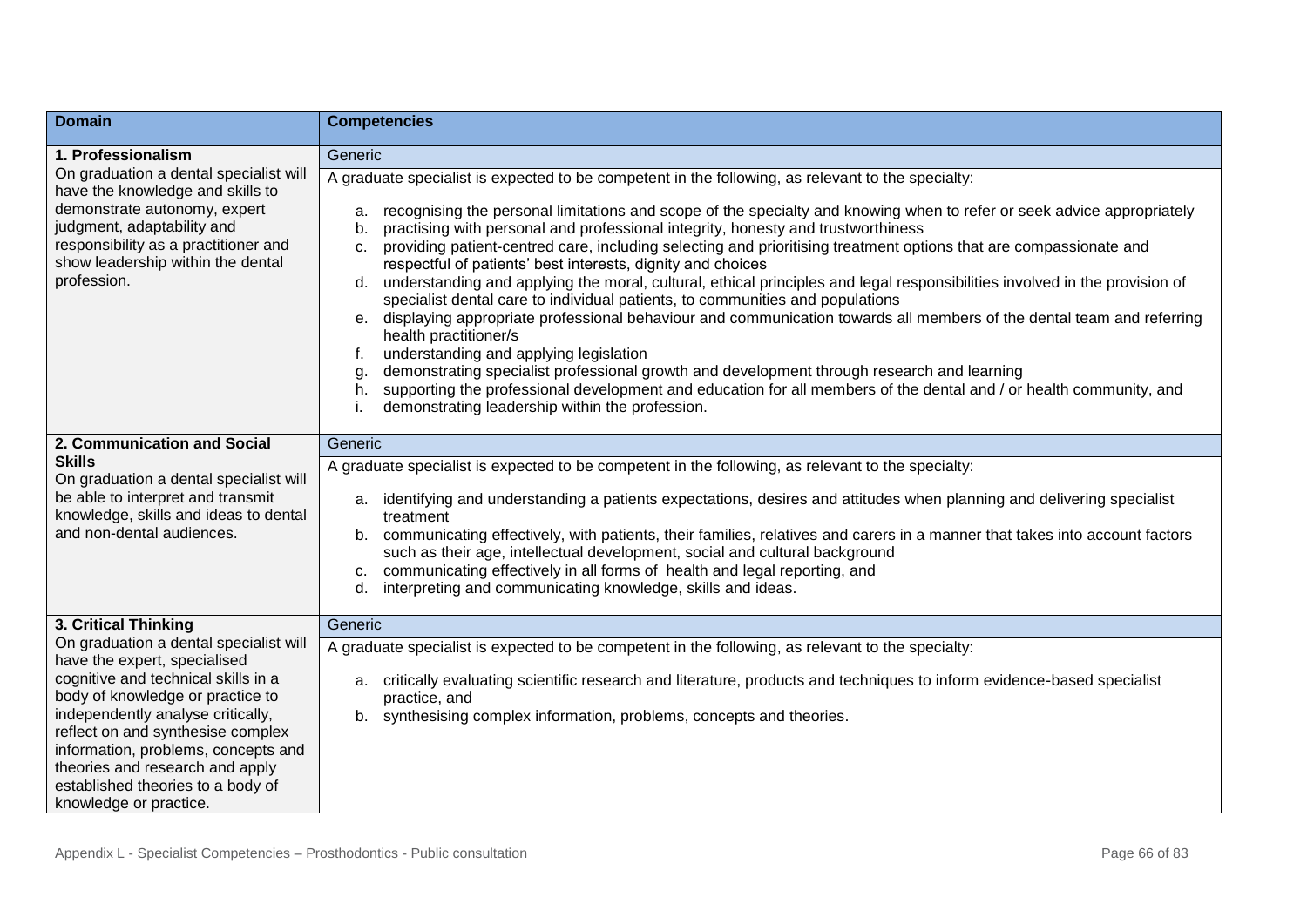| <b>Domain</b>                                                                                                                                                                                                                                                                                                | <b>Competencies</b>                                                                                                                                                                                                                                                                                                                                                                                                                                                                                                                                                                               |
|--------------------------------------------------------------------------------------------------------------------------------------------------------------------------------------------------------------------------------------------------------------------------------------------------------------|---------------------------------------------------------------------------------------------------------------------------------------------------------------------------------------------------------------------------------------------------------------------------------------------------------------------------------------------------------------------------------------------------------------------------------------------------------------------------------------------------------------------------------------------------------------------------------------------------|
| 4. Scientific and clinical                                                                                                                                                                                                                                                                                   | Generic                                                                                                                                                                                                                                                                                                                                                                                                                                                                                                                                                                                           |
| knowledge<br>On graduation a dental specialist will<br>have a body of knowledge that<br>includes the extended understanding<br>of recent developments in a<br>discipline and its professional<br>practice, as well as knowledge of<br>research principles and methods<br>applicable to the specialty and its | A graduate specialist is expected to be competent in the following areas of knowledge, as relevant to the specialty:<br>historical and contemporary literature<br>a.<br>the scientific basis of dentistry including the relevant biological, medical and psychosocial sciences<br>b.<br>development, physiology and pathology of hard and soft tissues of the head and neck<br>c.<br>the range of investigative, technical and clinical procedures, and<br>d.<br>management and treatment planning with multidisciplinary engagement, for complex cases, including compromised<br>е.<br>patients. |
| professional practice.                                                                                                                                                                                                                                                                                       | <b>Specific</b>                                                                                                                                                                                                                                                                                                                                                                                                                                                                                                                                                                                   |
|                                                                                                                                                                                                                                                                                                              | A graduate specialist is expected to be competent in the following areas of knowledge, as relevant to the specialty:<br>the principles of speech pathology<br>a.<br>the basis and management of orofacial pain the principles involved in design of prostheses for the replacement of oral<br>b.<br>and maxillofacial structures<br>removable and fixed oral and maxillofacial prosthodontics<br>C.<br>sleep disorders<br>d.<br>dental materials, and<br>$e_{1}$<br>the principles and application of pharmacology.                                                                               |
| 5. Patient care                                                                                                                                                                                                                                                                                              | Generic                                                                                                                                                                                                                                                                                                                                                                                                                                                                                                                                                                                           |
| On graduation a dental specialist<br>will, with a high level of personal<br>autonomy and accountability, be<br>able to apply highly specialised<br>knowledge and skills within a<br>discipline or professional practice.<br>This includes clinical information                                               | A graduate specialist is expected to be competent in the following, as relevant to the specialty:<br>applying decision-making, clinical reasoning and judgment to develop a comprehensive diagnosis and treatment plan by<br>a.<br>interpreting and correlating findings from the history, clinical examinations, imaging and other diagnostic tests<br>managing complex cases, including compromised patients with multidisciplinary management, and<br>b.<br>managing complications.<br>c.                                                                                                      |
| gathering, diagnosis and<br>management planning, clinical                                                                                                                                                                                                                                                    | <b>Specific</b>                                                                                                                                                                                                                                                                                                                                                                                                                                                                                                                                                                                   |
| treatment and evaluation.                                                                                                                                                                                                                                                                                    | A graduate specialist is expected to be competent in the following, as relevant to the specialty:<br>undertaking dental and maxillo-facial treatment and rehabilitation with removable, fixed and implant prosthodontics<br>a.<br>diagnosing and managing disorders of the temporomandibular joint<br>b.<br>diagnosing and managing orofacial pain, and<br>C.<br>evaluating, diagnosing and managing occlusions and occlusal dysfunction.<br>d.                                                                                                                                                   |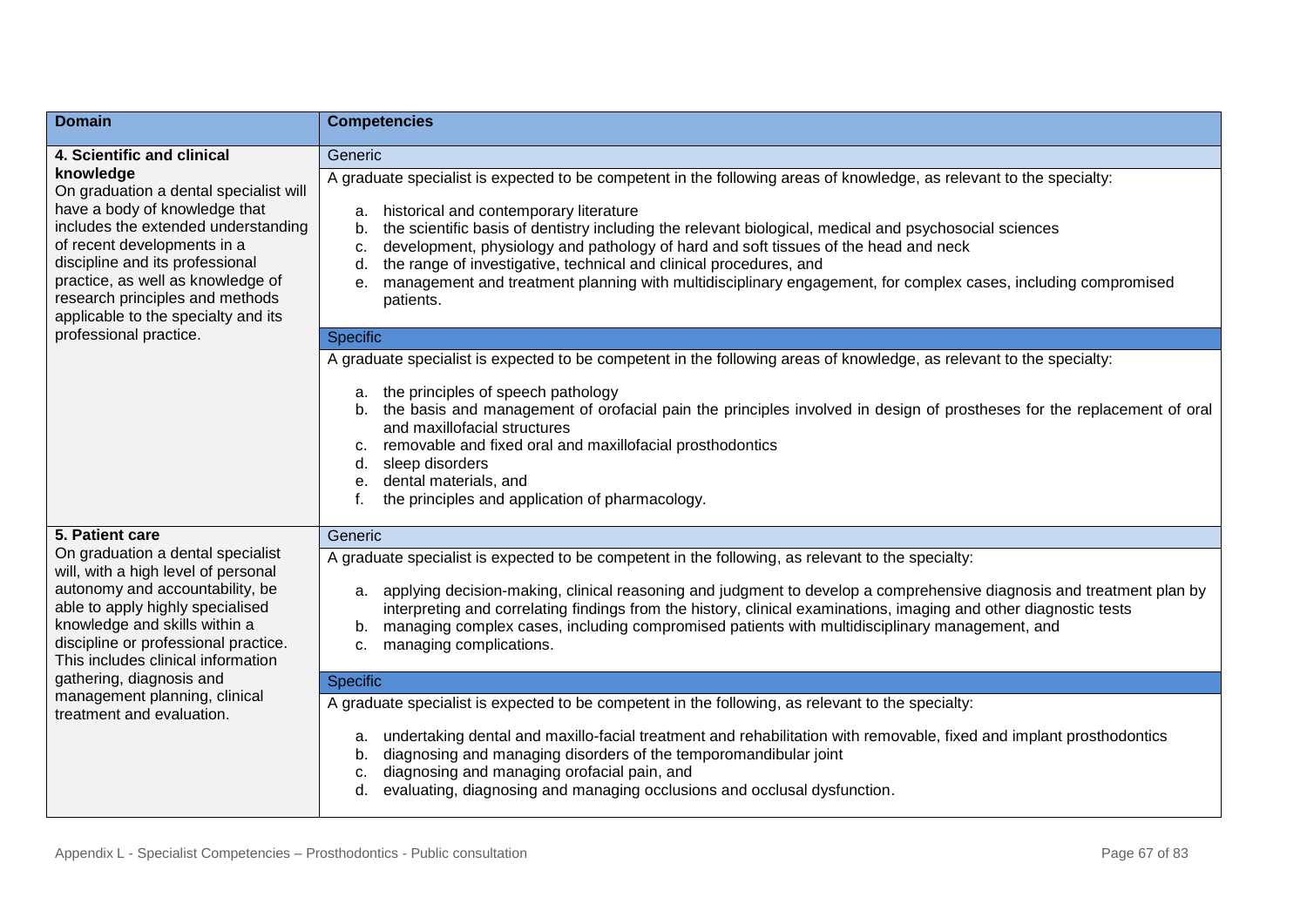

This document describes the *entry level competency standard* expected of applicants for registration with the Dental Council (New Zealand) in the specialty of Restorative Dentistry.

#### **The speciality is not recognised by the Dental Board of Australia.**

#### **Assumptions**

l

The following assumptions have been made when developing these competencies. The competencies:

- are not intended to define the scope of the specialty but rather the knowledge and competence of the graduate specialist
- are not intended to define a national curriculum for the education and training in the specialty
- describe the broad areas of competence and assume that other documents such as program curricula will describe the detail under each broad area to accommodate innovation and change in practise over time
- use language and descriptors consistent with those of the New Zealand Qualifications Framework<sup>55</sup> (NZQA) Level 9 Masters Degree to differentiate specialist practise from that of a general dentist , and
- do not replace other descriptors of the specialty such as those published by specialist academies and colleges that may describe the standard expected of specialists post entry-level.

#### **How to read the competencies**

The competencies should be read:

- with the *Dental specialist qualification assessment framework* and the definition of the specialty listed below, and
- in the context of how they are relevant to the particular specialty, this will mean that competencies generic to all specialties may be demonstrated differently in each specialty.

<sup>55</sup> Published a[t http://www.nzqa.govt.nz/studying-in-new-zealand/understand-nz-quals/nzqf/](http://www.nzqa.govt.nz/studying-in-new-zealand/understand-nz-quals/nzqf/)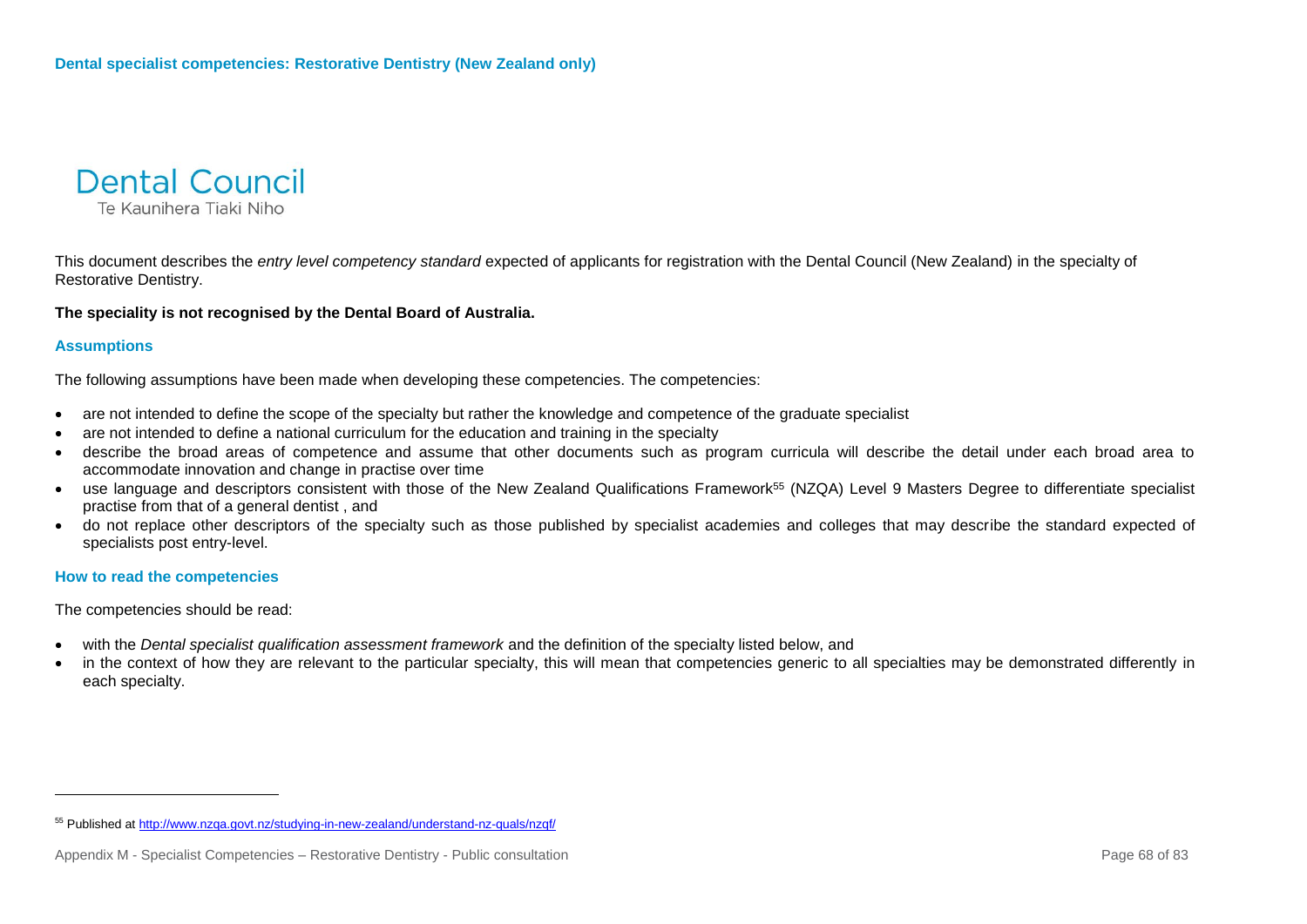l

### **New Zealand**

The Health Practitioners Competence Assurance Act (the Act) describes a scope of practice as the health service that a practitioner registered in that scope of practice is permitted to perform, subject to any conditions for the time being imposed by the responsible authority.

The Council publishes a scope of practice as a Notice in the New Zealand Gazette under section 11 of the Act.

The scope of practice<sup>56</sup> for Restorative Dentistry is described as:

*Restorative Dentistry specialists practise in the branch of dentistry that is concerned with dental procedures in the dentulous or partially edentulous mouth. This may include operative, endodontic, periodontic, orthodontic and prosthetic procedures.*

*Specialist Restorative Dentistry is undertaken by a dental practitioner who possesses [additional postgraduate qualifications, training and experience](http://dcnz.org.nz/i-want-to-practise-in-new-zealand/dentists-and-dental-specialists/prescribed-qualifications-for-dental-specialists/) recognised by the Council as appropriate for registration.*

<sup>56</sup> Published a[t http://www.dcnz.org.nz/i-practise-in-new-zealand/dentists-and-dental-specialists/scopes-of-practice/](http://www.dcnz.org.nz/i-practise-in-new-zealand/dentists-and-dental-specialists/scopes-of-practice/)

Appendix M - Specialist Competencies – Restorative Dentistry - Public consultation Page 69 of 83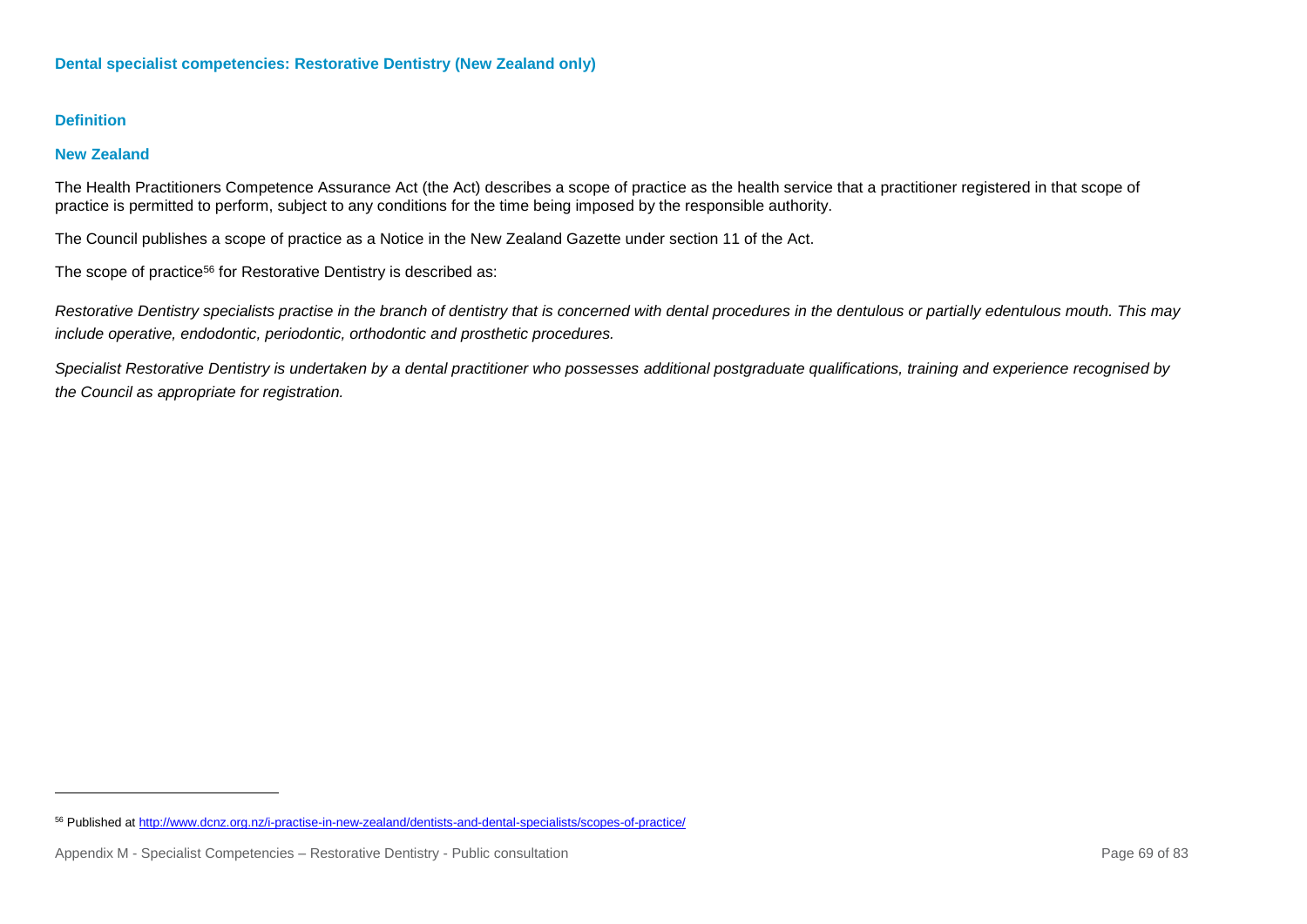| <b>Domain</b>                                                                                                                                                                                                                                                                                                                                                        | <b>Competencies</b>                                                                                                                                                                                                                                                                                                                                                                                                                                                                                                                                                                                                                                                                                                                                                                                                                                                                                                                                                                                                                                                                                                                                                                                                                        |
|----------------------------------------------------------------------------------------------------------------------------------------------------------------------------------------------------------------------------------------------------------------------------------------------------------------------------------------------------------------------|--------------------------------------------------------------------------------------------------------------------------------------------------------------------------------------------------------------------------------------------------------------------------------------------------------------------------------------------------------------------------------------------------------------------------------------------------------------------------------------------------------------------------------------------------------------------------------------------------------------------------------------------------------------------------------------------------------------------------------------------------------------------------------------------------------------------------------------------------------------------------------------------------------------------------------------------------------------------------------------------------------------------------------------------------------------------------------------------------------------------------------------------------------------------------------------------------------------------------------------------|
| 1. Professionalism                                                                                                                                                                                                                                                                                                                                                   | Generic                                                                                                                                                                                                                                                                                                                                                                                                                                                                                                                                                                                                                                                                                                                                                                                                                                                                                                                                                                                                                                                                                                                                                                                                                                    |
| On graduation a dental specialist will<br>have the knowledge and skills to<br>demonstrate autonomy, expert<br>judgment, adaptability and<br>responsibility as a practitioner and<br>show leadership within the dental<br>profession.                                                                                                                                 | A graduate specialist is expected to be competent in the following, as relevant to the specialty:<br>recognising the personal limitations and scope of the specialty and knowing when to refer or seek advice appropriately<br>a.<br>practising with personal and professional integrity, honesty and trustworthiness<br>b.<br>providing patient-centred care, including selecting and prioritising treatment options that are compassionate and<br>C <sub>1</sub><br>respectful of patients' best interests, dignity and choices<br>understanding and applying the moral, cultural, ethical principles and legal responsibilities involved in the provision of<br>d.<br>specialist dental care to individual patients, to communities and populations<br>displaying appropriate professional behaviour and communication towards all members of the dental team and referring<br>е.<br>health practitioner/s<br>understanding and applying legislation<br>demonstrating specialist professional growth and development through research and learning<br>g.<br>supporting the professional development and education for all members of the dental and / or health community, and<br>h.<br>demonstrating leadership within the profession. |
| 2. Communication and Social                                                                                                                                                                                                                                                                                                                                          | Generic                                                                                                                                                                                                                                                                                                                                                                                                                                                                                                                                                                                                                                                                                                                                                                                                                                                                                                                                                                                                                                                                                                                                                                                                                                    |
| <b>Skills</b><br>On graduation a dental specialist will<br>be able to interpret and transmit<br>knowledge, skills and ideas to dental<br>and non-dental audiences.                                                                                                                                                                                                   | A graduate specialist is expected to be competent in the following, as relevant to the specialty:<br>identifying and understanding a patients expectations, desires and attitudes when planning and delivering specialist<br>а.<br>treatment<br>communicating effectively, with patients, their families, relatives and carers in a manner that takes into account factors<br>b.<br>such as their age, intellectual development, social and cultural background<br>communicating effectively in all forms of health and legal reporting, and<br>C.<br>interpreting and communicating knowledge, skills and ideas.<br>d.                                                                                                                                                                                                                                                                                                                                                                                                                                                                                                                                                                                                                    |
| 3. Critical Thinking                                                                                                                                                                                                                                                                                                                                                 | Generic                                                                                                                                                                                                                                                                                                                                                                                                                                                                                                                                                                                                                                                                                                                                                                                                                                                                                                                                                                                                                                                                                                                                                                                                                                    |
| On graduation a dental specialist will<br>have the expert, specialised<br>cognitive and technical skills in a<br>body of knowledge or practice to<br>independently analyse critically,<br>reflect on and synthesise complex<br>information, problems, concepts and<br>theories and research and apply<br>established theories to a body of<br>knowledge or practice. | A graduate specialist is expected to be competent in the following, as relevant to the specialty:<br>critically evaluating scientific research and literature, products and techniques to inform evidence-based specialist<br>а.<br>practice, and<br>synthesising complex information, problems, concepts and theories.<br>b.                                                                                                                                                                                                                                                                                                                                                                                                                                                                                                                                                                                                                                                                                                                                                                                                                                                                                                              |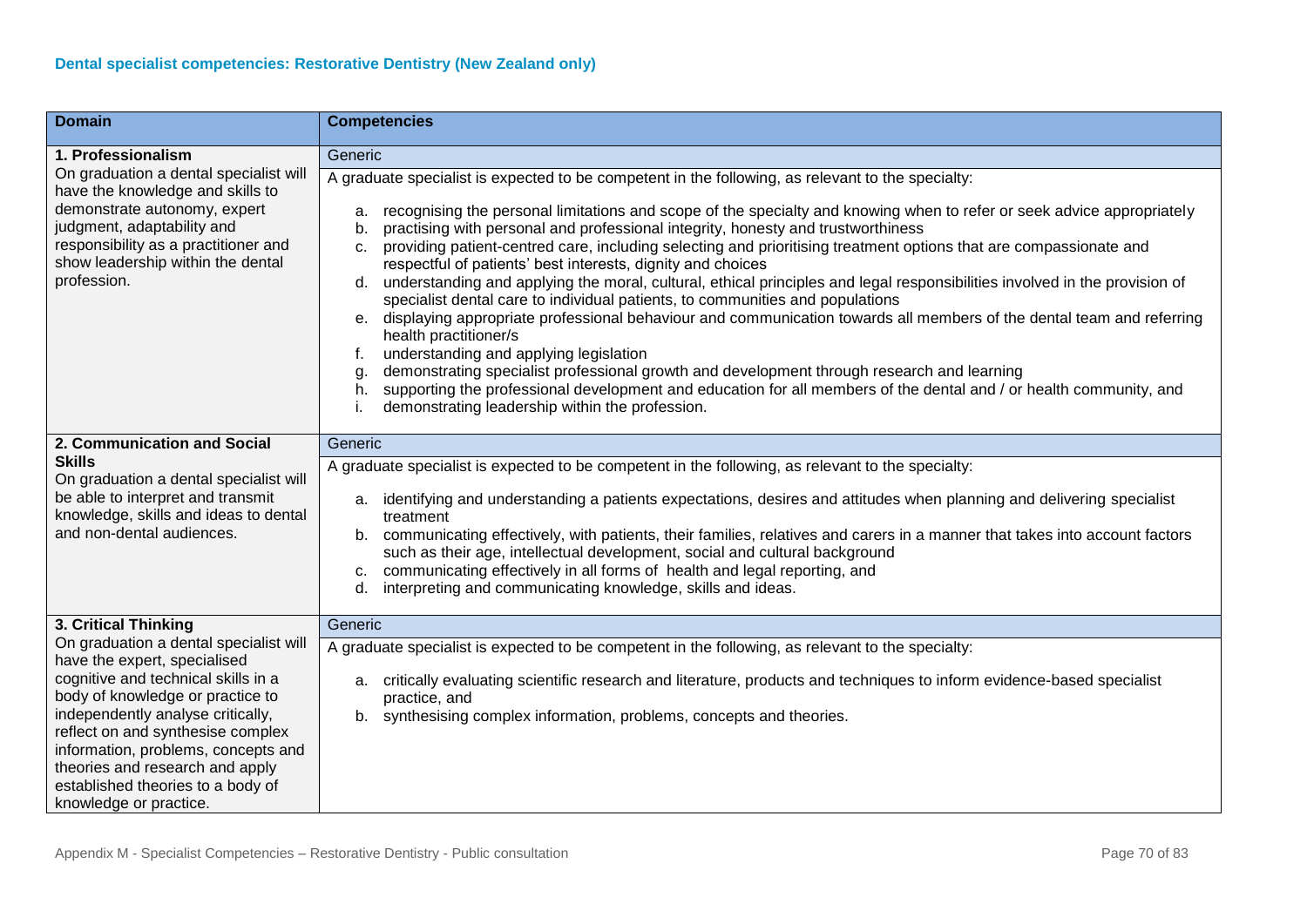| <b>Domain</b>                                                                                                                                                                                                                                                                                                                                            | <b>Competencies</b>                                                                                                                                                                                                                                                                                                                                                                                                                                                                                                                                                                                                                                                                                                                                                                                                                                                                                                                             |
|----------------------------------------------------------------------------------------------------------------------------------------------------------------------------------------------------------------------------------------------------------------------------------------------------------------------------------------------------------|-------------------------------------------------------------------------------------------------------------------------------------------------------------------------------------------------------------------------------------------------------------------------------------------------------------------------------------------------------------------------------------------------------------------------------------------------------------------------------------------------------------------------------------------------------------------------------------------------------------------------------------------------------------------------------------------------------------------------------------------------------------------------------------------------------------------------------------------------------------------------------------------------------------------------------------------------|
| 4. Scientific and clinical                                                                                                                                                                                                                                                                                                                               | Generic                                                                                                                                                                                                                                                                                                                                                                                                                                                                                                                                                                                                                                                                                                                                                                                                                                                                                                                                         |
| knowledge<br>On graduation a dental specialist will<br>have a body of knowledge that<br>includes the extended understanding<br>of recent developments in a<br>discipline and its professional<br>practice, as well as knowledge of<br>research principles and methods<br>applicable to the specialty and its                                             | A graduate specialist is expected to be competent in the following areas of knowledge, as relevant to the specialty:<br>historical and contemporary literature<br>a.<br>the scientific basis of dentistry including the relevant biological, medical and psychosocial sciences<br>b.<br>development, physiology and pathology of hard and soft tissues of the head and neck<br>c.<br>the range of investigative, technical and clinical procedures, and<br>d.<br>management and treatment planning with multidisciplinary engagement, for complex cases, including compromised<br>е.<br>patients.                                                                                                                                                                                                                                                                                                                                               |
| professional practice.                                                                                                                                                                                                                                                                                                                                   | <b>Specific</b>                                                                                                                                                                                                                                                                                                                                                                                                                                                                                                                                                                                                                                                                                                                                                                                                                                                                                                                                 |
|                                                                                                                                                                                                                                                                                                                                                          | A graduate specialist is expected to be competent in the following areas of knowledge, as relevant to the specialty:<br>the principles of speech pathology<br>a.<br>the basis and management of orofacial pain the principles involved in design of prostheses for the replacement of oral<br>b.<br>and maxillofacial structures<br>removable and fixed oral prosthodontics<br>C.<br>sleep disorders<br>d.<br>dental materials, and<br>е.<br>the principles and application of pharmacology.                                                                                                                                                                                                                                                                                                                                                                                                                                                    |
| 5. Patient care                                                                                                                                                                                                                                                                                                                                          | Generic                                                                                                                                                                                                                                                                                                                                                                                                                                                                                                                                                                                                                                                                                                                                                                                                                                                                                                                                         |
| On graduation a dental specialist<br>will, with a high level of personal<br>autonomy and accountability, be<br>able to apply highly specialised<br>knowledge and skills within a<br>discipline or professional practice.<br>This includes clinical information<br>gathering, diagnosis and<br>management planning, clinical<br>treatment and evaluation. | A graduate specialist is expected to be competent in the following, as relevant to the specialty:<br>applying decision-making, clinical reasoning and judgment to develop a comprehensive diagnosis and treatment plan by<br>a.<br>interpreting and correlating findings from the history, clinical examinations, imaging and other diagnostic tests<br>managing complex cases, including compromised patients with multidisciplinary management, and<br>b.<br>managing complications.<br>c.<br><b>Specific</b><br>A graduate specialist is expected to be competent in the following, as relevant to the specialty:<br>undertaking dental treatment and rehabilitation with removable, fixed and implant prosthodontics<br>a.<br>diagnosing and managing disorders of the temporomandibular joint<br>b.<br>diagnosing and managing orofacial pain, and<br>c.<br>evaluating, diagnosing and managing occlusions and occlusal dysfunction.<br>d. |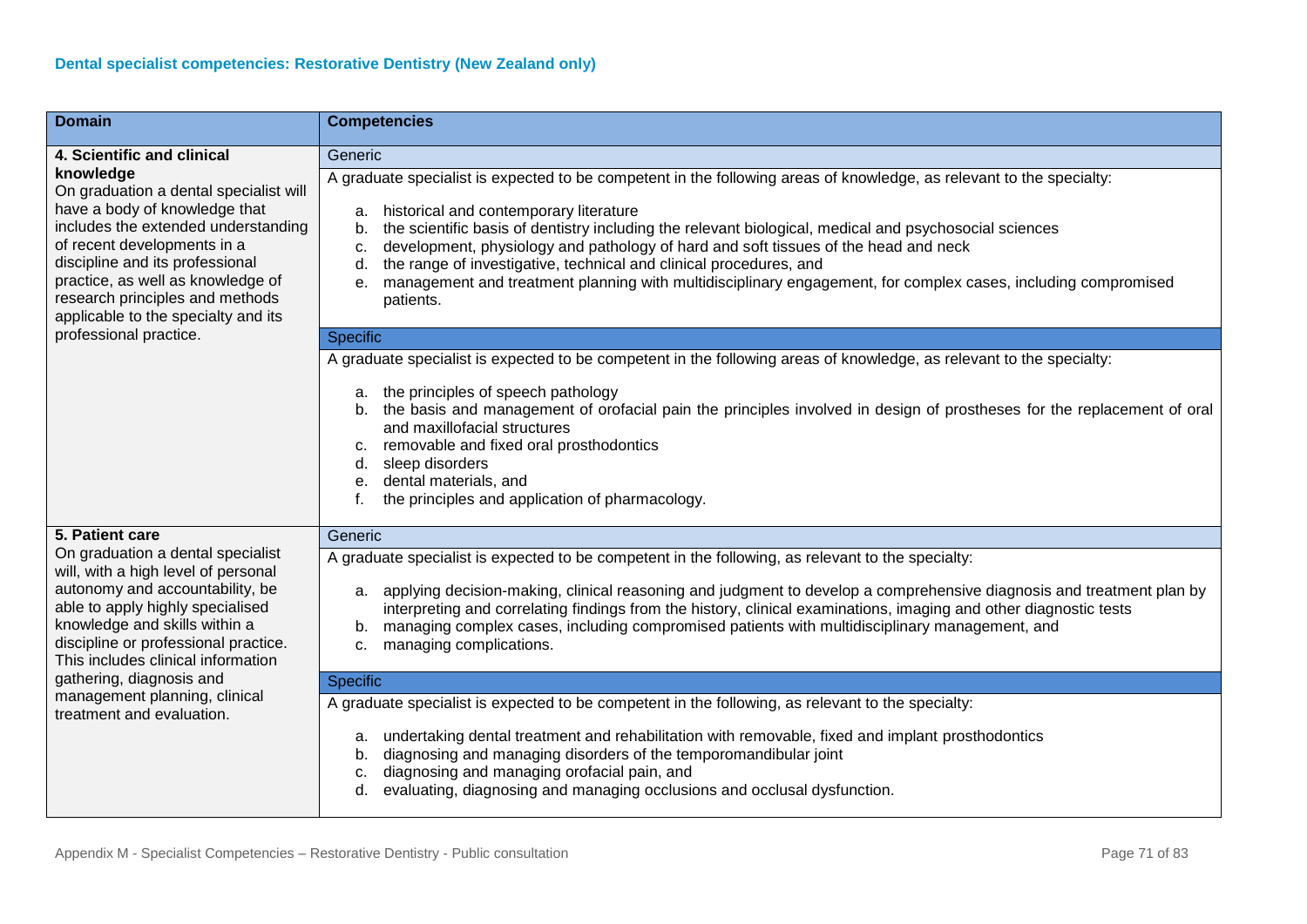



This document describes the *entry level competency standard* expected of applicants for registration with the Dental Board of Australia and the Dental Council (New Zealand) in the specialty of Special Needs Dentistry.

### **Assumptions**

The following assumptions have been made when developing these competencies. The competencies:

- build on *The Australian Dental Council Professional attributes and competencies of the newly qualified dentist (Australia only)*
- are not intended to define the scope of the specialty but rather the knowledge and competence of the graduate specialist
- are not intended to define a national curriculum for the education and training in the specialty
- describe the broad areas of competence and assume that other documents such as program curricula will describe the detail under each broad area to accommodate innovation and change in practise over time
- use language and descriptors consistent with those of the Australian Qualifications Framework's<sup>57</sup> (AQF) Level 9 Masters Degree (Extended) or New Zealand Qualifications Framework<sup>58</sup> (NZQA) Level 9 Masters Degree to differentiate specialist practise from that of a general dentist , and
- do not replace other descriptors of the specialty such as those published by specialist academies and colleges that may describe the standard expected of specialists post entry-level.

### **How to read the competencies**

The competencies should be read:

- with the *Dental specialist qualification assessment framework* and the definition of the specialty listed below, and
- in the context of how they are relevant to the particular specialty, this will mean that competencies generic to all specialties may be demonstrated differently in each specialty.

<sup>57</sup> Published a[t http://www.aqf.edu.au/](http://www.aqf.edu.au/)

<sup>58</sup> Published a[t http://www.nzqa.govt.nz/studying-in-new-zealand/understand-nz-quals/nzqf/](http://www.nzqa.govt.nz/studying-in-new-zealand/understand-nz-quals/nzqf/)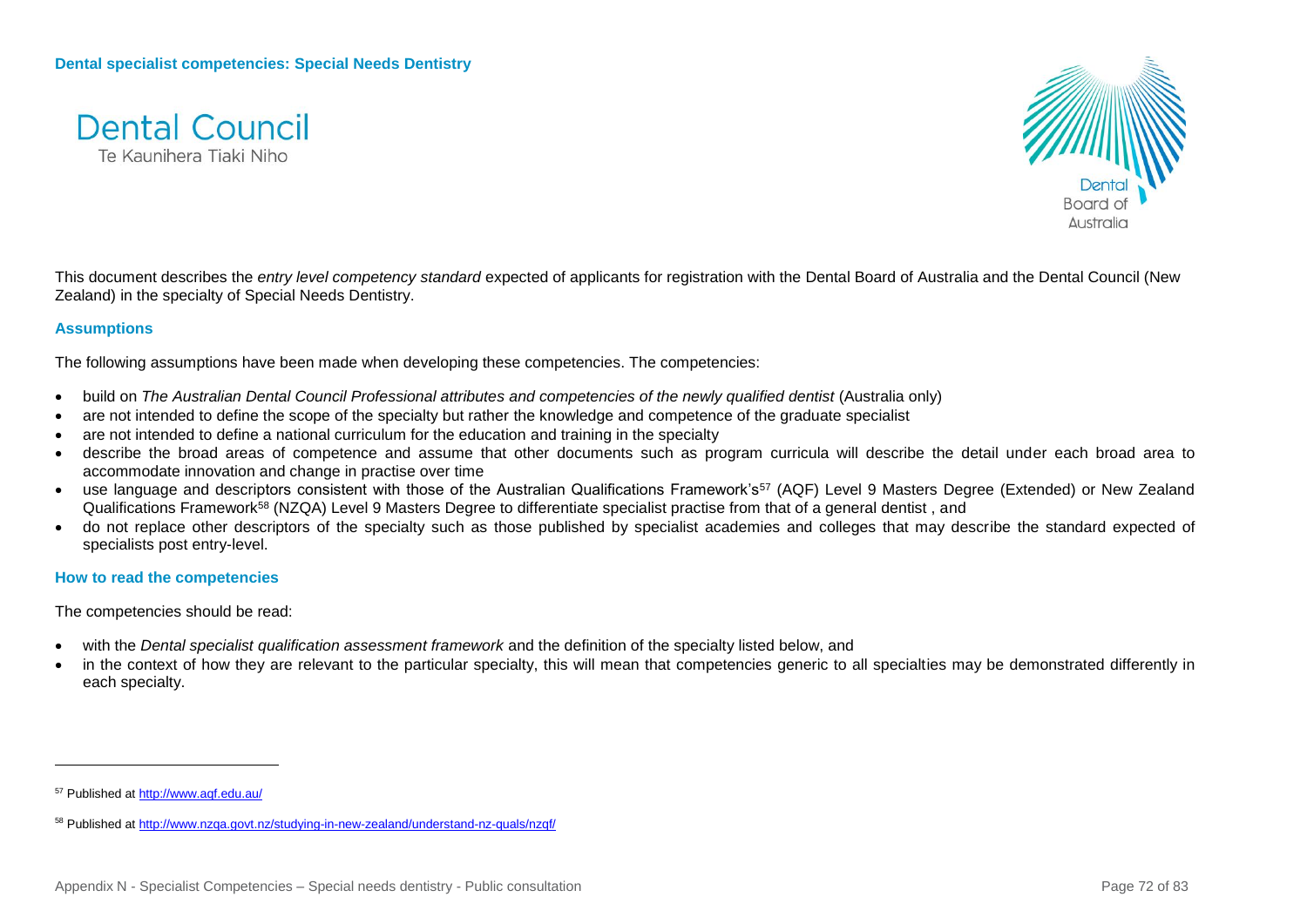# **Definition**

#### **Australia**

Dental Board of Australia *List of approved specialties<sup>59</sup>*. Special Needs Dentistry is defined as:

*The branch of dentistry that is concerned with the oral health care of people with an intellectual disability, medical, physical or psychiatric conditions that require special methods or techniques to prevent or treat oral health problems or where such conditions necessitate special dental treatment plans*.

#### **New Zealand**

l

The Health Practitioners Competence Assurance Act (the Act) describes a scope of practice as the health service that a practitioner registered in that scope of practice is permitted to perform, subject to any conditions for the time being imposed by the responsible authority.

The Council publishes a scope of practice as a Notice in the New Zealand Gazette under section 11 of the Act.

The scope of practice<sup>60</sup> for Special Needs Dentistry is described as:

*Special Needs Dentistry specialists practise in the branch of dentistry that is concerned with the oral health care of people adversely affected by intellectual disability, medical, physical or psychiatric issues. (NB Special Needs specialists who wish to identify their particular expertise in hospital dentistry can apply to Dental Council to use the specialist title "Special Needs Dentistry (hospital)".)*

*Specialist Special Needs Dentistry is undertaken by a dental practitioner who possesses* [additional postgraduate qualifications, training and experience](http://www.dcnz.org.nz/i-want-to-practise-in-new-zealand/dentists-and-dental-specialists/prescribed-qualifications-for-dental-specialists/) *recognised by the Council as appropriate for registration.*

<sup>59</sup> Published a[t http://www.dentalboard.gov.au/Registration-Standards.aspx](http://www.dentalboard.gov.au/Registration-Standards.aspx)

<sup>60</sup> Published a[t http://www.dcnz.org.nz/i-practise-in-new-zealand/dentists-and-dental-specialists/scopes-of-practice/](http://www.dcnz.org.nz/i-practise-in-new-zealand/dentists-and-dental-specialists/scopes-of-practice/)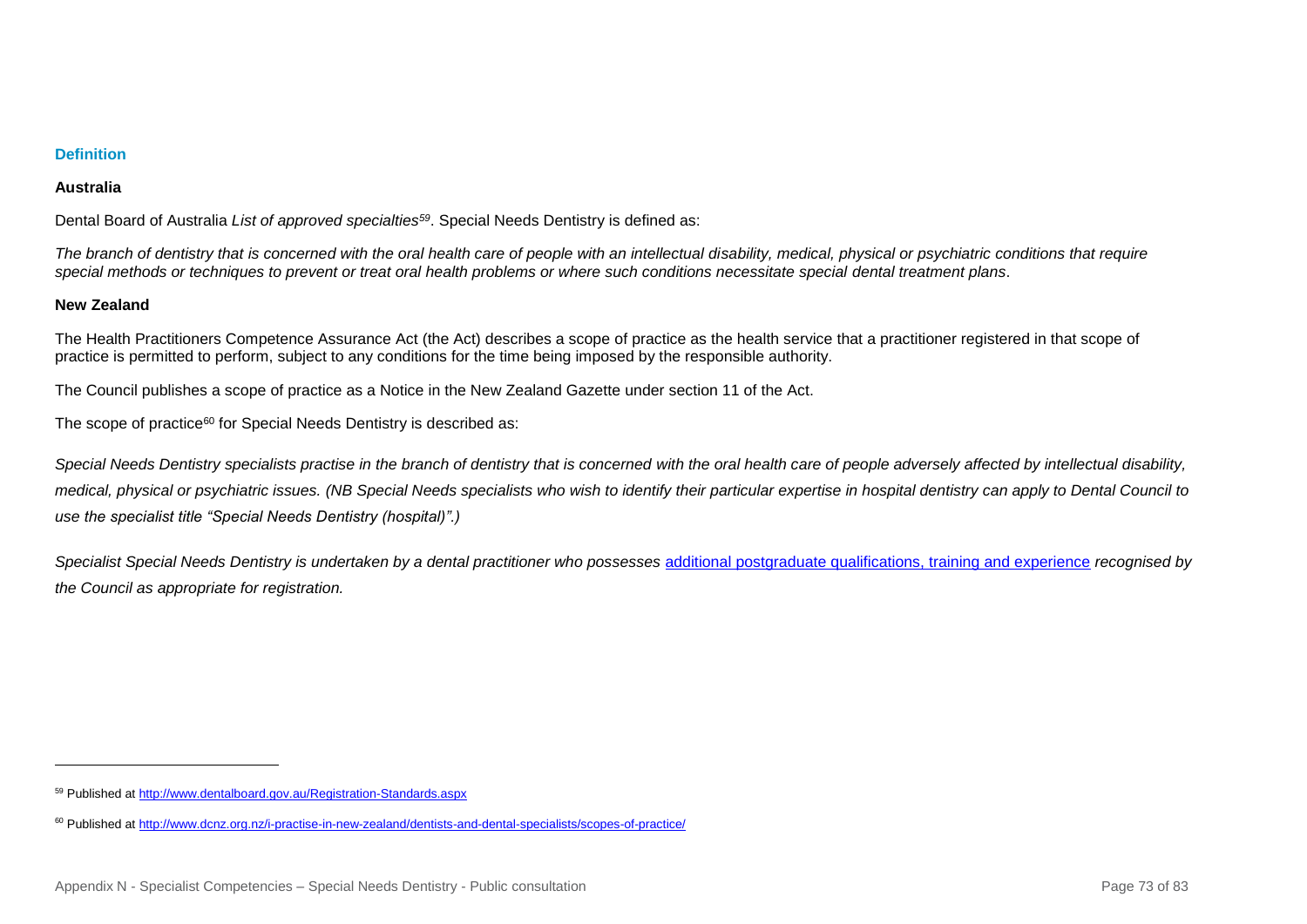| <b>Domain</b>                                                                                                                                                                                                                                                                                                                                                        | <b>Competencies</b>                                                                                                                                                                                                                                                                                                                                                                                                                                                                                                                                                                                                                                                                                                                                                                                                                                                                                                                                                                                                                                                                                                                                                                                                            |
|----------------------------------------------------------------------------------------------------------------------------------------------------------------------------------------------------------------------------------------------------------------------------------------------------------------------------------------------------------------------|--------------------------------------------------------------------------------------------------------------------------------------------------------------------------------------------------------------------------------------------------------------------------------------------------------------------------------------------------------------------------------------------------------------------------------------------------------------------------------------------------------------------------------------------------------------------------------------------------------------------------------------------------------------------------------------------------------------------------------------------------------------------------------------------------------------------------------------------------------------------------------------------------------------------------------------------------------------------------------------------------------------------------------------------------------------------------------------------------------------------------------------------------------------------------------------------------------------------------------|
| 1. Professionalism                                                                                                                                                                                                                                                                                                                                                   | Generic                                                                                                                                                                                                                                                                                                                                                                                                                                                                                                                                                                                                                                                                                                                                                                                                                                                                                                                                                                                                                                                                                                                                                                                                                        |
| On graduation a dental specialist will<br>have the knowledge and skills to<br>demonstrate autonomy, expert<br>judgment, adaptability and<br>responsibility as a practitioner and<br>show leadership within the dental<br>profession                                                                                                                                  | A graduate specialist is expected to be competent in the following, as relevant to the specialty:<br>recognising the personal limitations and scope of the specialty and knowing when to refer or seek advice appropriately<br>a.<br>practising with personal and professional integrity, honesty and trustworthiness<br>b.<br>providing patient-centred care, including selecting and prioritising treatment options that are compassionate and<br>C.<br>respectful of patients' best interests, dignity and choices<br>d. understanding and applying the moral, cultural, ethical principles and legal responsibilities involved in the provision of<br>specialist dental care to individual patients, to communities and populations<br>e. displaying appropriate professional behaviour and communication towards all members of the dental team and<br>referring health practitioner/s<br>understanding and applying legislation<br>f.<br>demonstrating specialist professional growth and development through research and learning<br>g.<br>supporting the professional development and education for all members of the dental and / or health community, and<br>h.<br>demonstrating leadership within the profession. |
| 2. Communication and Social Skills                                                                                                                                                                                                                                                                                                                                   | Generic                                                                                                                                                                                                                                                                                                                                                                                                                                                                                                                                                                                                                                                                                                                                                                                                                                                                                                                                                                                                                                                                                                                                                                                                                        |
| On graduation a dental specialist will<br>be able to interpret and transmit<br>knowledge, skills and ideas to dental<br>and non-dental audiences.                                                                                                                                                                                                                    | A graduate specialist is expected to be competent in the following, as relevant to the specialty:<br>a. identifying and understanding a patients expectations, desires and attitudes when planning and delivering specialist                                                                                                                                                                                                                                                                                                                                                                                                                                                                                                                                                                                                                                                                                                                                                                                                                                                                                                                                                                                                   |
|                                                                                                                                                                                                                                                                                                                                                                      | treatment<br>communicating effectively, with patients, their families, relatives and carers in a manner that takes into account factors<br>b.<br>such as their age, intellectual development, social and cultural background<br>communicating effectively in all forms of health and legal reporting, and<br>c.<br>interpreting and communicating knowledge, skills and ideas.<br>d.                                                                                                                                                                                                                                                                                                                                                                                                                                                                                                                                                                                                                                                                                                                                                                                                                                           |
| 3. Critical Thinking                                                                                                                                                                                                                                                                                                                                                 | Generic                                                                                                                                                                                                                                                                                                                                                                                                                                                                                                                                                                                                                                                                                                                                                                                                                                                                                                                                                                                                                                                                                                                                                                                                                        |
| On graduation a dental specialist will<br>have the expert, specialised cognitive<br>and technical skills in a body of<br>knowledge or practice to<br>independently analyse critically, reflect<br>on and synthesise complex<br>information, problems, concepts and<br>theories and research and apply<br>established theories to a body of<br>knowledge or practice. | A graduate specialist is expected to be competent in the following, as relevant to the specialty:<br>a. critically evaluating scientific research and literature, products and techniques to inform evidence-based specialist<br>practice, and<br>b. synthesising complex information, problems, concepts and theories.                                                                                                                                                                                                                                                                                                                                                                                                                                                                                                                                                                                                                                                                                                                                                                                                                                                                                                        |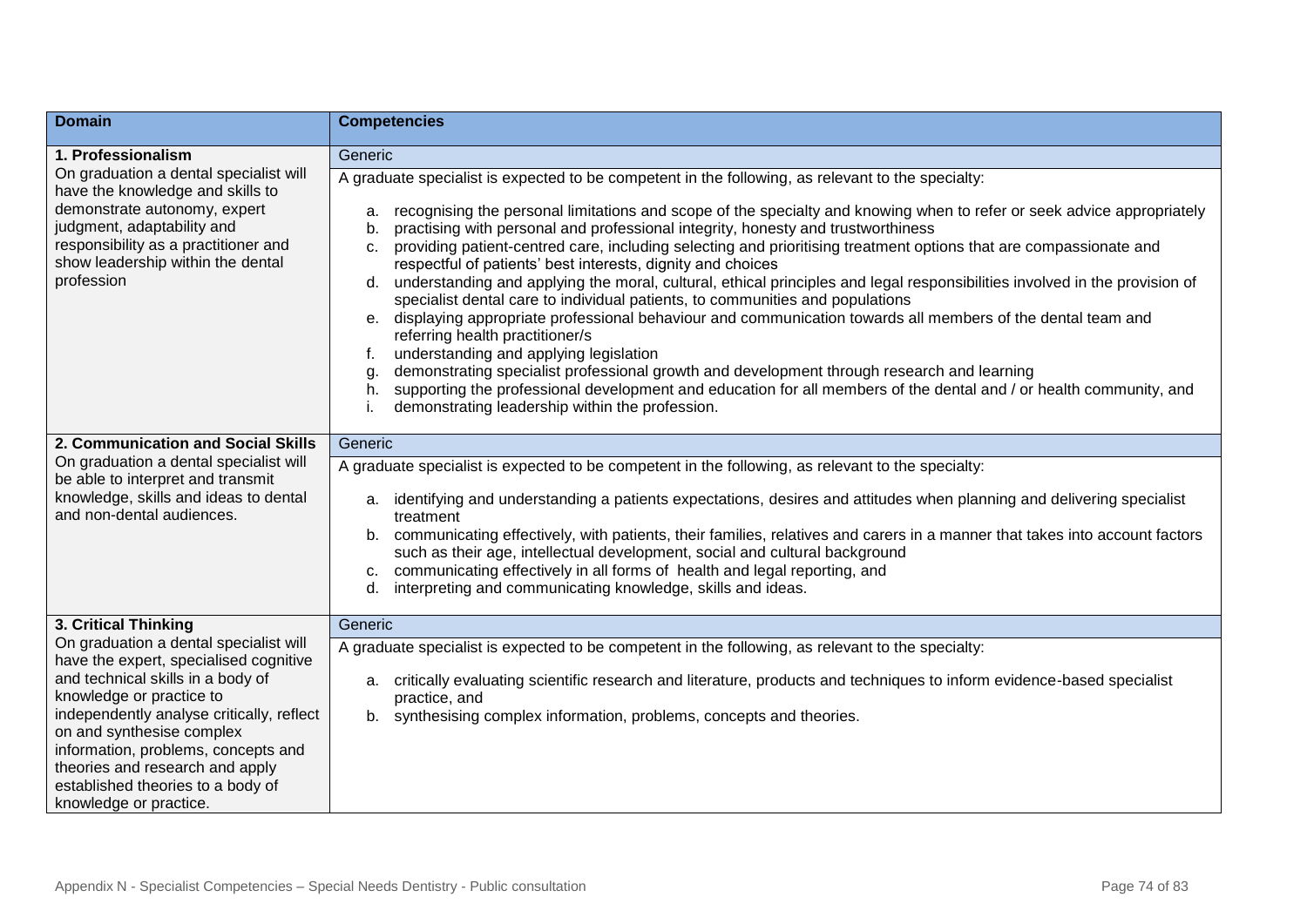| <b>Domain</b>                                                                                                                                                                                                                                                                                                                                         | <b>Competencies</b>                                                                                                                                                                                                                                                                                                                                                                                                                                                                                                                                                                                        |
|-------------------------------------------------------------------------------------------------------------------------------------------------------------------------------------------------------------------------------------------------------------------------------------------------------------------------------------------------------|------------------------------------------------------------------------------------------------------------------------------------------------------------------------------------------------------------------------------------------------------------------------------------------------------------------------------------------------------------------------------------------------------------------------------------------------------------------------------------------------------------------------------------------------------------------------------------------------------------|
| 4. Scientific and clinical knowledge                                                                                                                                                                                                                                                                                                                  | Generic                                                                                                                                                                                                                                                                                                                                                                                                                                                                                                                                                                                                    |
| On graduation a dental specialist will<br>have a body of knowledge that<br>includes the extended understanding<br>of recent developments in a discipline<br>and its professional practice, as well<br>as knowledge of research principles<br>and methods applicable to the<br>specialty and its professional practice.                                | A graduate specialist is expected to be competent in the following areas of knowledge, as relevant to the specialty:<br>historical and contemporary literature<br>a.<br>the scientific basis of dentistry including the relevant biological, medical and psychosocial sciences<br>b.<br>development, anatomy, physiology and pathology of hard and soft tissues of the head and neck<br>С.<br>the range of investigative, technical and clinical procedures, and<br>d.<br>management and treatment planning with multidisciplinary engagement, for complex cases, including compromised<br>е.<br>patients. |
|                                                                                                                                                                                                                                                                                                                                                       | <b>Specific</b>                                                                                                                                                                                                                                                                                                                                                                                                                                                                                                                                                                                            |
|                                                                                                                                                                                                                                                                                                                                                       | A graduate specialist is expected to be competent in the following areas of knowledge, as relevant to the specialty:<br>guardianship, fostering and medical power of attorney<br>a.<br>complex medical, psychological and physical conditions<br>b.<br>assessment and management of orofacial pain<br>С.<br>the application of psychological development and behavioural management techniques<br>d.<br>the principles and application of pharmacology, and<br>е.<br>the appropriate use of sedation and anaesthetic techniques.                                                                           |
| 5. Patient care                                                                                                                                                                                                                                                                                                                                       | Generic                                                                                                                                                                                                                                                                                                                                                                                                                                                                                                                                                                                                    |
| On graduation a dental specialist will,<br>with a high level of personal autonomy<br>and accountability, be able to apply<br>highly specialised knowledge and<br>skills within a discipline or professional<br>practice. This includes clinical<br>information gathering, diagnosis and<br>management planning, clinical<br>treatment and evaluation. | A graduate specialist is expected to be competent in the following, as relevant to the specialty:<br>a. applying decision-making, clinical reasoning and judgment to develop a comprehensive diagnosis and treatment plan<br>by interpreting and correlating findings from the history, clinical examinations, imaging and other diagnostic tests<br>managing complex cases, including compromised patients with multidisciplinary management, and<br>b.<br>managing complications.<br>C.                                                                                                                  |
|                                                                                                                                                                                                                                                                                                                                                       | <b>Specific</b>                                                                                                                                                                                                                                                                                                                                                                                                                                                                                                                                                                                            |
|                                                                                                                                                                                                                                                                                                                                                       | A graduate specialist is expected to be competent in the following, as relevant to the specialty:                                                                                                                                                                                                                                                                                                                                                                                                                                                                                                          |
|                                                                                                                                                                                                                                                                                                                                                       | providing oral health care to patients with special needs<br>a.<br>applying psychological and behaviour modification techniques<br>b.<br>identifying the need for sedation and/or general anaesthesia<br>c.<br>assessing and managing orofacial pain<br>d.<br>advising other practitioners who are providing oral health care to patients with special needs, and<br>е.<br>advocating for provisions of oral health services for patients with special needs.<br>f.                                                                                                                                        |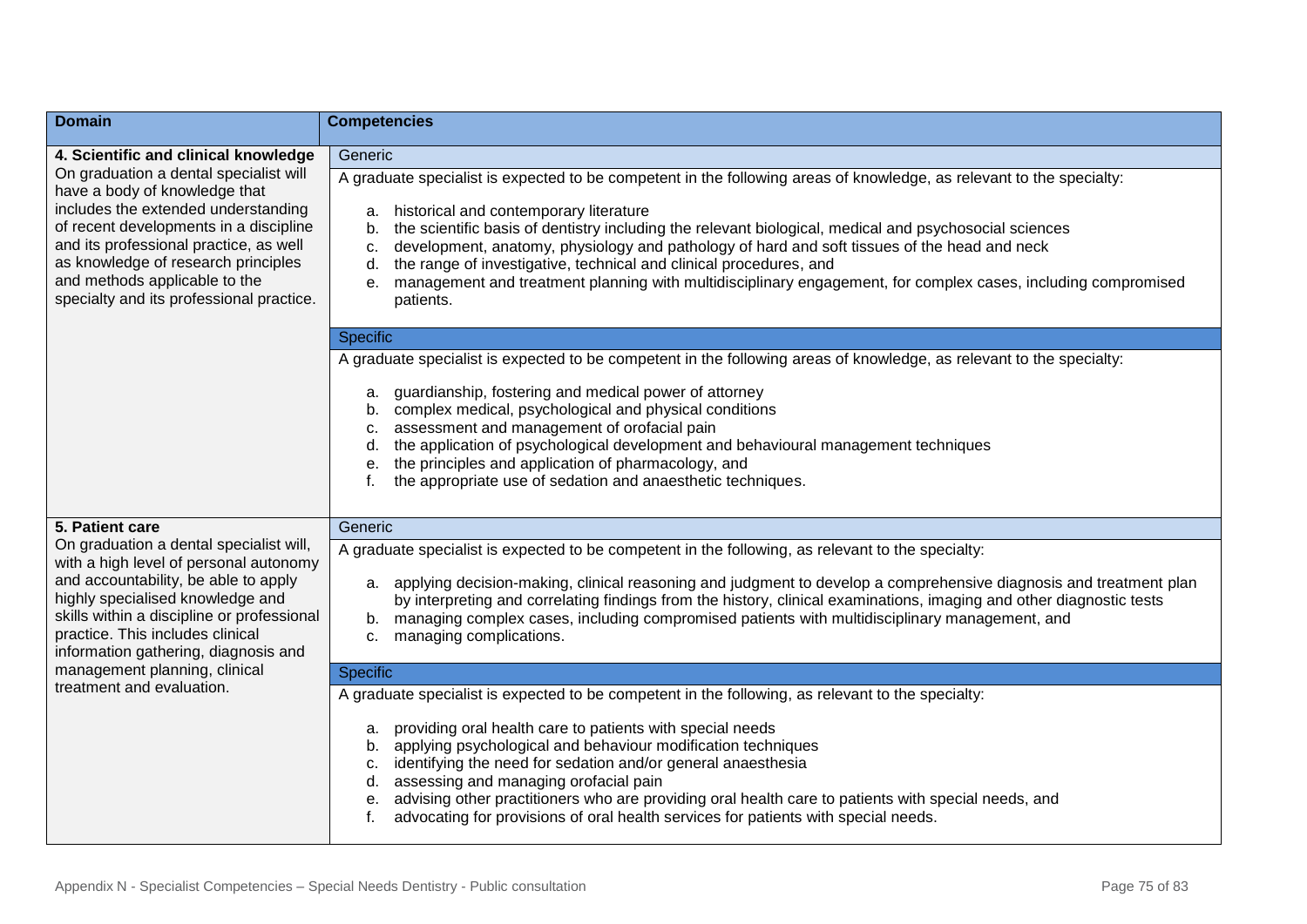



This document describes the *entry level competency standard* expected of applicants for registration with the Dental Board of Australia and the Dental Council (New Zealand) in the specialty of Public Health Dentistry (Community Dentistry).

# **Assumptions**

The following assumptions have been made when developing these competencies. The competencies:

- build on *The Australian Dental Council Professional attributes and competencies of the newly qualified dentist (Australia only)*
- are not intended to define the scope of the specialty but rather the knowledge and competence of the graduate specialist
- are not intended to define a national curriculum for the education and training in the specialty
- describe the broad areas of competence and assume that other documents such as program curricula will describe the detail under each broad area to accommodate innovation and change in practise over time
- use language and descriptors consistent with those of the Australian Qualifications Framework's<sup>61</sup> (AQF) Level 9 Masters Degree (Extended) or New Zealand Qualifications Framework<sup>62</sup> (NZQA) Level 9 Masters Degree to differentiate specialist practise from that of a general dentist, and
- do not replace other descriptors of the specialty such as those published by specialist academies and colleges that may describe the standard expected of specialists post entry-level.

#### **How to read the competencies**

The competencies should be read:

- with the *Dental specialist qualification assessment framework* and the definition of the specialty listed below, and
- in the context of how they are relevant to the particular specialty, this will mean that competencies generic to all specialties may be demonstrated differently in each specialty.

l

<sup>61</sup> Published a[t http://www.aqf.edu.au/](http://www.aqf.edu.au/)

<sup>62</sup> Published a[t http://www.nzqa.govt.nz/studying-in-new-zealand/understand-nz-quals/nzqf/](http://www.nzqa.govt.nz/studying-in-new-zealand/understand-nz-quals/nzqf/)

Appendix O - Specialist Competencies – Public Health Dentistry (Community Dentistry) - Public consultation Page 76 of 83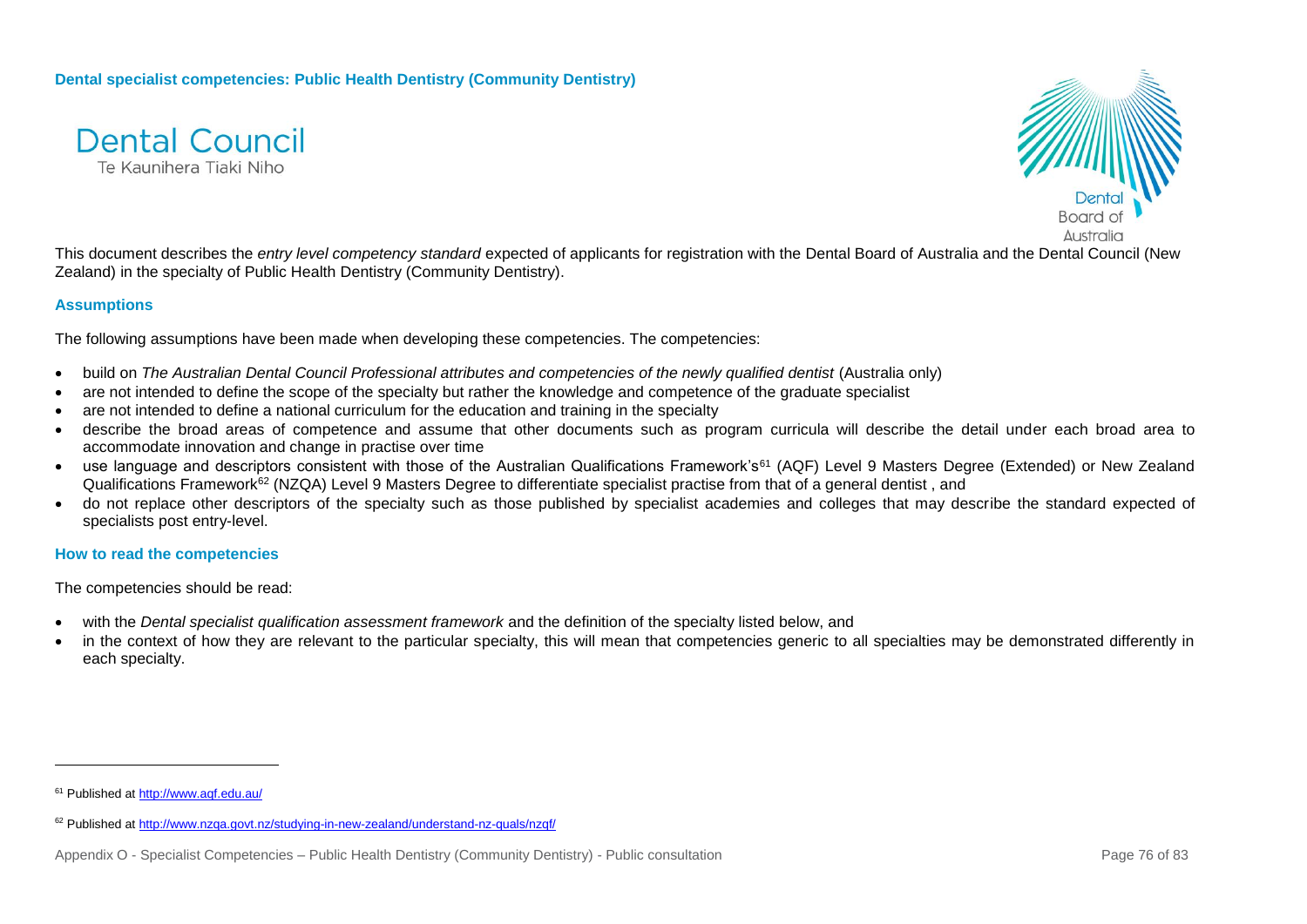# **Definition**

# **Australia**

Dental Board of Australia *List of approved specialties<sup>63</sup>*. Public Health Dentistry is defined as:

*The branch of dentistry that is concerned with oral health education of the public, applied dental research and administration of dental care programs including prevention and control of oral diseases on a community basis*.

# **New Zealand**

l

The Health Practitioners Competence Assurance Act (the Act) describes a scope of practice as the health service that a practitioner registered in that scope of practice is permitted to perform, subject to any conditions for the time being imposed by the responsible authority.

The Council publishes a scope of practice as a Notice in the New Zealand Gazette under section 11 of the Act.

The scope of practice<sup>64</sup> for Public Health Dentistry (or Community Dentistry) is described as:

*Dental Public Health (Community) specialists practise in the branch of dentistry that is concerned with the science and art of preventing oral disease, promoting oral health and improving the quality of life through the organised efforts of society.*

*(NB Existing specialists may apply to the Council to retain the previous title if they wish.)*

*Specialist Public Health (Community) Dentistry is undertaken by a dental practitioner who possesses additional postgraduate qualifications, training and experience recognised by the Council as appropriate for registration.*

<sup>63</sup> Published a[t http://www.dentalboard.gov.au/Registration-Standards.aspx](http://www.dentalboard.gov.au/Registration-Standards.aspx)

<sup>64</sup> Published a[t http://www.dcnz.org.nz/i-practise-in-new-zealand/dentists-and-dental-specialists/scopes-of-practice/](http://www.dcnz.org.nz/i-practise-in-new-zealand/dentists-and-dental-specialists/scopes-of-practice/)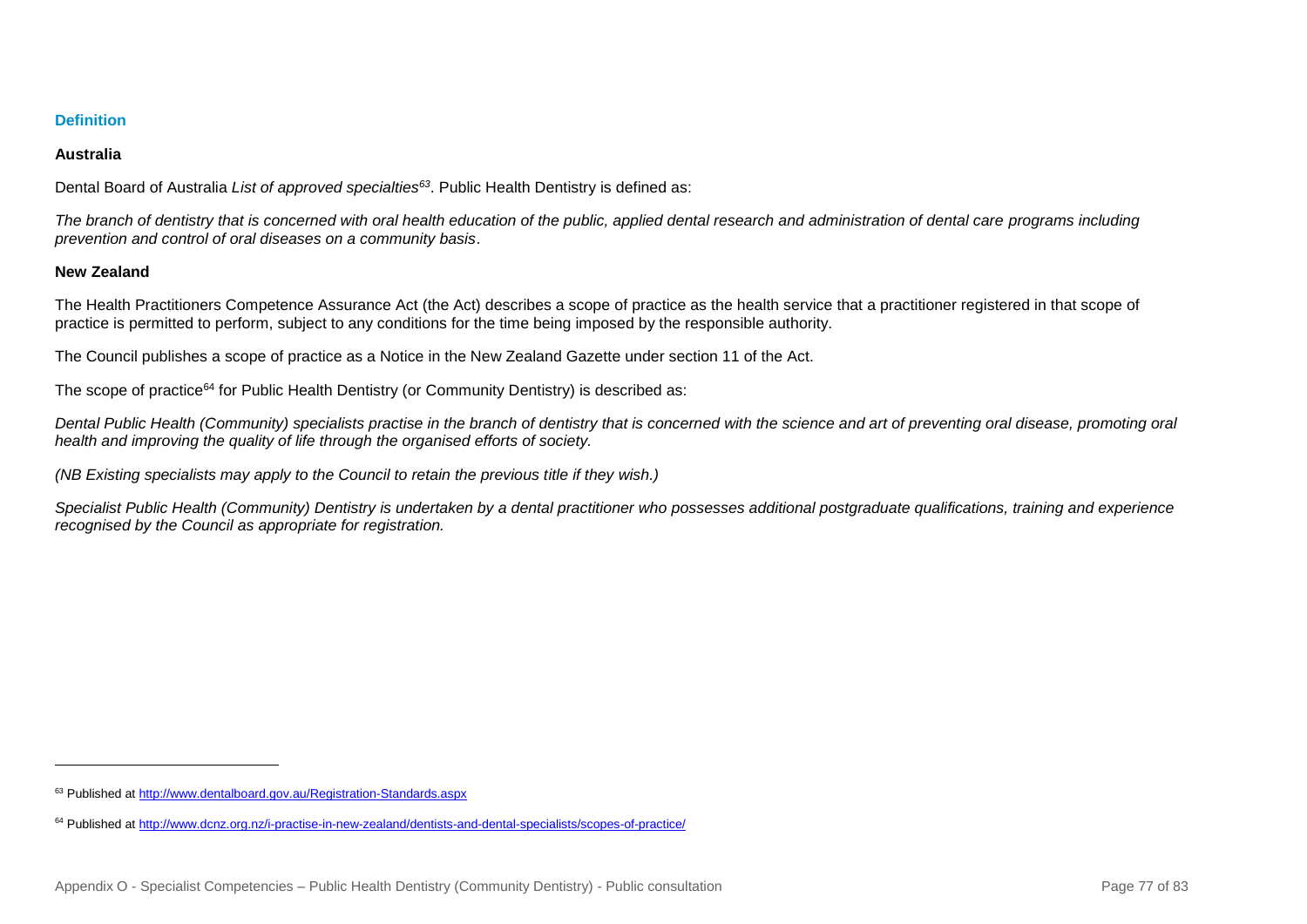| <b>Domain</b>                                                                                                                                                                                                                                                                                                                                                        | <b>Competencies</b>                                                                                                                                                                                                                                                                                                                                                                                                                                                                                                                                                                                                                                                                                                                                                                                                                                                                                                                                                                                                                                                                                                                                                                                                                  |
|----------------------------------------------------------------------------------------------------------------------------------------------------------------------------------------------------------------------------------------------------------------------------------------------------------------------------------------------------------------------|--------------------------------------------------------------------------------------------------------------------------------------------------------------------------------------------------------------------------------------------------------------------------------------------------------------------------------------------------------------------------------------------------------------------------------------------------------------------------------------------------------------------------------------------------------------------------------------------------------------------------------------------------------------------------------------------------------------------------------------------------------------------------------------------------------------------------------------------------------------------------------------------------------------------------------------------------------------------------------------------------------------------------------------------------------------------------------------------------------------------------------------------------------------------------------------------------------------------------------------|
| 1. Professionalism                                                                                                                                                                                                                                                                                                                                                   | Generic                                                                                                                                                                                                                                                                                                                                                                                                                                                                                                                                                                                                                                                                                                                                                                                                                                                                                                                                                                                                                                                                                                                                                                                                                              |
| On graduation a dental specialist will<br>have the knowledge and skills to<br>demonstrate autonomy, expert<br>judgment, adaptability and<br>responsibility as a practitioner and<br>show leadership within the dental<br>profession.                                                                                                                                 | A graduate specialist is expected to be competent in the following, as relevant to the specialty:<br>recognising the personal limitations and scope of the specialty and knowing when to refer or seek advice appropriately<br>a.<br>practising with personal and professional integrity, honesty and trustworthiness<br>b.<br>providing patient-centred care, including selecting and prioritising treatment options that are compassionate and<br>C.<br>respectful of patients' best interests, dignity and choices<br>understanding and applying the moral, cultural, ethical principles and legal responsibilities involved in the provision of<br>d.<br>specialist dental care to individual patients, to communities and populations<br>displaying appropriate professional behaviour and communication towards all members of the dental team and referring<br>e.<br>health practitioner/s<br>understanding and application of legislation<br>t.<br>demonstrating specialist professional growth and development through research and learning<br>supporting the professional development and education for all members of the dental and / or health community, and<br>h.<br>demonstrating leadership within the profession. |
| 2. Communication and Social                                                                                                                                                                                                                                                                                                                                          | Generic                                                                                                                                                                                                                                                                                                                                                                                                                                                                                                                                                                                                                                                                                                                                                                                                                                                                                                                                                                                                                                                                                                                                                                                                                              |
| <b>Skills</b><br>On graduation a dental specialist will<br>be able to interpret and transmit<br>knowledge, skills and ideas to dental<br>and non-dental audiences.                                                                                                                                                                                                   | A graduate specialist is expected to be competent in the following, as relevant to the specialty:<br>identifying and understanding a patients expectations, desires and attitudes when planning and delivering specialist<br>a.<br>treatment<br>communicating effectively, with patients, their families, relatives and carers in a manner that takes into account factors<br>b.<br>such as their age, intellectual development, social and cultural background<br>communicating effectively in all forms of health and legal reporting, and<br>c.<br>interpreting and communicating knowledge, skills and ideas.<br>d.                                                                                                                                                                                                                                                                                                                                                                                                                                                                                                                                                                                                              |
| 3. Critical Thinking                                                                                                                                                                                                                                                                                                                                                 | Generic                                                                                                                                                                                                                                                                                                                                                                                                                                                                                                                                                                                                                                                                                                                                                                                                                                                                                                                                                                                                                                                                                                                                                                                                                              |
| On graduation a dental specialist will<br>have the expert, specialised<br>cognitive and technical skills in a<br>body of knowledge or practice to<br>independently analyse critically,<br>reflect on and synthesise complex<br>information, problems, concepts and<br>theories and research and apply<br>established theories to a body of<br>knowledge or practice. | A graduate specialist is expected to be competent in the following, as relevant to the specialty:<br>critically evaluating scientific research and literature, products and techniques to inform evidence-based specialist<br>a.<br>practice, and<br>synthesising complex information, problems, concepts and theories.<br>b.                                                                                                                                                                                                                                                                                                                                                                                                                                                                                                                                                                                                                                                                                                                                                                                                                                                                                                        |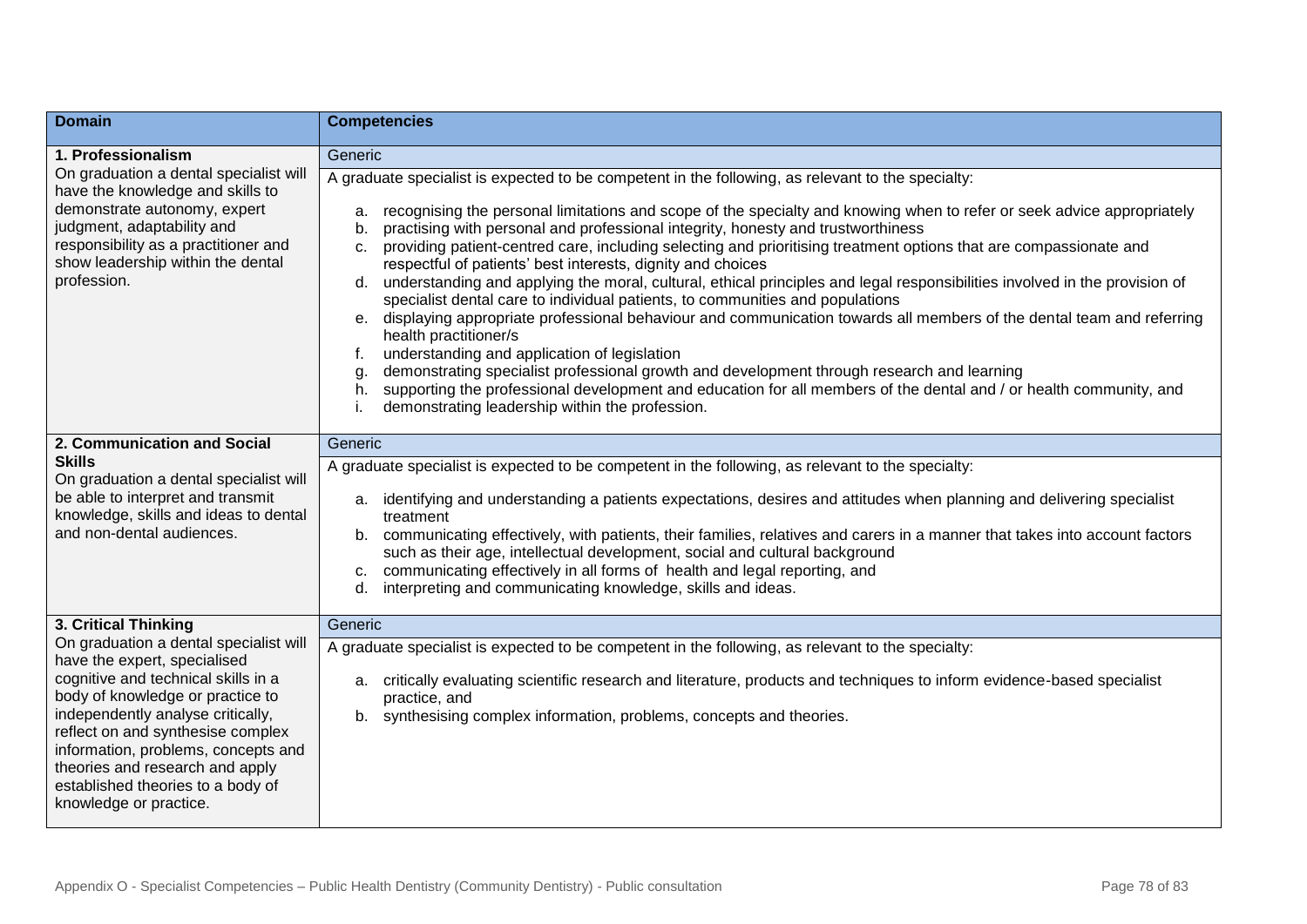| <b>Domain</b>                                                                                                                                                                                                                                                                                                                                                               | <b>Competencies</b>                                                                                                                                                                                                                                                                                                                                                                                                         |
|-----------------------------------------------------------------------------------------------------------------------------------------------------------------------------------------------------------------------------------------------------------------------------------------------------------------------------------------------------------------------------|-----------------------------------------------------------------------------------------------------------------------------------------------------------------------------------------------------------------------------------------------------------------------------------------------------------------------------------------------------------------------------------------------------------------------------|
| 4. Scientific and clinical<br>knowledge<br>On graduation a dental specialist will<br>have a body of knowledge that<br>includes the extended understanding<br>of recent developments in a<br>discipline and its professional<br>practice, as well as knowledge of<br>research principles and methods<br>applicable to the specialty and its<br>professional practice.        | Generic                                                                                                                                                                                                                                                                                                                                                                                                                     |
|                                                                                                                                                                                                                                                                                                                                                                             | A graduate specialist is expected to be competent in the following areas of knowledge, as relevant to the specialty:<br>historical and contemporary literature<br>a.<br>the scientific basis of dentistry including the relevant biological, medical and psychosocial sciences, and<br>b.<br>the range of investigative, technical and clinical procedures.<br>c.                                                           |
|                                                                                                                                                                                                                                                                                                                                                                             | <b>Specific</b>                                                                                                                                                                                                                                                                                                                                                                                                             |
|                                                                                                                                                                                                                                                                                                                                                                             | A graduate specialist is expected to be competent in the following areas of knowledge, as relevant to the specialty:<br>the epidemiology of oral health and disease<br>the principles of oral health service delivery<br>b.<br>the principles of public health research oral disease prevention at a population level, and<br>the analysis of oral health needs and services in community and public health settings.<br>d. |
| 5. Patient care<br>On graduation a dental specialist<br>will, with a high level of personal<br>autonomy and accountability, be<br>able to apply highly specialised<br>knowledge and skills within a<br>discipline or professional practice.<br>This includes clinical information<br>gathering, diagnosis and<br>management planning, clinical<br>treatment and evaluation. | Generic                                                                                                                                                                                                                                                                                                                                                                                                                     |
|                                                                                                                                                                                                                                                                                                                                                                             | Nil relevant<br>a.                                                                                                                                                                                                                                                                                                                                                                                                          |
|                                                                                                                                                                                                                                                                                                                                                                             | <b>Specific</b>                                                                                                                                                                                                                                                                                                                                                                                                             |
|                                                                                                                                                                                                                                                                                                                                                                             | A graduate specialist is expected to be competent in the following, as relevant to the specialty:<br>designing, implementing, monitoring and evaluating population oral health programs, and<br>а.<br>writing reports.<br>b.                                                                                                                                                                                                |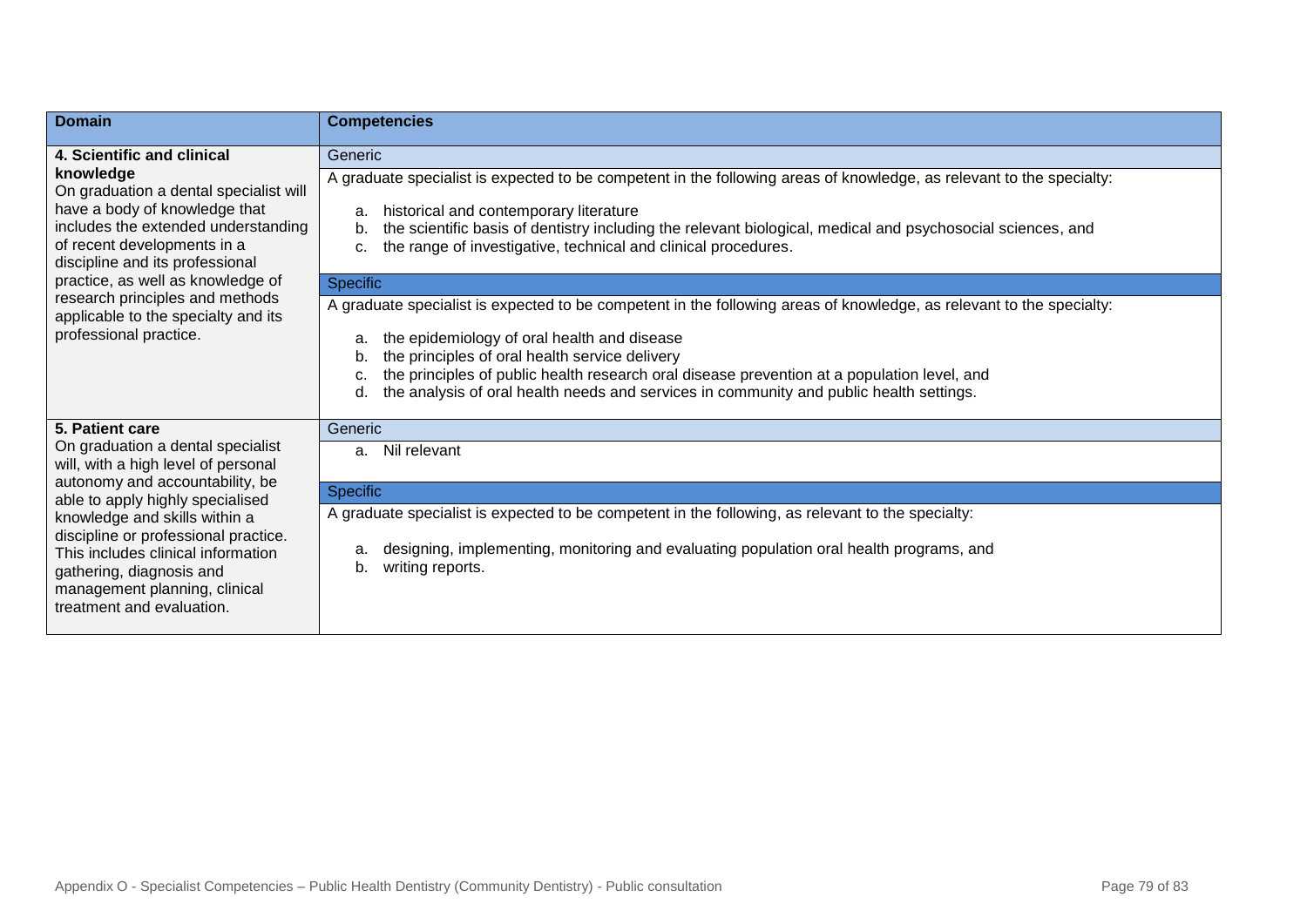

# Statement of assessment against the COAG principles for best practice regulation

# Consultation on proposed entry level competencies for dental specialties

The Dental Board of Australia (the Board) is doing this work together with the Dental Council (New Zealand) (the Council) as the Trans-Tasman mutual recognition arrangements entitle dental practitioners registered in Australia to be registered for the "equivalent occupation" in New Zealand and vice versa. It is important that where possible standards and requirements for registration are consistent.

The Australian Health Practitioner Regulation Agency (AHPRA) has *Procedures for the development of registration standards, codes and guidelines* which are available at: [www.ahpra.gov.au](http://www.ahpra.gov.au/)

These procedures have been developed by AHPRA in accordance with section 25 of the *Health Practitioner Regulation National Law* as in force in each state and territory (the National Law) which requires AHPRA to establish procedures for the purpose of ensuring that the National Registration and Accreditation Scheme (the National Scheme) operates in accordance with good regulatory practice.

Below is the Board assessment of its proposed entry-level competencies for specialist registration (the proposed competencies) against the Council of Australian Governments (COAG) *Principles for Best Practice Regulation*.

The proposed competencies are part of the *Dental specialist registration qualification assessment framework* (the assessment framework) and should be read in conjunction with the assessment framework and in the context of how they are relevant to the particular specialty. This will mean that proposed competencies generic to all specialties may be demonstrated differently in each specialty.

It should be noted that the proposed competencies are not a new registration standard but an integral part of an assessment framework for use by AHPRA and the Board primarily when considering applications for specialist registration in Australia.

The proposed competencies describe the entry-level standard expected of applicants for specialist registration with the Board in all thirteen recognised specialties.

The proposed competencies draw on the descriptors of the Australian Qualifications Framework's<sup>65</sup> (AQF) Level 9 Masters Degree (Extended) and/or New Zealand Qualifications Framework<sup>66</sup> (NZQA) Level 9 Masters Degree.

# **The proposal takes into account the COAG Principles for Best Practice Regulation**

# **The Board assessment**

-

In developing the proposed competencies for consultation, the Board has taken into account the COAG *Principles for Best Practice Regulation*.

<sup>&</sup>lt;sup>65</sup> Published at<http://www.aqf.edu.au/>

<sup>66</sup> Published at<http://www.nzqa.govt.nz/studying-in-new-zealand/understand-nz-quals/nzqf/>

Public consultation on proposed entry level competencies for dental specialities – statement of assessment against the COAG principles for best practice regulation **Page 80** of 83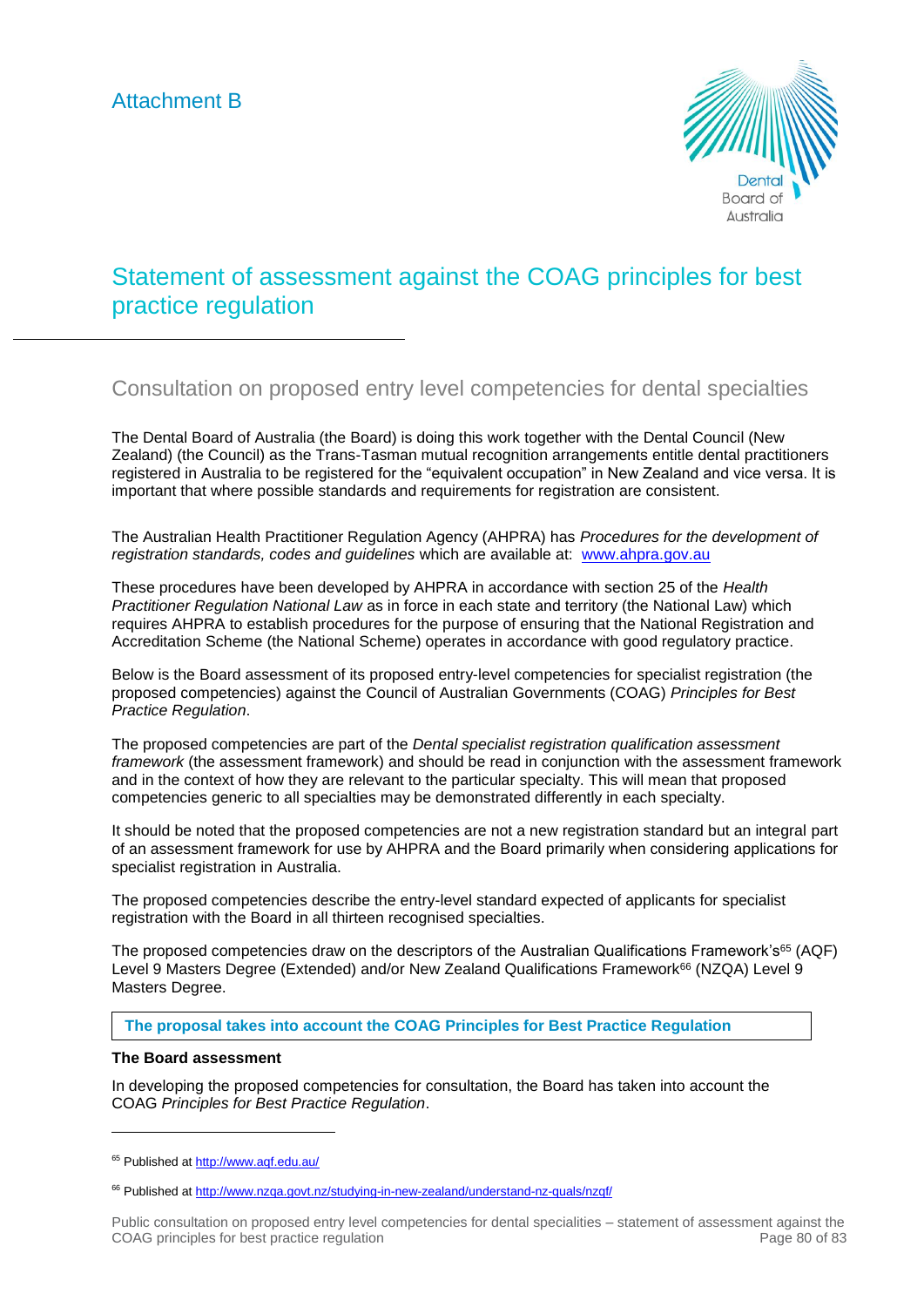The Board makes the following assessment specific to each of the COAG Principles expressed in the AHPRA procedures.

#### **COAG Principles**

#### **A. Whether the proposal is the best option for achieving the proposal's stated purpose and protection of the public**

#### **The Board assessment**

As an overall statement, the Board has taken care not to propose unnecessary regulatory burdens that would create unjustified costs for the profession or the community.

The assessment framework, that includes the proposed competencies, addresses issues that have been raised about the current assessment of dental specialist applications. The assessment framework with the proposed competencies at its core will increase transparency for applicants and lead to greater efficiency in the assessment of specialist registration applications.

The Board considers that the framework meets its mandate of protecting the public by describing the expected threshold level of competence for safe practice and transparent, consistent and rigorous assessment of dental specialists.

# **B. Whether the proposal results in an unnecessary restriction of competition among health practitioners**

# **The Board assessment**

The proposed competencies are not expected to impact on the current levels of competition among practitioners. Rather, improved efficiency and transparency in the assessment of overseas trained dental specialists may contribute to the dental specialist workforce. The proposed competencies will open up all possible registration pathways available under the National Law to create more options for applicants.

It should be noted that the Board has engaged with specialist academies, colleges and education providers throughout the development of the proposed competencies expected of a graduate dental specialist. This engagement, has assured the Board that the current programs are teaching to or above the threshold competence level. The proposed competencies will not increase the level or duration of existing specialist dental training.

This engagement continued in the preliminary consultation stage with further meetings undertaken with these groups. The feedback from the preliminary consultation has been incorporated into the current version of the documents and/or will inform the communication material used to support the development and implementation of the specialist assessment pathways

This engagement will continue during the wide-ranging public consultation.

#### **C. Whether the proposal results in an unnecessary restriction of consumer choice**

#### **The Board assessment**

The proposed competencies support consumer choice by underpinning a transparent assessment framework for specialist registration and assisting planners of oral health services in understanding the contribution of each dental specialty to the dental health workforce.

Consumer choice is further supported as dental practitioners with additional specialist training can be easily identified on the public register. The public can be reassured that the education, training and competence of those registered as dental specialists are of a level to promote the delivery of safe, high quality care.

#### **D. Whether the overall costs of the proposal to members of the public and/or registrants and/or governments are reasonable in relation to the benefits to be achieved**

# **The Board assessment**

The Board does not anticipate that the proposed competencies will change the overall costs to the public, registrants or governments.

The increased transparency and anticipated efficiency gains on the assessment of applications for specialist registration has the potential, overtime, to reduce the financial cost and time taken to decide specialist applications.